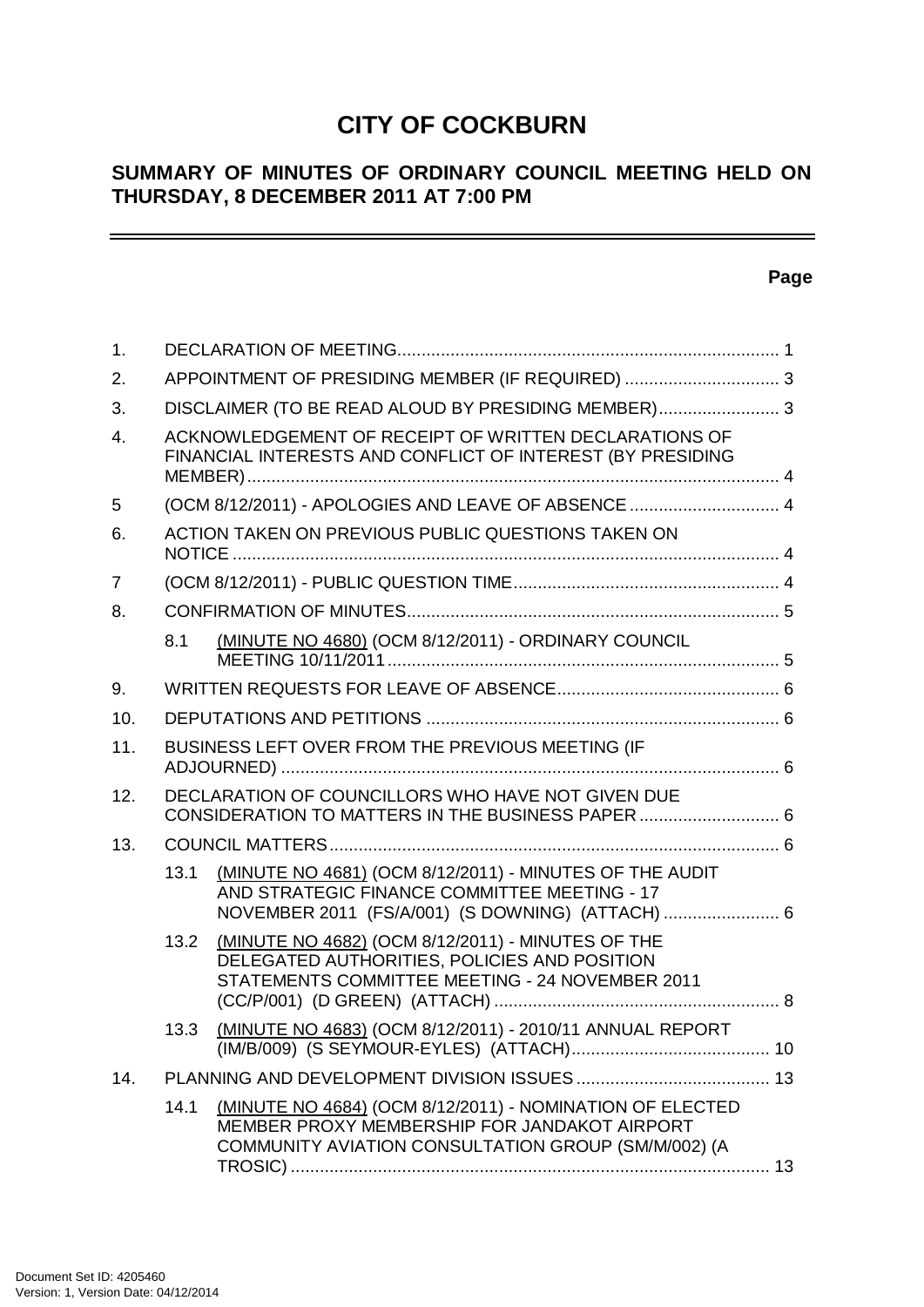|     |      | 14.2 (MINUTE NO 4685) (OCM 8/12/2011) - HOBBY FARM (STABLES) -<br>LOCATION: 12 (LOT 23) HARDEY STREET HAMILTON HILL -<br>OWNER: MAIN ROADS WESTERN AUSTRALIA - APPLICANT: T                                                                                                                                    |  |
|-----|------|----------------------------------------------------------------------------------------------------------------------------------------------------------------------------------------------------------------------------------------------------------------------------------------------------------------|--|
|     |      | 14.3 (MINUTE NO 4686) (OCM 8/12/2011) - PROPOSED STRUCTURE<br>PLAN - LOCATION: LOTS 4, 125 & 126 HAMMOND ROAD,<br>SUCCESS - OWNER: MUNTOC PTY LTD - APPLICANT: RPS                                                                                                                                             |  |
|     | 14.4 | (MINUTE NO 4687) (OCM 8/12/2011) - PROPOSED<br>METROPOLITAN REGION SCHEME AMENDMENT NO. 1221/41 -<br>LOCATION: LOT 9002 JANDAKOT ROAD, LOTS 9004 AND 1<br>ARMADALE ROAD AND LOT 132 FRASER ROAD, BANJUP -<br>OWNER: STOCKLAND WA DEVELOPMENT PTY LTD -<br>APPLICANT: DEVELOPMENT PLANNING STRATEGIES (5513086) |  |
|     | 14.5 | (MINUTE NO 4688) (OCM 8/12/2011) - PROPOSED CITY OF<br>COCKBURN (LOCAL GOVERNMENT ACT) JETTIES,<br>WATERWAYS AND MARINA LOCAL LAW (CC/C/015) (P                                                                                                                                                                |  |
|     | 14.6 | (MINUTE NO 4689) (OCM 8/12/2011) - DRAFT CITY OF<br>COCKBURN LOCAL COMMERCIAL AND ACTIVITY CENTRES<br>STRATEGY - LOCATION: CITY OF COCKBURN (SM/M/045) (R                                                                                                                                                      |  |
| 15. |      | FINANCE AND CORPORATE SERVICES DIVISION ISSUES 46                                                                                                                                                                                                                                                              |  |
|     | 15.1 | (MINUTE NO 4690) (OCM 8/12/2011) - LIST OF CREDITORS PAID -<br>OCTOBER 2011 (FS/L/001) (N MAURICIO) (ATTACH) 46                                                                                                                                                                                                |  |
|     | 15.2 | (MINUTE NO 4691) (OCM 8/12/2011) - STATEMENT OF FINANCIAL<br><b>ACTIVITY AND ASSOCIATED REPORTS - OCTOBER 2011</b>                                                                                                                                                                                             |  |
|     | 15.3 | (MINUTE NO 4692) (OCM 8/12/2011) - REVIEW OF LEVIES -<br>UNDERGROUND POWER - COOLBELLUP (ES/M/008) (S                                                                                                                                                                                                          |  |
|     |      |                                                                                                                                                                                                                                                                                                                |  |
| 16. |      |                                                                                                                                                                                                                                                                                                                |  |
|     | 16.1 | (MINUTE NO 4693) (OCM 8/12/2011) - PROPOSED 'NEW STATE<br>OF SUSTAINABILITY REPORT' (HS/P/001) (V CUSACK) (ATTACH) 56                                                                                                                                                                                          |  |
|     | 16.2 | (MINUTE NO 4694) (OCM 8/12/2011) - WASTE HANDLING                                                                                                                                                                                                                                                              |  |
|     | 16.3 | (MINUTE NO 4695) (OCM 8/12/2011) - EXTENSION OF<br>TEMPORARY CLOSURE OF NAUTICAL DVE HENDERSON TO<br>THE PASSAGE OF VEHICLES - APPLICANT: ALLERDING &<br>ASSOCIATES ON BEHALF OF BOSKALIS AUSTRALIA PTY LTD                                                                                                    |  |
|     | 16.4 | (MINUTE NO 4696) (OCM 8/12/2011) - WASTE TO FUEL<br>PRODUCTION FACILITY - BIOMASS PROPOSAL - WASTE GAS                                                                                                                                                                                                         |  |
|     |      |                                                                                                                                                                                                                                                                                                                |  |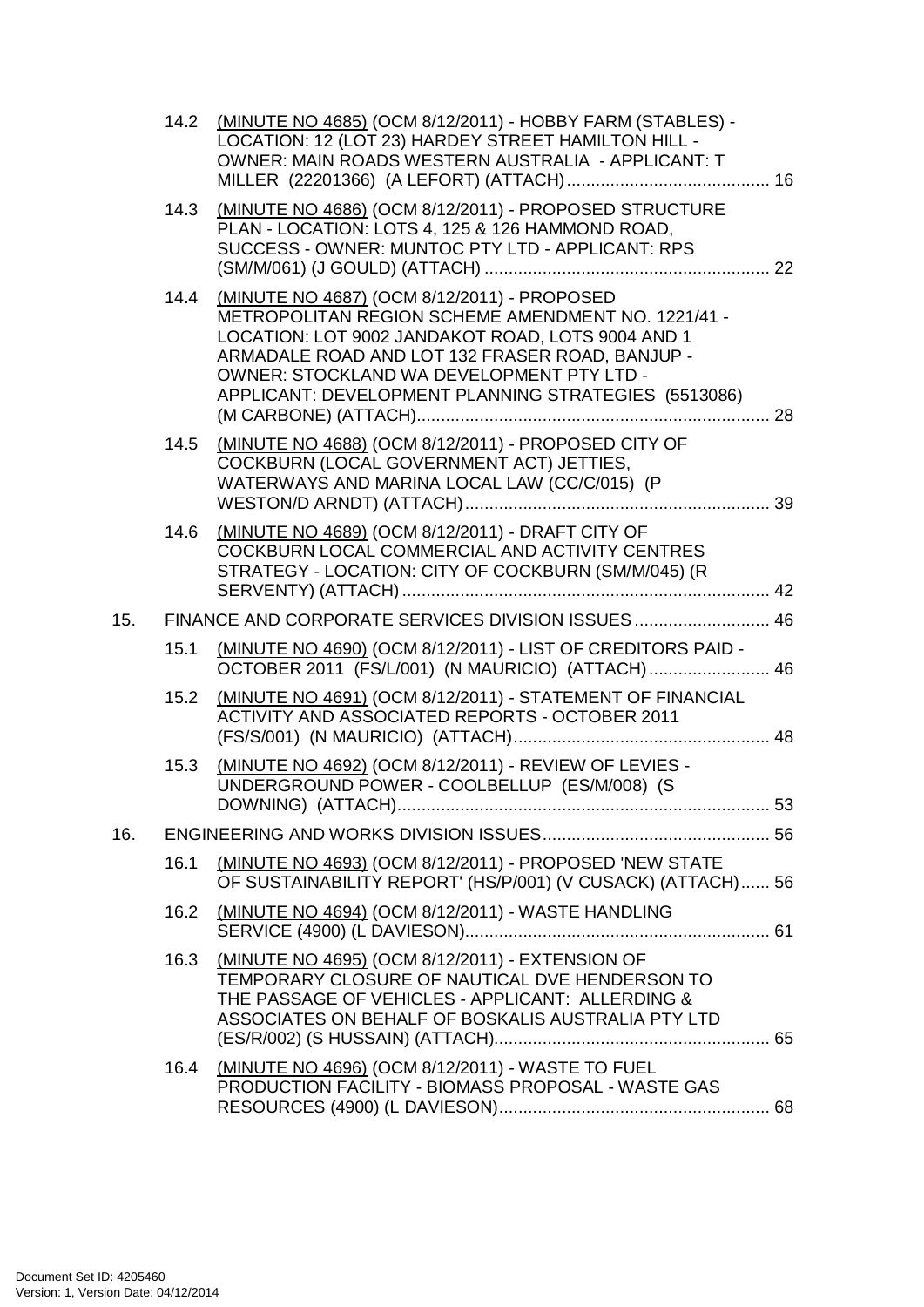|     | 16.5 | (MINUTE NO 4697) (OCM 8/12/2011) - TENDER NO.RFT 27/2011 -<br>CIVIL WORKS - STORMWATER DRAINAGE MILGUN RESERVE,<br>YANGEBUP AND HAMMOND PARK WA (RFT272011) (J KIURSKI) |    |
|-----|------|-------------------------------------------------------------------------------------------------------------------------------------------------------------------------|----|
| 17. |      |                                                                                                                                                                         |    |
|     | 17.1 | (MINUTE NO 4698) (OCM 8/12/2011) - CITY OF COCKBURN RISK<br>TO RESOURCE REFERENCE GROUP (RS/L/007) (R AVARD)  83                                                        |    |
| 18. |      |                                                                                                                                                                         |    |
| 19. |      | MOTIONS OF WHICH PREVIOUS NOTICE HAS BEEN GIVEN  85                                                                                                                     |    |
| 20. |      | NOTICES OF MOTION GIVEN AT THE MEETING FOR CONSIDERATION                                                                                                                |    |
| 21. |      | NEW BUSINESS OF AN URGENT NATURE INTRODUCED BY                                                                                                                          |    |
| 22. |      | MATTERS TO BE NOTED FOR INVESTIGATION, WITHOUT DEBATE 85                                                                                                                |    |
| 23. |      |                                                                                                                                                                         |    |
|     |      | (MINUTE NO 4699) (OCM 8/12/2011) - MEETING BEHIND CLOSED<br><b>DOORS</b>                                                                                                | 86 |
|     |      | (MINUTE NO 4700) (OCM 8/12/2011) - OPEN MEETING TO THE<br><b>PUBLIC</b>                                                                                                 | 86 |
|     | 23.1 | (MINUTE NO 4701) (OCM 8/12/2011) - MINUTES OF CHIEF<br>EXECUTIVE OFFICER PERFORMANCE AND SENIOR STAFF KEY<br><b>PROJECTS APPRAISAL COMMITTEE - 17 NOVEMBER 2011</b>     |    |
| 24  |      | (MINUTE NO 4702) (OCM 8/12/2011) - RESOLUTION OF COMPLIANCE                                                                                                             |    |
| 25  |      |                                                                                                                                                                         |    |
|     |      |                                                                                                                                                                         |    |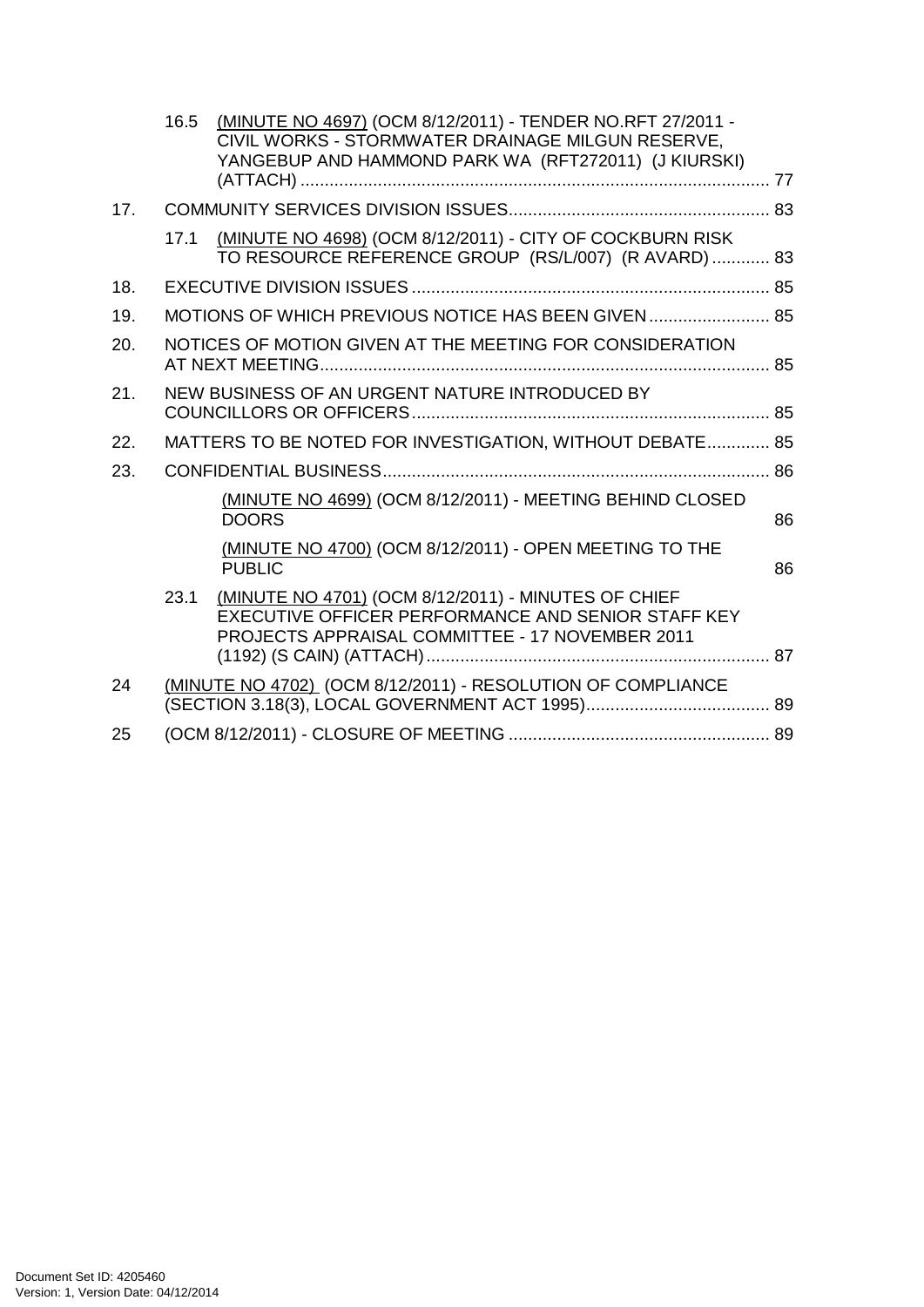Document Set ID: 4205460<br>Version: 1, Version Date: 04/12/2014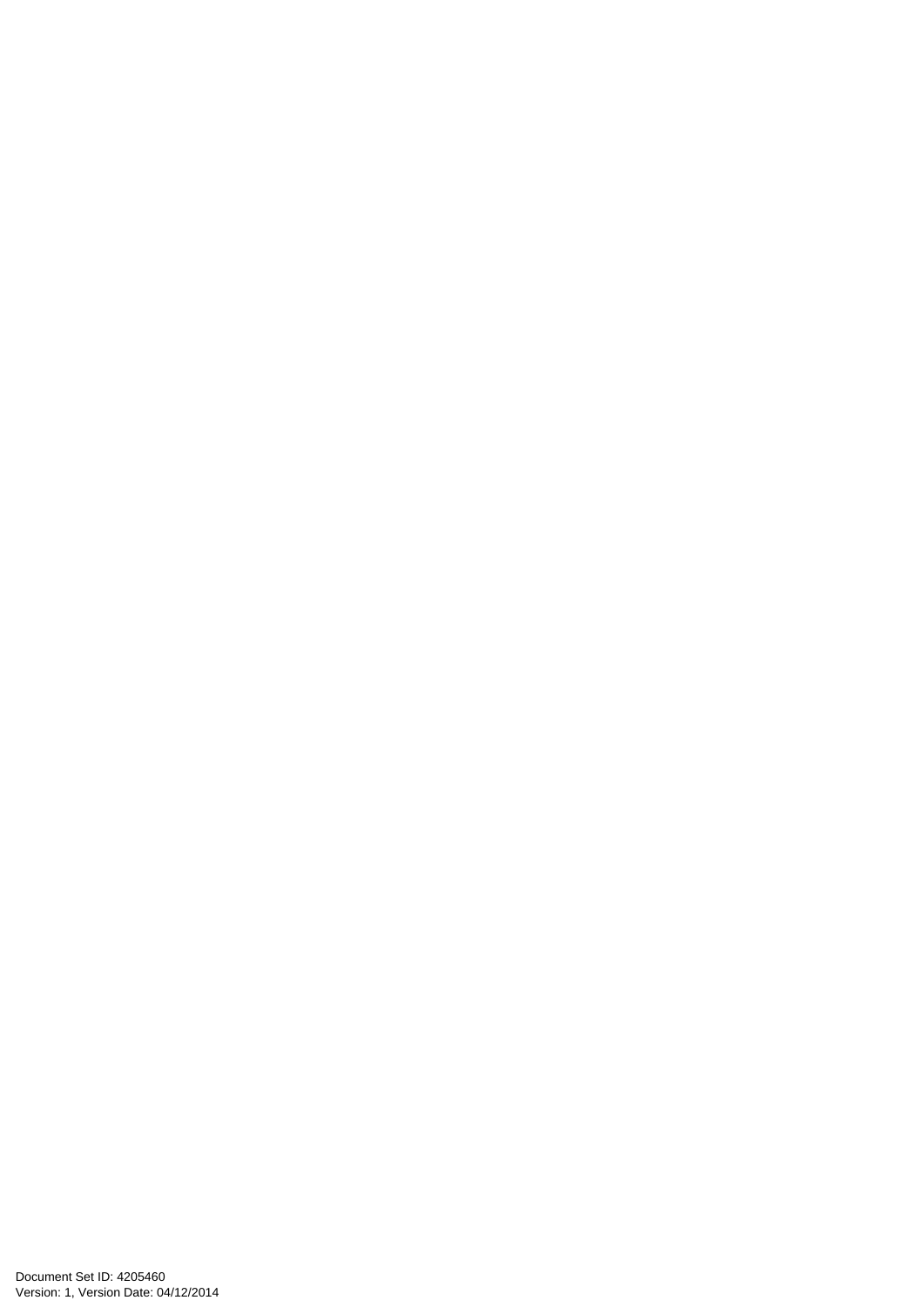# **CITY OF COCKBURN**

### **MINUTES OF ORDINARY COUNCIL MEETING HELD ON THURSDAY, 8 DECEMBER 2011 AT 7:00 PM**

#### **PRESENT:**

#### **ELECTED MEMBERS**

| Mr L Howlett       |   | Mayor (Presiding Member) |
|--------------------|---|--------------------------|
| Mr Y Mubarakai     |   | Councillor               |
| Mr S Portelli      |   | Councillor               |
| Ms L Smith         |   | Councillor               |
| Mrs C Reeve-Fowkes |   | Councillor               |
| Mr T Romano        |   | Councillor               |
| Mr S Pratt         |   | Councillor               |
| Mrs V Oliver       | - | Councillor               |
| Mr B Houwen        |   | Councillor               |

#### **IN ATTENDANCE**

| Director, Administration & Community Services |
|-----------------------------------------------|
|                                               |
|                                               |
|                                               |
|                                               |
|                                               |
|                                               |

### **1. DECLARATION OF MEETING**

The Presiding Member declared the meeting open at 7.00 pm.

Mayor Howlett made the following announcements:

#### **Margaret River Region Fires**

I commend the excellent contribution made by the members of the South Coogee and the Jandakot Volunteer Bushfire Brigades who joined their volunteer colleagues from across the south west of the State to fight fires burning on several fronts in that region. Together with members from emergency services agencies they played a vital role in containing those fires.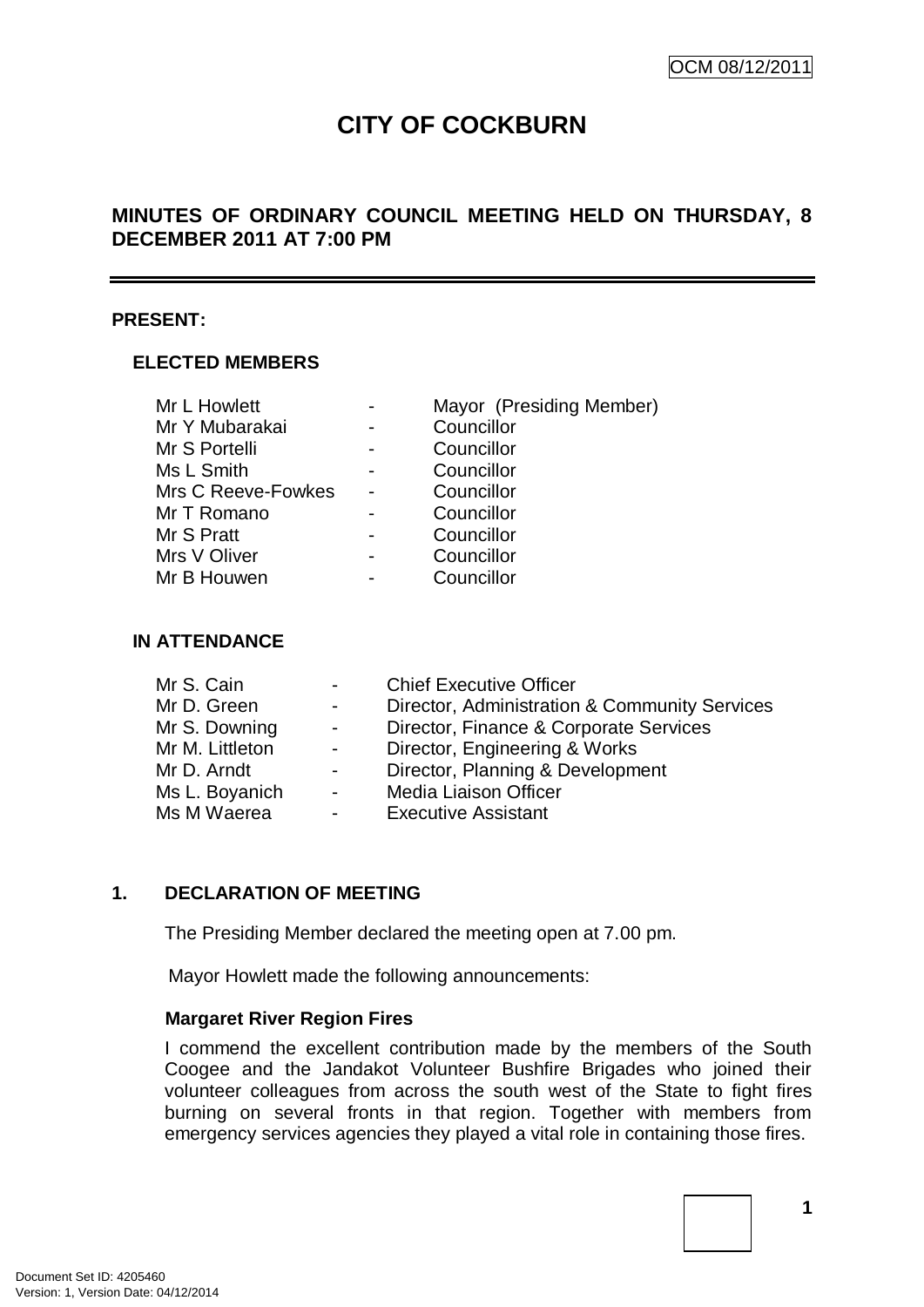Immediately following those fires our Bushfire Brigade volunteers were back in the City fighting fires in Banjup. Certainly this year the potential for fire is evident given unseasonal weather conditions that have lead to fuel loads being increased. The knowledge, skills and availability of Brigade members is paramount in relation to protecting life and property in our district and beyond. To assist those members of the community affected by the fires in the Margaret River region, the City has donated \$10,000 to the Lord Mayor's Emergency Relief Fund.

### **Croatian Sailing Team**

The City received members of the Croatian Sailing Team at a reception on Thursday 1 December 2011. Mr Hrvoje Petrusic, Consul, Republic of Croatia and members of the Cockburn community billeting some of the sailors expressed their appreciation for the warm welcome they received particularly as many members of the team were from the City of Split, Cockburn's sister city in Croatia.

### **2011 Inspirational Volunteer of the Year**

On Sunday evening the City hosted a very successful Inspirational Volunteer of the Year Awards Evening in Manning Park.

The six category winners were: Youth – Matthew Di Gregorio Community – Margaret Ravlich Environmental & Animal Protection – Felicity McGeorge Indigenous – Tresa Mundraby Arts and Culture – Biruta McLaughlin Sports & Recreation – Peter Stanley

The overall winner from these six categories and the 2011 Inspirational Volunteer of the Year Award recipient was Felicity McGeorge. Our congratulations are again extended to all category winners and the overall winner.

### **2012 City of Cockburn Calendar**

The City has produced its first calendar that highlights people, places and our natural environment and aspects of sustainability as well as including a vast array of promotional and other information on services within the City.

Having started to hit letterboxes this week I have already received positive feedback from many residents. Congratulations to the Corporate Communications team on a great job.



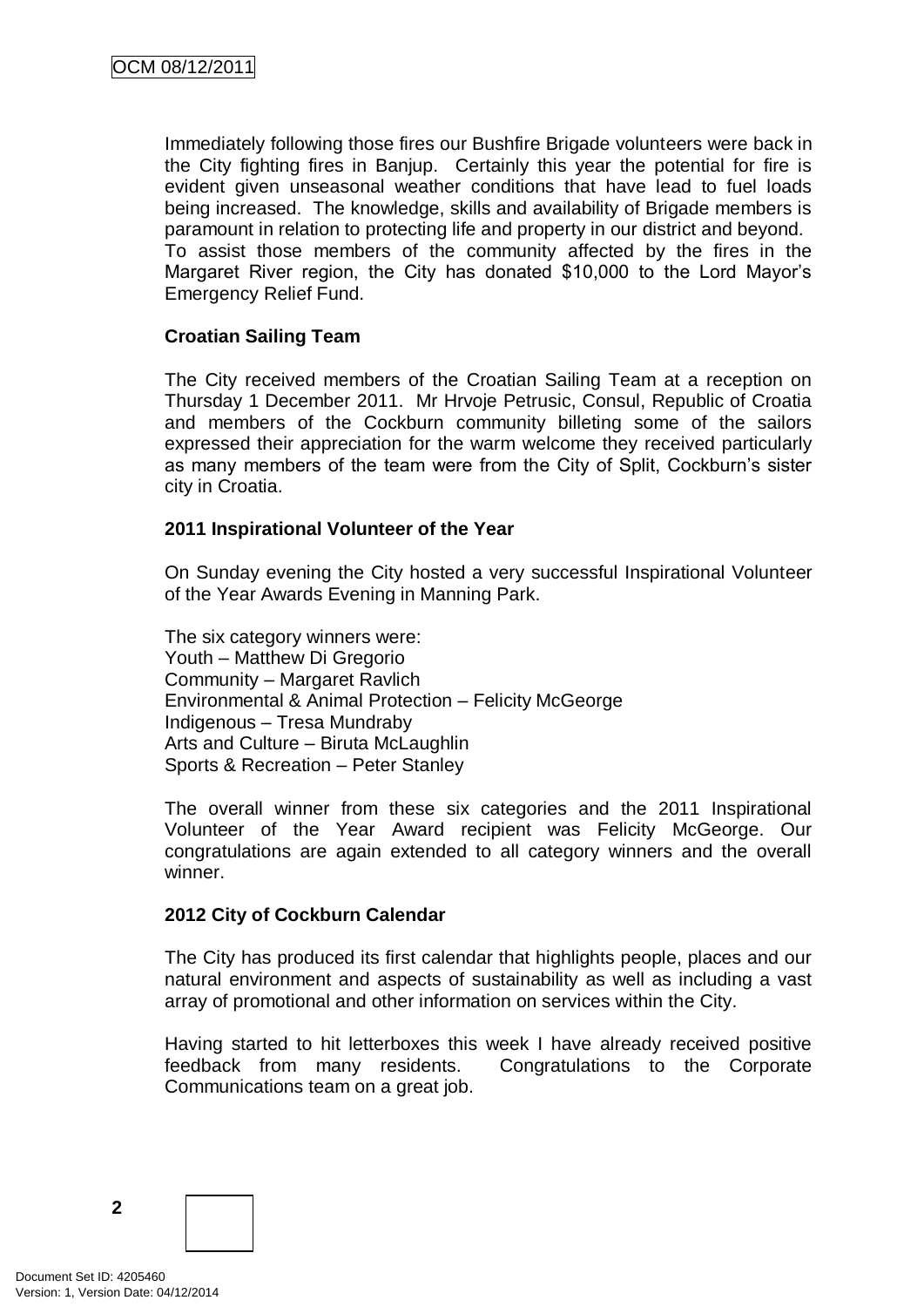### **Next Council Meeting**

The next meeting of Council is scheduled for Thursday 9 February 2012.

### **2012 Annual General Meeting of Electors**

The Annual Electors Meeting is scheduled for Tuesday 7 February 2012 at which time the Annual Report 2010/2011 will be presented.

#### **Festive Season**

To those of you in the public gallery, on behalf of Elected Members I extend our very best wishes for the festive season and the New Year to you, your family and friends.

#### **Awards**

2011 WA Environment Awards - The City of Cockburn was named the ‗category' and overall winner at the 2011 WA Environment Awards in recognition of its innovative and successful Sustainability and Climate Change program.

Environment Minister Bill Marmion said; "the Council was a standout entrant with its commitment to promoting sustainability in the local community. "The City of Cockburn's exemplary effort towards this goal includes a range of initiatives from the Sustainable Living Home Online website; Sustainable Renter's Guide; Dry Cell Battery Recycling program; and the Beyond Gardens and GardenWise seminars.

### **2. APPOINTMENT OF PRESIDING MEMBER (If required)**

Nil

### **3. DISCLAIMER (To be read aloud by Presiding Member)**

Members of the public, who attend Council Meetings, should not act immediately on anything they hear at the Meetings, without first seeking clarification of Council's position. Persons are advised to wait for written advice from the Council prior to taking action on any matter that they may have before Council.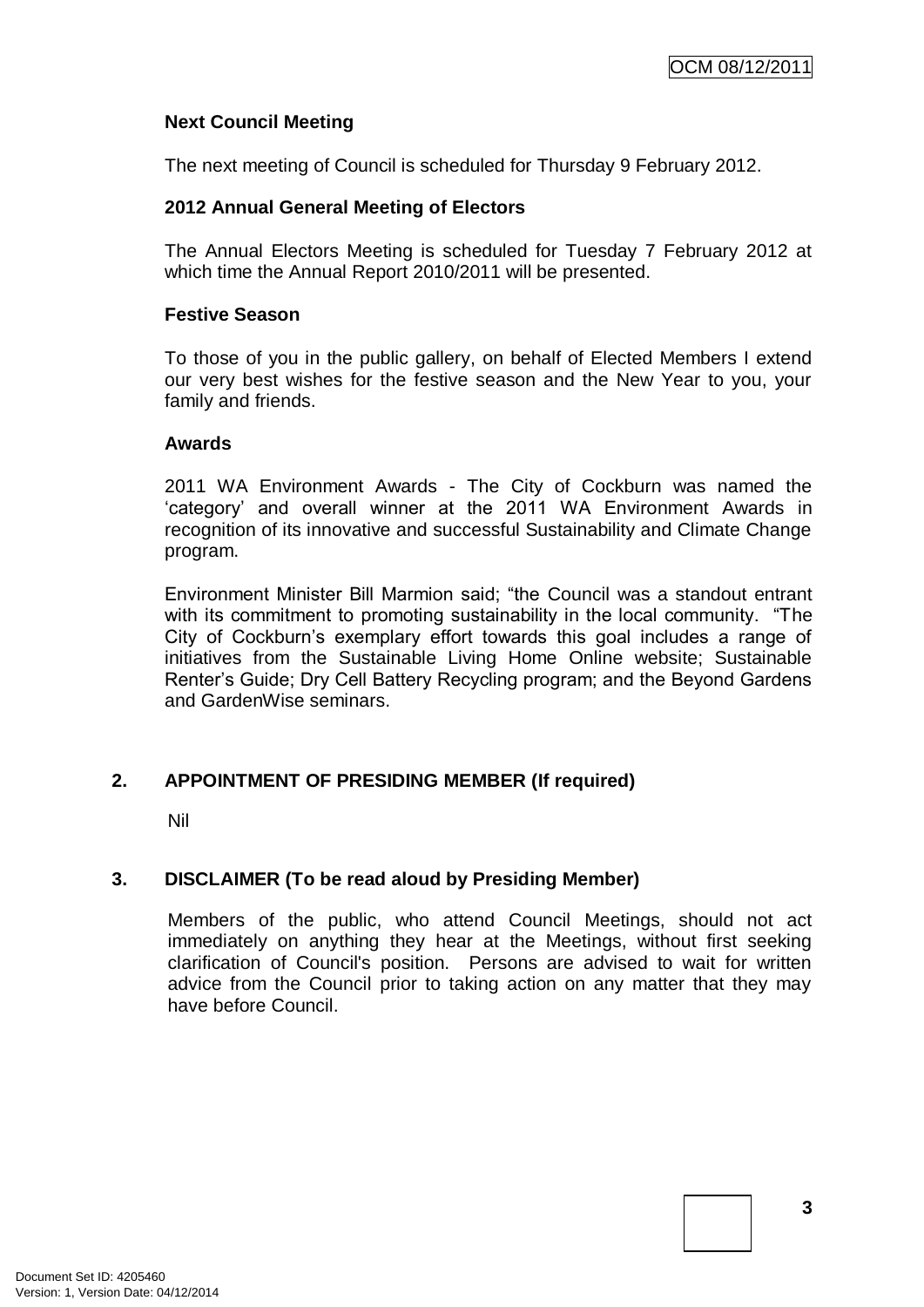### **4. ACKNOWLEDGEMENT OF RECEIPT OF WRITTEN DECLARATIONS OF FINANCIAL INTERESTS AND CONFLICT OF INTEREST (by Presiding Member)**

### **5 (OCM 8/12/2011) - APOLOGIES AND LEAVE OF ABSENCE**

Deputy Mayor Kevin Allen **- Apology** 

### **6. ACTION TAKEN ON PREVIOUS PUBLIC QUESTIONS TAKEN ON NOTICE**

### **7 (OCM 8/12/2011) - PUBLIC QUESTION TIME**

ITEMS IN WRITING, NOT ON THE AGENDA

#### **Mr Arran Coughlan, Success**

*Traffic Management – Hammond Road, Success* 

Mr Coughlan was not present at the meeting and therefore his written question will be responded to in writing.

#### ITEMS NOT IN WRITING, NOT ON THE AGENDA

#### **Mary Jenkins, Spearwood**

*Stock Road*

Q1. I gave the Mayor a letter over a week ago concerning Stock Road and it was addressed to Michael Littleton who tells me he knows nothing about it. The letter is about Counsel Road where you turn off Stock Road, this is an extremely dangerous road both ways whichever way you look at it. Also one day when I was nearly rammed by a truck, Council workers were working on this corner and this puts Council workers in danger as well. So I would like you to look at closing the entrance and making it coming out of Stock Road and not coming into Stock Road at all because in the future it could be very dangerous.

A1. The Mayor will follow up on the correspondence and ensure it is passed onto Michael Littleton to address the concerns raised.

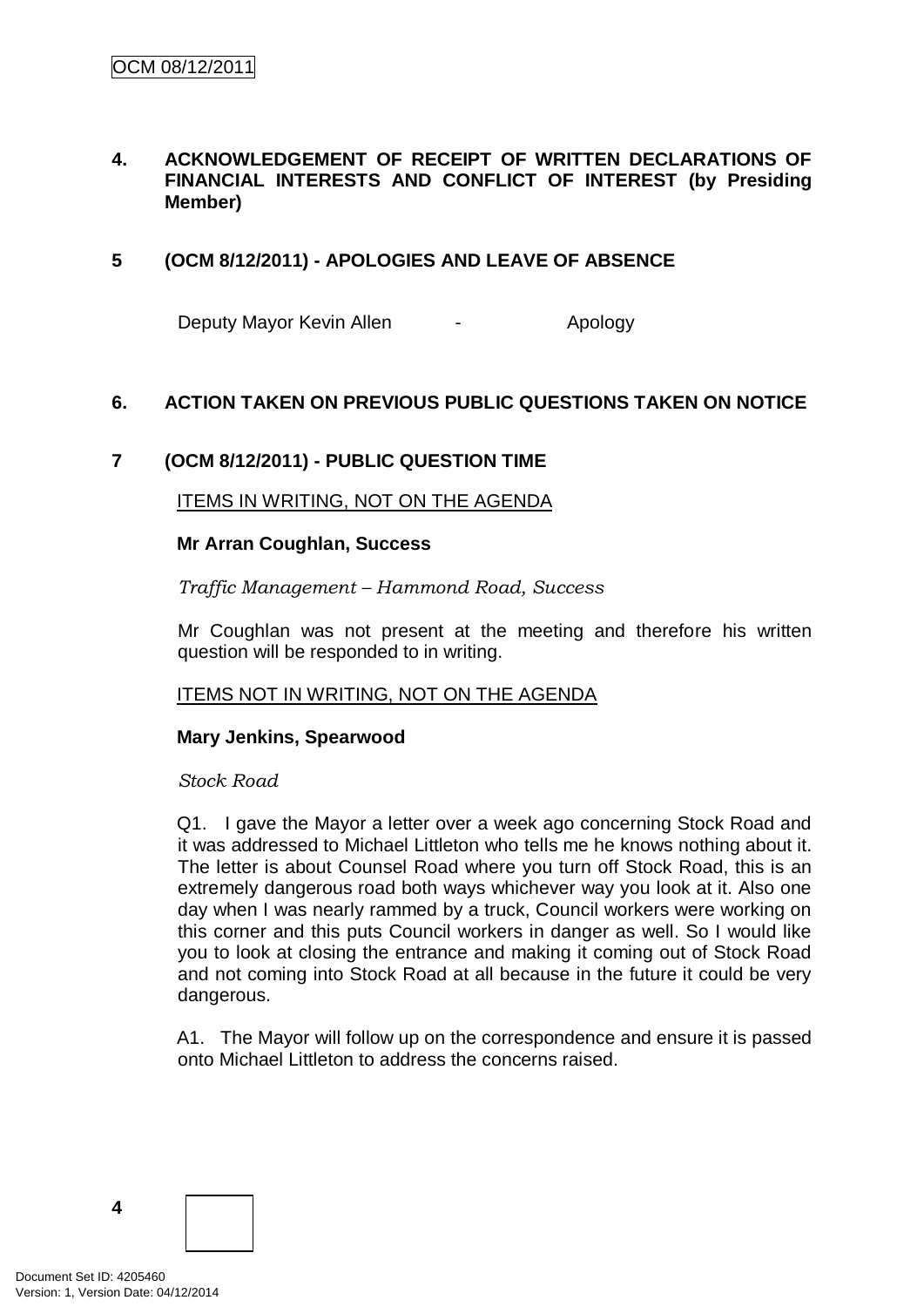#### *Roe Highway*

Q2. Why does Councillor Portelli keep writing letters to the local press in support of the Roe Highway extension? Is he on Council to support the Liberal Party policy or represent all of the community of Cockburn, especially those who use Stock Road? Is there any other Liberal Party members on Council to lend their support toward the Roe extension? Much of the community use Stock Road at least twice a day to and from schools, colleges and work. Increasing future container trucks to the Port, put many cars and local business transportation in danger on Stock Road. Eventually a new port at Kwinana will be built and the Roe extension will become surplus to requirements. Does Mr Portelli understand this I would like to clarify that Cockburn Council do not back the extension of Roe Highway and Mr Portelli's claims? I also have a letter from the Director of Transport today and in this letter he says, "this review will be for consideration and assessment of the capacity of other primary freight linkage such as Stock Road", meaning that the Government still looks on Stock Road as a primary freight road.

A2. The City of Cockburn's position is that it does not support Roe 8. Secondly in regards to Clr Portelli's position, it is noted that his letters to the editor are signed not as a Councillor of the City of Cockburn, but as a member of the community. Members of the community are entitled, whether they are a Councillor or not, to write letters to the editor and have them published from time to time, as long as they are not using their Councillor or Mayoral title in that process.

The Council at this point in time has made determinations, but we can't guarantee that future Council's may have a different point of view. At this point in time however, and since 2001, this Council has not been a supporter of Roe 8.

### **8. CONFIRMATION OF MINUTES**

### **8.1 (MINUTE NO 4680) (OCM 8/12/2011) - ORDINARY COUNCIL MEETING 10/11/2011**

### **RECOMMENDATION**

That Council adopt the Minutes of the Ordinary Council Meeting held on Thursday 10 November 2011, as a true and accurate record.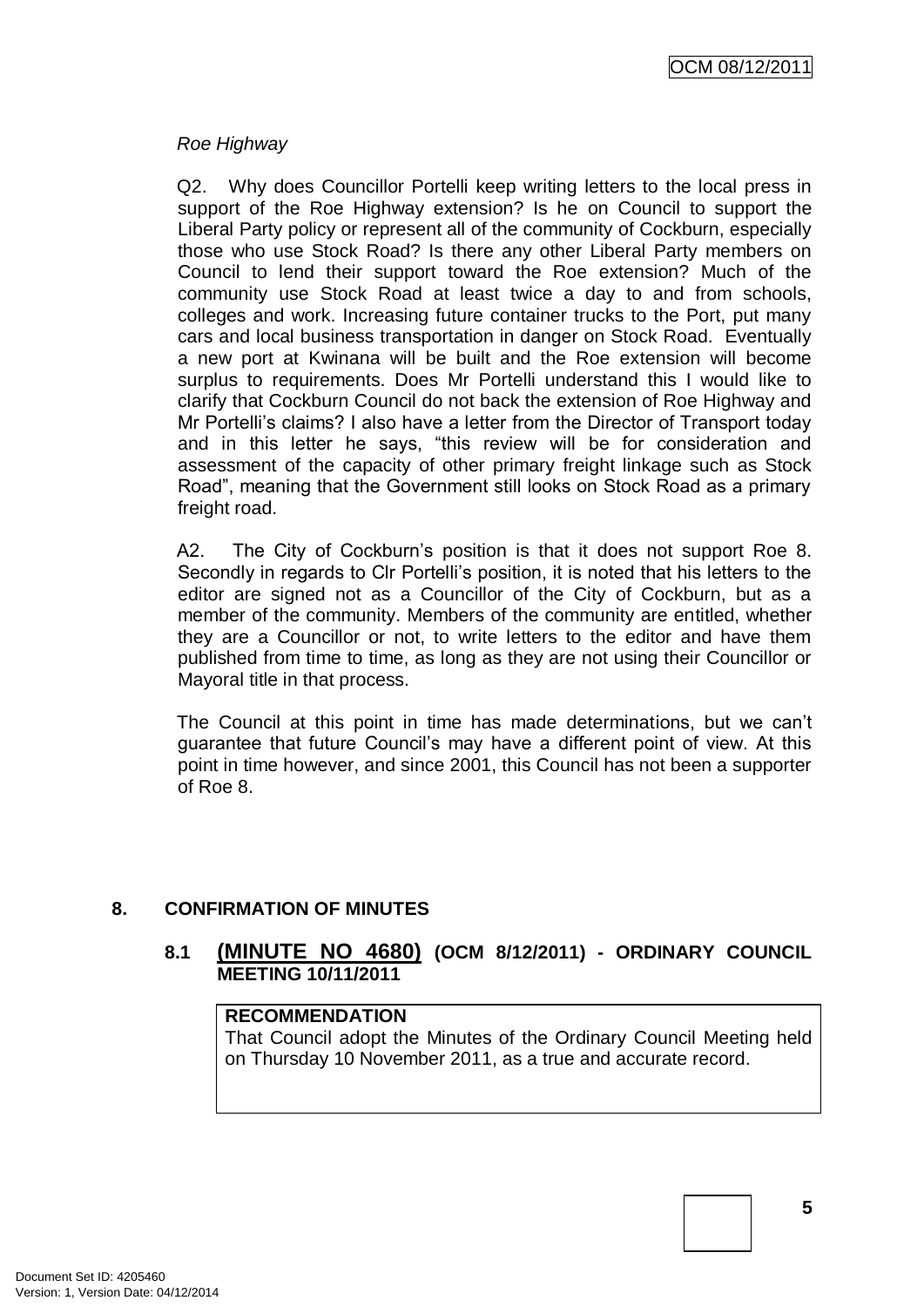### **COUNCIL DECISION**

MOVED Mayor L Howlett SECONDED Clr V Oliver that the Minutes of the Ordinary Council meeting held on Thursday 10 November 2011, be adopted as a true and accurate record subject to the following amendment:

The word 'Admission' in Question 2 asked by Mr Geoff Anderton, Naval Base Caravan Park 534 during Public Question Time (not in writing and not on the Agenda) be changed to 'Demolition'.

**CARRIED 9/0**

### **9. WRITTEN REQUESTS FOR LEAVE OF ABSENCE**

Nil

### **10. DEPUTATIONS AND PETITIONS**

Nil

# **11. BUSINESS LEFT OVER FROM THE PREVIOUS MEETING (If adjourned)**

Nil

### **12. DECLARATION OF COUNCILLORS WHO HAVE NOT GIVEN DUE CONSIDERATION TO MATTERS IN THE BUSINESS PAPER**

Nil

### **13. COUNCIL MATTERS**

**13.1 (MINUTE NO 4681) (OCM 8/12/2011) - MINUTES OF THE AUDIT AND STRATEGIC FINANCE COMMITTEE MEETING - 17 NOVEMBER 2011 (FS/A/001) (S DOWNING) (ATTACH)**

### **RECOMMENDATION**

That Council receive the Minutes of the Audit and Strategic Finance Committee Meeting held on 17 November 2011 and adopt the recommendations contained therein.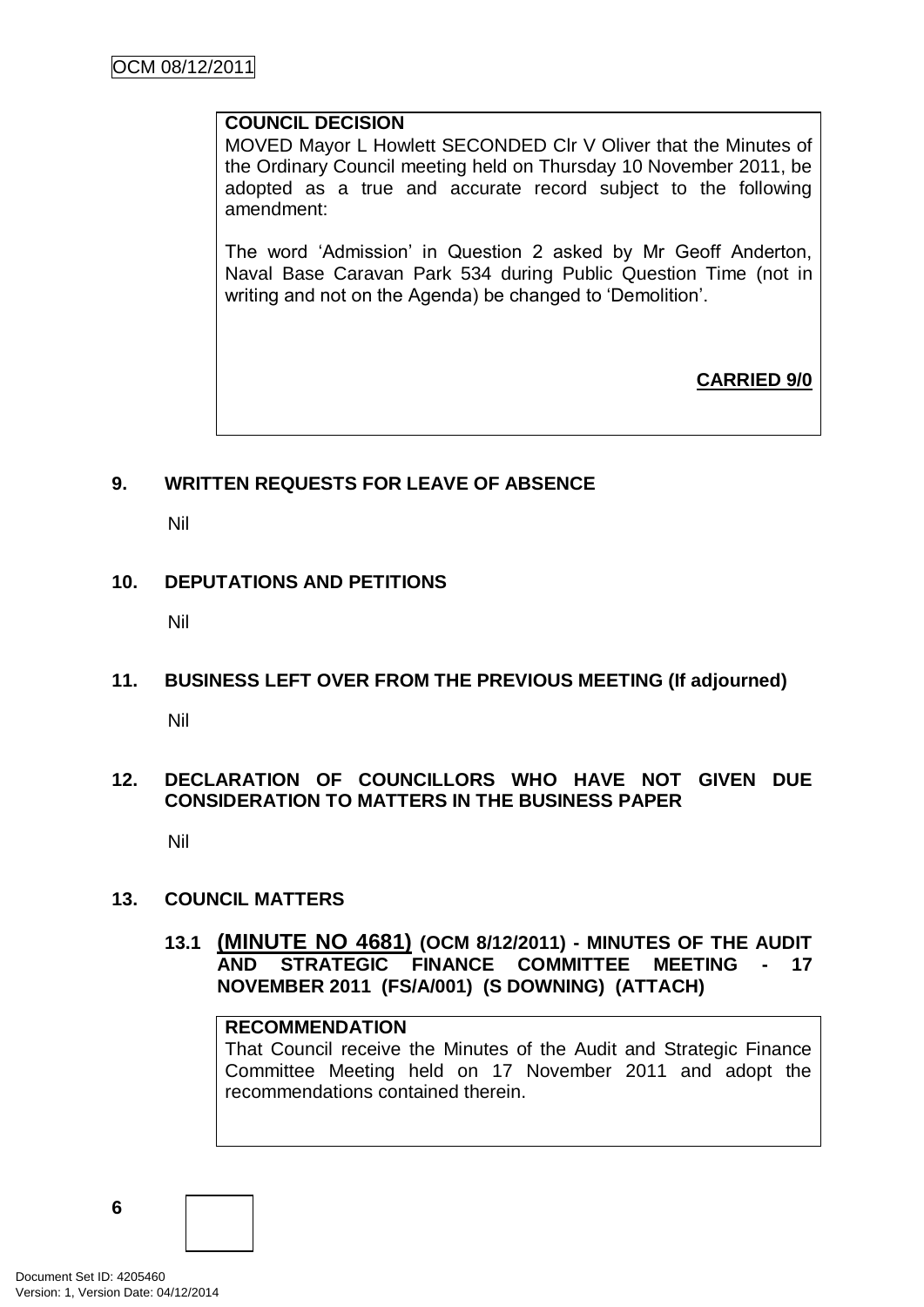#### **COUNCIL DECISION**

MOVED Clr T Romano SECONDED Clr C Reeve-Fowkes that the recommendation be adopted.

### **CARRIED 9/0**

### **Background**

A meeting of the Audit and Strategic Finance Committee was conducted on 17 November 2011.

#### **Submission**

N/A

#### **Report**

The Audit and Strategic Finance Committee received and considered the following items:

- 1. Proposed Internal Audit Schedule:
	- Project 2011/12 1: Risk Review A general risk review of potential exposures the City may have, which will cover the areas of Internal Controls and Risk Assessment of key business processes.
	- Project 2011/12 2: Review of Fraud Control The focus is two-fold, firstly the City having a better understanding of its fraud risks and any steps necessary to manage such risks and secondly, both staff and the City being able to gain a better understanding of what constitutes fraud, corruption and misconduct.

The Council has now appointed a new Internal Auditor, Deloitte Touche Tomatso (Deloittes) effective July 2011 for a period of four years.

2. Annual Financial Statements and External Audit Report.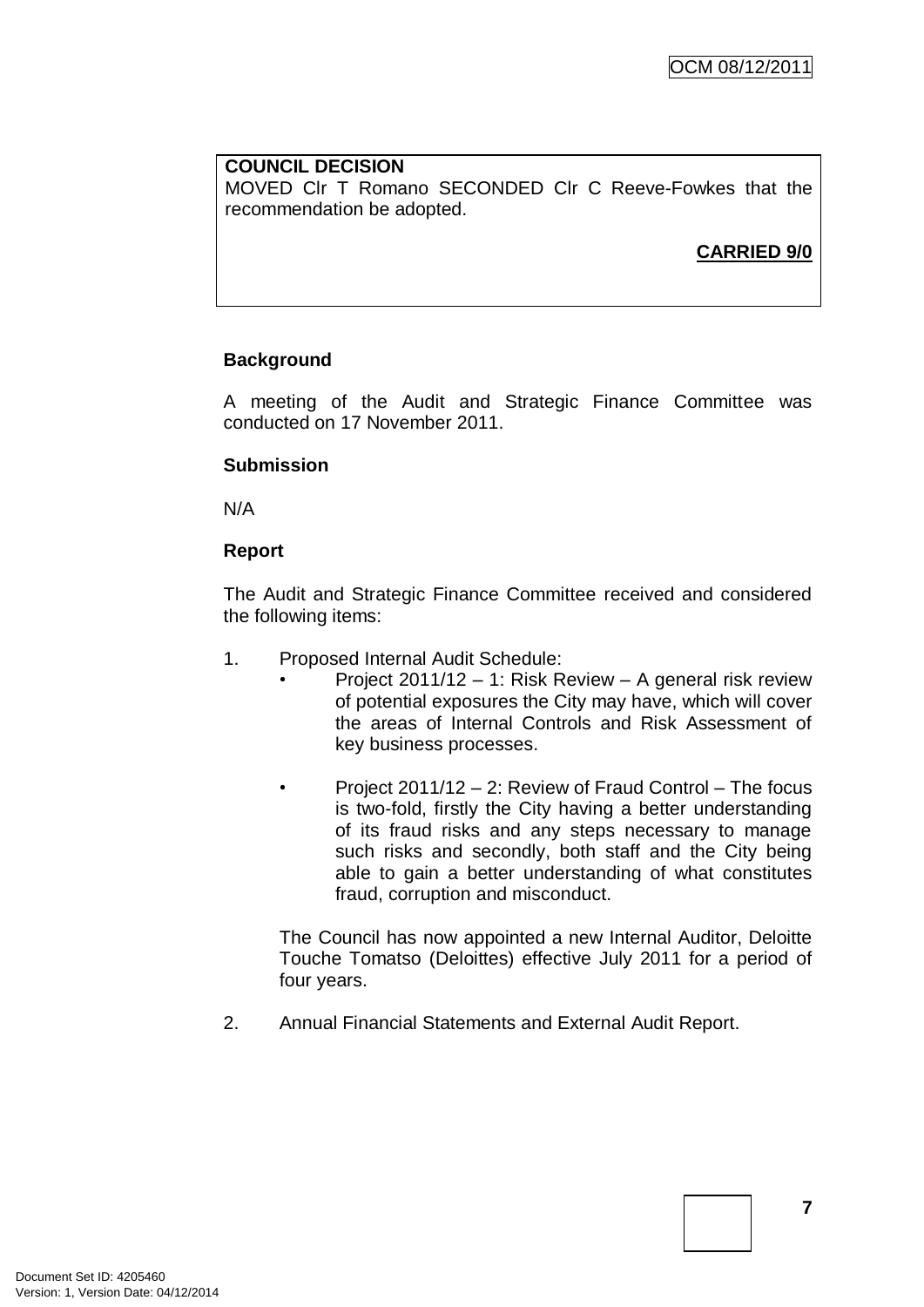### **Strategic Plan/Policy Implications**

#### **Governance Excellence**

To provide effective monitoring and regulatory services that administer relevant legislation and local laws in a fair and impartial way.

### **Budget/Financial Implications**

As contained in the Minutes.

### **Legal Implications**

As contained in the Minutes.

### **Community Consultation**

N/A

### **Attachment(s)**

Minutes of the Audit and Strategic Finance Committee – 17 November 2011.

### **Advice to Proponent(s)/Submissioners**

N/A

**Implications of Section 3.18(3) Local Government Act, 1995**

Nil.

### **13.2 (MINUTE NO 4682) (OCM 8/12/2011) - MINUTES OF THE DELEGATED AUTHORITIES, POLICIES AND POSITION STATEMENTS COMMITTEE MEETING - 24 NOVEMBER 2011 (CC/P/001) (D GREEN) (ATTACH)**

### **RECOMMENDATION**

That Council receive the Minutes of the Delegated Authorities, Policies and Position Statements Committee Meeting held on 24 November 2011, as attached to the Agenda and adopts the recommendations contained therein.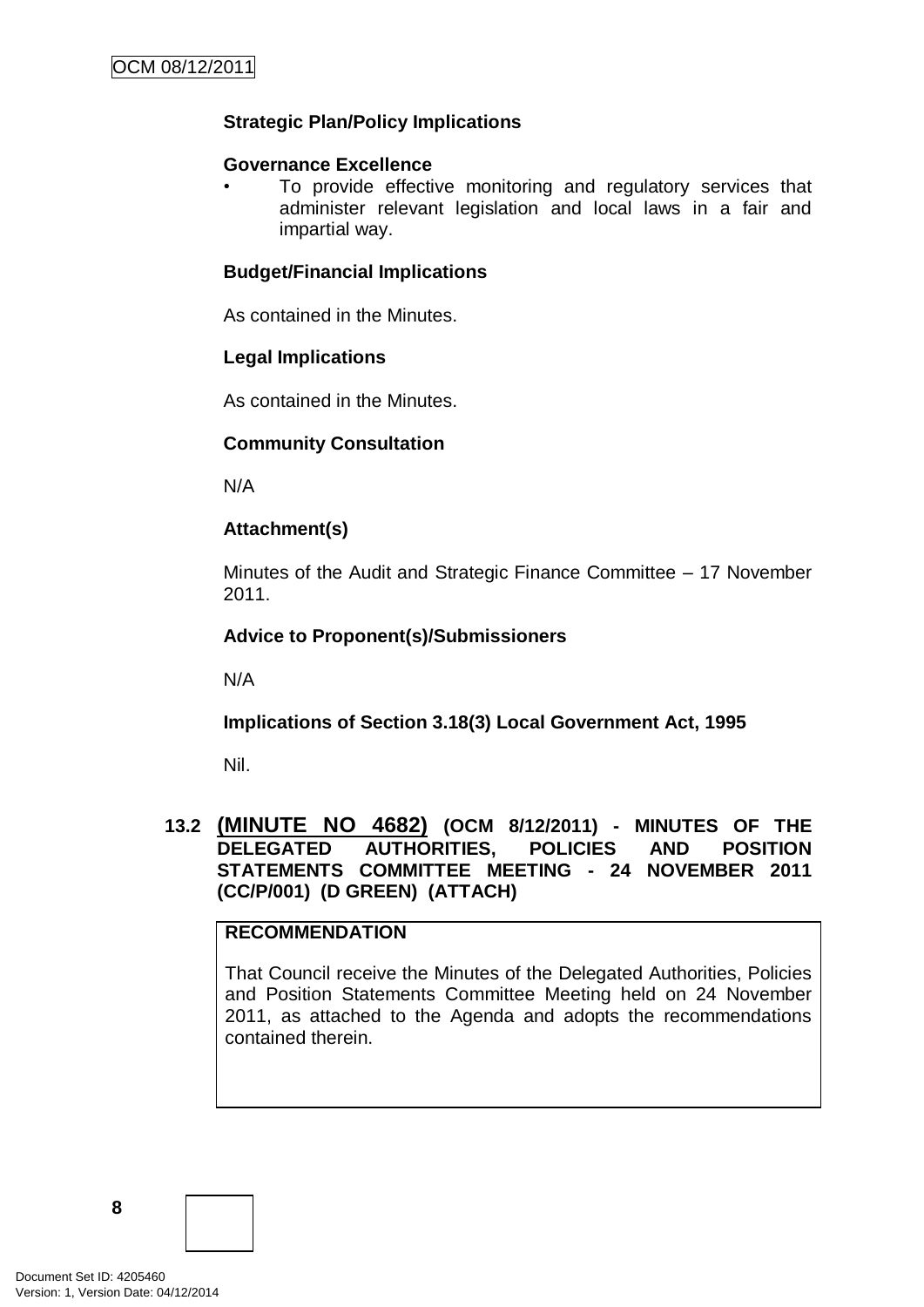### **COUNCIL DECISION**

MOVED Clr B Houwen that Council receive the Minutes of the Delegated Authorities, Policies and Position Statements Committee Meeting held on 24 November 2011, as attached to the Agenda and adopts the recommendations contained therein, subject to Item 14.1 "Review of Council Policies, Position statements and Delegated Authorities‖ being withdrawn and considered separately.

### **MOTION LAPSED FOR WANT OF A SECONDER**

MOVED Clr C Reeve-Fowkes SECONDED Clr T Romano that Council receive the Minutes of the Delegate Authorities, Policies and Position Statements Committee meeting held on 24 November 2011, as attached to the Agenda and adopts the recommendations contained therein.

### **CARRIED 9/0**

### **Background**

The Delegated Authorities, Policies and Position Statements Committee conducted a meeting on 24 November 2011. The Minutes of the meeting are required to be presented to Council and its recommendations considered by Council.

### **Submission**

The Minutes of the Committee meeting are attached to the Agenda. Items dealt with at the Committee meeting form the basis of the Minutes.

### **Report**

The Committee recommendations are now presented for consideration by Council and if accepted, are endorsed as the decisions of Council. Any Elected Member may withdraw any item from the Committee meeting for discussion and propose an alternative recommendation for Council's consideration. Any such items will be dealt with separately, as provided for in Council's Standing Orders.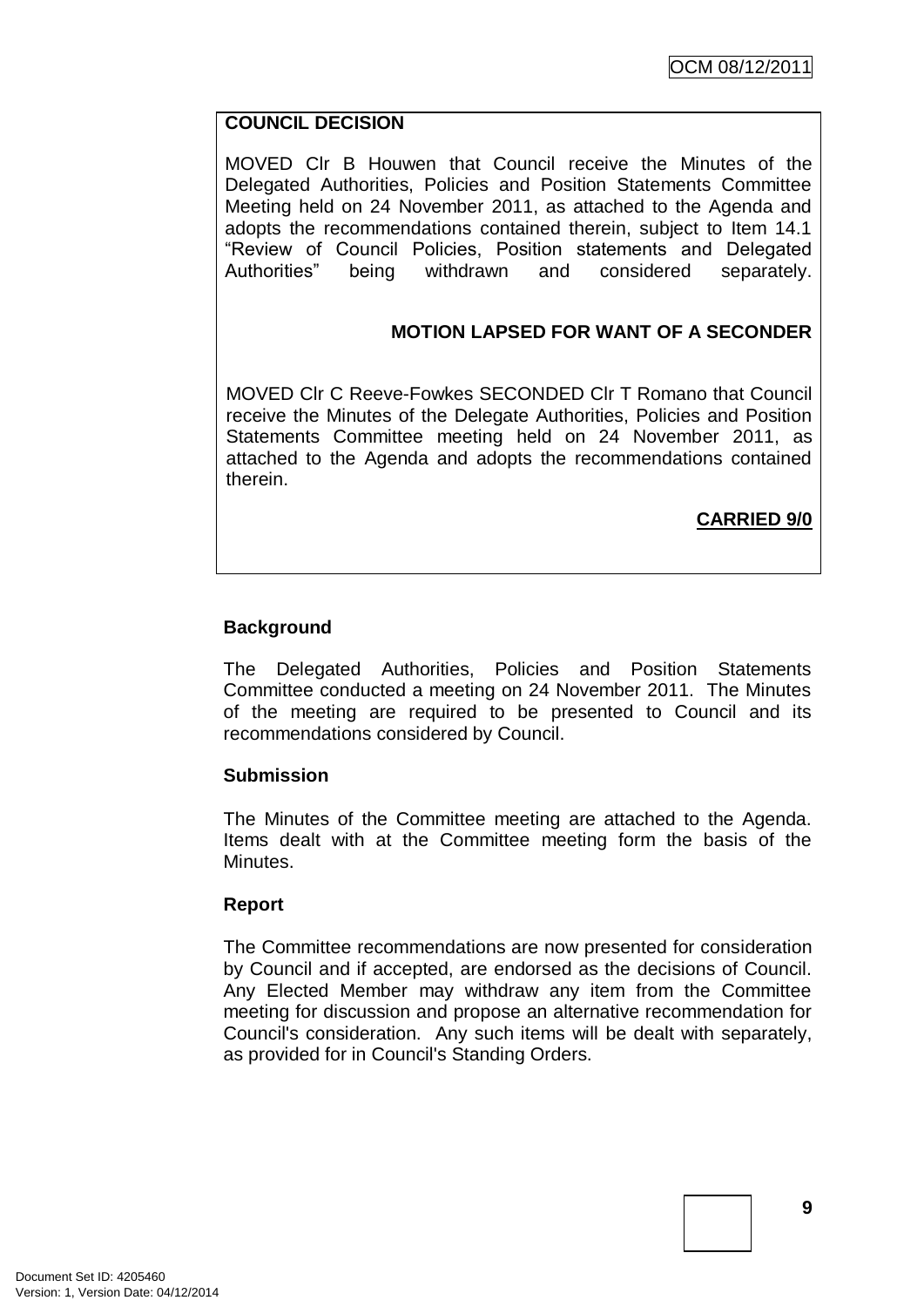### **Strategic Plan/Policy Implications**

### **Governance Excellence**

• To conduct Council business in open public forums and to manage Council affairs by employing publicly accountable practices.

### **Budget/Financial Implications**

As contained in the Minutes.

### **Legal Implications**

Section 5.42 of the Local Government Act requires an absolute majority for delegations of powers to the Chief Executive Officer or his appointees.

### **Community Consultation**

As contained in the Minutes.

### **Attachment(s)**

Minutes and Attachments of the Delegated Authorities, Policies and Position Statements Committee Meeting – 24 November 2011.

### **Advice to Proponent(s)/Submissioners**

N/A

**Implications of Section 3.18(3) Local Government Act, 1995**

Nil.

### **13.3 (MINUTE NO 4683) (OCM 8/12/2011) - 2010/11 ANNUAL REPORT (IM/B/009) (S SEYMOUR-EYLES) (ATTACH)**

### **RECOMMENDATION**

That Council accept the 2010/11 Annual Report in accordance with Section 5.54 (1) of the Local Government Act, 1995, as attached to the Agenda.

**TO BE CARRIED BY AN ABSOLUTE MAJORITY OF COUNCIL**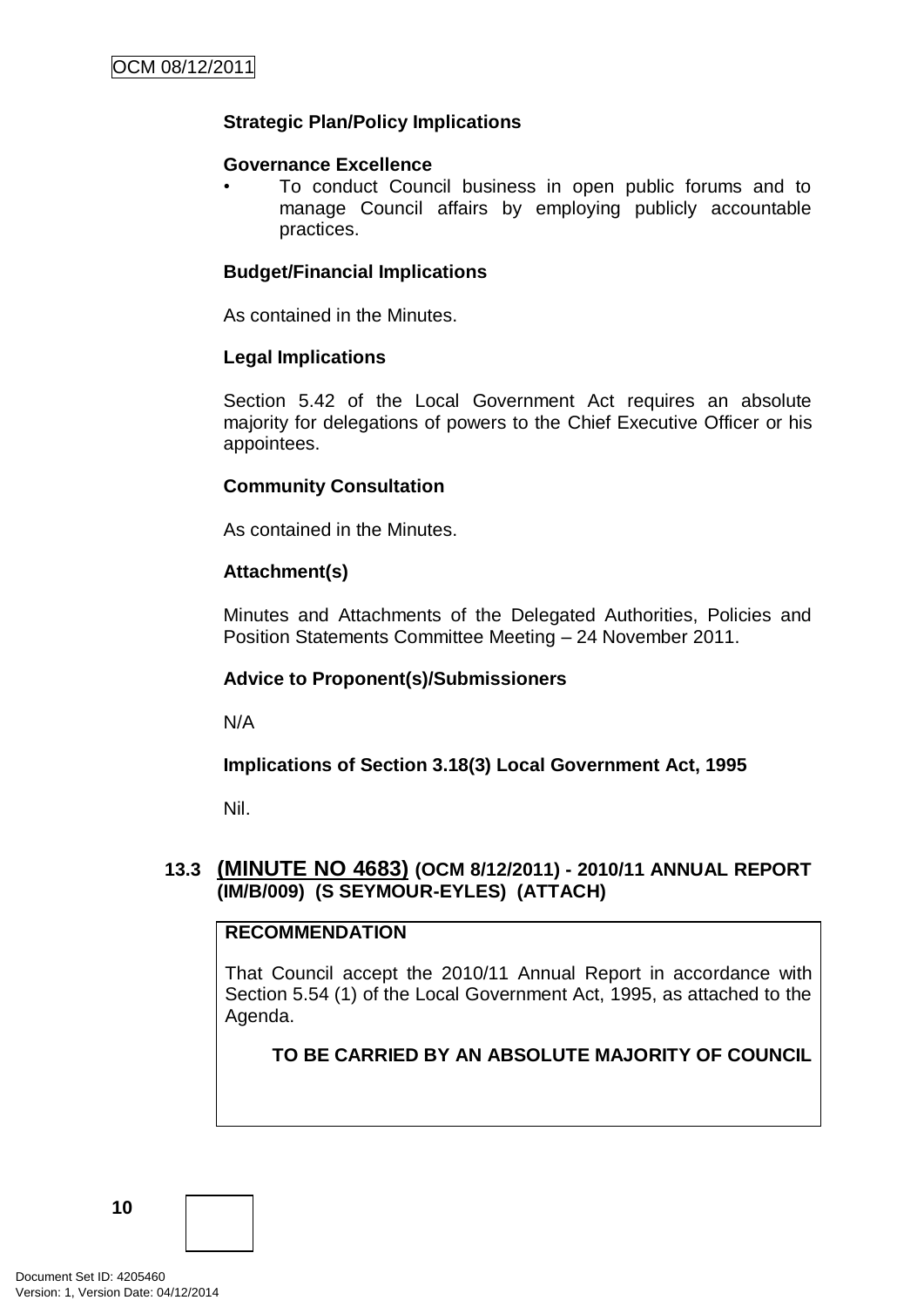### **COUNCIL DECISION**

MOVED Mayor L Howlett SECONDED Clr C Reeve-Fowkes that Council accept the 2010/11 Annual Report in accordance with Section 5.54 (1) of the Local Government Act, 1995, as attached to the Agenda, subject to the removal of specific information relating to fines imposed on various business/landowners in the City under the heading ‗Food' and ‗Dust' (page 47 of the Report).

### **CARRIED BY ABSOLUTE MAJORITY OF COUNCIL 9/0**

### **Reason for Decision**

There is no reason to list business/landowners who have been prosecuted in the City's Annual Report given the fact that fines have been imposed by the Courts and in one case the business identified has changed ownership.

### **Background**

Council is required to accept the 2010/11 Annual Report to enable it to be available for the Annual Electors Meeting, scheduled to be held on Tuesday, 7 February 2012. The Local Government Act 1995 ('the Act') requires Council to accept the Report no later than 31 December each year. Elected Members were provided with the Financial Report and Auditor's Report at the Audit and Strategic Finance Committee meeting in November. The consolidated report is now presented for acceptance.

### **Submission**

N/A

### **Report**

The 2010/11 Annual Report is in conformity with the following requirements of the Act and contains:

- 1. Mayoral Report
- 2. Chief Executive Officer's Report
- 3. Measuring our performance data
- 4. Overview of the Plan for the Future of the District
- 5. Report in relation to the Complaints Register subject to Section 5.121 of the Act
- 6. Report required under Section 29(2) of the Disabilities Services Act 1993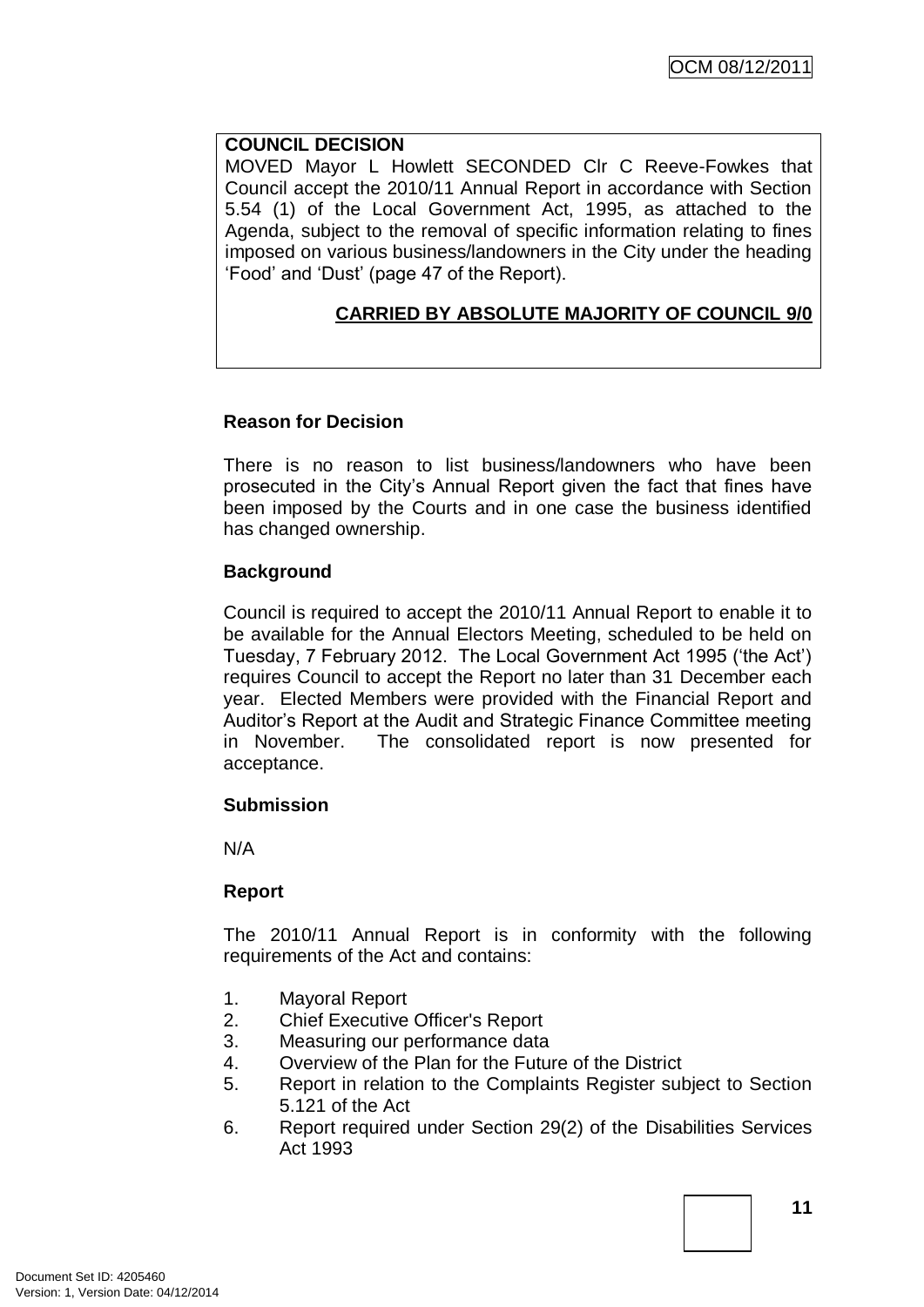- 7. Divisional Reports
- 8. Financial Statements
- 9. Auditor's Report

#### **Strategic Plan/Policy Implications**

#### **Governance Excellence**

• To conduct Council business in open public forums and to manage Council affairs by employing publicly accountable practices.

#### **Budget/Financial Implications**

The cost of producing 50 copies of the Report is provided for in Council's Governance Budget.

#### **Legal Implications**

As provided in the report.

#### **Community Consultation**

The report will be available for public access by 7 February 2012, in time for the Annual Electors Meeting.

#### **Attachment(s)**

Draft 2010/11 Annual Report.

### **Advice to Proponent(s)/Submissioners**

N/A

**Implications of Section 3.18(3) Local Government Act, 1995**

Nil.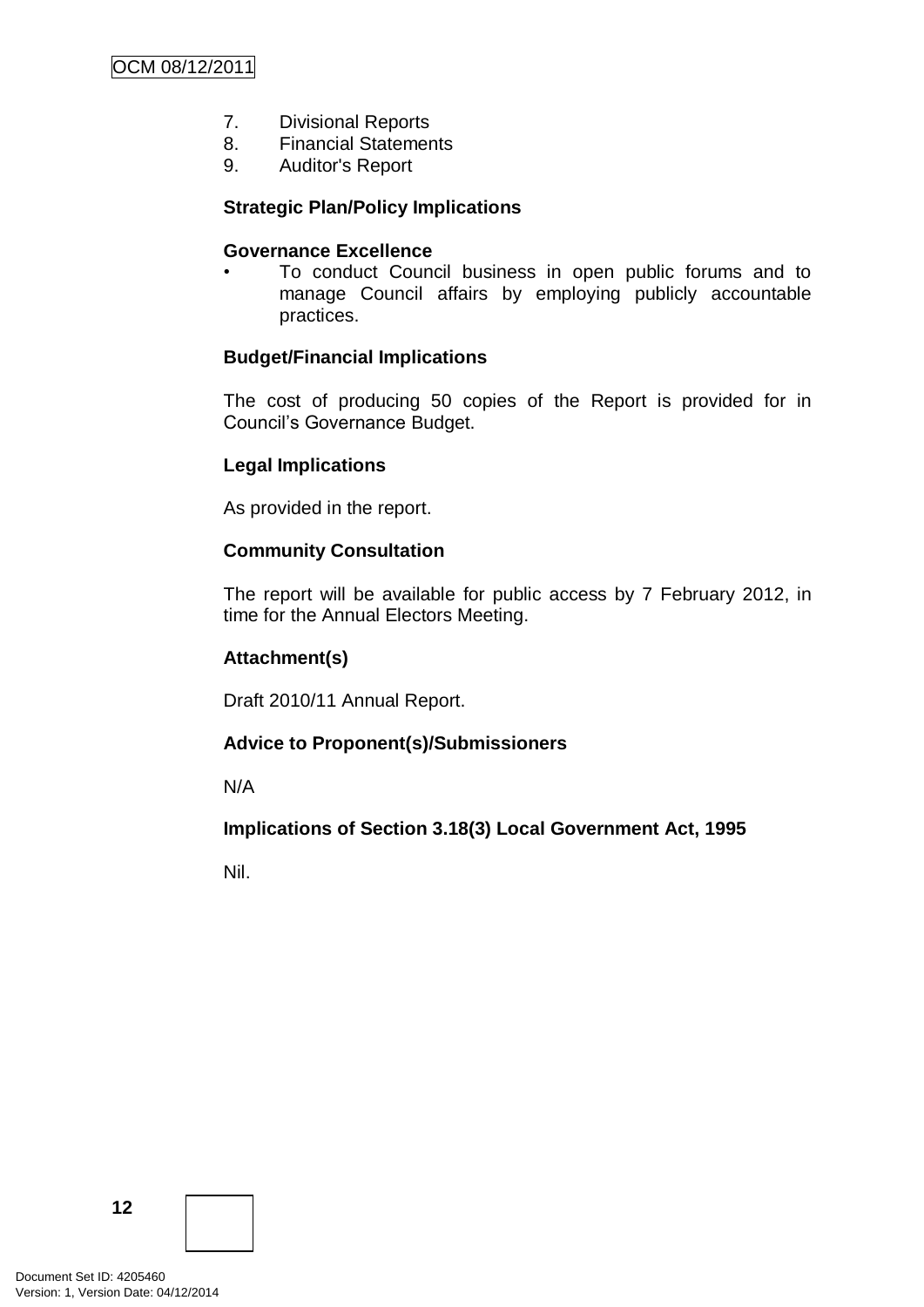### **14. PLANNING AND DEVELOPMENT DIVISION ISSUES**

### **14.1 (MINUTE NO 4684) (OCM 8/12/2011) - NOMINATION OF ELECTED MEMBER PROXY MEMBERSHIP FOR JANDAKOT AIRPORT COMMUNITY AVIATION CONSULTATION GROUP (SM/M/002) (A TROSIC)**

#### **RECOMMENDATION** That Council

- (1) endorse as the Elected Member Proxy Membership to Cr Lee-Anne Smith's membership on the Jandakot Airport Community Aviation Consultation Group; and
- (2) note the membership of Andrew Trosic, Manager Strategic Planning as a technical officer on the Jandakot Airport Community Aviation Consultation Group.

### **COUNCIL DECISION**

MOVED Clr T Romano SECONDED Clr V Oliver that Council

- (1) endorse Clr C Reeve-Fowkes as the Elected Member Proxy Membership to Cr Lee-Anne Smith's membership on the Jandakot Airport Community Aviation Consultation Group; and
- (2) note the membership of Andrew Trosic, Manager Strategic Planning as a technical officer on the Jandakot Airport Community Aviation Consultation Group.

**CARRIED 9/0**

### **Reason for Decision**

Clr C Reeve-Fowkes indicated an interest in being associated with this group.

### **Background**

A Community Aviation and Consultation Group ("CACG") has been established for Jandakot Airport. While consultation between the community and Jandakot Airport has, and continues to be, undertaken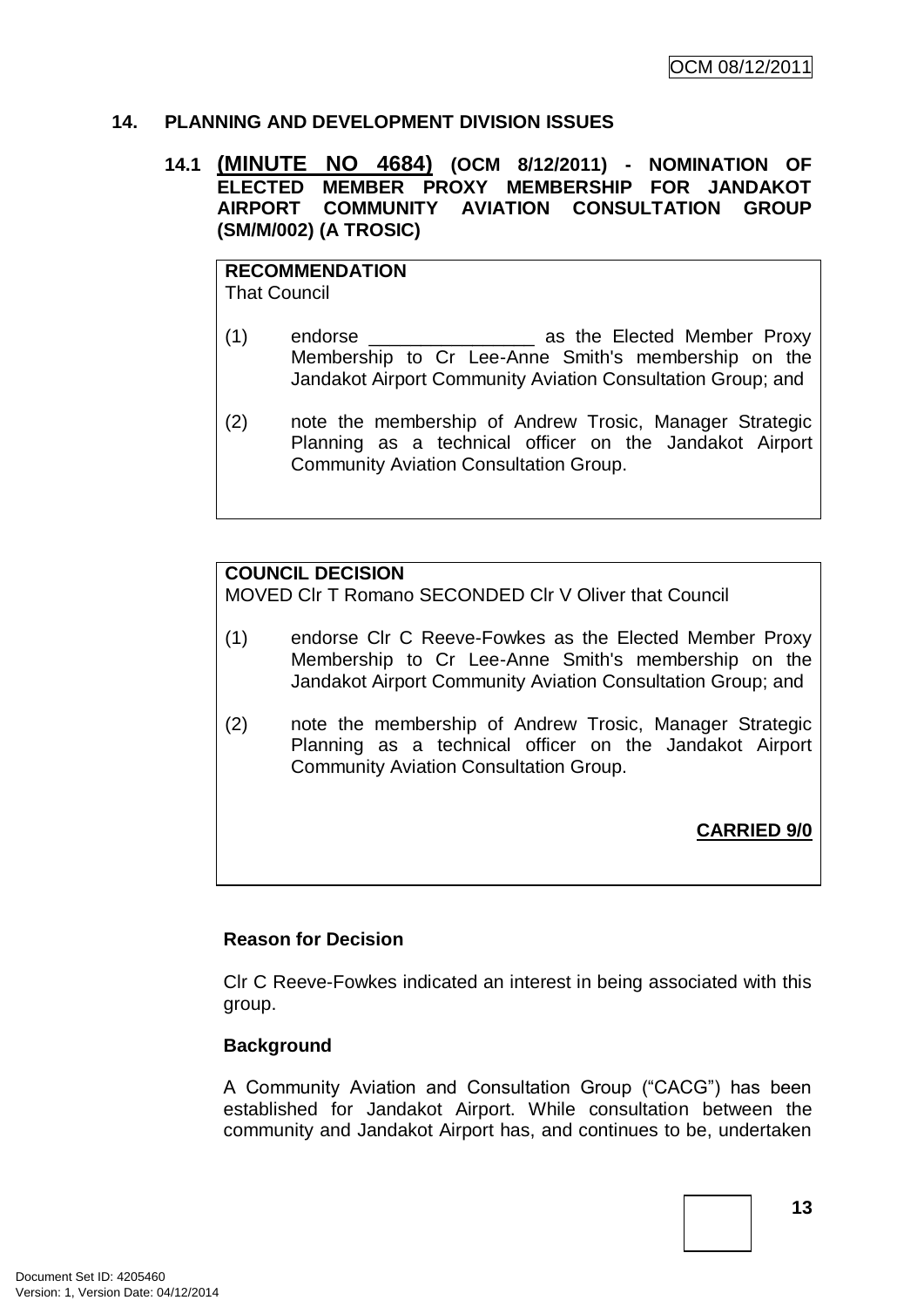via various methods, the Federal Government has recently moved to implement a new nationwide system of CACG's for all airports coming under the genus of the *Airports Act 1996*.

In this respect Council on 11 November 2010 resolved to:

- *"(1) endorse Clr Lee-Anne Smith as the Elected Member representative on the Jandakot Airport Community Aviation Consultation Group; and*
- *(2) note the membership of Andrew Trosic, Manager of Strategic Planning as a technical officer on the Jandakot Airport Community Aviation Consultation Group."*

The purpose of this report is to nominate an additional Elected Member as a proxy member for Cr Lee-Anne Smith on the Jandakot CACG. This is to better ensure an Elected Member is able to attend the quarterly CACG meetings.

#### **Submission**

N/A

### **Report**

In terms of scope and terms of reference, the Federal Government has provided the following advice in relation to role of CACG's across Australia:

- *– The Australian Government will require all airports subject to the planning framework in the Airports Act to establish and lead Community Aviation Consultation Groups.*
- *– The Community Aviation Consultation Groups will address planning and development issues and a range of other operational matters, such as aircraft noise, which may affect airports" relations with their neighbours.*
- *– In recognition of the variety of community and operational contexts that different airports operate within, each lessee company shall have the flexibility to define the scope and membership of the Community Aviation Consultation Groups, as long as the following core prescribed conditions are met:*
	- *1. the chair is to be independent;*
	- *2. a record of the outcomes of key discussions is to be published;*
	- *3. a report on the group"s work is to be reviewed as part of the annual lease review; and*
	- *4. the activity is to be funded by airports.*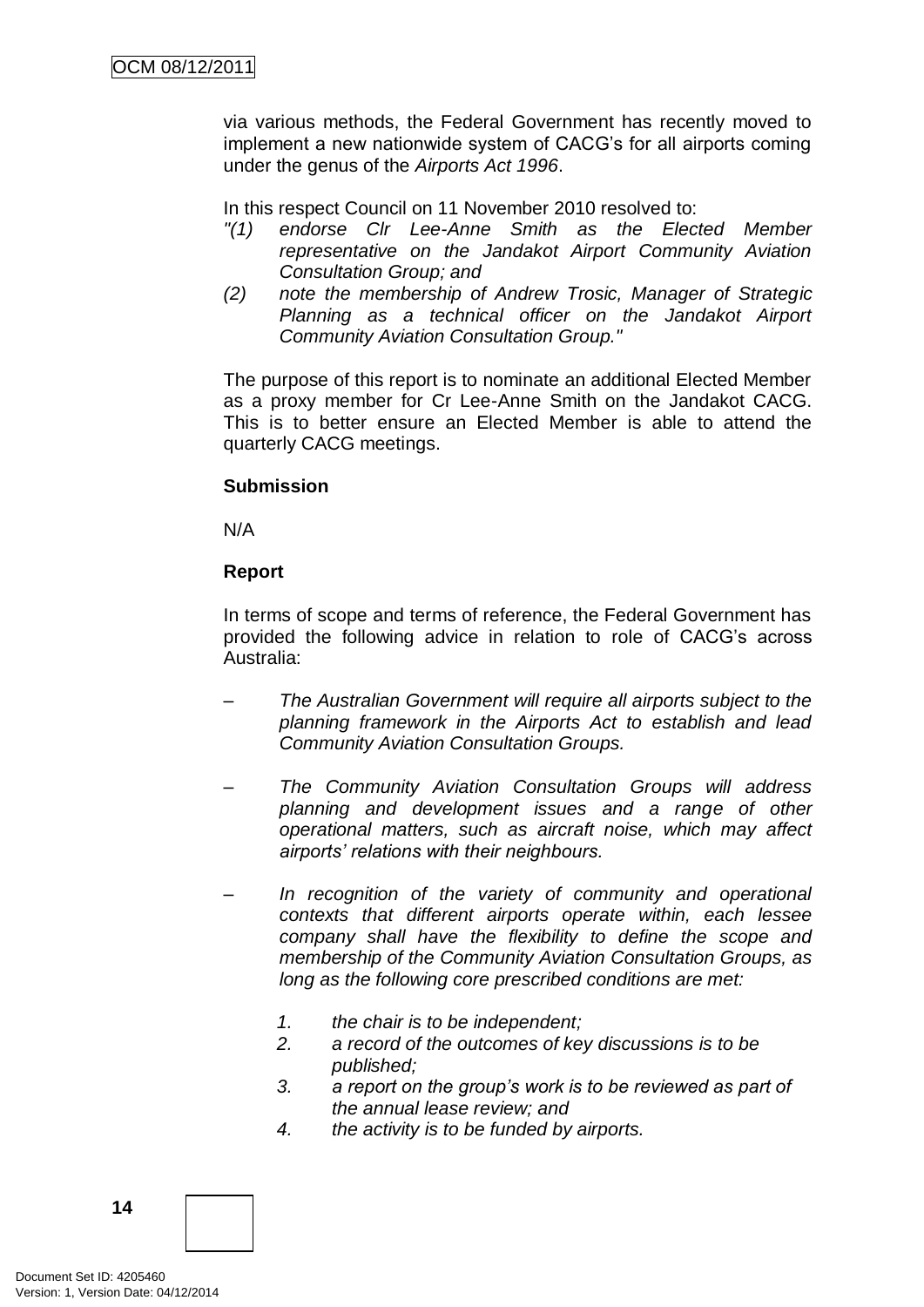A new Chair has recently been appointed to the CACG, being Mr Graham Muir the former CEO of Perth Airport. In respect of the chair of the CACG, the Federal Government guidelines prescribe the following information in relation to this:

- *The independent conduct of the Chair is critical for the effective functioning of the Community Aviation Consultation Group. An independent Chair will:*
	- *1. ensure the input of the full membership is sought as to agenda items;*
	- *2. ensure adequate discussion time is devoted to issues of significance;*
	- *3. allow for discussion of unanticipated "other business" at Group meetings;*
	- *4. ensure agenda materials and papers are meaningful and facilitate effective engagement of members in Group discussions;*
	- *5. encourage open discussion and a frank exchange of views; and*
	- *6. provide for effective follow-up of action items.*

Membership of the CACG includes the Cities of Canning, Gosnells and Melville, Department of Planning, Department of Transport, Royal Aero Club of WA and the Jandakot Residents Association. Andrew Trosic, Manager Strategic Planning, is also a member and provides technical officer input.

To ensure wide community views and aspirations can be voiced, it is important that an Elected Member be part of the CACG. Through nominating an additional Elected Member as a proxy member for Cr Lee-Anne Smith on the Jandakot CACG, the City will be able to ensure attendance at the quarterly CACG meetings.

### **Strategic Plan/Policy Implications**

### **Demographic Planning**

• To ensure the planning of the City is based on an approach that has the potential to achieve high levels of convenience and prosperity for its citizens.

### **Lifestyle and Aspiration Achievement**

• To identify community needs, aspirations, expectations and priorities for services that are required to meet the changing demographics of the district.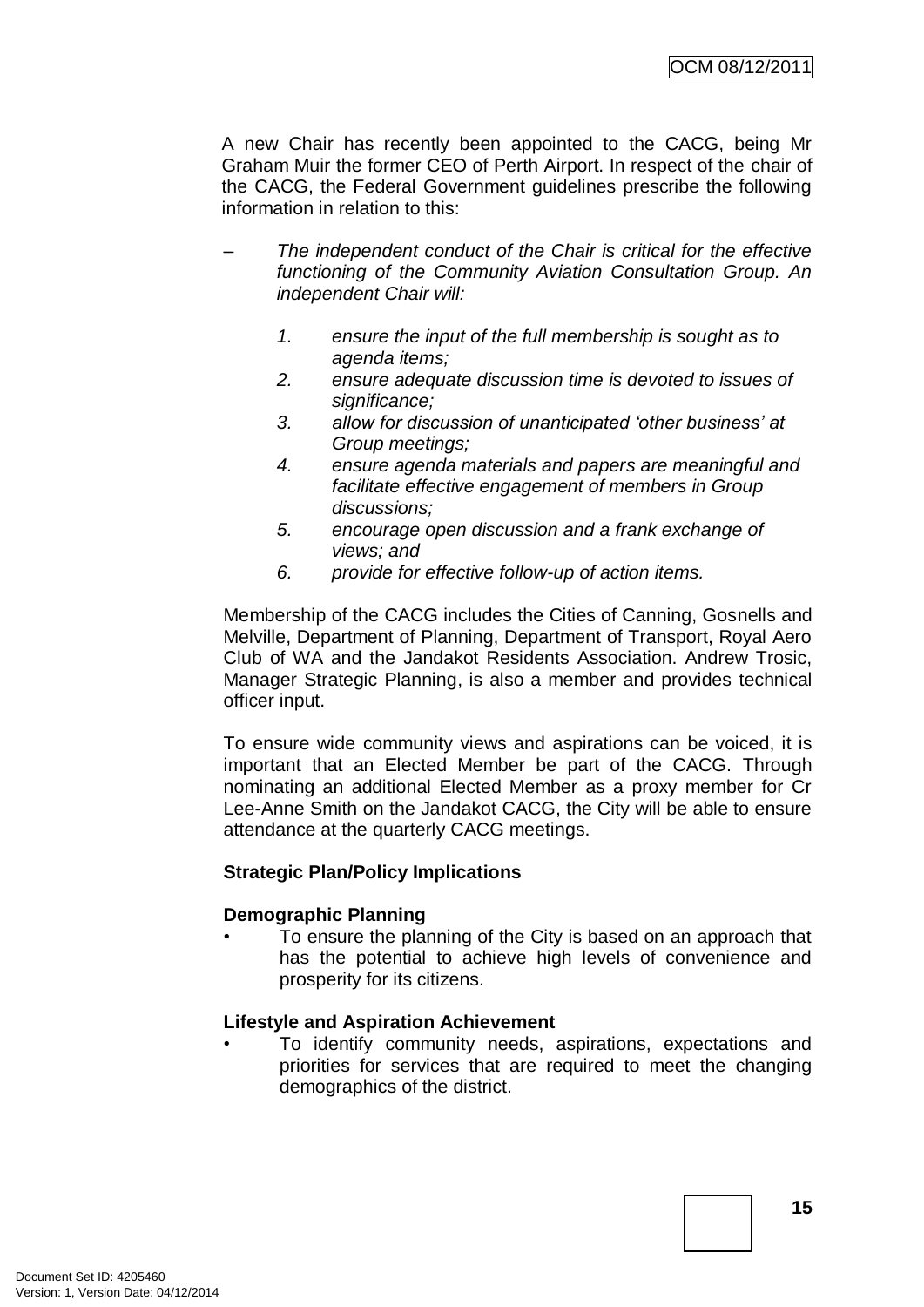### **Governance Excellence**

• To conduct Council business in open public forums and to manage Council affairs by employing publicly accountable practices.

### **Budget/Financial Implications**

Administration costs associated with hosting the CACG are met by Jandakot Airport. There are no other costs or payments associated with membership on the CACG.

### **Legal Implications**

N/A

### **Community Consultation**

N/A

**Attachment(s)**

N/A

**Advice to Proponent(s)/Submissioners**

N/A

**Implications of Section 3.18(3) Local Government Act, 1995**

Nil.

### **14.2 (MINUTE NO 4685) (OCM 8/12/2011) - HOBBY FARM (STABLES) - LOCATION: 12 (LOT 23) HARDEY STREET HAMILTON HILL - OWNER: MAIN ROADS WESTERN AUSTRALIA - APPLICANT: T MILLER (22201366) (A LEFORT) (ATTACH)**

**RECOMMENDATION** That Council

1) grant planning approval for a hobby farm (stables) at 70 (Lot 23) Hardey Street Hamilton Hill subject to the following conditions and advice notes:

### **CONDITIONS**

1. The approved stable building shall be finished in nonreflective colours which are sympathetic to the existing stable building on site to the satisfaction of the City. A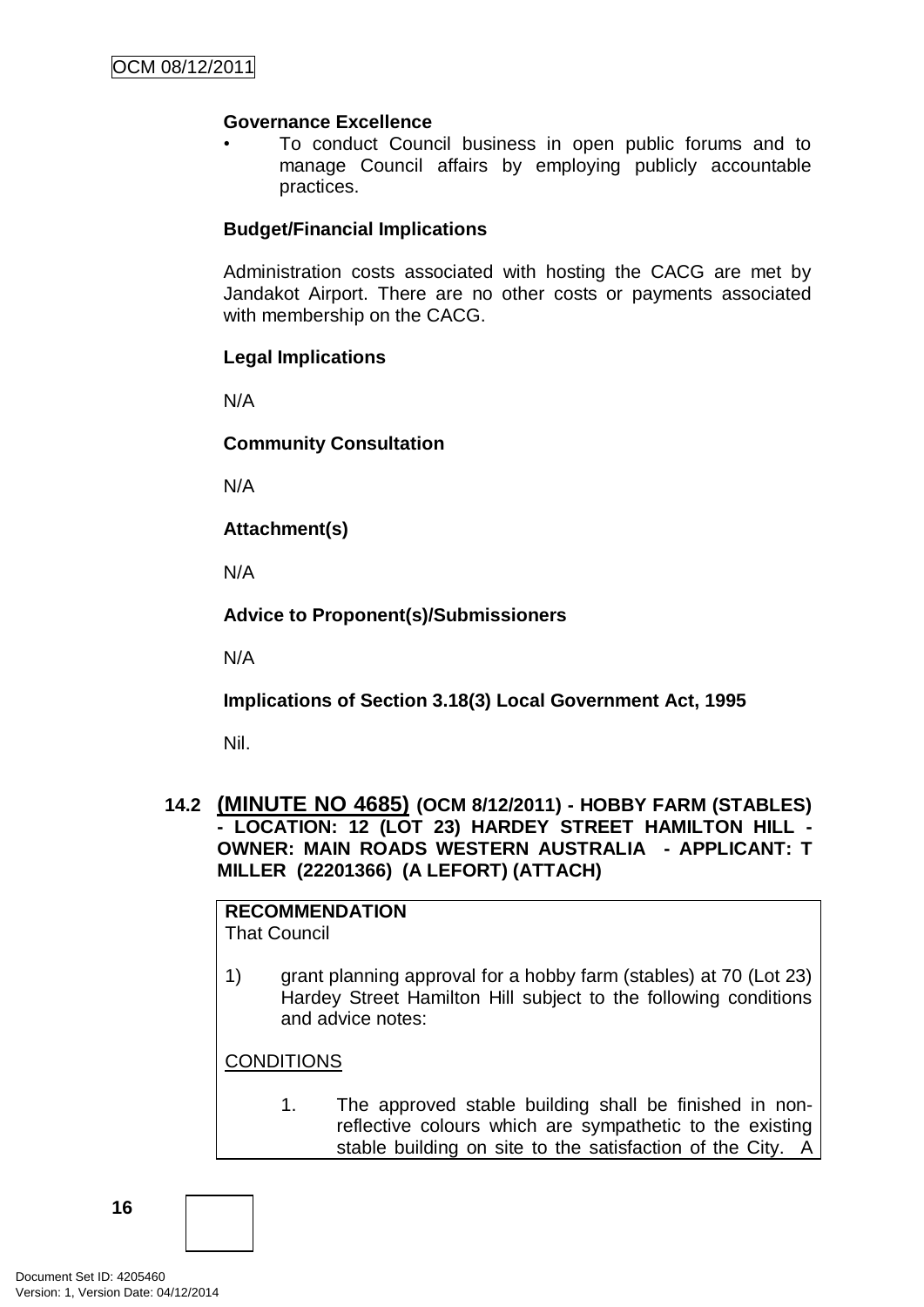detailed colour schedule is to be supplied with the Building Licence Application.

- 2. The existing heritage listed stable building identified on the approved plan is to be protected from damage by all on-site works to the satisfaction of the City.
- 3. The stable building approved as part of this application shall accommodate no more than 1 (one) horse at any one time.
- 4. No construction activities associated with the stable building causing noise and/or inconvenience to neighbours being carried out before 7:00am or after 7:00pm, Monday to Saturday, and not at all on Sundays or public holidays.

### ADVICE NOTES

- 1. This is a Planning Approval only and does not remove the responsibility of the applicant/owner to comply with all relevant building, health and engineering requirements of the City, with any requirements of the City of Cockburn Town Planning Scheme No. 3, or the requirements of any other external agency.
- 2. If dust is detected at an adjacent premises and is deemed to be a nuisance by an Environmental Health Officer, then any process, equipment and/or activities that are causing the dust nuisance shall be stopped until the process, equipment and or activity has been altered to prevent the dust to the satisfaction of the City's Manager of Health Services.

If an odour is detected at an adjacent premises is deemed to be offensive by an Environmental Health Officer, then any process, equipment and/or activities that are causing the odour shall be stopped until the process, equipment and or activity has been altered to prevent odours to the satisfaction of the City's Manager of Health Services

### **COUNCIL DECISION**

MOVED Clr T Romano SECONDED Clr C Reeve-Fowkes that the recommendation be adopted.

## **CARRIED 9/0**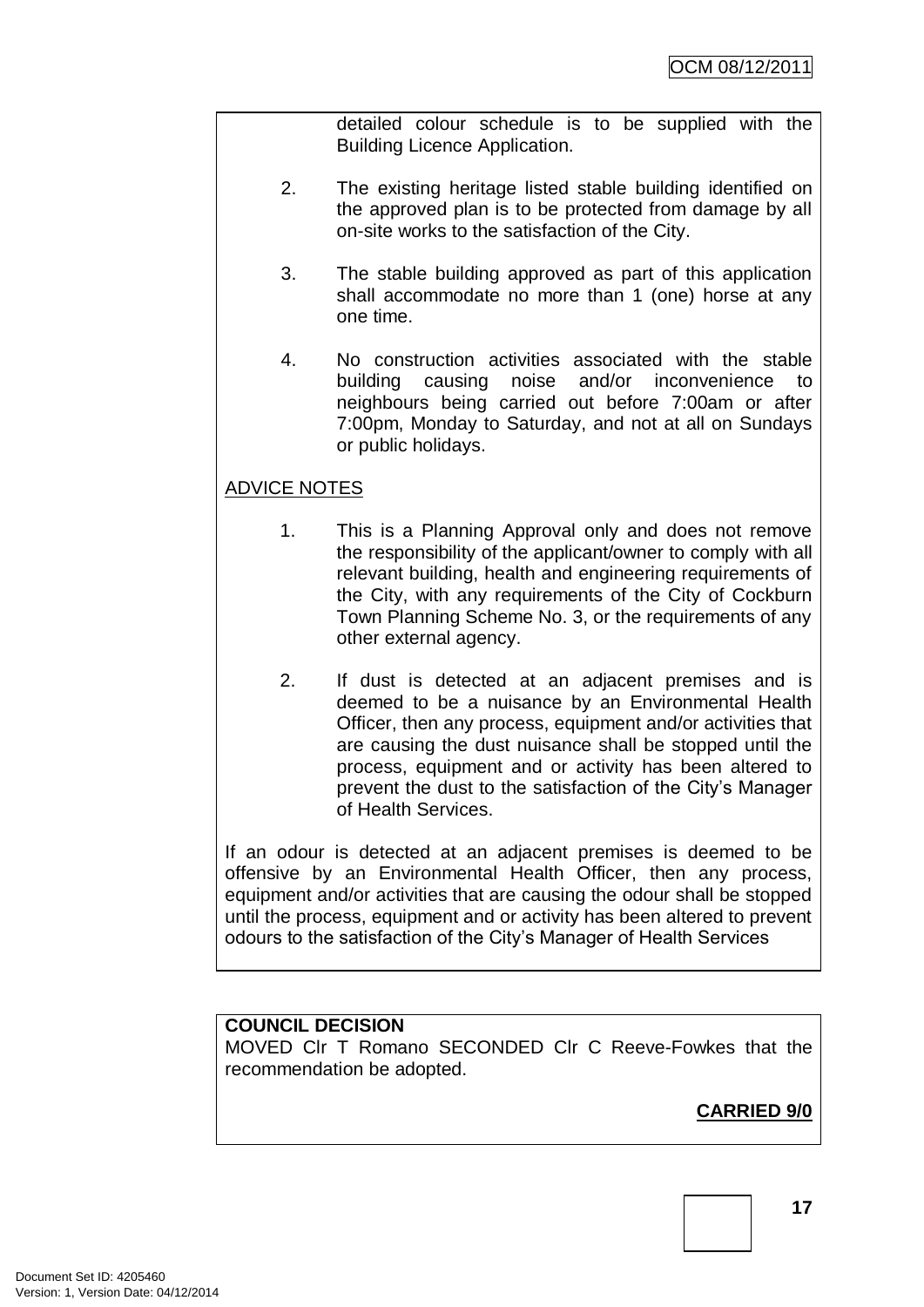### **Background**

The subject site is located on Hardey Street in Hamilton Hill and forms part of a larger collection of lots known as the heritage place "Randwick" Stables". The land parcels associated with Randwick Stables include five separate lots consisting of three lots fronting Rockingham Road (Lots 25, 26 & 27 Rockingham Road) which contain an existing dwelling and Lots 23 & 24 Hardey Street which contain an existing stable building (approximately 150m²), an outbuilding (approximately 60m²) and horse exercise yards. The area of the lot in which the stable is proposed is 721m².

Main Roads Western Australia own all of the lots associated with Randwick Stables and leases the subject land to the applicant who resides in the existing dwelling and has done so for the past 11 years. The tenant uses the horse stables for private purposes and the use is classified as a "Hobby Farm" which currently accommodates four horses.

Randwick Stables is listed on the City's Heritage List pursuant to Town Planning Scheme No. 3 (TPS 3) and is classified as Category A. According to the City of Cockburn's Municipal Heritage Inventory (MHI), the residence and stables known collectively as Randwick Stables have aesthetic, historical, social, representativeness, rarity and cultural heritage significance. The MHI details the rustic charms of the built elements of the place.

The Heritage Place is also listed on the State Register of Heritage Places. Because of Randwick Stable's Category A classification in TPS 3, staff do not have delegation to determine the application which is why it is forwarded to Council for determination.

### **Submission**

The applicant seeks development approval to construct a 16m² stable building on Lot 23 adjacent to the existing main stable building and horse exercise yards. The stable building is proposed to contain external metal cladding with jarrah panelling to internal walls and seeks to be sympathetic to the style and colour of the existing stables on site. The stable building has a maximum wall and roof height of 3.6m.

The proposed stable building will accommodate one additional horse (resulting in a maximum of five horses accommodated on site) and there are no other changes to any existing buildings on site.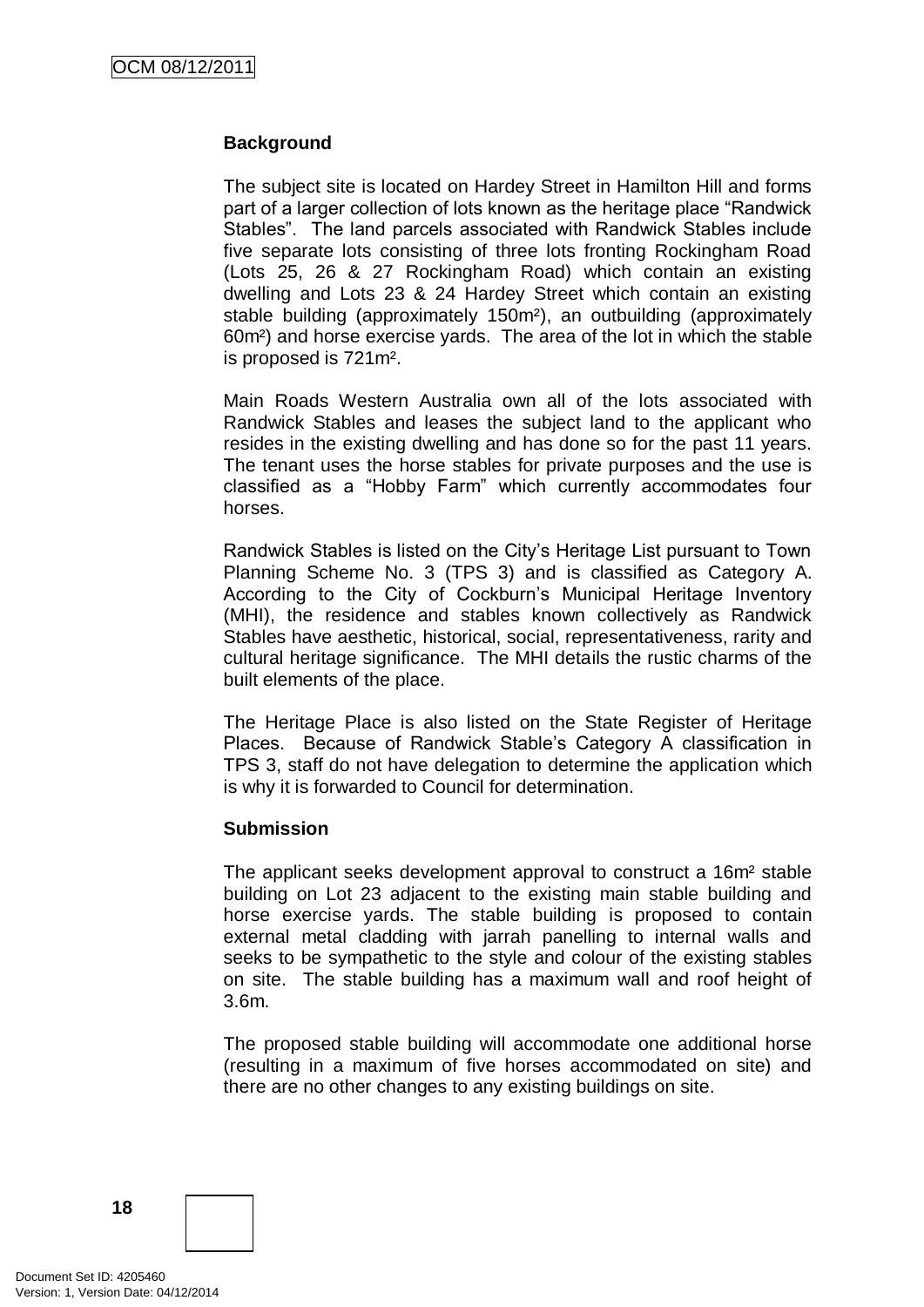### **Report**

#### Statutory Framework

### *Metropolitan Region Scheme*

The portion of Lot 23 in which the stable building is proposed is reserved under the Metropolitan Region Scheme (MRS) for Primary Regional Roads (Category 3) for the future Roe Highway extension. In accordance with the Department of Planning's Instrument of Delegation under the *Planning and Development Act 2005*, the City referred the application to Main Roads for comment (see External Agency referrals section of the report below) who provided no objection to the proposal. Whilst the use of land for hobby farm purposes would not normally be appropriate within an MRS Primary Regional Road Reserve, the nonobjection by Main Roads and the landowner and Management Authority indicates that the proposal is an acceptable use.

### *Town Planning Scheme No. 3*

The subject land in which the stable building is proposed is identified as a Region Reserve under the City's Town Planning Scheme No. 3 (TPS 3). The proposed use is a "Hobby Farm" under TPS 3 which:

*"means the use of land for rural living, the agistment of horses, the growing of vegetables, fruit and flowers and the keeping of domestic poultry for private use only and not for commercial purposes or sale and shall include any building normally associated therewith."*

Approval of a "Hobby Farm" use within the Primary Regional Road Reserve is not usual, however the place has been used for stables since its establishment in the early 1920s (hence its heritage significance) which makes this site somewhat unique. In addition, the structure constitutes a relatively minor addition to the land compared to the main stable building and existing dwelling and is considered to comply with the objectives of TPS 3 in this regard.

### *City of Cockburn Local Planning Policy APD 64 Heritage Conservation Design Guidelines*

Local Planning Policy APD 64 applies to the subject land due to its inclusion on the Heritage List pursuant to clause 7.1 of TPS 3 and clause 4 of the policy relates specifically to the construction of new buildings/structures.

The proposal has been assessed against this policy and is considered to be consistent with its provisions. The proposed stable building does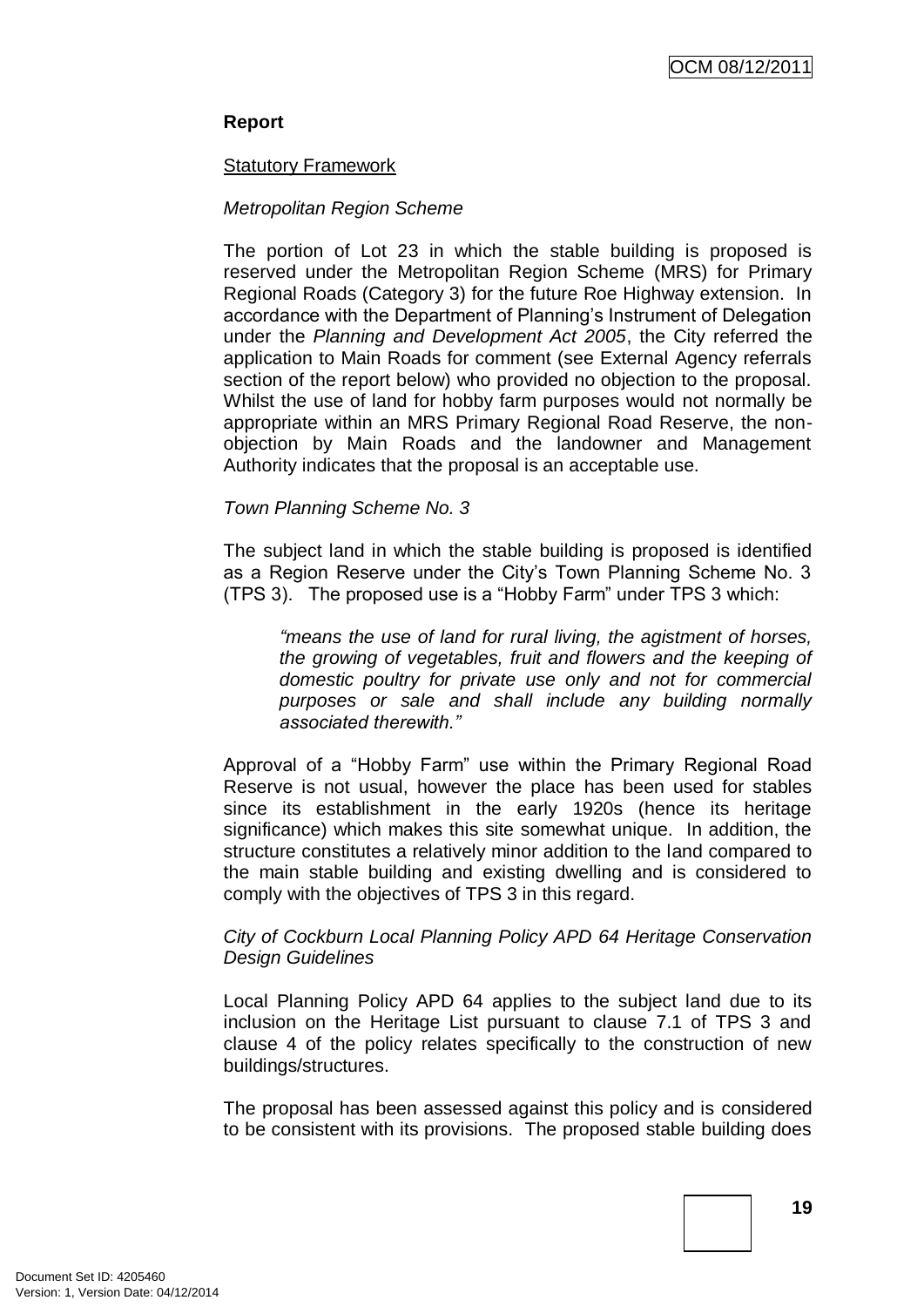not detract from the heritage significance of the place. It should be noted that there is no existing conservation plan for the heritage place. The proposed size and scale of the proposed stable is not considered to warrant the requirement for a conservation plan to be written for the place. It is considered with the support of the HCWA that the preparation of a formal Heritage Impact Assessment is not required for this proposal given its limited size and scale.

#### External Agency Referrals/Consultation

### *Heritage Council of Western Australia*

The proposal was formally referred to the Heritage Council of Western Australia (HCWA) for comment due to Randwick Stables inclusion on the State Register of Places. HCWA confirmed that it supports the proposal subject to a condition being imposed requiring a colour schedule for the new horse stable being sympathetic to the existing buildings and structures on site. Should Council approve the proposal, it would be recommended that a condition be imposed requiring a detailed colour schedule be lodged with the City for approval.

### *Main Roads Western Australia*

The proposal was formally referred to Main Roads Western Australia (MRWA) for comment due to the subject land on which the stable is proposed being reserved under the MRS for Primary Regional Roads. MRWA advised that it has no objections to the proposal.

### Visual Amenity Impact

The proposed stable building will not be clearly visible from Rockingham Road or Hardey Street and given its size and scale will not detract from aesthetic significance of the existing dwelling or stables. Should Council resolve to approve the proposal, a condition can be imposed requiring the external cladding and painted finish shall be sympathetic to the existing stable building so as not to detract from the character of the existing dwelling and stables. The maximum wall and roof height of the stable building is 3.6m which is considered consistent with the height, bulk and scale of development in this location.

### General Amenity Impact

The proposal to keep an additional horse will result in a total of 5 horses being kept on the subject land. Given the nearest residence is located approximately 65m from the subject land, the additional horse is not considered likely to have a negative impact on the amenity of the area and is supported.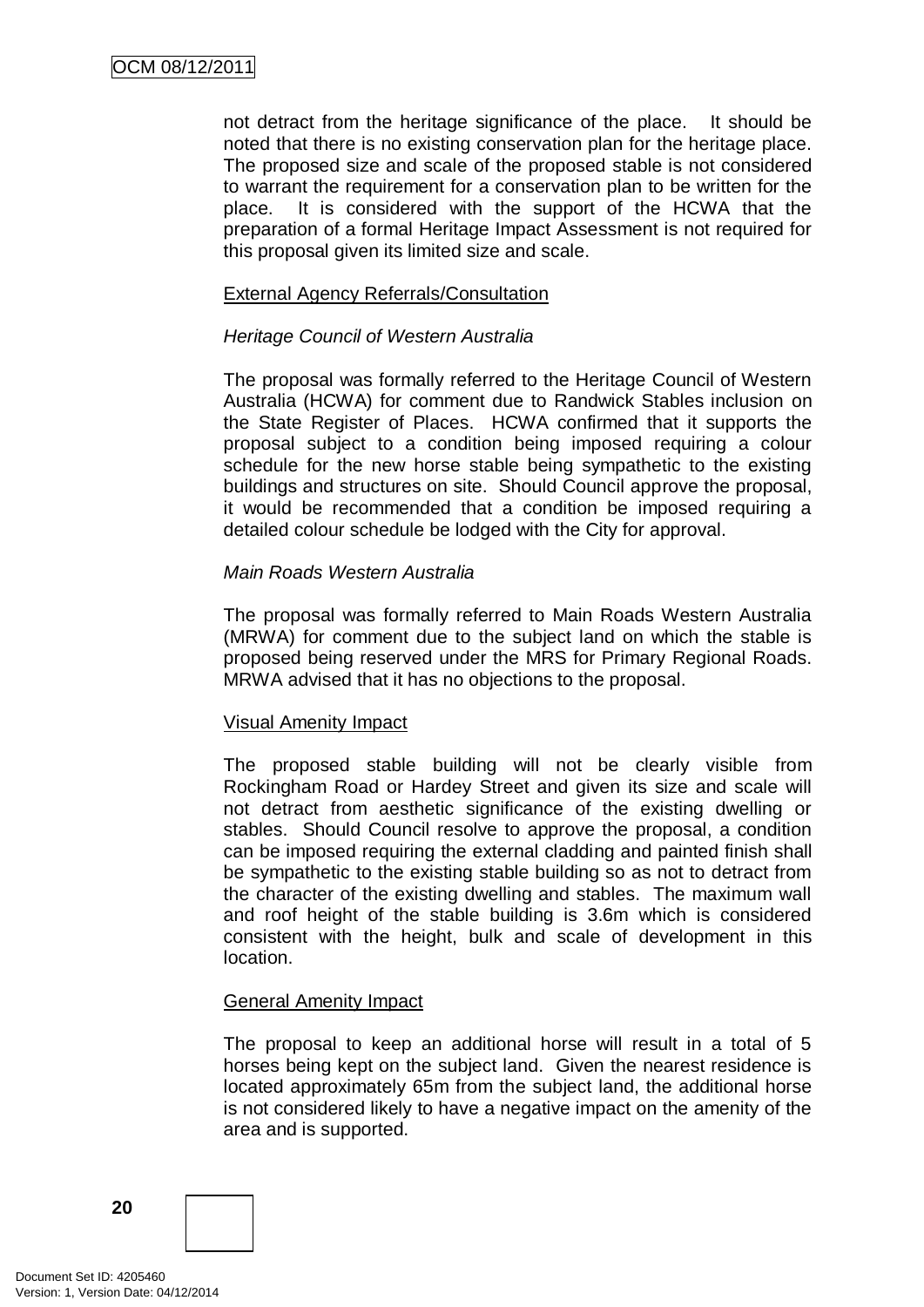### **Conclusion**

The proposed stable building is supported for the following reasons:

- The proposal is minor in nature and supplementary to the existing main stable building;
- The proposal will result in one additional horse being kept on the site which is not considered to cause any detrimental impact the amenity on the area;
- The proposal is considered to be sympathetic towards the existing heritage listed dwelling and stables;
- No objection was raised from Main Roads WA with regards to  $\bullet$ development within a primary regional road reserve under the **MRS**
- $\bullet$ No objection was raised from the Heritage Council WA with regards to the state heritage listing.

### **Strategic Plan/Policy Implications**

### **Demographic Planning**

To ensure development will enhance the levels of amenity currently enjoyed by the community.

### **Lifestyle and Aspiration Achievement**

• To conserve the character and historic value of the human and built environment.

### **Budget/Financial Implications**

Nil.

### **Legal Implications**

Town Planning Scheme No 3 Planning and Development Act 2005 State Administrative Tribunal Regulations

### **Community Consultation**

N/A

### **Attachment(s)**

- 1. Location Plan
- 2. Site Plan
- 3. Elevation Plan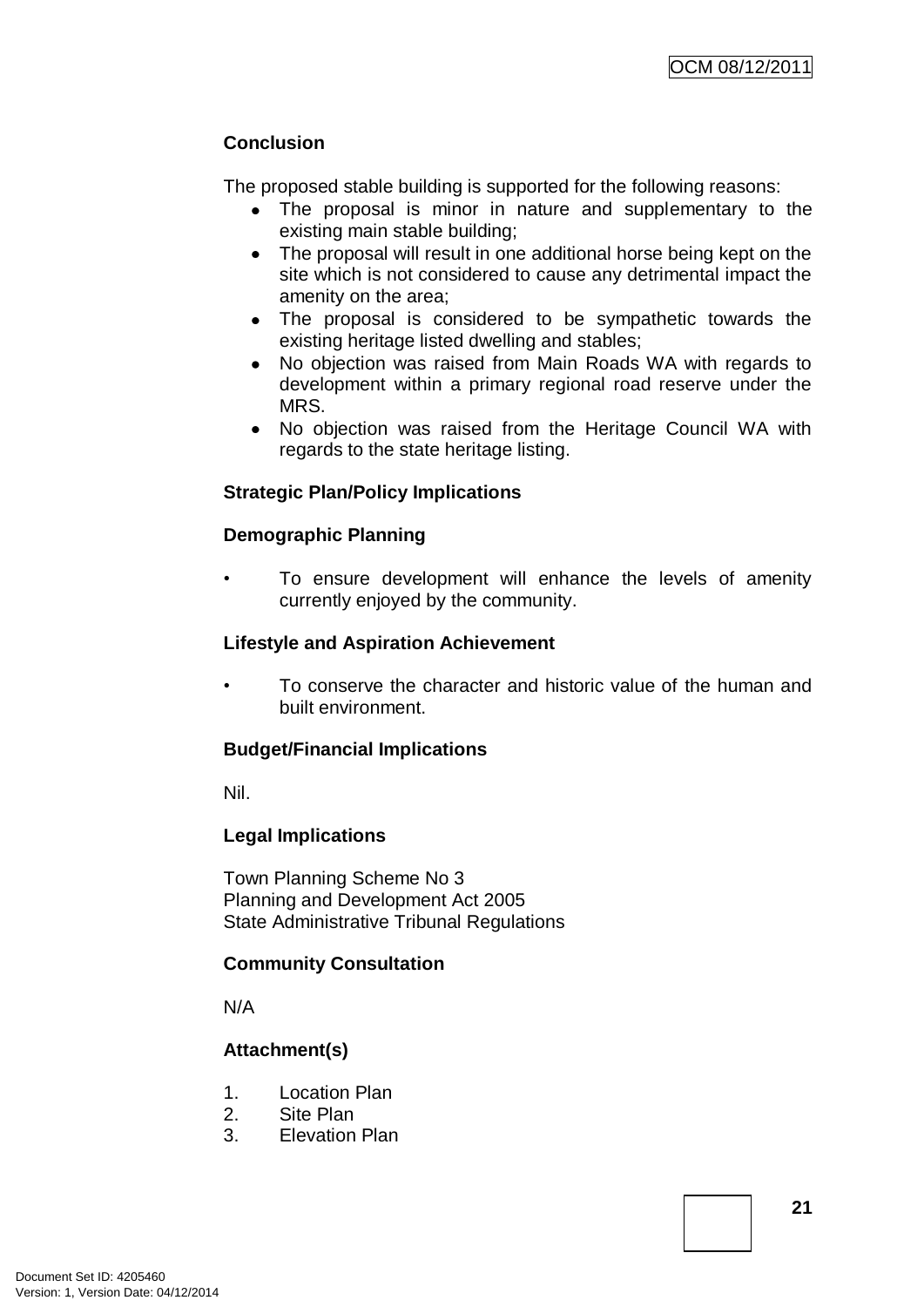### **Advice to Proponent(s)/Applicant**

The Proponent(s) and those who lodged a submission on the proposal have been advised that this matter is to be considered at the 8 December 2011 Council Meeting.

### **Implications of Section 3.18(3) Local Government Act, 1995**

Nil.

### **14.3 (MINUTE NO 4686) (OCM 8/12/2011) - PROPOSED STRUCTURE PLAN - LOCATION: LOTS 4, 125 & 126 HAMMOND ROAD, SUCCESS - OWNER: MUNTOC PTY LTD - APPLICANT: RPS (SM/M/061) (J GOULD) (ATTACH)**

## **RECOMMENDATION**

That Council

- (1) endorse the Schedule of Submissions prepared in respect of the Proposed Structure Plan for Lots 4, 125 and 126 Hammond Road, Success;
- (2) adopt the Proposed Structure Plan pursuant to Clause 6.2.9.1(a) of City of Cockburn Town Planning Scheme No. 3 ("Scheme") subject to the following modifications being undertaken first:
	- 1. Inclusion of the following table on the Structure Plan (i.e. Figure 3 contained within the Structure Plan report):

| <b>Description of Land</b>       | <b>Special Use</b>      | <b>Conditions</b>                                                                                          |  |
|----------------------------------|-------------------------|------------------------------------------------------------------------------------------------------------|--|
| Lot 125 Hammond<br>Road, Success | 'Recreation<br>Private' | Planning<br>approval<br>required - This use shall<br>be treated as an 'A' use<br>pursuant to clause 4.3.3. |  |

- 2. Inclusion of the endorsed Branch Circus District Structure Plan within the Structure Plan report.
- 3. Inclusion of an annotation on the Structure Plan (ie. Figure 3 contained within the Structure Plan report) stating: 'The road connections across Lot 801 Darlot Avenue are subject to agreement with the Water Corporation. Such agreement is to adequately address issues of final road location, detailed crossing design, pavement location and land acquisition. Should agreement not be reached the Structure Plan will need to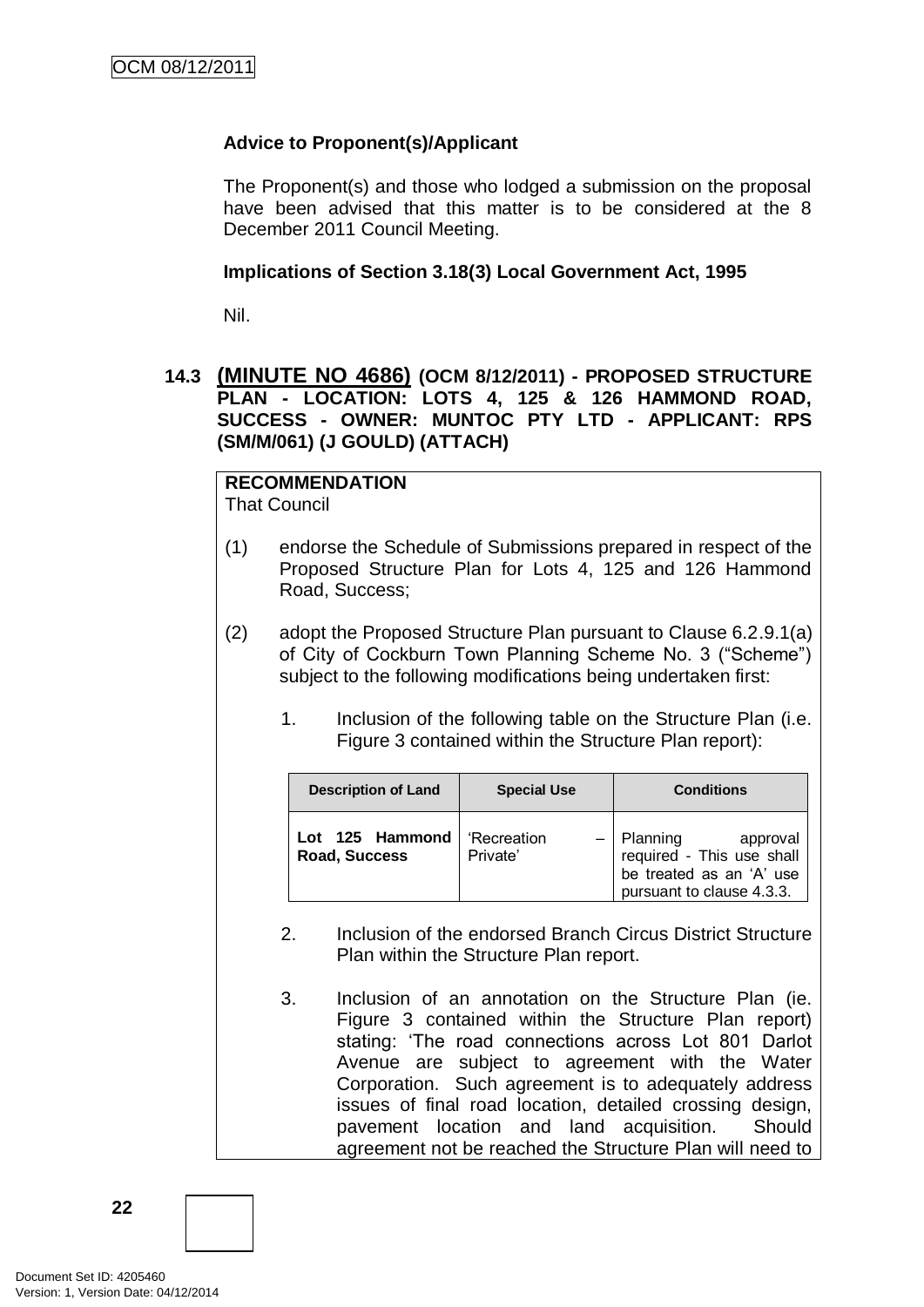be redesigned and assessed in accordance with the requirements of City of Cockburn Town Planning Scheme. Agreement must be reached prior to subdivision or development taking place in accordance with the Structure Plan.'

- (3) refer the Structure Plan to the Western Australian Planning Commission with a request for endorsement in accordance with Clause 6.2.10 of the Scheme; and
- (4) advise the proponent that Developer Contribution Area 13 Community Infrastructure is now operational under the Scheme. Landowners subdividing to create residential allotments and/or developing grouped/multiple dwellings will therefore be required to make contributions in accordance with the developer contribution plan requirements.

### **COUNCIL DECISION**

MOVED Clr T Romano SECONDED Clr C Reeve-Fowkes that the recommendation be adopted.

**CARRIED 9/0**

### **Background**

Council has received a Proposed Structure Plan for Lots 4, 125 and 123 Hammond Road, Success.

The subject area is zoned 'Urban Deferred' under the Metropolitan Region Scheme ("MRS") and 'Development' under City of Cockburn Town Planning Scheme No. 3 ("Scheme"). The subject land is located within 'Development Area 13' ("DA 13") and Development Contribution Area No.1 ("DCA 1").

Pursuant to Clause 6.2.4 and Schedule 11 of the Scheme, a Structure Plan is required to be prepared and adopted to guide future subdivision and development of the land.

The Proposed Structure Plan was adopted for community consultation under delegated authority, and was subsequently advertised for a period of 21 days in accordance with the Scheme, ending on 21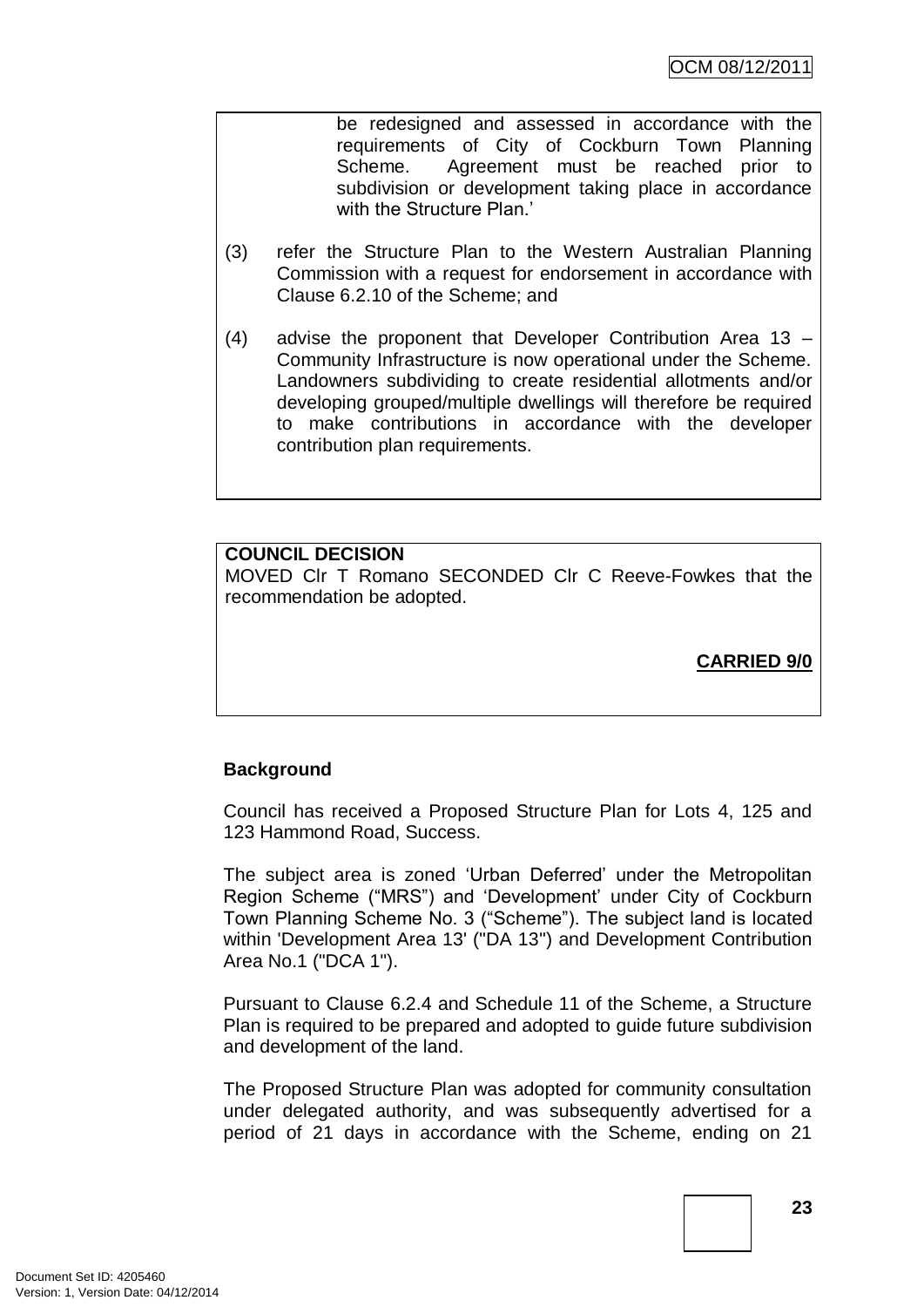November 2011. The purpose of this report is for Council to consider adopting the Proposed Structure Plan for final approval.

#### Branch Circus Draft District Structure Plan

The subject land is located within the Branch Circus District Structure Plan area, which relates to the area of land bound by Hammond Road to the east, the MRS 'Parks and Recreation' reserve to the north, Branch Circus to the west and the Bartram Road Buffer Lakes to the south.

The Branch Circus District Structure Plan was adopted by Council at the Ordinary Meeting of 11 August 2011 (Min No. 4590).

The District Structure Plan was prepared to facilitate proper and orderly planning across the undeveloped portion of Development Area 13 (Branch Circus). The District Structure Plan provides guidance for the future development of local structure plans, prescribing land uses, the local street network and local parks.

In contrast to other District Structure Plans prepared and adopted by Council, the Branch Circus Draft District Structure Plan provides a greater level of detail to guide local structure plans and subdivision. This level of detail was considered appropriate due to the highly fragmented nature of the subject area, and the important environmental value of the wetlands on the site.

The Draft District Structure Plan also formed the basis of an application to the Western Australian Planning Commission ("WAPC") to lift the urban deferment under the MRS over a portion of the Draft District Structure Plan area.

#### **Submission**

The Proposed Structure Plan has been lodged by RPS Group on behalf of the landowner, Muntoc Pty Ltd

### **Report**

#### Proposal

The proposed Local Structure Plan (included at Attachment 3) is wholly consistent with the District Structure Plan. The proposed street network, zonings and public open space ("POS") all correspond to those shown on the District Structure Plan.

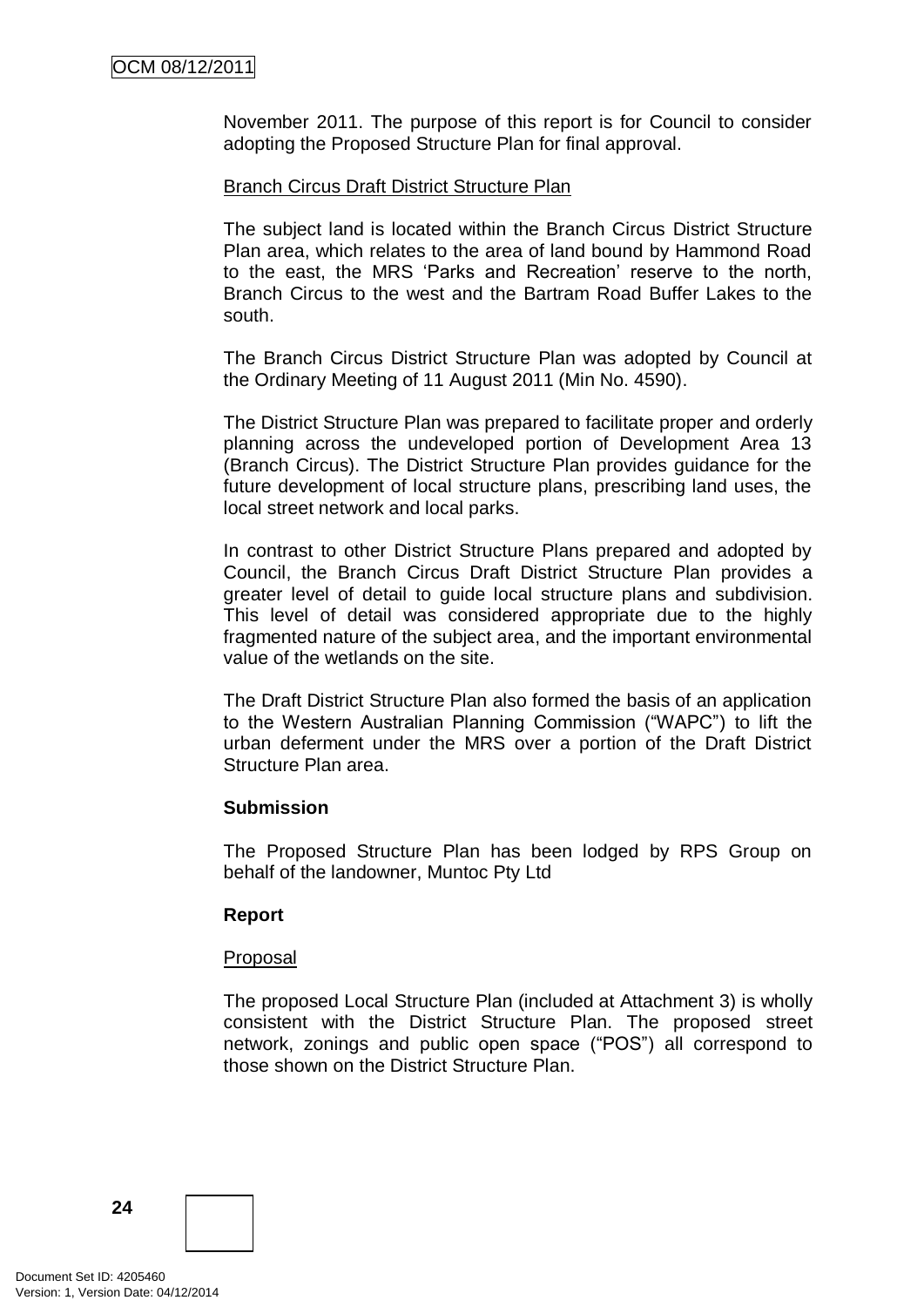The Proposed Structure Plan provides for predominantly residential development, with densities ranging between R25 and R40, and will yield approximately 71 residential lots.

It includes provision of 3970m<sup>2</sup> POS, which represents 11% of the gross subdivisible area.

#### Lot 125 Hammond Road, Success

Lot 125 Hammond Road is identified as 'Special Use' zone for swimming school facility, which is currently under construction on the site. 'Special Use' zones are used to provide for uses which have unique development requirements that cannot be easily accommodated by the objectives of any other zones included in the Scheme.

While the Proposed Structure Plan annotates this site as 'Special Use' it does not specify the range of permissible uses in the manner that ‗Special Uses' are ordinarily set out in Schedule 4 of the Scheme. ‗Swimming pool facility' is not a land use defined in the Scheme; rather it fits within the land use definition for 'Recreation  $-$  Private'. It is therefore recommended that the 'Special Use' be renamed 'Recreation – Private'.

This would potentially allow for a wider range of uses on the site than just a swimming pool facility. Therefore it is recommended that  $Recation - Private'$  be allocated as an  $A'$  use, which means that planning approval will be required prior to development, and the proposal will need to be advertised for public comment prior to a decision being made.

It is therefore recommended that the Proposed Structure Plan include a table reflecting the format of Schedule 4 of the Scheme, setting out the Special Use and the conditions which are applicable. This will ensure there is no ambiguity regarding the permissibility of land uses on Lot 125 Hammond Road.

### *Local Water Management Strategy*

The Proposed Local Structure Plan has not been accompanied by an approved Local Water Management Strategy ("LWMS"). This is normally a requirement of the Department of Planning's *Better Urban Water Management* document, the policy measures outlined in State Planning Policy 2.9 - Water Resources, and Planning Bulletin 92 - Urban Water Management.

However, given the small size of the Proposed Local Structure Plan area, the sites higher location in the localised catchment (as per the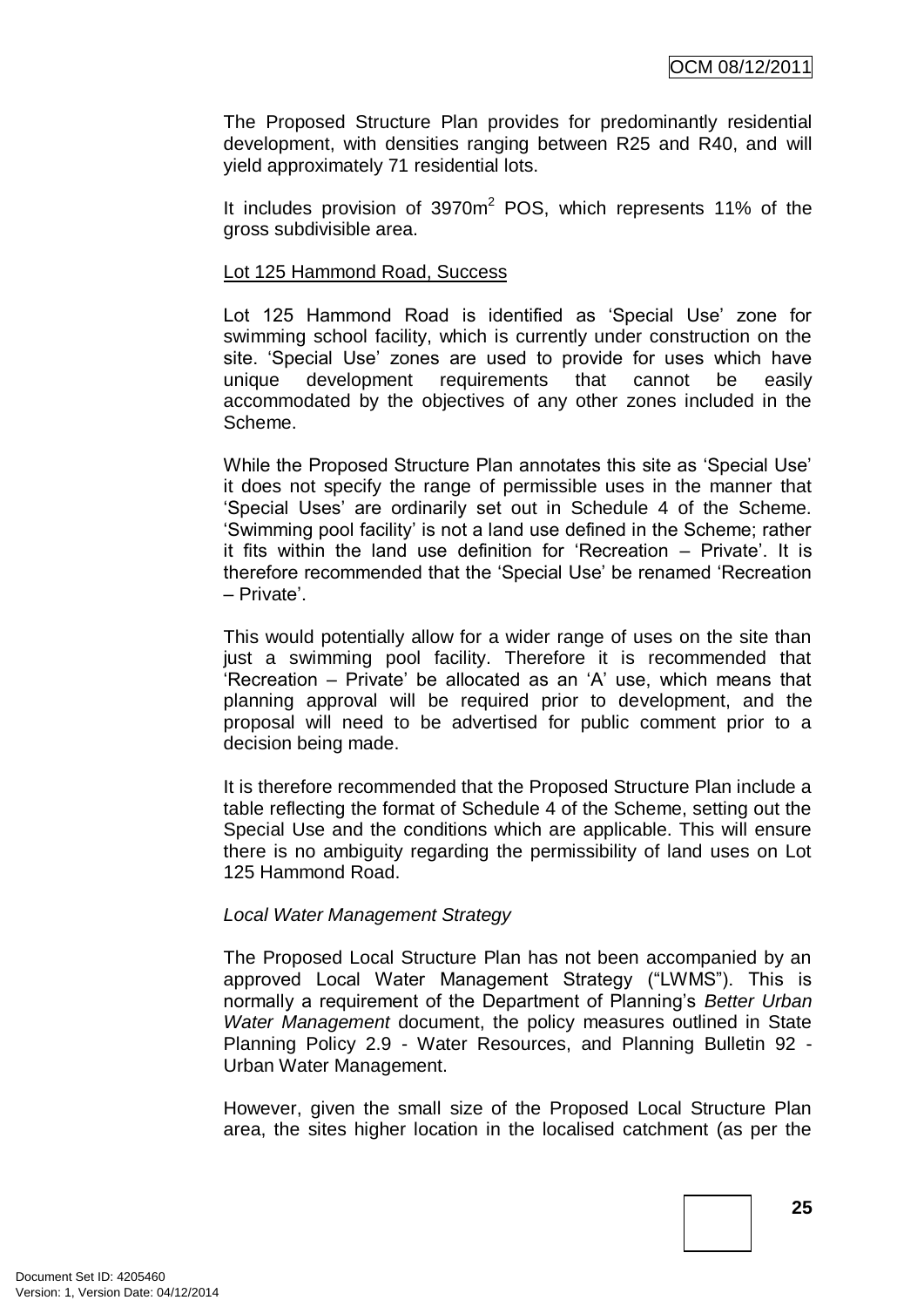approved DA13 – Branch Circus District Water Management Strategy) and the presence of adequate POS for drainage retention/infiltration, the Department of Water have advised that they are satisfied for the Local Structure Plan to proceed in the absence of an LWMS.

This means that water management issues will need to be addressed in the future Urban Water Management Plan ("UWMP") as a condition of subdivision. The approved DWMS will provide high level guidance for the future UWMP.

#### **Consultation**

Community consultation was undertaken in accordance with the requirements of the Scheme for a period of 21 days from 1 November 2011 until 21 November 2011.

All submissions are outlined and addressed in detail in the Schedule of Submissions (refer Attachment 4).

The Water Corporation have objected to the number of proposed road crossings over Lot 801 Darlot Avenue, which contains a section of the Armadale to Thomson's Lake transfer main. However, this objection is inconsistent with their previous advice received in relation to the District Structure Plan, where they did not state any objection to the proposed road crossings. The proposed road crossings are consistent with the District Structure Plan, and retention of both road crossings is consistent with achieving a permeable road network. This is an important objective of Liveable Neighbourhoods.

However, it is noted that the developer will need to enter into negations with the Water Corporation to acquire the land for the road crossings. This will include negotiations regarding detailed design and location of the road. If these road connections cannot be achieved this will require redesign of the Structure Plan. It is therefore recommended that an annotation be included on the Proposed Structure Plan as follows:

*"The road connections across Lot 801 Darlot Avenue are subject to agreement with the Water Corporation. Such agreement is to adequately address issues of final road location, detailed crossing design, pavement location and land acquisition. Should agreement not be reached the Structure Plan will need to be redesigned and assessed in accordance with the requirements of City of Cockburn Town Planning Scheme. Agreement must be reached prior to subdivision or development taking place in accordance with the Structure Plan."*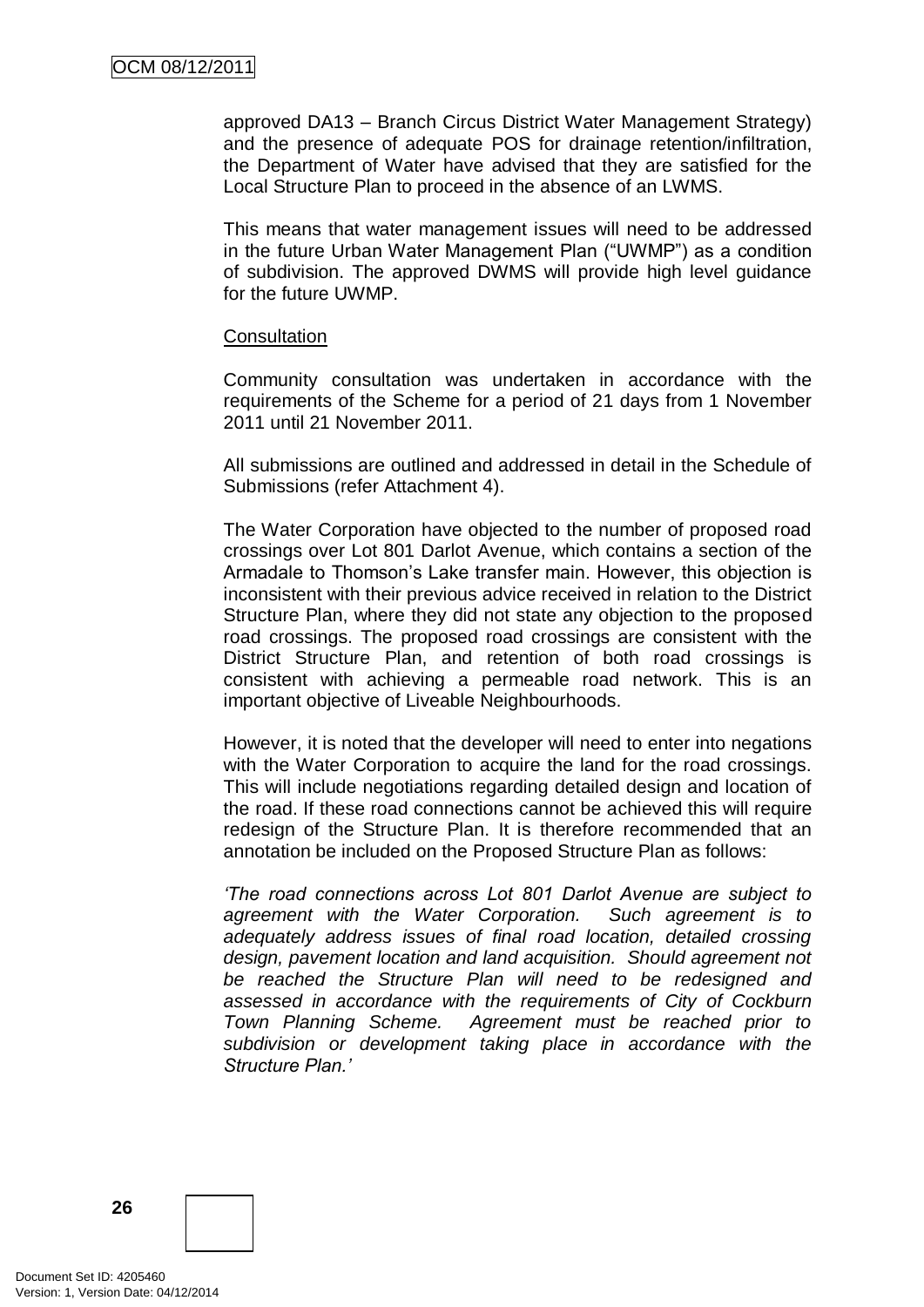### **Conclusion**

The Proposed Local Structure Plan is consistent with the Branch Circus District Structure Plan, and it is therefore recommended that Council adopts the Local Structure Plan for final approval, subject to modifications.

### **Strategic Plan/Policy Implications**

### **Demographic Planning**

To ensure development will enhance the levels of amenity currently enjoyed by the community.

### **Infrastructure Development**

- To construct and maintain community facilities that meet community needs.
- To construct and maintain parks and bushland reserves that are convenient and safe for public use, and do not compromise environmental management.
- To provide an appropriate range of recreation areas that meets the needs of all age groups within the community.

### **Lifestyle and Aspiration Achievement**

- To foster a sense of community spirit within the district generally and neighbourhoods in particular.
- To conserve the character and historic value of the human and built environment.
- To identify community needs, aspirations, expectations and priorities for services that are required to meet the changing demographics of the district.

### **Budget/Financial Implications**

The Structure Plan fees for this proposal have been calculated in accordance with the *Planning and Development Regulations 2009*, including the cost of advertising and have been paid by the applicant

### **Legal Implications**

Clause 6.2.9.1 of the Scheme requires Council to make a decision on a local structure plan within 60 days from the end of the advertising period or such longer period as may be agreed by the applicants. The advertising period concluded on 21 November 2011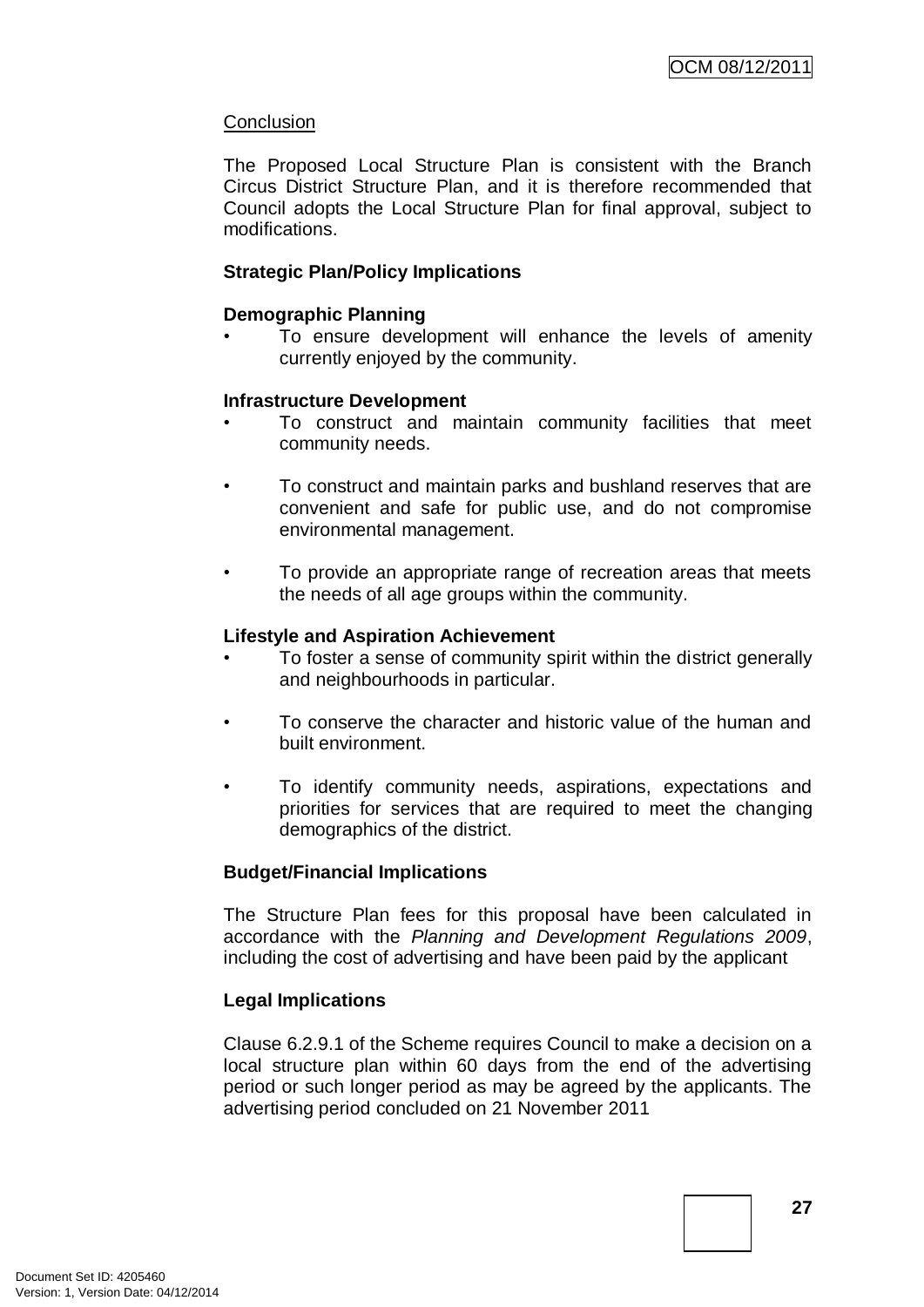### **Community Consultation**

Community consultation was carried out for a period of 21 days, from 1 November 2011 until 21 November 2011.

Analysis of the submissions has been undertaken within the 'Report' section above, as well as the Schedule of Submissions (Attachment 4).

### **Attachment(s)**

- 1. Location Plan
- 2. Branch Circus District Structure Plan
- 3. Proposed Local Structure Plan
- 4. Schedule of Submissions

#### **Advice to Proponent(s)/Submissioners**

The Proponent(s) and those who lodged a submission on the proposal have been advised that this matter is to be considered at the 8 December 2011 Council Meeting.

#### **Implications of Section 3.18(3) Local Government Act, 1995**

Nil.

**14.4 (MINUTE NO 4687) (OCM 8/12/2011) - PROPOSED METROPOLITAN REGION SCHEME AMENDMENT NO. 1221/41 - LOCATION: LOT 9002 JANDAKOT ROAD, LOTS 9004 AND 1 ARMADALE ROAD AND LOT 132 FRASER ROAD, BANJUP - OWNER: STOCKLAND WA DEVELOPMENT PTY LTD - APPLICANT: DEVELOPMENT PLANNING STRATEGIES (5513086) (M CARBONE) (ATTACH)**

# **RECOMMENDATION**

That Council:

- (1) receive the Metropolitan Region Scheme Amendment No. 1221/41;
- (2) make a submission to the Western Australian Planning Commission supporting the Metropolitan Region Scheme Amendment 1211/41;
- (3) request the WAPC investigate rezoning the adjoining land from 'Industrial' to 'Urban' under the Metropolitan Region Scheme; and

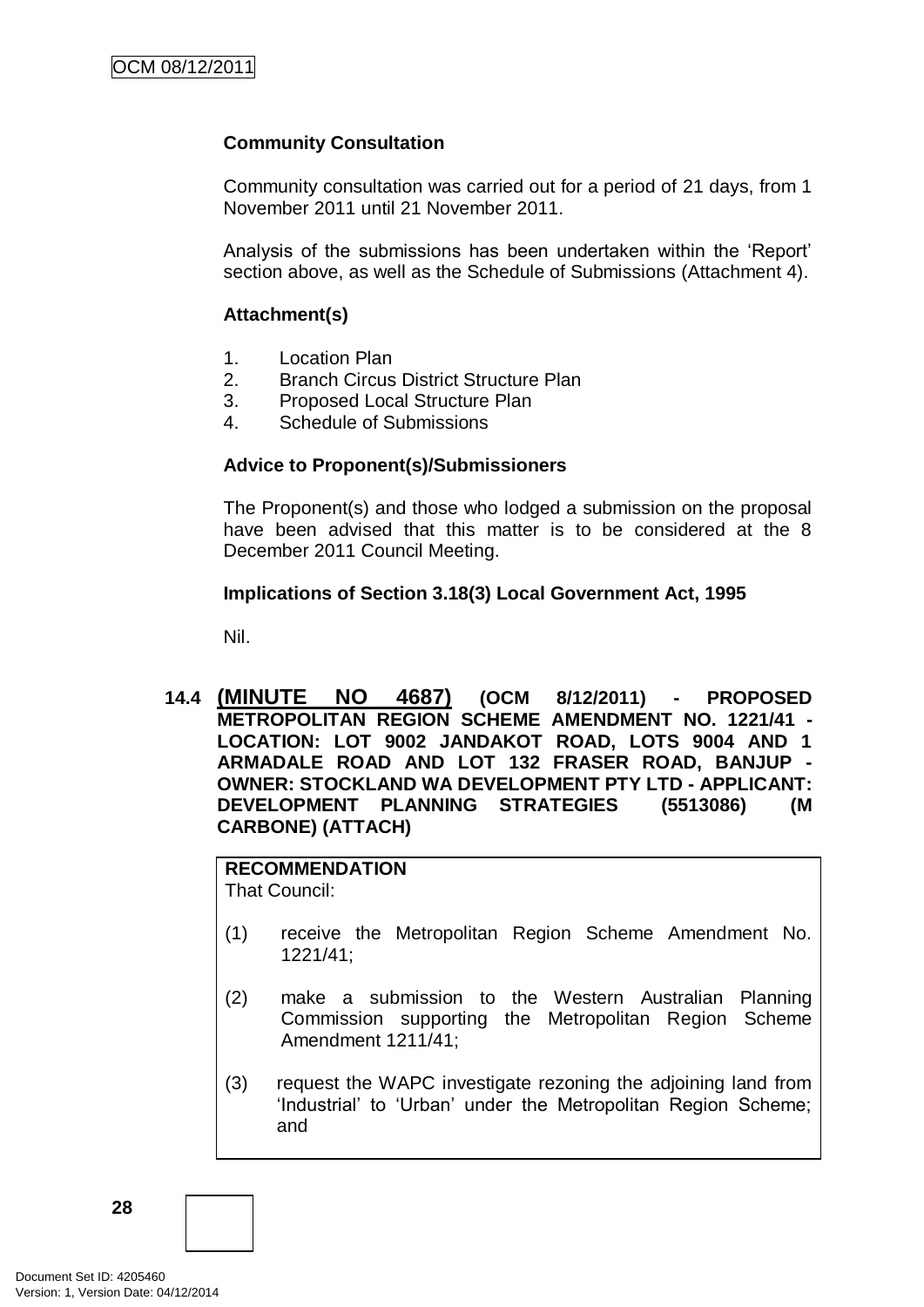(4) advise the WAPC that the City does not support a concurrent amendment to its local Town Planning Scheme as permitted under section 126(3) of the *Planning and Development Act 2005*. A subsequent local Town Planning Scheme amendment in this case should be initiated by Council as comprehensive Development Area and Development Contribution Area provisions will be required to support a Development Zone.

### **COUNCIL DECISION**

MOVED Clr T Romano SECONDED Clr C Reeve-Fowkes that the recommendation be adopted.

**CARRIED 9/0**

### **Background**

The Western Australian Planning Commission ("WAPC") has resolved to amend the Metropolitan Region Scheme ("MRS") in accordance with the provisions of the *Planning and Development Act 2005*. The purpose of the amendment is to rezone approximately 151.75ha of land in Banjup from 'Rural – Water Protection' to 'Urban' under the MRS. The amendment also seeks to reserve 1.13 ha as Primary Regional Roads. The urban zoning will allow for residential development of the land following a local scheme amendment, detailed structure planning and subdivision approval.

The WAPC has recently commenced advertising of the proposed MRS amendment. Submissions are due by 3 February 2012, and as a directly affected agency it is necessary for the City of Cockburn to make a submission on the amendment.

It is noted that the WAPC sought preliminary comments from the City of Cockburn and other government agencies last year on the proposal, prior to formally initiating the MRS amendment. Council at its meeting held on the 9 December 2010 resolved to write to the WAPC indicating its support to the proposed MRS amendment.

It is recommended that Council remains in support of this proposal as it is beneficial in achieving the strategic objectives of the City. It is considered to represent a strategically important addition of urban development to the Cockburn Regional Centre, which is a fundamental objective for future development within the City.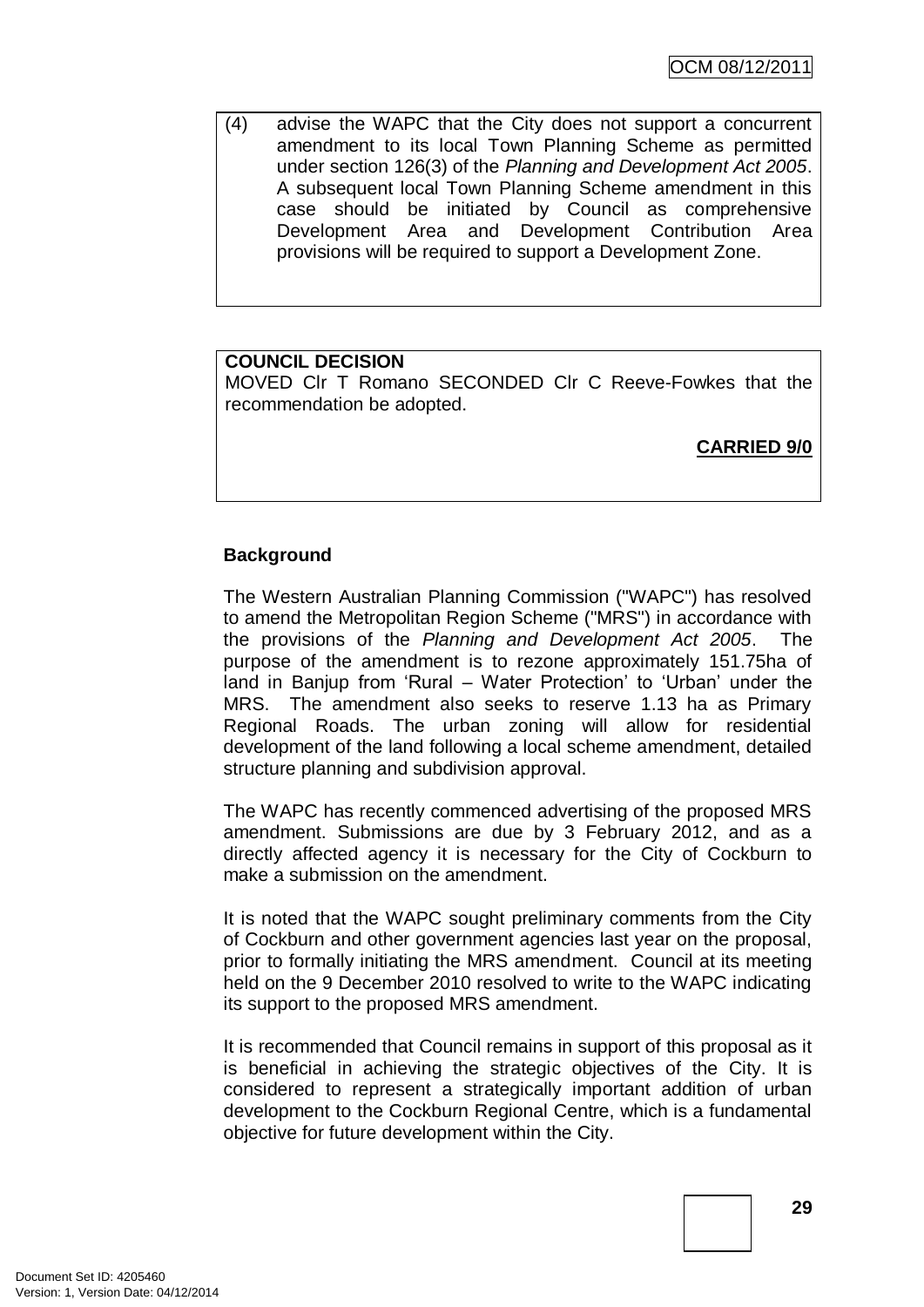### **Submission**

N/A

**Report**

Proposal

The proposal constitutes rezoning of the following land parcels from ‗Rural - Water Protection' to ‗Urban' under the MRS:

- Lot 9002 Jandakot Road 62.91ha  $\bullet$
- Lot 9004 Armadale Road 36.52ha
- Lot 132 Fraser Road 45.32ha
- Lot 1 Armadale Road 8.08ha

The total land area represents approximately 153ha. The area is illustrated below.



The MRS Amendment report was produced by the WAPC and the following provides details of the key issues and justification:

### **Strategic and State Planning Policy Implications**

In addressing the strategic framework (and the ultimate merit of the MRS amendment proposal), it is important that consideration be given to the five key themes embodied in Directions 2031. These themes - a liveable city, a prosperous city, an accessible city, a sustainable city and responsible city - provide a key test to whether the MRS amendment proposal reflects the strategic planning context which is being used to support it.

In this respect the following comments against the five key themes are relevant of this proposal: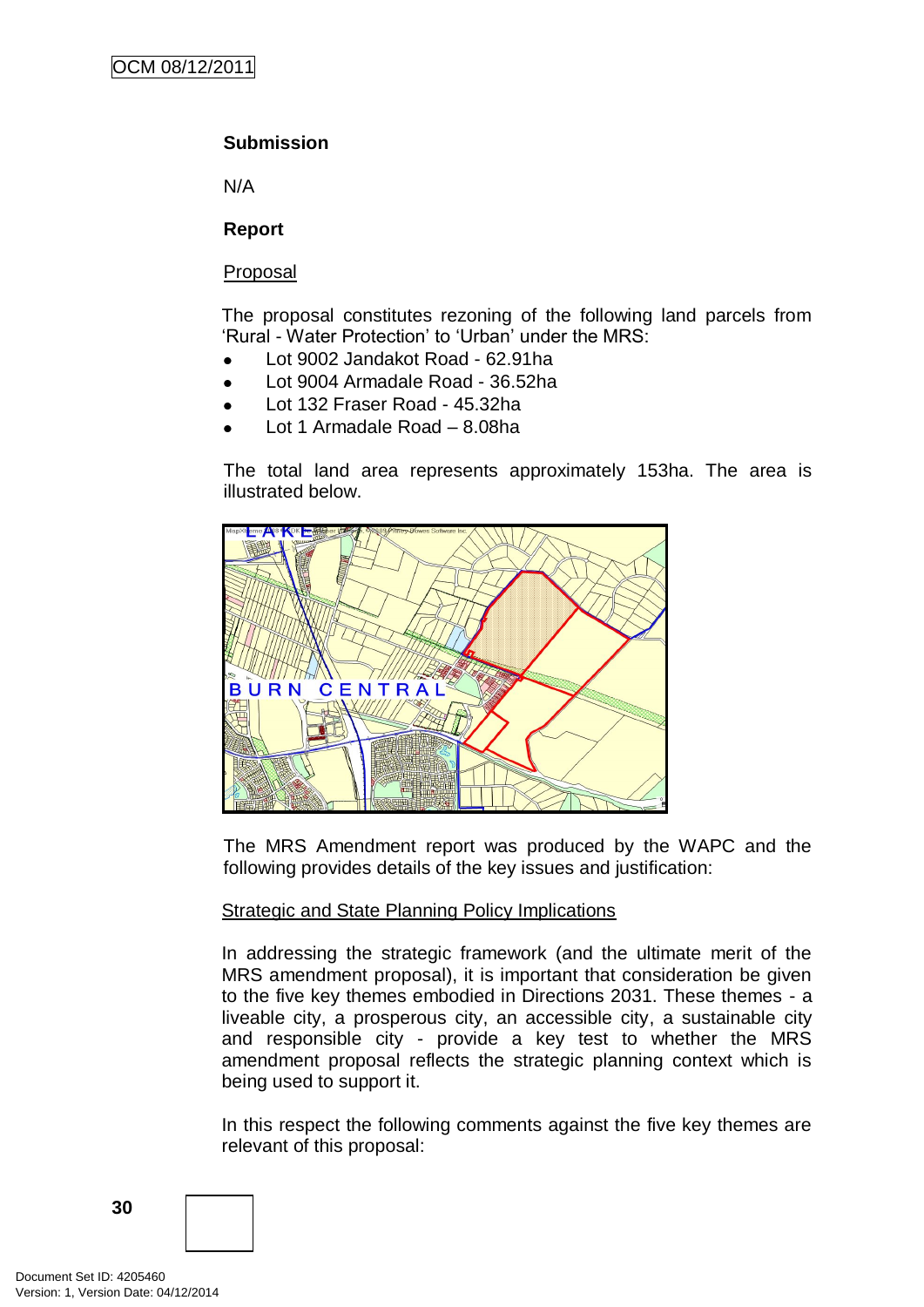### A Liveable City

- 1. The proposal represents an example for urban expansion in an appropriate location which is considered rational on a regional scale.
- 2. The proposal will enhance the activity and diversity of the Cockburn Activity Centre.
- 3. The urban community will be an accessible, well-connected and sustainable community that supports and enables effective participation and inclusion in the community for all residents.
- 4. The proposal provides for urban growth and residential living opportunities in close proximity to activity and employment centres and public transport corridors.
- 5. The proposal has the ability and the potential to contribute to the supply of strategically located affordable housing within the existing urban fabric.

### A Prosperous City

- 1. The proposal will enhance the economic activity of the Cockburn Activity Centre, and other lower order activity centres in the district, by providing a greater residential catchment to support these centres.
- 2. The proposal will increase the catchment for the Cockburn Train Station and enhance the economic efficiency of the public transport system.
- 3. An increase in the workforce servicing nearby industrial, light industrial, service commercial, retail and other economic activities can be expected as a result of the proposal.
- 4. The proposal will provide an economic use for a degraded exsand quarry site.
- 5. The proposal will create a diverse mix of housing types, services and amenities that facilitate economic development and employment.

An Accessible City

- 1. The future community will be highly connected to employment, education, recreation and community services given the immediate proximity to the Cockburn Activity Centre, Cockburn Train Station, Kwinana Freeway and other regional roads.
- 2. Community members will have ready access to the nearby Perth to Mandurah railway line via the Cockburn Train Station and other public transport networks operating on the surrounding regional road system.
- 3. Due to the proximity of Cockburn Train Station, the proposal will contribute towards increased usage of the railway as an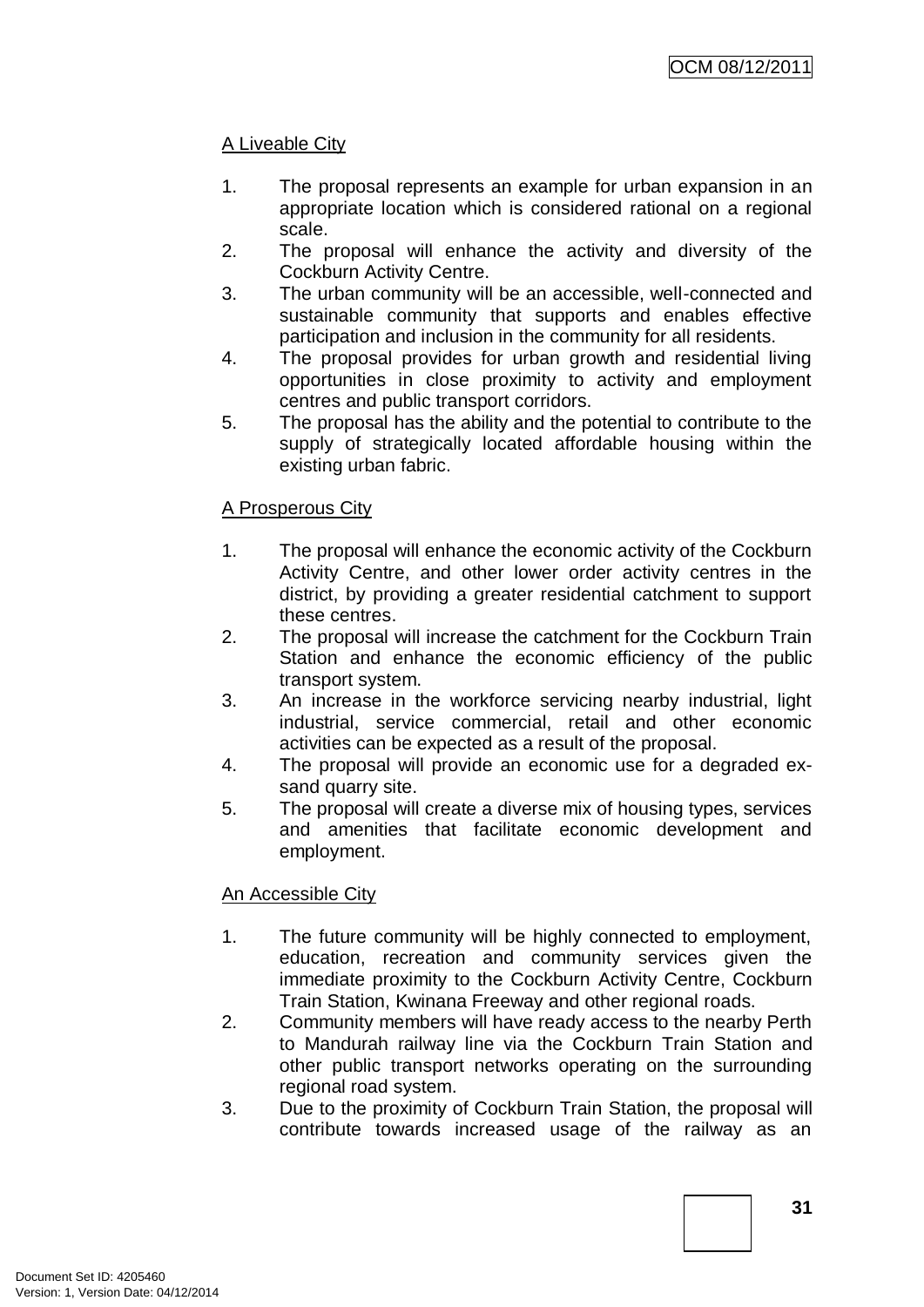alternative transport mode and will contribute to managing and reducing road congestion through reduced use of private cars.

- 4. The proposal will contribute to maximising the efficiency of road infrastructure given the immediate proximity to a number of regional roads, including the Kwinana Freeway.
- 5. Based on proximity, the proposal will support and sustain public transport use and will achieve integration of land use and public transport infrastructure.

### A Sustainable City

- 1. The proposal will protect the groundwater resource as a key consideration through adapting beyond best practice water sensitive urban design principles to the land, ensuring this resource is able to keep being drawn upon as a public drinking water supply into the future.
- 2. The proposal provides for the creation of a diverse range of housing types on land that has been totally degraded through previous land use activities.
- 3. The proposal will ensure that areas of biodiversity value are protected and managed.
- 4. The proximity to the railway line and a Cockburn Activity Centre provides significant opportunity to reduce car dependency and therefore reduce greenhouse gas emissions and other air quality concerns.
- 5. The proposal assists with the optimisation of the economic utilisation of existing and proposed urban infrastructure.

### A Responsible City

- 1. The proposal is contiguous with the existing physical and social infrastructure network surrounding the site.
- 2. The proposal represents a true infill development opportunity through the use of degraded land and the surrounding physical and social infrastructure.
- 3. The proposal assists in optimising and supporting increased and effective utilisation of existing urban infrastructure.

In terms of infrastructure, current road based infrastructure within the Activity Centre is recognised to have reached its capacity, and accordingly development of the Banjup precinct will place additional demands on already utilised infrastructure. It is therefore important to consider regional infrastructure (and upgrading) requirements associated with the Banjup proposal.

So while the proposal represents the utilisation of existing infrastructure, there will need to be a specific focus on upgrading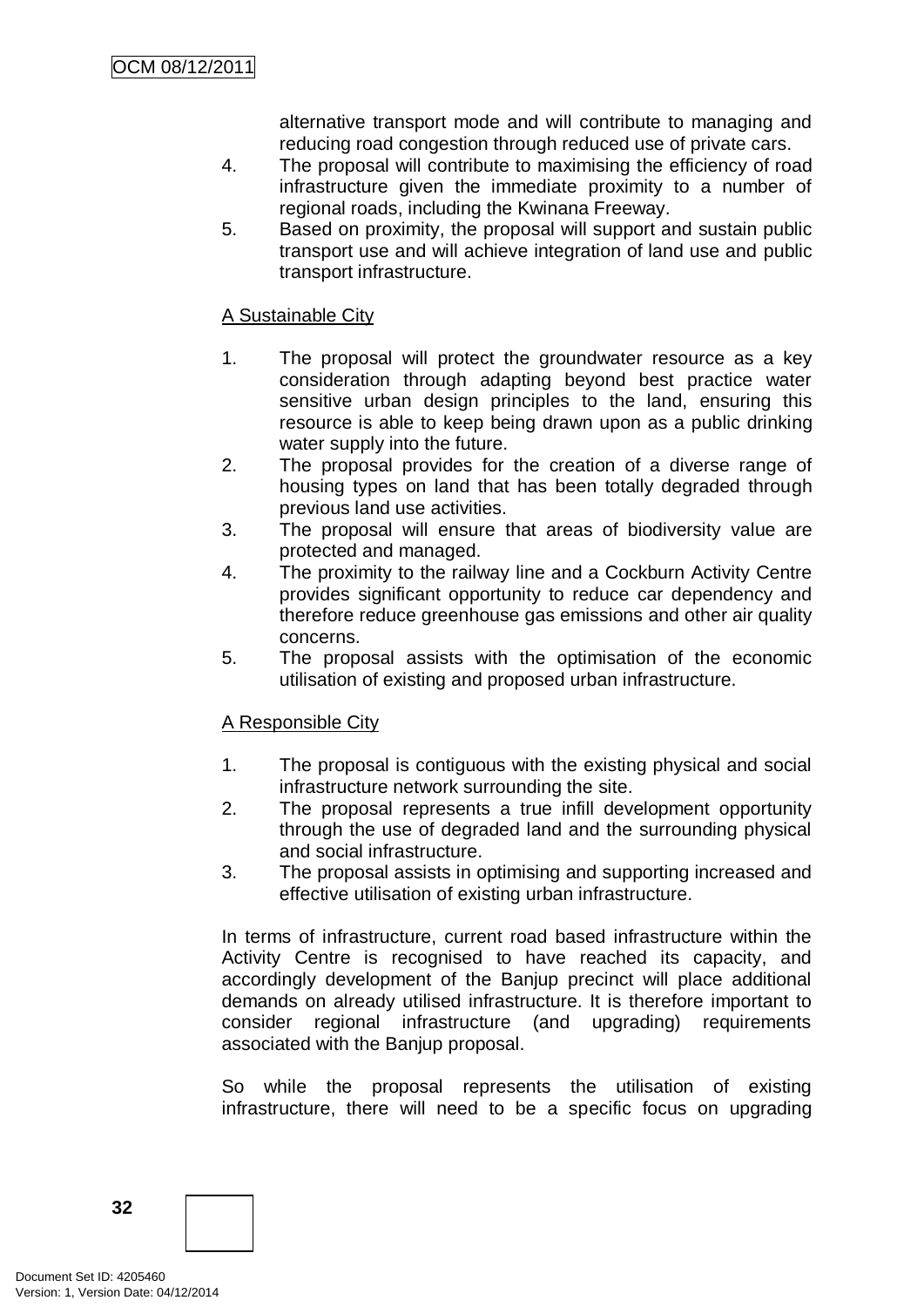infrastructure as part of future zoning, structure planning and subdivision processes.

The recurrent points within the five key themes above are succinctly that the proposal:

- 1. Increases economic and social support for the Cockburn Activity Centre.
- 2. Increases connection between people, jobs and services.
- 3. Increases efficiency, effectiveness and economic utilisation of the Perth to Mandurah railway.
- 4. Increases efficiency of the surrounding road infrastructure.
- 5. Protects the groundwater and surface water resources as a P3 area and recognises the wellhead protection zones.
- 6. Contributes to the reduction in greenhouse gas emissions and improvement in air quality through reduced car dependency.
- 7. Resents the effective utilisation of degraded land located within 20km of the Perth City Centre.
- 8. Provides strong potential for housing diversity adding to the housing supply needed to accommodate Perth's predicted growth.
- 9. Represents a key opportunity for urban infill, considering its potential to supply more than 2,000 new dwellings and a population of more than 6,000 people within 20km of the Perth City Centre and within 1km of the Cockburn Activity Centre and Train Station. Sustainability gains associated with this form of development (compared with fringe urban development which is now more than 50km away from the CBD) are compelling. Such fringe development is isolated from public transportation infrastructure, and imposes significant travel demands on residents given the dislocation between jobs and where people live. The Banjup proposal is a key shift to creating more sustainable urban development within Perth.

It is on this basis that the proposal is considered to demonstrate key strategic merit.

### State Planning Policy Implications

Given the strategic implications mentioned above, it is also important to consider the proposal in the context of the prevailing relevant State Planning Policies ("SPP's"). These are specifically:

- SPP 1 State Planning Framework
- SPP 3 Urban Growth and Settlement
- SPP 2.3 Jandakot Groundwater Protection Policy
- SPP 2.7 Public Drinking Water Source Policy
- SPP 5.3 Jandakot Airport Vicinity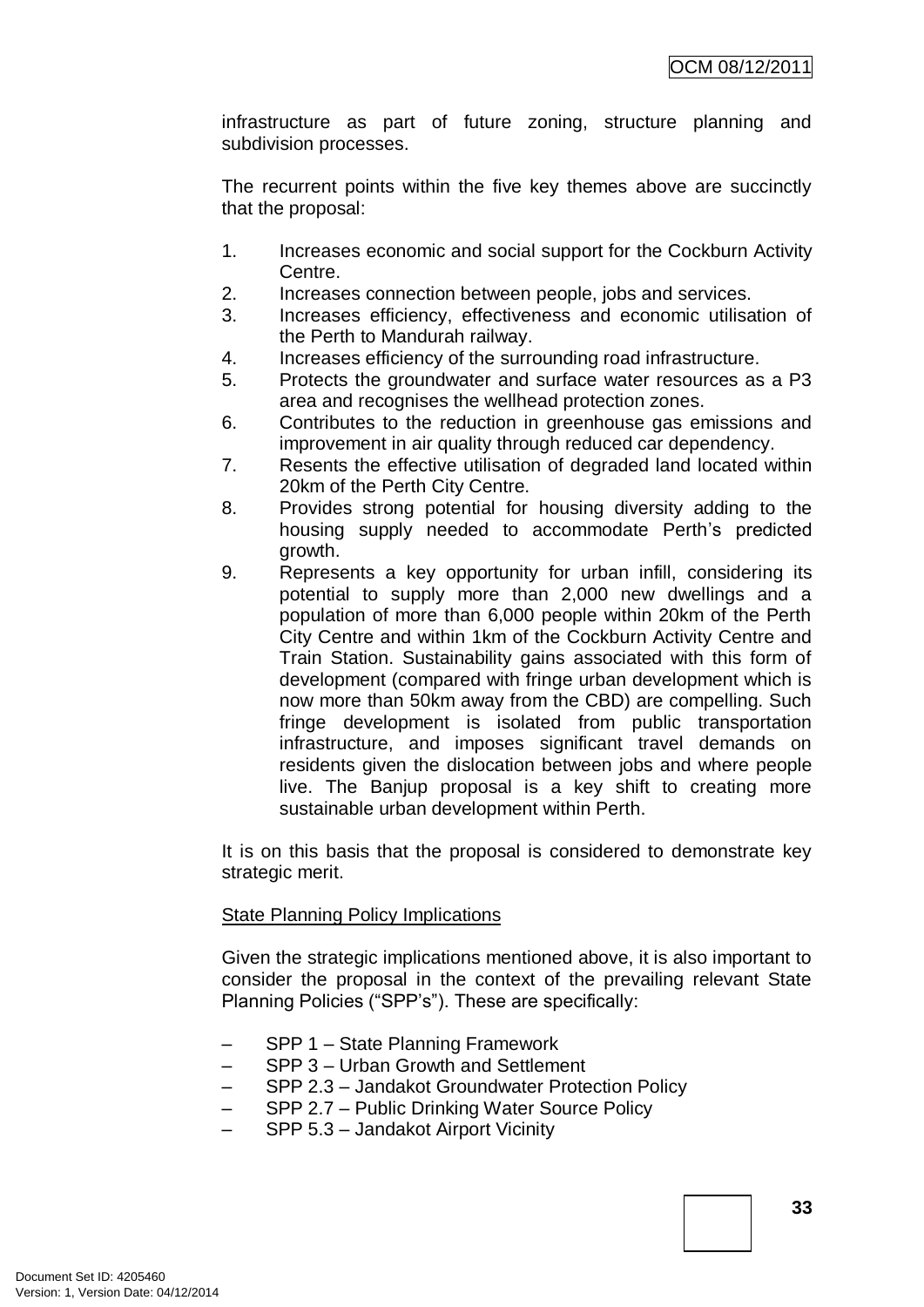Key points of these are analysed following:

#### *SPP 1 State Planning Framework*

The proposal is consistent with the five guiding principles of the State Planning Framework and State Planning Strategy:

- 1. Environmental: Contains measures to protect the groundwater resource (as a P3 area) and to protect and enhance the limited remaining natural assets of the subject site and deliver development based on environmentally sustainable principles.
- 2. Community: Aims to create a vibrant, accessible, safe and selfreliant community.
- 3. Economic: Aims to maximise the potential of the area and opportunities for economic activity, while also protecting the groundwater resource as a P3 area.
- 4. Infrastructure: Can be economically provided with all the necessary infrastructure and services and makes efficient use of existing infrastructure and services.
- 5. Regional: Proposes residential development taking advantage of its strategic location within the Perth Metropolitan Region, immediate vicinity to Cockburn Activity Centre and Train Station and major private and public transport routes.

# *SPP 3 Urban Growth and Settlement*

The proposal is consistent with the key requirements for sustainable communities set out in SPP 3, in particular:

- Making efficient use of land within the existing urban area.
- Supporting residential development in a highly accessible  $\bullet$ location.
- Giving proper consideration to the environment by recognising the need to protect the groundwater.

The site is located almost adjacent to the Perth to Mandurah railway providing immediate access for residents to employment opportunities in the Cockburn Activity Centre, Perth Central Area and elsewhere in the metropolitan region.

### *SPP 2.3 Jandakot Groundwater Protection Policy*

The proposal is consistent with the objectives of SPP 2.3 being:

- 1. The proposed change of land use will be demonstrated to be compatible with the protection of groundwater for public supply and maintenance of associated ecosystems.
- 2. The proposal will be delivered to mitigate the risk of contamination of groundwater through nutrient or contaminant export (as a P3 area).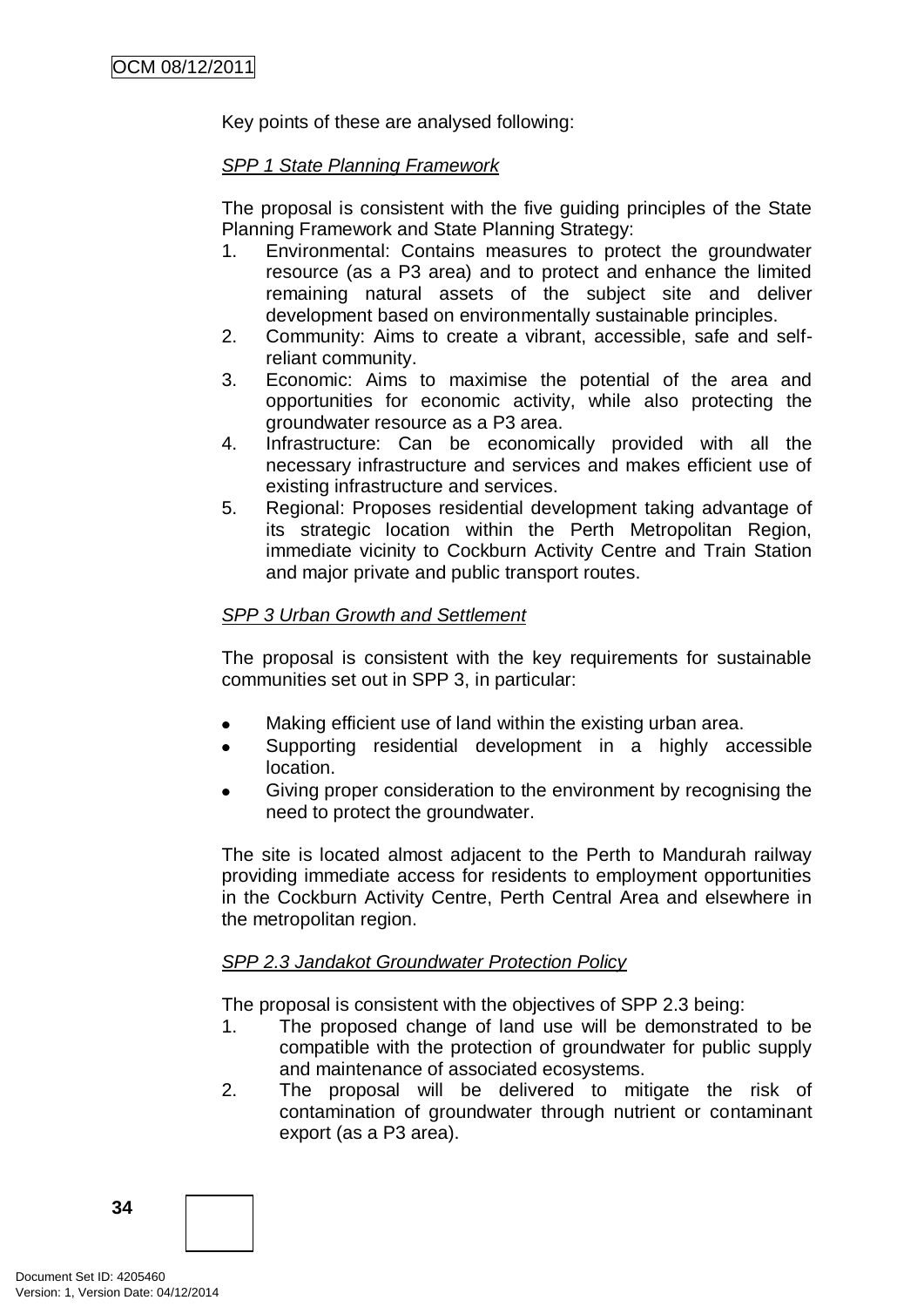- 3. The proposal represents an appropriate balance between environmental and water resource protection and economic viability of the existing land uses.
- 4. The proposal can maintain the limited remaining natural vegetation cover of importance on the subject land.
- 5. The proposal will protect groundwater quality and quantity in the Jandakot Underground Water Pollution Control area ("UWPCA") in order to maintain the ecological integrity of important wetlands hydraulically connected to that groundwater, including wetlands outside the UWPCA.

# *SPP 2.7 Public Drinking Water Source Policy*

The proposal is consistent with the objective of SPP 2.7 being that the proposed land use will be demonstrated as being compatible in a P3 area with the protection of water resources for public water supply.

# *SPP 5.3 Jandakot Airport Vicinity*

- 1. The whole of the subject land is located within the "Frame Area" (not the "Core Area") of the Jandakot Airport. The "Frame Area" includes land located between the 20 Australian Noise Exposure Forecast ("ANEF"), as mapped in 2006, and Roe Highway, Warton Road, Armadale Road and the Kwinana Freeway;
- 2. Land within the 20 ANEF is considered to be significantly affected by aircraft noise and residential development is not acceptable.
- 3. Land within the Frame Area but outside the 20 ANEF can be rezoned to allow residential development if the proposal complies with certain criteria - demonstrated strategic need for more intensive development, and development of the land represents a logical infill which will complete, rather than extend, an established pattern of development.

The proposal is considered to fulfil these strategic criteria on the basis that:

- 1. It represents urban infill targeted around the Cockburn Activity Centre, creating strategic synergies between investment, infrastructure, employment and activity which are required as a component to achieving more sustainable urban development.
- 2. Increases economic and social support for the Cockburn Activity Centre.
- 3. Creates a clear connection between people, jobs and services.
- 4. Increases efficiency, effectiveness and economic utilisation of the Perth to Mandurah railway.
- 5. Increases efficiency of the surrounding road infrastructure.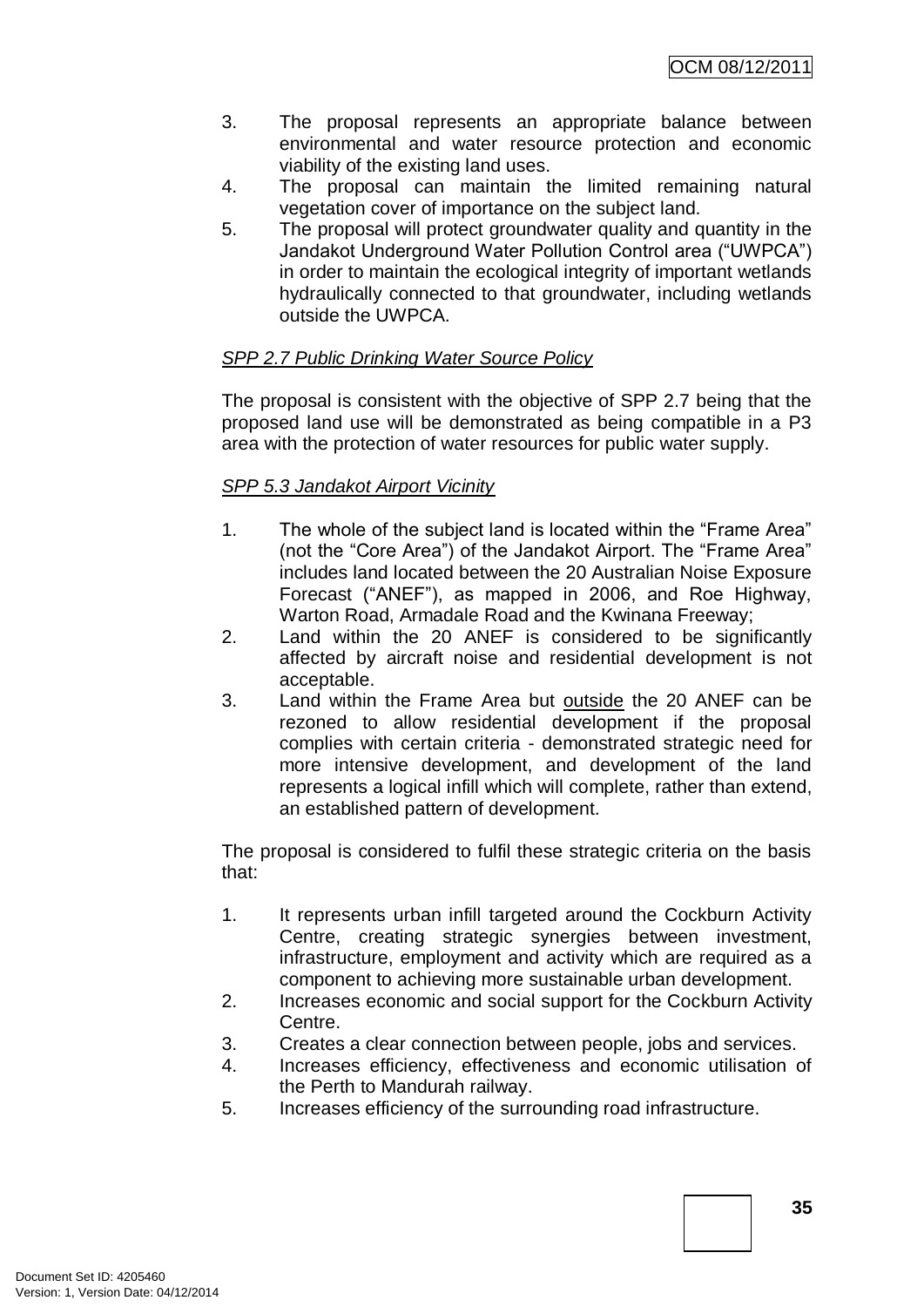6. Provides strong potential for housing diversity adding to the housing supply needed to accommodate Perth's predicted growth.

It is noted that the adopted 2009 Jandakot Airport Masterplan includes new aircraft noise forecasts for the years 2029/30. The 2029/30 ANEF shows a very small portion of the subject land within the extremities of the predicted 20 ANEF. As outlined above, residential development is not acceptable within the 20 ANEF. This matter has been discussed between the City and the proponent, as well as the proponent having discussion with Jandakot Airport. This will be an important matter to be addressed during subsequent structure planning phases if the proposal is supported by the WAPC.

On the basis of the above analysis the proposal is considered to reflect the prevailing State Planning Policy context.

#### Statutory Implications

According to the Commission's report, the Environmental Protection Authority (EPA) raised no objections to the amendment and no significant environmental issues that cannot be dealt with during the detailed planning process and in consultation with the Department of Water (DoW). The DoW requested a District Water Management Strategy for this site, which has since been produced and approved by the DoW on 1 July 2011.

Both Main Roads Western Australia (MRWA) and the Department of Transport (DoT) do not support the proposed MRS amendment until the long-term planning for the realignment of North Lake Road is finalised. MRWA does not support the proposed realignment of Fraser Road requesting that the intersection remains in its current location. The amendment report recommends that the amendment is initiated and advertised but not finalised, until the alignment and impact of North Lake Road has been determined. This approach is considered acceptable to the City.

The Register of Aboriginal Sites shows two Aboriginal sites overlapping the subject land. Both sites are artefact scatters and both have insufficient information to confirm their status. An archaeological field assessment will be undertaken in areas of the site considered to have archaeological potential. This amendment has been referred to the South West Aboriginal Land and Sea Council and consideration of any protection that may be required can be addressed more specifically at the detailed planning stage, such as during the local structure plan process.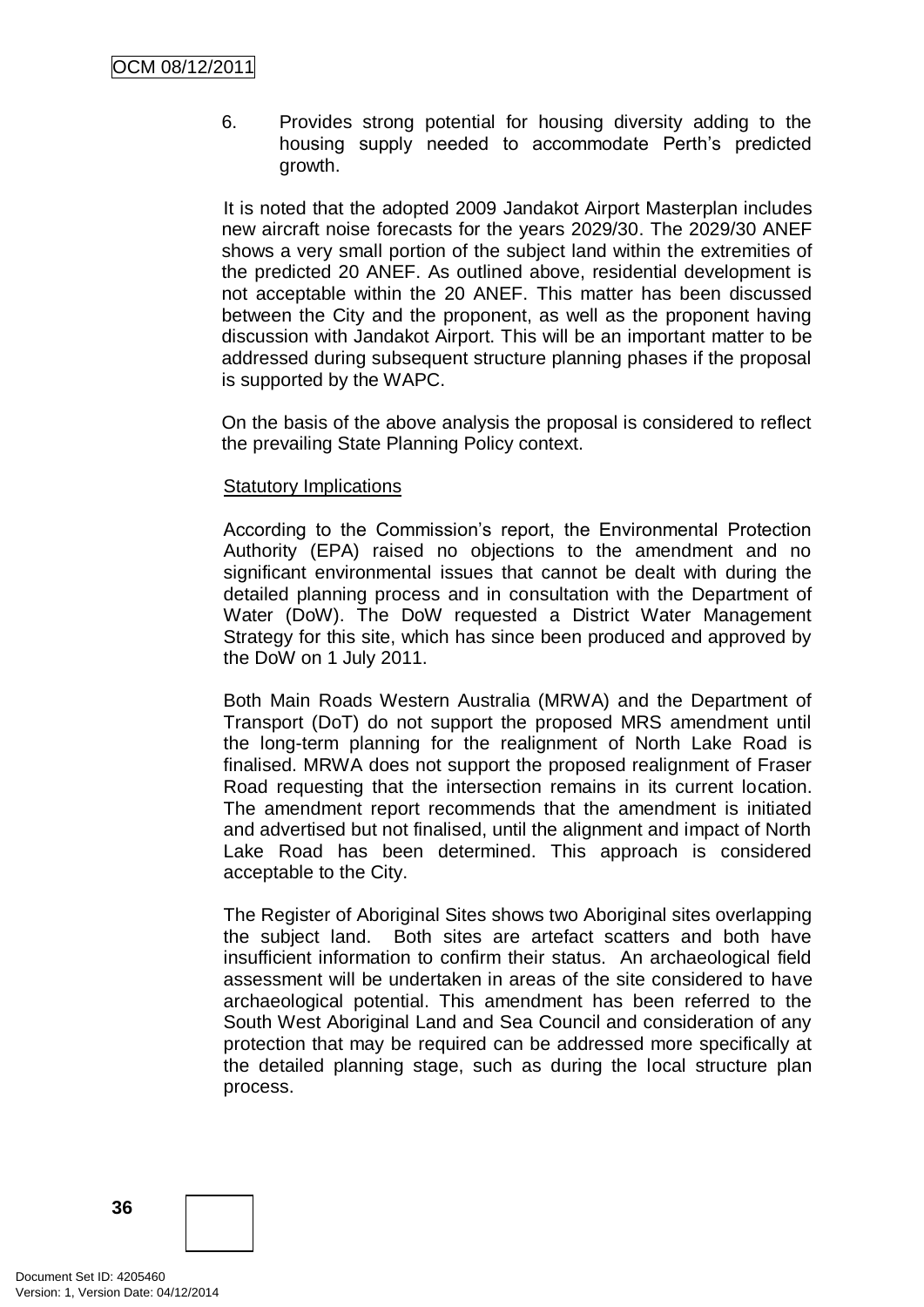### Local Town Planning Scheme amendment and detailed planning

Where land is rezoned to urban under the MRS there is the opportunity, pursuant to section 126(3) of the *Planning and Development Act 2005*, for Council to request that the WAPC concurrently amend the City's local Town Planning Scheme so that it is consistent with the new MRS zoning. However, in this case the City's preference if for a separate Local Town Planning Scheme amendment be initiated by Council as a number of specific issues and Development Area text provisions will need to be considered. This will deal with detailed design provisions as well as the full suite of developer contribution requirements. It is therefore recommended that the WAPC be reminded of the City's preference.

Following the approval of the MRS amendment by the WAPC, the site will be subject to comprehensive planning to ensure suitable outcomes are achieved through the Local Structure Plan and local Town Planning Scheme amendment process. This will include studies on traffic/transport, noise, environmental assessment including flora and fauna, local water management strategies etc.

#### **Conclusion**

The proposal is considered to fulfil the various strategic objectives embodied within Directions 2031, the Draft Outer Metropolitan Perth and Peel Sub-regional Strategy and related State Planning Policies. It represents significant urban infill targeted around the Cockburn Activity Centre, creating strategic synergies between investment, infrastructure, employment and activity which are required as a component to achieving more sustainable urban development. It is on this basis that it is recommended that Council make a submission to the WAPC indicating its support for the proposal.

As part of this, it is also recommended that Council, consistent with its previous comments made on the Draft Strategy, request the WAPC to investigate a MRS amendment to rezone the portion of the Cockburn Activity Centre on the east side of the Kwinana Freeway/Cockburn Train Station from 'Industrial' to 'Urban' under the MRS. The 'Industrial' zoning under the MRS is considered to be a relic of previous planning approaches for the area, and considering the higher order mixed business and warehousing uses now taking place it is considered that this land precinct should be zoned 'Urban' under the MRS.

This is especially important to the overall objective of being able to see some residential development achieved immediately adjacent to the Cockburn Train Station, and also to ensure that the development of the Banjup land precinct actively integrates through the Cockburn Activity Centre.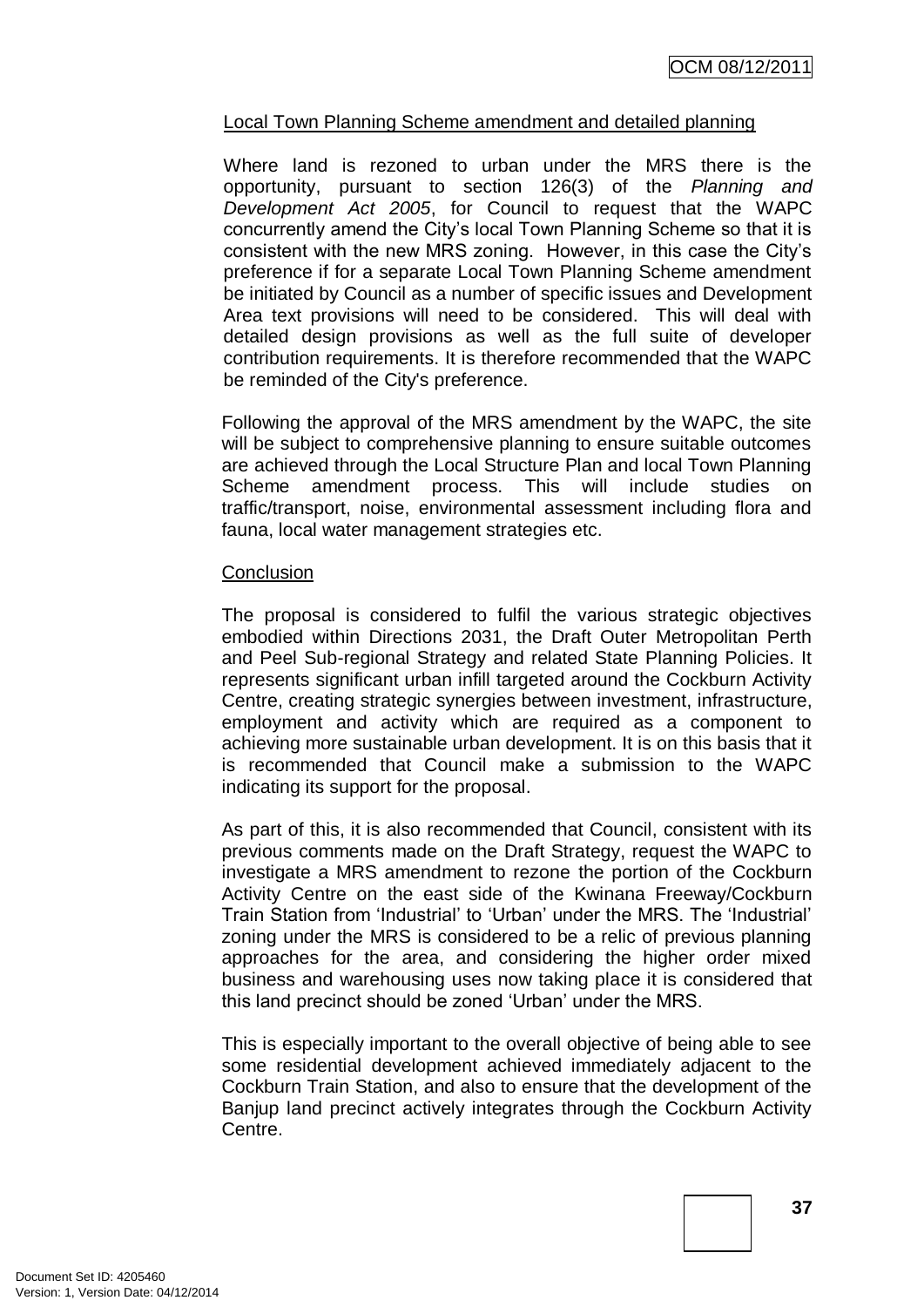# **Strategic Plan/Policy Implications**

# **Demographic Planning**

• To ensure the planning of the City is based on an approach that has the potential to achieve high levels of convenience and prosperity for its citizens.

#### **Lifestyle and Aspiration Achievement**

• To identify community needs, aspirations, expectations and priorities for services that are required to meet the changing demographics of the district.

### **Natural Environmental Management**

• To manage the City's waste stream to achieve sustainable resource management, in an environmentally acceptable manner.

#### **Transport Optimisation**

To ensure the City develops a transport network that provides maximum utility for its users, while minimizing environmental and social impacts.

#### **Budget/Financial Implications**

If the MRS amendment is approved, the City will need to undertake amendments to the TPS3 to bring it into consistency with the MRS, and preparation, advertising and progression of these amendments would be covered by appropriate fees payable under the Planning and Development Regulations 2009.

### **Legal Implications**

N/A

### **Community Consultation**

Submissions on the MRS Amendment are due to the WAPC by 3 February 2012.

No consultation on the MRS Amendment is required by the City of Cockburn, however affected landowners have been advised by the WAPC, and copies of the MRS Amendment have been made available at the City of Cockburn administration building.

The City of Cockburn will undertake community consultation on all future amendments to the Scheme in accordance with the *Town Planning Regulations 1967.*

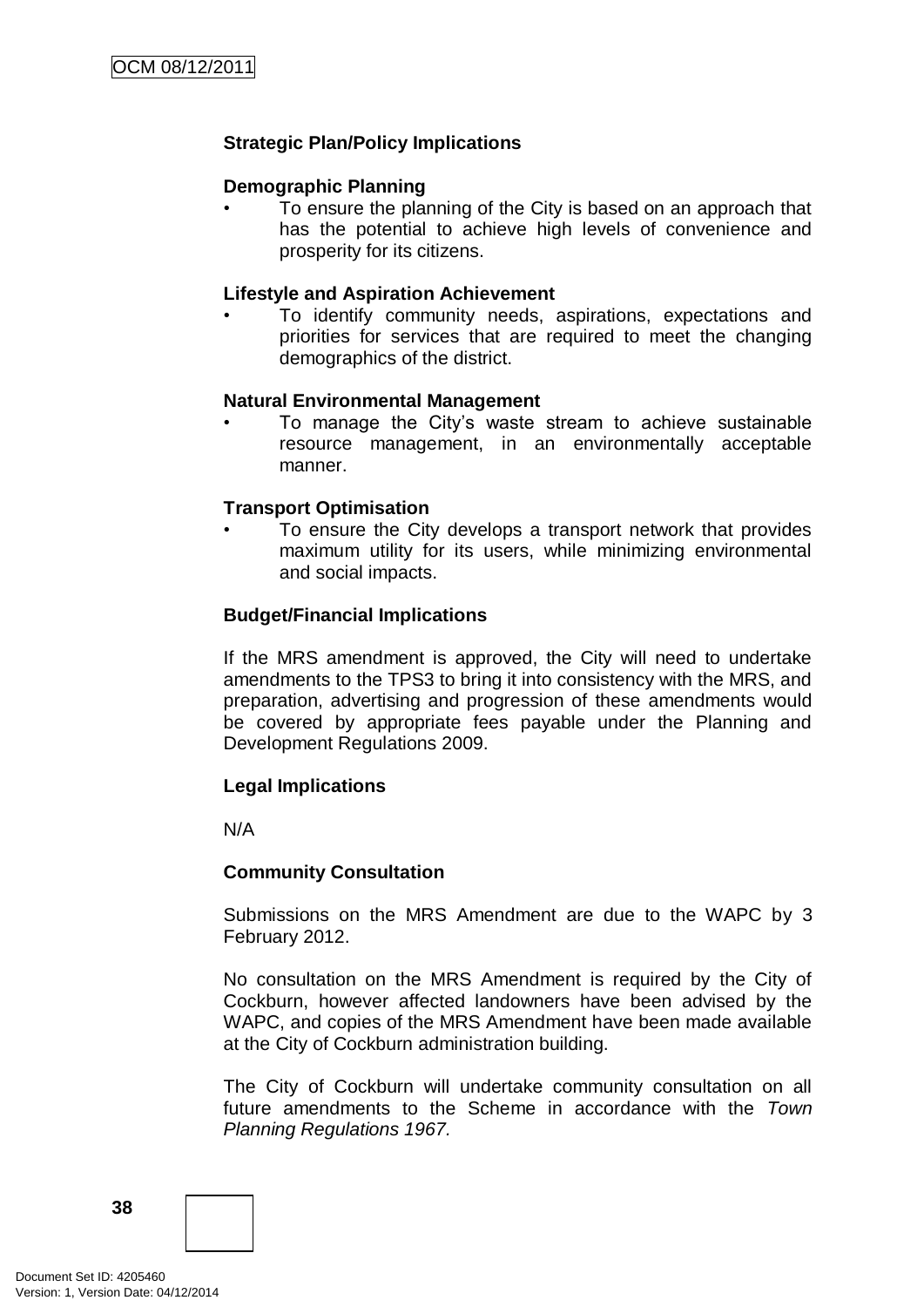# **Attachment(s)**

Advertised MRS amendment plan

# **Advice to Proponent(s)/Submissioners**

The WAPC will be advised of the City's comments following Council's meeting.

# **Implications of Section 3.18(3) Local Government Act, 1995**

Nil

# **14.5 (MINUTE NO 4688) (OCM 8/12/2011) - PROPOSED CITY OF COCKBURN (LOCAL GOVERNMENT ACT) JETTIES, WATERWAYS AND MARINA LOCAL LAW (CC/C/015) (P WESTON/D ARNDT) (ATTACH)**

# **RECOMMENDATION**

That Council pursuant to Sec. 31.2(4) of the Local Government Act, 1995, proceed to make the City of Cockburn (Local Government Act) Jetties, Waterways and Marina Local Law 2011.

# **TO BE CARRIED BY AN ABSOLUTE MAJORITY OF COUNCIL**

# **COUNCIL DECISION**

MOVED Clr C Reeve-Fowkes SECONDED Clr V Oliver that Council defers this matter until the February, 2012, Council Meeting to enable further information to be provided in support of the proposed Local Law.

**CARRIED 9/0**

# **Reason for Decision**

The Department of Local Government has sought more information on some elements of the proposed Local Law and it is recommended that the item be deferred accordingly to enable Council and Departmental officers to meet and confirm the specific details required and enable them to be provided to the February, 2012, Council Meeting.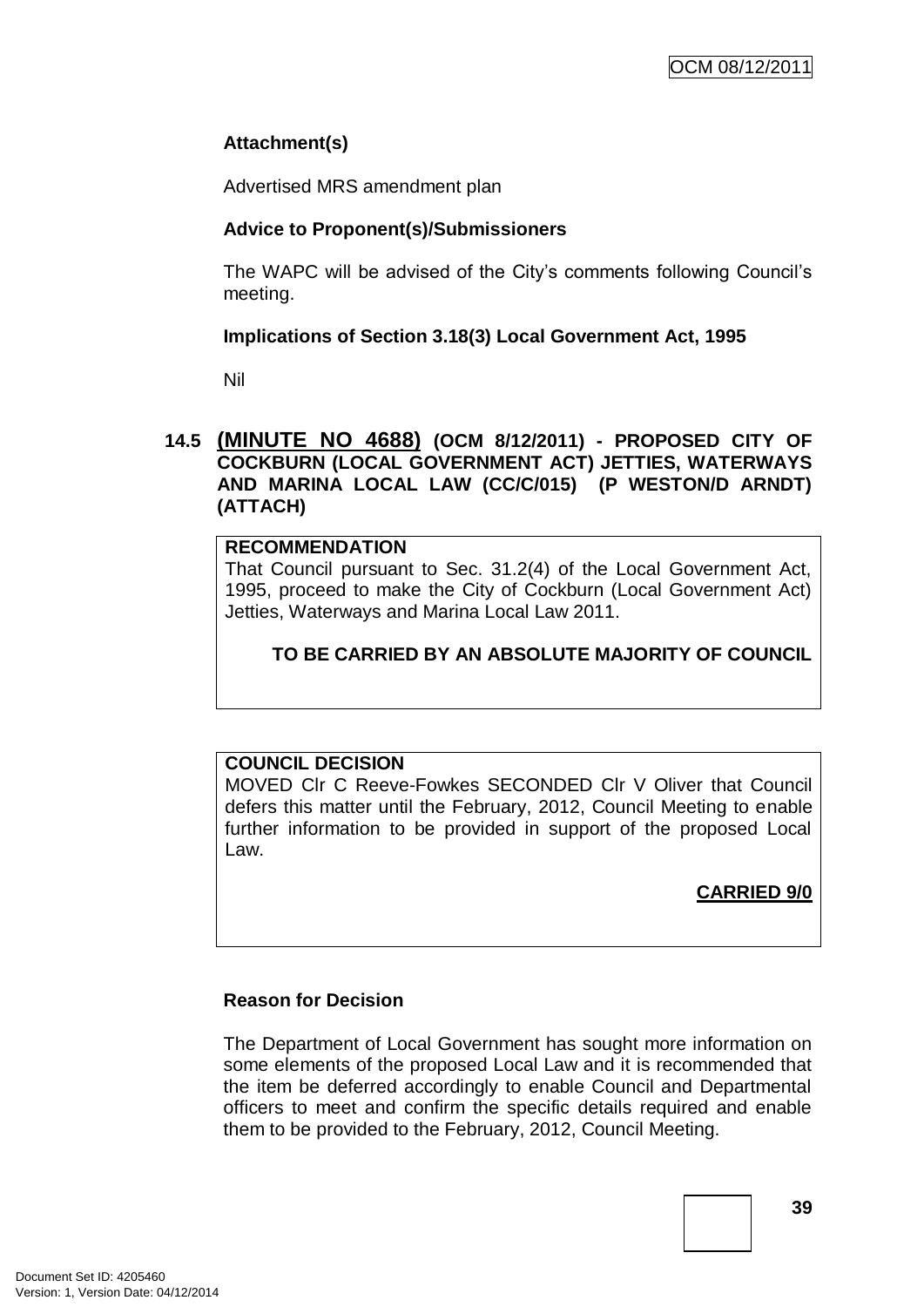### **Background**

In accordance with Section 3.12 (3) of the *Local Government Act 1995* and Council resolution of 9 April 2009 (Minute No.3929) Statewide public notice was given in the 'West Australian' newspaper on 16 September 2011 stating that:

- *1. The City of Cockburn proposed to make the Jetties, Waterways and Marina Local Law.*
- 2. *A copy of the proposed local law may be inspected or obtained from places specified in the Statewide notice.*

#### **Submission**

N/A

#### **Report**

The Port Coogee Marina is the first Marina to be developed within the City of Cockburn. The need to have the Jetties, Waterways and Marina Local Law and prescribed offences is an integral part of the control of behaviour of individuals on jetties, the waterways (control of movement of boats and other vessels) and the marina through the control of potential pollution, mooring of boats, the maintenance of waterway edge walls and any other activity associated with the marina, it's jetties and waterways.

The Statewide notice appeared in the *West Australian* newspaper on 16 September 2011 giving notice of Council's intention to make the City of Cockburn's (Local Government Act) Jetties, Waterways and Marina Local Laws 2011 with inspection or copies obtainable from the City of Cockburn Administration Office and at the Spearwood, Coolbellup, and Success Public Libraries during office hours.

Submissions were to be made by 28 October 2011.

No submissions were received.

As no submissions were received it is now proposed that Council resolve to make the proposed *City of Cockburn (Local Government Act) Jetties, Waterways and Marina Local Laws 2011,* as attached to this Agenda.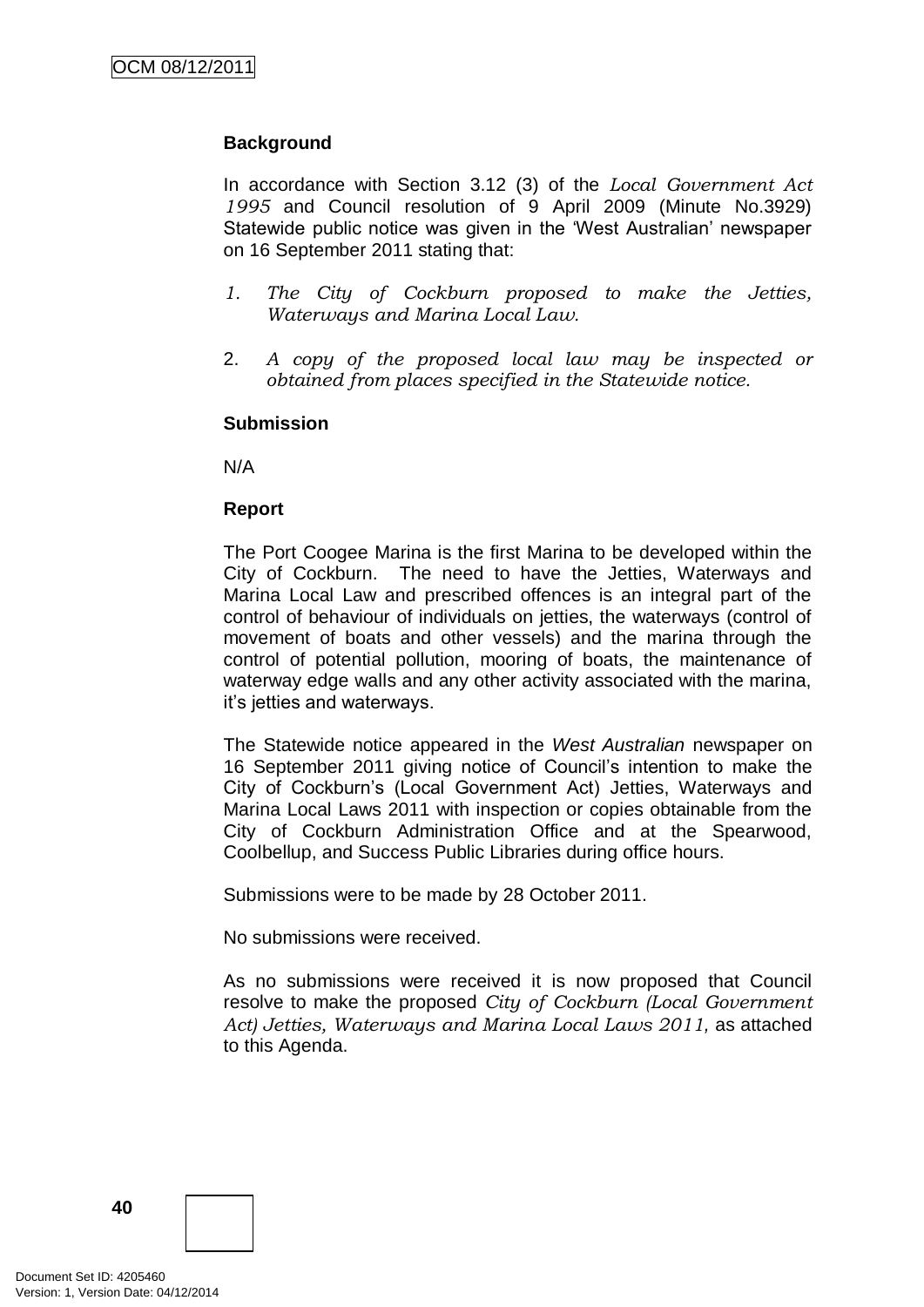# **Strategic Plan/Policy Implications**

#### **Governance Excellence**

- To conduct Council business in open public forums and to manage Council affairs by employing publicly accountable practices.
- To provide effective monitoring and regulatory services that administer relevant legislation and local laws in a fair and impartial way.

### **Budget/Financial Implications**

Costs associated with the establishment of the Jetties, Waterways and Marina Local Law will be met within current budget allocations.

### **Legal Implications**

Section 3.12 of the Local Government Act, refers.

### **Community Consultation**

A copy of the Draft City of Cockburn Jetties, Waterways and Marina Local Law document is being provided to each prospective Marina Lease Holder.

### **Attachment(s)**

Proposed City of Cockburn Jetties, Waterways and Marina Local Law 2011.

### **Advice to Proponent(s)/Submissioners**

N/A

### **Implications of Section 3.18(3) Local Government Act, 1995**

Nil.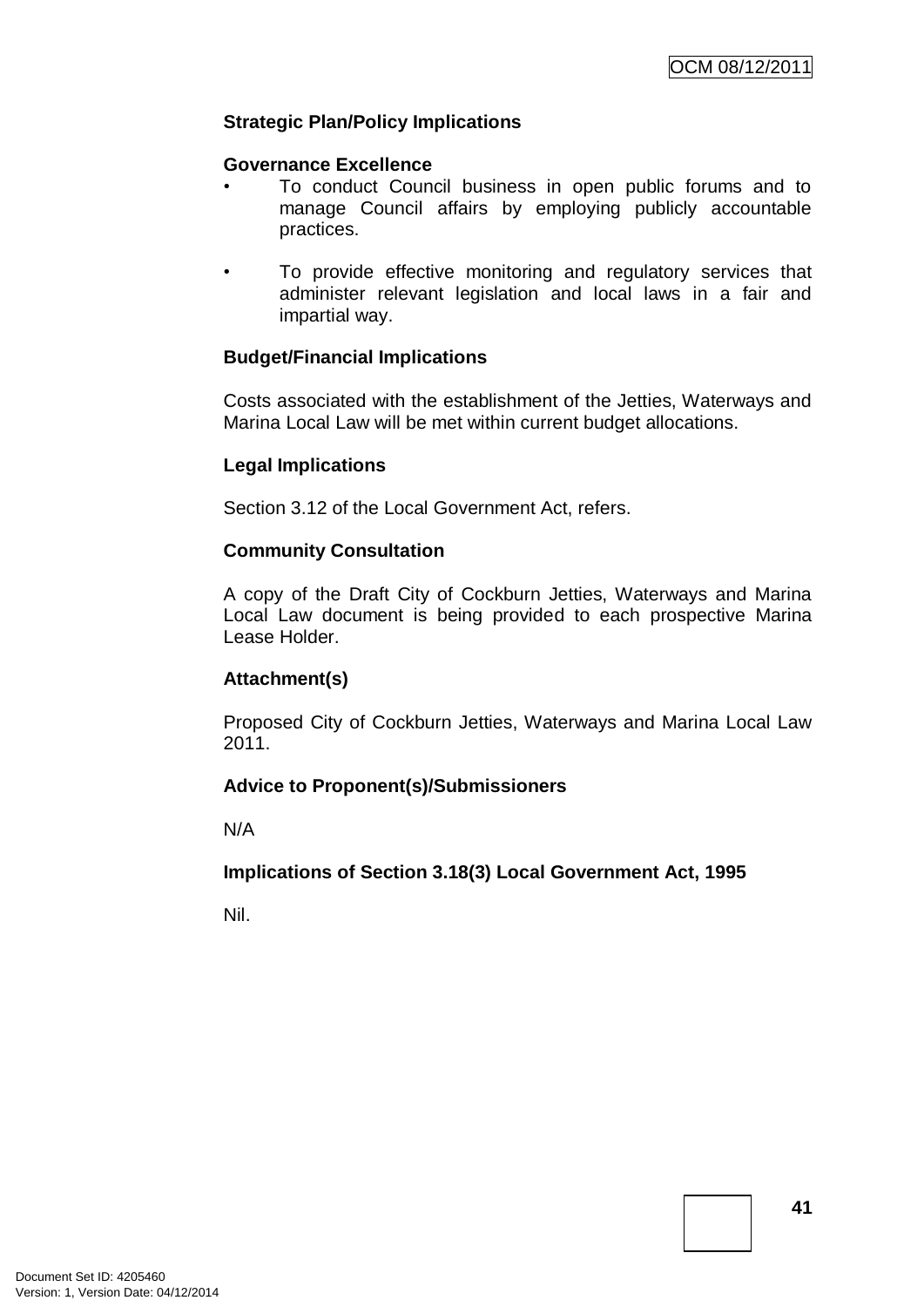# **14.6 (MINUTE NO 4689) (OCM 8/12/2011) - DRAFT CITY OF COCKBURN LOCAL COMMERCIAL AND ACTIVITY CENTRES STRATEGY - LOCATION: CITY OF COCKBURN (SM/M/045) (R SERVENTY) (ATTACH)**

### **RECOMMENDATION**

That Council:

- (1) in accordance with Regulation 12A of the *Town Planning Regulations 1967*, resolve to prepare a draft Local Planning Strategy in response to State Planning Policy 4.2 'Activity Centres for Perth and Peel' to guide the long term distribution of retail and commercial floorspace and housing supply via a network of centres;
- (2) adopt the draft Local Commercial and Activity Centres Strategy for the purposes of advertising, subject to the approval of the Western Australian Planning Commission ("WAPC") being received;
- (3) refer the draft Local Commercial and Activity Centres Strategy to the WAPC for approval to advertise in accordance with Regulation 12B(1) of the Town Planning Regulations 1967;
- (4) advertise the Local Commercial and Activity Centres Strategy in accordance with Regulation 12A of the *Town Planning Regulations 1967* subsequent to the Western Australian Planning Commission providing its consent; and
- (5) as part of the advertising of the Local Commercial and Activity Centres Strategy, consult with major stakeholders in planning and development of activity centres in Perth.

### **COUNCIL DECISION**

MOVED Clr T Romano SECONDED Clr C Reeve-Fowkes that the recommendation be adopted.

**CARRIED 9/0**

### **Background**

The City of Cockburn's Local Commercial Strategy ("LCS") was approved by Council in November 2002 and by the WAPC in 2006.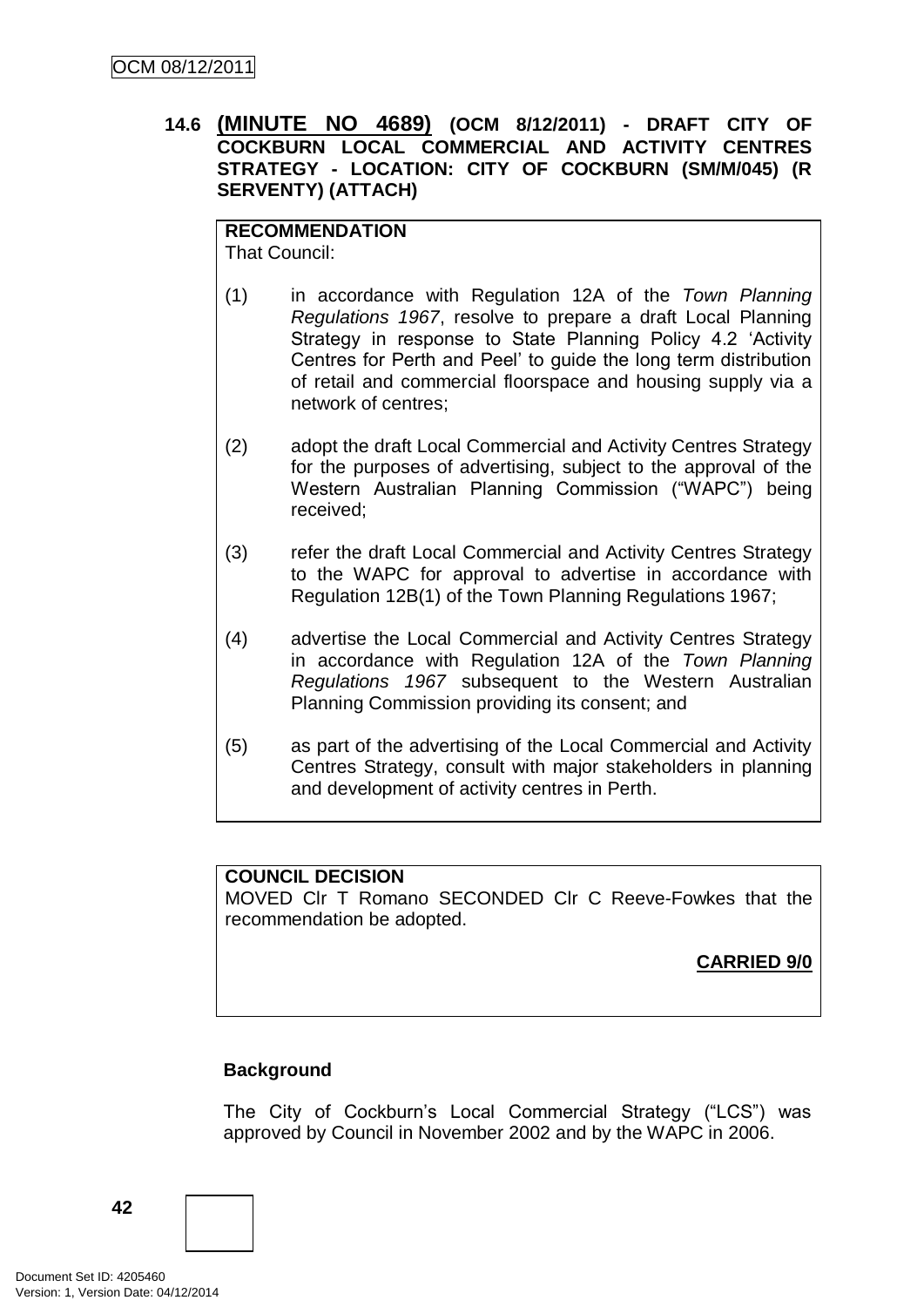The draft Local Commercial and Activity Centres Strategy ("LCACS") represents a new strategic direction for the planning and development of activity centres within the City, and should LCACS receive the approval of both Council and the WAPC, it is intended to replace the 2006 Local Commercial Strategy.

The City of Cockburn's LCACS is an important planning document for implementing the new direction for the planning of activity centres in Perth and Peel set by the refreshed policy context outlined in Directions 2031 and beyond: Metropolitan planning beyond the horizon, and State Planning Policy No. 4.2 – Activity Centres for Perth and Peel. These two documents reflect a growing recognition within the State Government and the planning profession of the complex issues relating to sustainability and planning for the urban environment.

### **Submission**

N/A

#### **Report**

#### An overview of the draft Local Commercial and Activity Centres **Strategy**

Reflecting the revised policy context in which it has been produced, the LCACS is not a traditional local commercial strategy. The previous focus of local commercial strategies upon commercial development and the application of floorspace caps have been completely reinvented through the new State planning framework.

There are a number of key differences to the approach taken by the LCACS, which include:

- the activity centre networks incorporating commercial, industrial  $\bullet$ and specialised centres;
- a shift towards evidence based planning;
- the avoidance of floorspace caps or triggers to control the planning and development of activity centres;
- centre planning is to be focused on the centre's user rather than subjective population catchments; and
- a focus on delivery of quality employment options within the City.

There are nine principles which form the core of the LCACS and will be used to guide all planning, decision making and investment undertaken by the City relating to its activity centres. These principles include: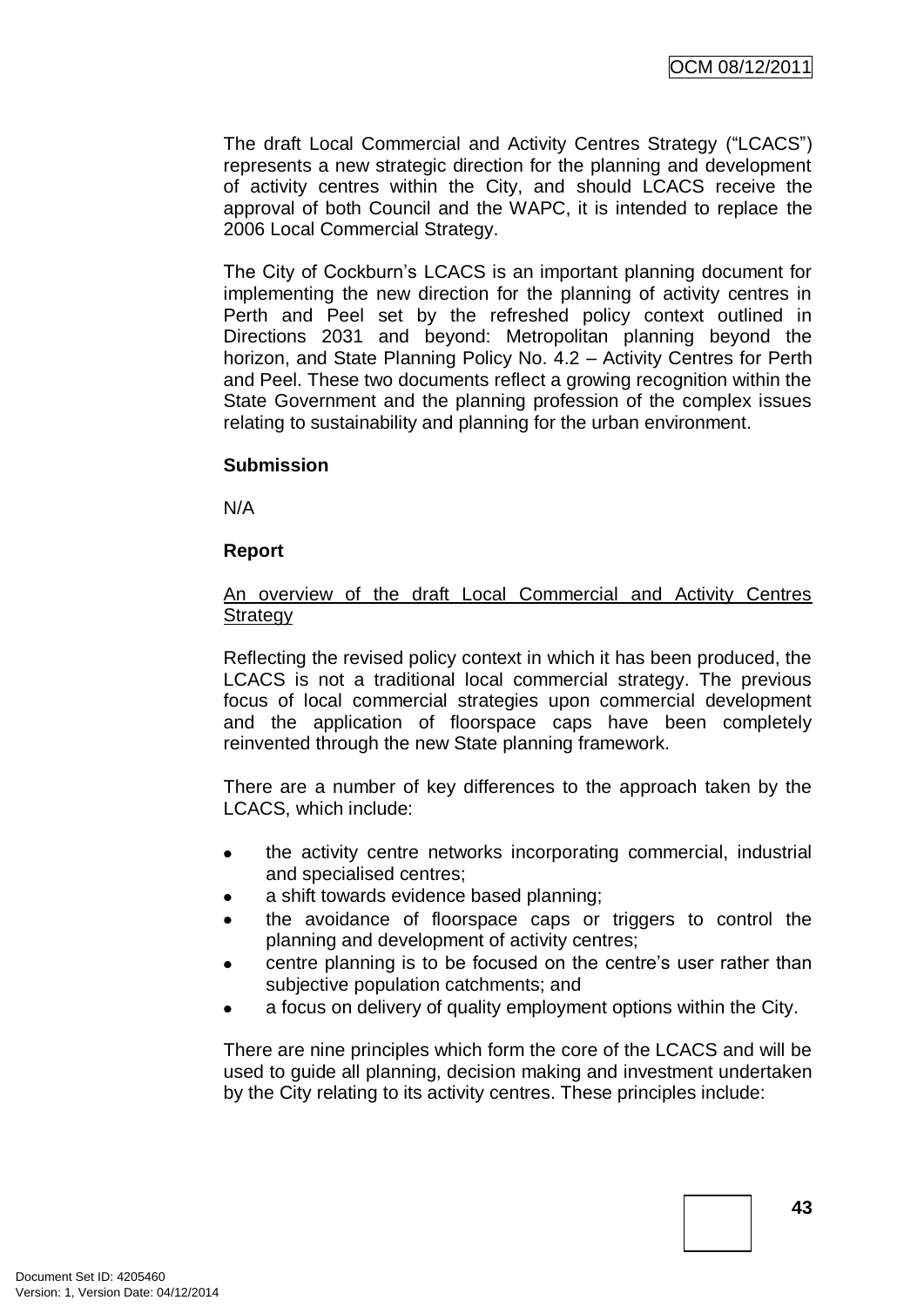- Principle 1 Efficient, Intense and Compact Centres
- Principle 2 Optimise Frequency, Concentration and Quality of **Transactions**
- Principle 3 Support Maturation of Centres
- Principle 4 Support Integrity of the Network of Activity Centres
- Principle 5 Optimise Access To and Within Centres
- Principle 6 Match Use with Purpose of Place
- Principle 7 Place Identity, Amenity and Integrity
- Principle 8 Place Equity
- Principle 9 Coherent, Logical and Legible Places

Many strategies spend a great deal of time and energy focused on the definition of scope, vision and goals with little or no detail on how these may be practically implemented. The LCACS aims to provide a comprehensive roadmap for translating the nine principles into a decision making framework.

Key to this approach is a strong link between the nine principles and a broad performance assessment framework that can be utilised in the City's various decision making responsibilities. This performance assessment framework aims to be:

- robust, defendable and evidence based; and
- able to be implemented within the context of the City's available resources and competencies.

The LCACS's assessment framework responds to both the scale of the proposal and the importance of the particular centre. The LCACS outlines the minimum reporting requirements of a proposal and seeks to provide both the City and proponents for development within the City's activity centres with a clear shared understanding of the expectations flowing from LCACS.

The LCACS is structured to include 8 key sections:

Section 2 – Introduction to LCACS Section 3 – LCACS Background Studies Section 4 – LCACS Principles Section 5, 6, 7 and 8 – Outline the framework and actions required to implemented the LCACS Section 9 – Definitions

Appendices 1-8 also provide important contextual information to aid the reading and interpretation of the LCACS.

#### Process to date

Drafting of the strategy has involved liaison with the Department of Planning as well as interviews with key providers of Strategic

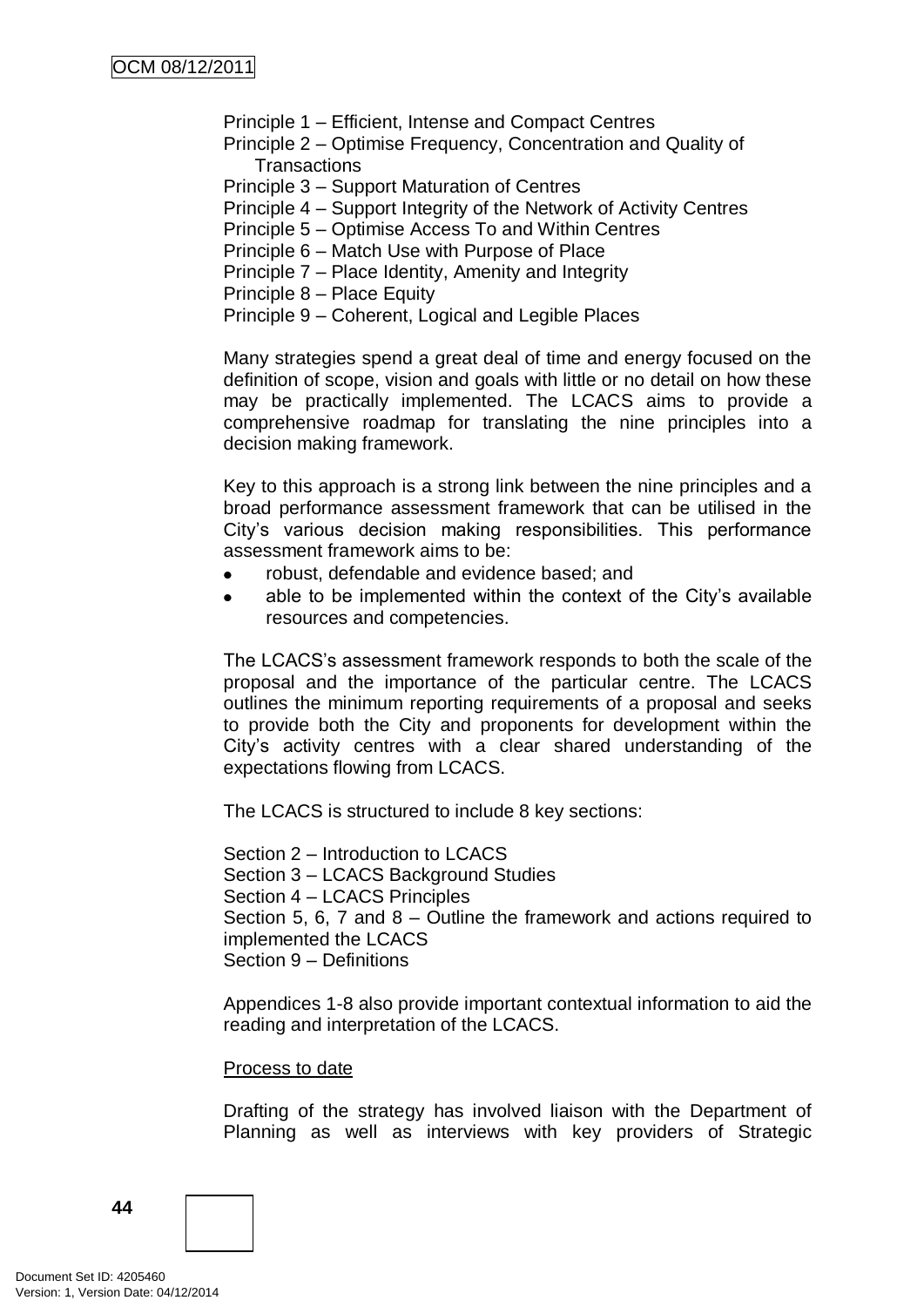Employment (i.e. employment that results from the creation and transfer of goods and services to an external market, as opposed to a centre's local market). A presentation was also given to the Melville Cockburn Chamber of Commerce seeking their early input.

Briefings to the Executive and Council have also been undertaken to build an appreciation of the scope and intent of the draft strategy.

#### Process from here

With the background studies and the draft strategy now prepared it is appropriate to seek permission from the WAPC to advertise LCACS formally (as required under Regulation 12B of the Town Planning Regulations 1967).

#### **Summary**

The LCACS provides a comprehensive and practical interpretation of the State's revised policy context for centres of employment activity. It is recommended that Council resolve to prepare such a strategy, adopt the draft LCACS for advertising (subject to WAPC approval) and request the approval of the WAPC to commence advertising.

### **Strategic Plan/Policy Implications**

#### **Demographic Planning**

- To ensure the planning of the City is based on an approach that has the potential to achieve high levels of convenience and prosperity for its citizens.
- To ensure development will enhance the levels of amenity currently enjoyed by the community.

#### **Employment and Economic Development**

- To plan and promote economic development that encourages business opportunities within the City.
- To pursue high value employment opportunities for our residents.

### **Budget/Financial Implications**

Preparation of the draft strategy has been undertaken using the funds allocated in the current 2011/12 budget. There will be minor costs incurred in advertising of the draft strategy; stationary (for notification letters), cost to place a minimum of two notifications in the local newspaper and staff time to respond to enquiries.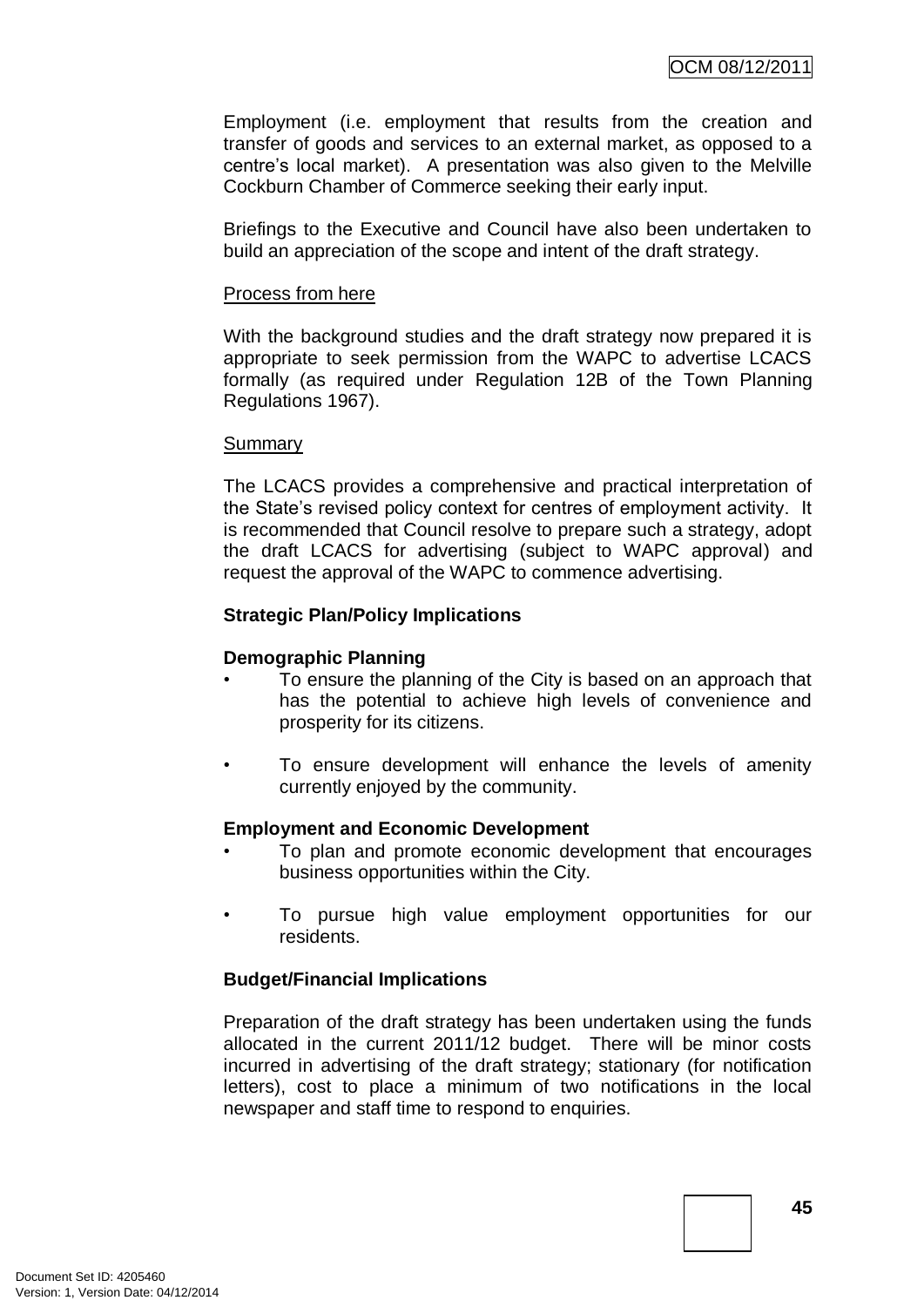# **Legal Implications**

*Planning and Development Act 2005* City of Cockburn Town Planning Scheme No. 3 *Town Planning Regulations 1967*

#### **Community Consultation**

Consultation for the draft Local Commercial and Activity Centres Strategy will take place in accordance with the requirements of the *Town Planning Regulations 1967*. Approval of the WAPC is first required prior to an advertising period of not less than twenty one days. This period must include notification in a newspaper circulating in the area once a week, for 2 consecutive weeks.

Letters to persons or authorities with a direct interest in the draft strategy will also be required.

### **Attachment(s)**

Draft Local Commercial and Activity Centres Strategy (Available electronically and at the City's Admin Building and Libraries)

#### **Advice to Proponent(s)/Submissioners**

N/A

### **Implications of Section 3.18(3) Local Government Act, 1995**

Nil

### **15. FINANCE AND CORPORATE SERVICES DIVISION ISSUES**

### **15.1 (MINUTE NO 4690) (OCM 8/12/2011) - LIST OF CREDITORS PAID - OCTOBER 2011 (FS/L/001) (N MAURICIO) (ATTACH)**

### **RECOMMENDATION**

That Council receive the List of Creditors Paid for October 2011, as attached to the Agenda.

### **COUNCIL DECISION**

MOVED Clr T Romano SECONDED Clr C Reeve-Fowkes that the recommendation be adopted.

**CARRIED 9/0**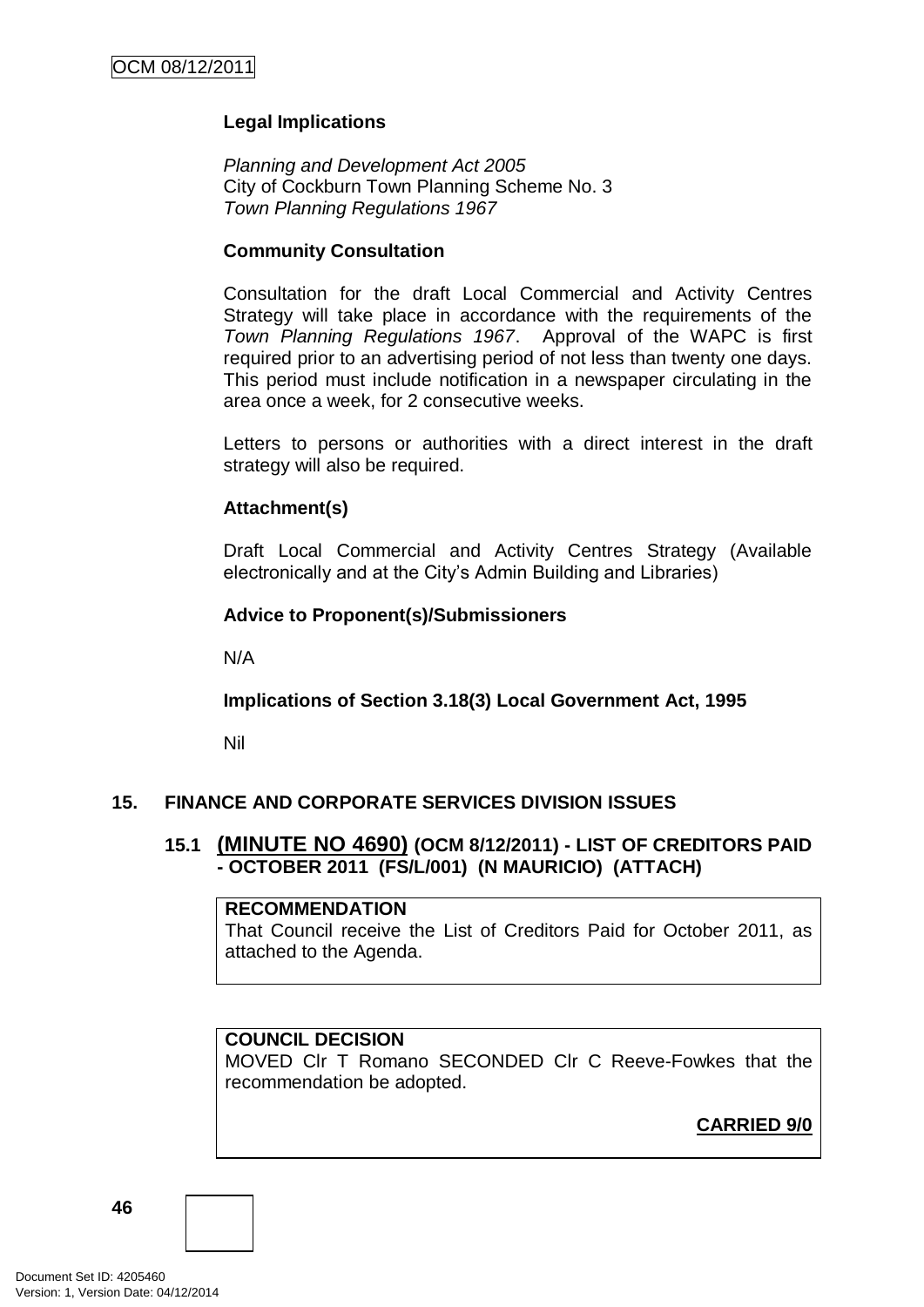### **Background**

It is a requirement of the Local Government (Financial Management) Regulations 1996, that a List of Creditors be compiled each month and provided to Council.

#### **Submission**

N/A

### **Report**

The list of accounts for October 2011 is attached to the Agenda for consideration. The list contains details of payments made by the City in relation to goods and services received by the City.

### **Strategic Plan/Policy Implications**

### **Governance Excellence**

• To conduct Council business in open public forums and to manage Council affairs by employing publicly accountable practices.

# **Budget/Financial Implications**

N/A

### **Legal Implications**

N/A

# **Community Consultation**

N/A

# **Attachment(s)**

List of Creditors Paid – October 2011.

### **Advice to Proponent(s)/Submissioners**

N/A

# **Implications of Section 3.18(3) Local Government Act, 1995**

Nil.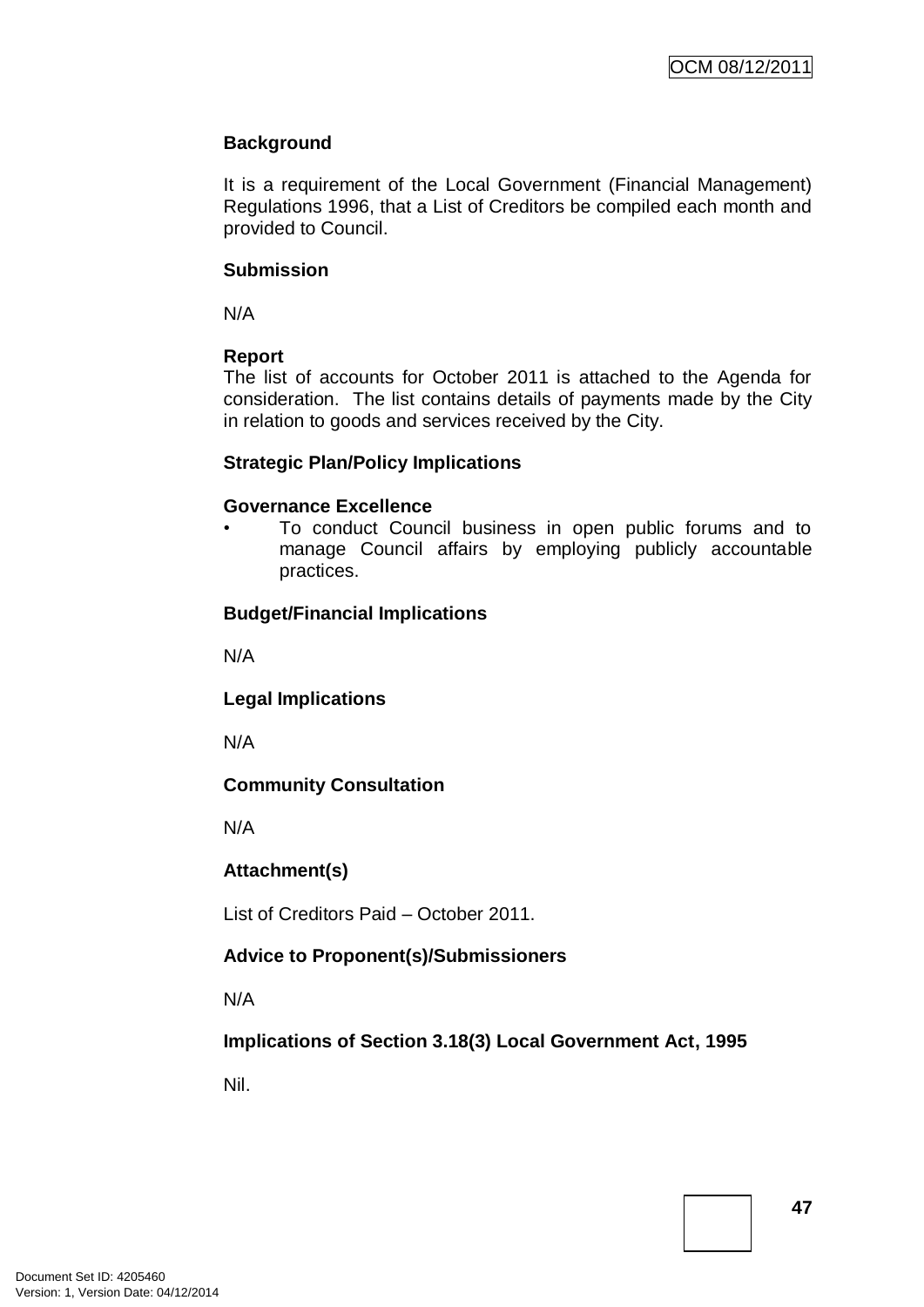# **15.2 (MINUTE NO 4691) (OCM 8/12/2011) - STATEMENT OF FINANCIAL ACTIVITY AND ASSOCIATED REPORTS - OCTOBER 2011 (FS/S/001) (N MAURICIO) (ATTACH)**

#### **RECOMMENDATION**

That Council receive the Statement of Financial Activity and associated reports for October 2011, as attached to the Agenda.

### **COUNCIL DECISION**

MOVED Clr T Romano SECONDED Clr C Reeve-Fowkes that the recommendation be adopted.

# **CARRIED 9/0**

### **Background**

Regulations 1996 prescribes that a local government is to prepare each month a Statement of Financial Activity.

Regulation 34(2) requires the Statement of Financial Activity to be accompanied by documents containing:–

- (a) details of the composition of the closing net current assets (less restricted and committed assets);
- (b) explanations for each material variance identified between YTD budgets and actuals; and
- (c) any other supporting information considered relevant by the local government.

Regulation 34(4)(a) prescribes that the Statement of Financial Activity and accompanying documents be presented to Council within 2 months after the end of the month to which the statement relates.

The regulations require the information reported in the statement to be shown either by nature and type, statutory program or business unit. The City chooses to report the information according to its organisational business structure, as well as by nature and type.

Financial Management Regulation 34(5) requires Council to annually set a materiality threshold for the purpose of disclosing budget variance

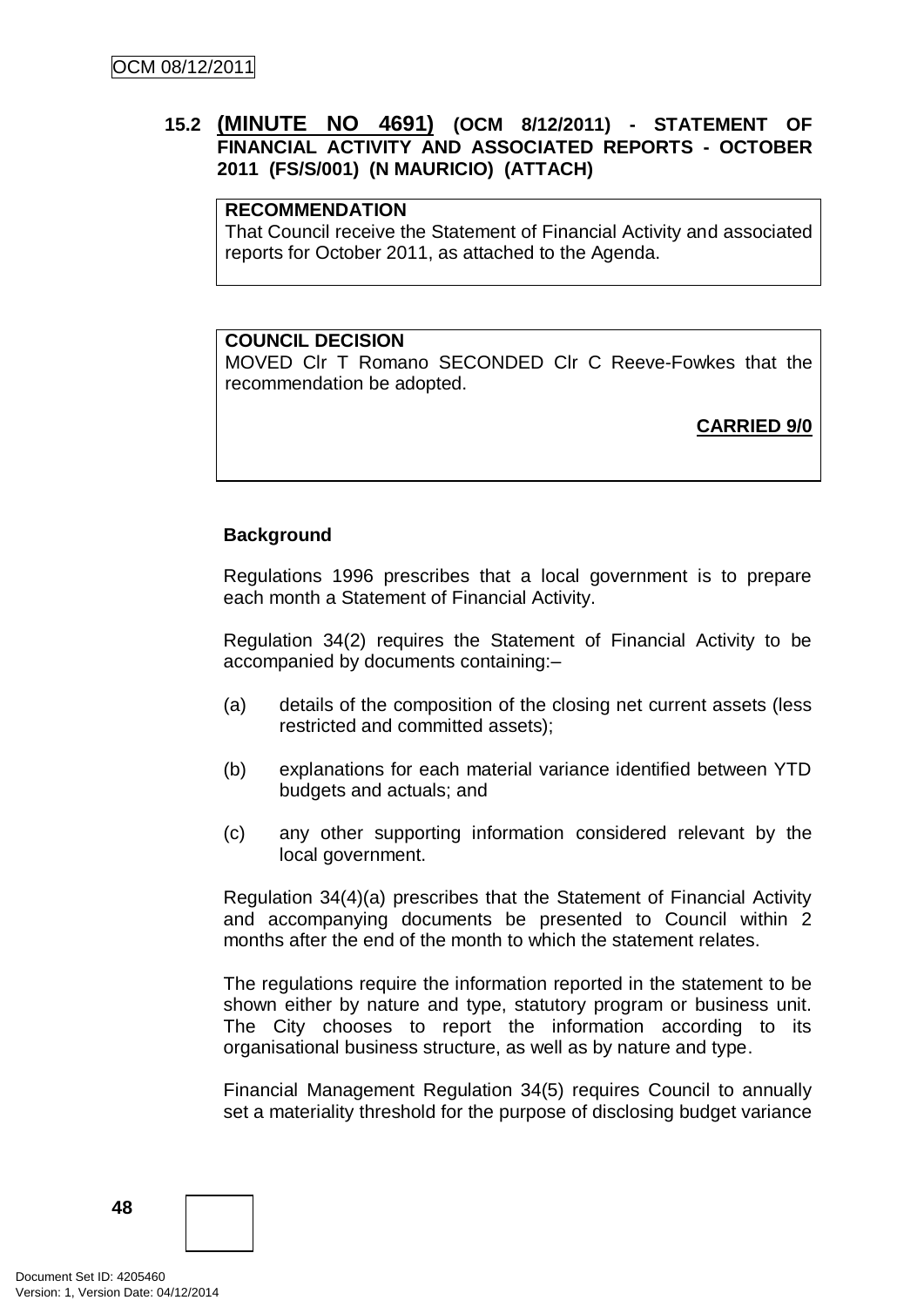details. To this end, Council has adopted a materiality threshold variance of \$100,000 for the 2011/12 financial year.

#### **Submission**

N/A

### **Report**

#### Closing Funds

The City's closing funds of \$65.4M are \$6.4M higher than the YTD revised budget target. This is broadly representative of favourable operating revenue and expenditure numbers.

The full year revised budget is showing a closing surplus position of \$133k, up on the \$30k adopted in the annual budget. This increase is primarily due to the final declared amount of Financial Assistance Grants (FAGS) payable to the City being slightly more than budgeted.

The revised closing budget position can fluctuate moderately throughout the year, as the City's budget is dynamic in nature. However, all new significant funding requirements are brought to Council for approval. Those budget adjustments made throughout the year impacting the closing budget position are outlined in Note 3 to the financial report.

### Operating Revenue

Overall, operating revenue is tracking ahead of budget by \$2.4M, an increase of \$0.9M from last month. This continues to be due to several main items. Interest earnings on investments were \$0.39M ahead of budget due to the strong cash flow position. Revenue from the Henderson Waste Recovery Park was \$1.23M ahead of budget due to consistently strong business activity. Operating grants for HACC Aged Services added \$0.29M to the budget variance and family day care and in-home care subsidies added \$0.23M.

#### Operating Expenditure

Operating expenditure is showing an overall underspend of \$2.68M (or 9%) of the budget, which has little changed from last month. Key contributors to this result include:

- a YTD under spend of the Council grants program of \$0.54M,
- general budget under spend in Parks and Environmental Services of \$0.34M (vs \$0.65M last month),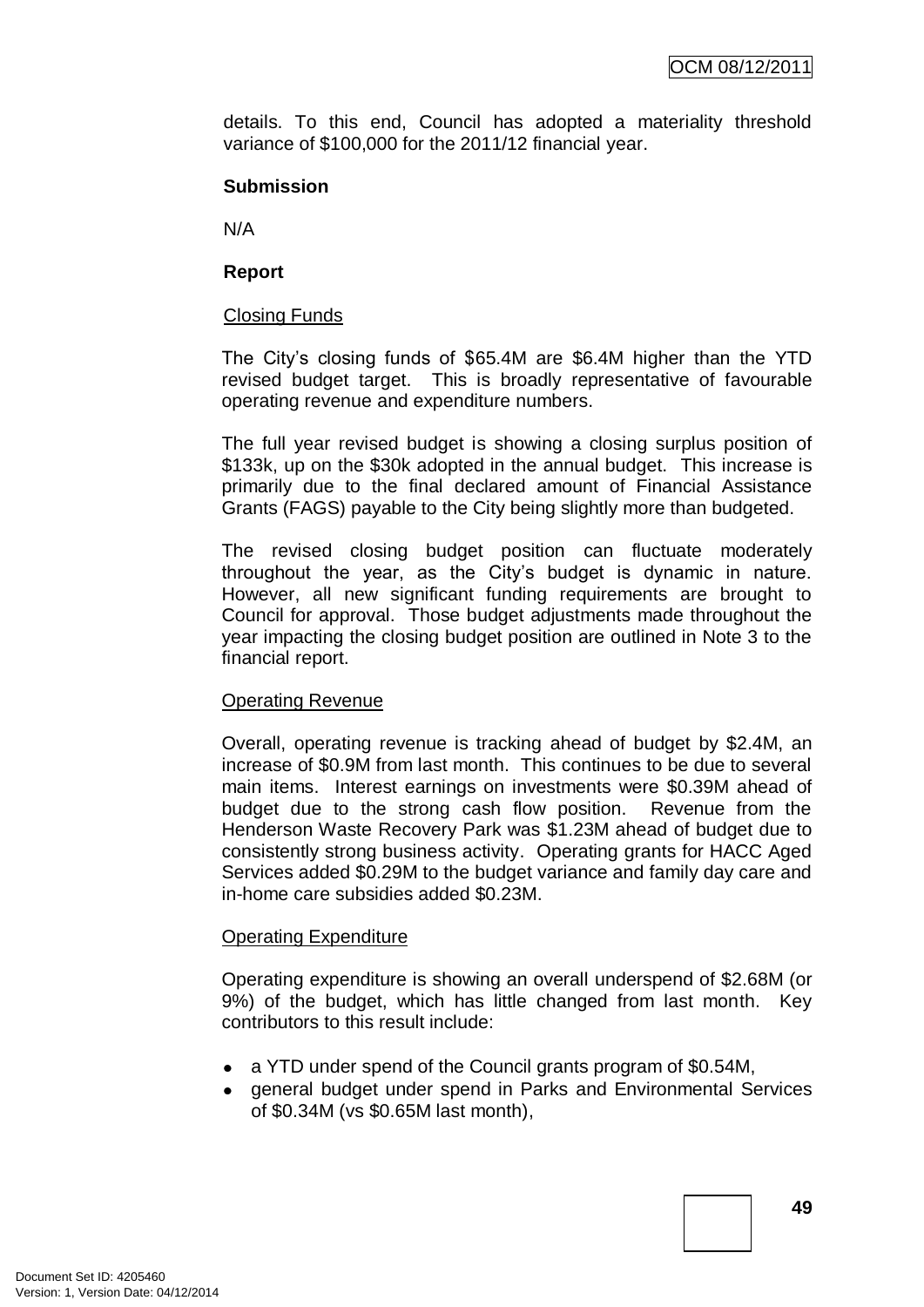- general budget under spend in Roads Maintenance and Construction Services of \$0.46M, including an allocation of \$0.22M for underground power.
- increased tonnage through Henderson Waste Park has led to an unfavourable variance of \$0.5M in the cost of the landfill levy.

Most of the above mentioned budget variances are due to timing issues (other than the landfill levy). The operational expenditure budget is anticipated to closely approximate budget settings as the year progresses.

The following table shows the budgetary performance from a nature or type perspective:

| <b>Nature or Type</b><br><b>Classification</b> | <b>Actual</b> | <b>Amended</b><br><b>YTD Budget</b> | <b>Variance to</b><br><b>YTD Budget</b> |
|------------------------------------------------|---------------|-------------------------------------|-----------------------------------------|
| <b>Employee Costs</b>                          | 11.14M        | 11.94M                              | 7%                                      |
| <b>Materials and Contracts</b>                 | 9.42M         | 10.57M                              | 11%                                     |
| Utilities                                      | 1.01M         | 1.38M                               | 22%                                     |
| Insurances                                     | 1.70M         | 1.66M                               | $-2%$                                   |
| <b>Other Expenses</b>                          | 0.86M         | 2.54M                               | ጸና%                                     |
| <b>otals</b>                                   | 24.13M        | 28.09M                              |                                         |

### Capital Program

The City's capital budget is showing an overall under spend of \$9.7M against a YTD budget of \$17.9M. It should however be noted that \$21.5M of the capital budget has been committed against supplier contracts (as evidenced by Note 1 to the financial statement).

Capital related funding is conversely down \$8.0M against the YTD budget target as a result of the under spend. The main source is Council's cash reserves. Loan funds of \$1.95M have not yet been raised as originally budgeted, and the need for these is being reviewed as a consequence of the better than expected closing funds position for the 2010/11 year.

The more significant project spending variances are disclosed in the attached CW Variance analysis report.

### Cash & Investments

Council's cash and current/non-current investment holdings increased to \$112.3M (from \$110.7.4M last month). This is \$21.8M ahead of

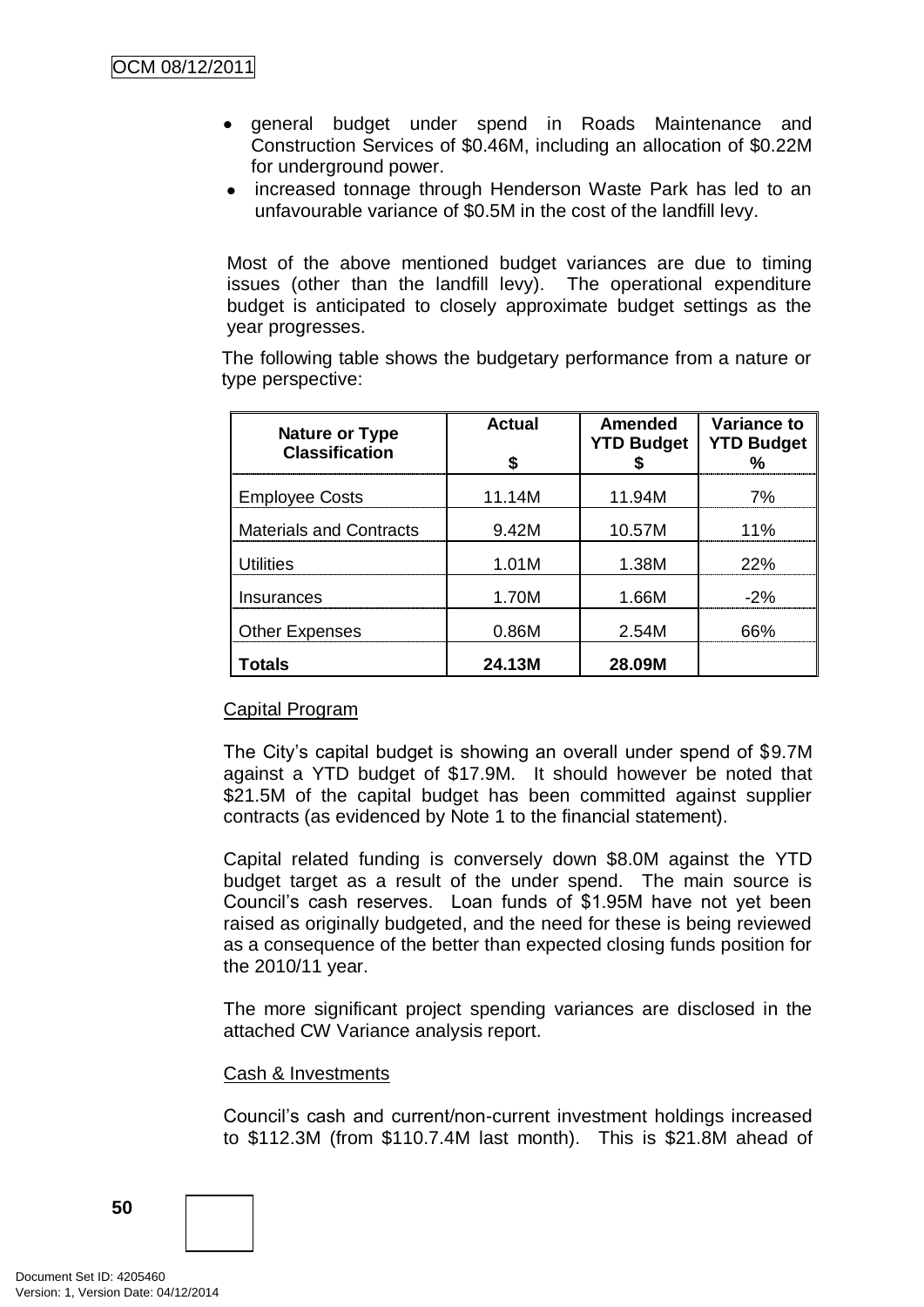YTD budget estimates due to the impact of the capital budget variances, as well as the favourable position of the operating budget. This position will continue to boost the City's interest earnings and is timely given interest rates have fallen across the board following the recent RBA decision to ease monetary policy. This response to a weakening world economy is unlikely to be reversed any time soon and interest yields are expected to continue falling.

Of this total cash and investment holding, \$51.6M represents the City's cash reserves, whilst another \$5.8M is held for other restricted purposes such as bonds and capital contributions. The balance of \$54.9M represents the cash and investment component of the City's working capital, available to fund operations and the municipal funded portion of the capital program.

The City's investment portfolio made an annualised return of 5.97% for the month, versus the BBSW benchmark performance of 4.76%.

The majority of investments held continue to be in term deposit products placed with highly rated APRA (Australian Prudential Regulation Authority) regulated Australian banks. These mainly range in terms of up to six months, as this is where the value has been recently.

#### Description of Graphs and Charts

There is a bar graph tracking Business Unit operating expenditure against budget. This provides a very quick view of how the different units are tracking and the comparative size of their budgets.

The Capital Expenditure graph tracks the YTD capital spend against the budget. It also includes an additional trend line for the total of YTD actual expenditure and committed orders. This gives a better indication of how the capital budget is being exhausted, rather than just purely actual cost alone.

A liquidity graph shows the level of Council's net current position (adjusted for restricted assets) and trends this against previous years. This gives a good indication of Council's capacity to meet its financial commitments over the course of the year.

Council's overall cash and investments position is provided in a line graph with a comparison against the YTD budget and the previous year's position at the same time.

Pie charts included show the break-up of actual operating income and expenditure by nature and type and the make-up of Council's current assets and liabilities (comprising the net current position).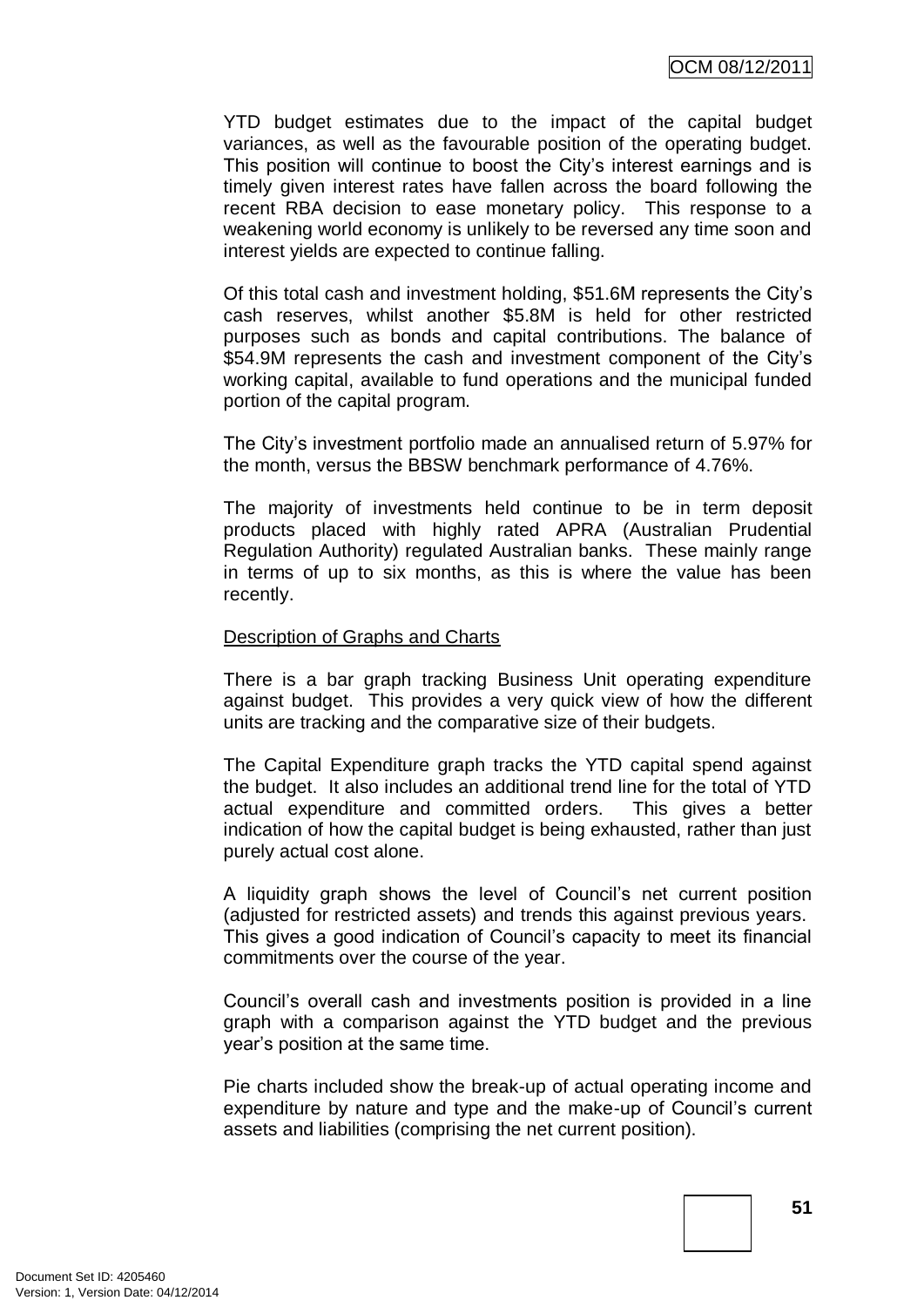# **Strategic Plan/Policy Implications**

### **Governance Excellence**

• To conduct Council business in open public forums and to manage Council affairs by employing publicly accountable practices.

### **Budget/Financial Implications**

Material variances identified of a permanent nature (ie. not due to timing issues) may impact on Council's final budget position (depending upon the nature of the item). These will be assessed and considered for inclusion in the mid-year budget review at the appropriate time.

### **Legal Implications**

N/A

# **Community Consultation**

N/A

# **Attachment(s)**

Statement of Financial Activity and associated reports – October 2011.

### **Advice to Proponent(s)/Submissioners**

N/A

# **Implications of Section 3.18(3) Local Government Act, 1995**

Nil.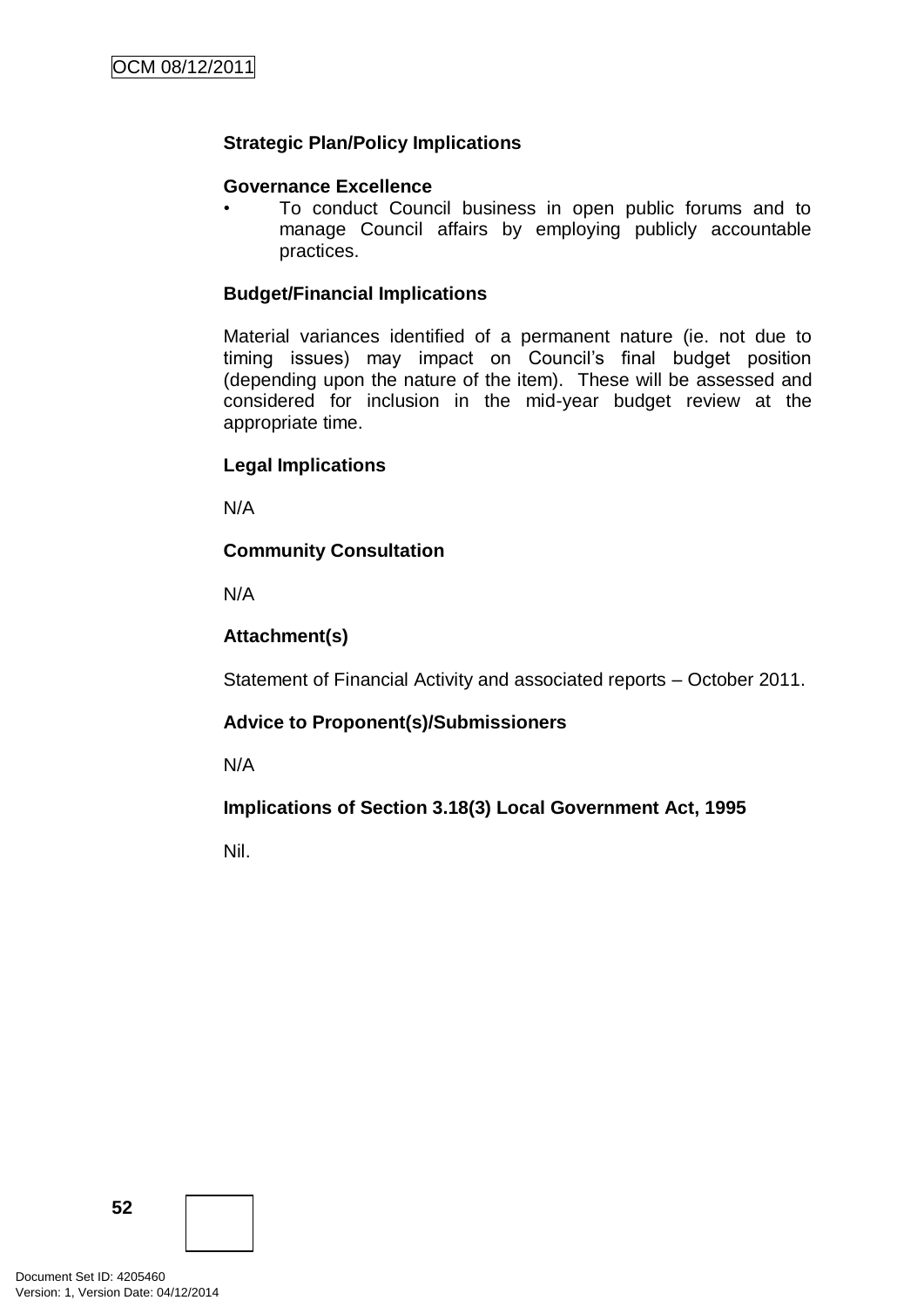### **15.3 (MINUTE NO 4692) (OCM 8/12/2011) - REVIEW OF LEVIES - UNDERGROUND POWER - COOLBELLUP (ES/M/008) (S DOWNING) (ATTACH)**

# **RECOMMENDATION**

That Council:

(1) impose the following underground power fee for 2011/12 effective immediately:

| Fee                                                                                                          | <b>Total</b> | PА  |  |  |
|--------------------------------------------------------------------------------------------------------------|--------------|-----|--|--|
| Infrastructure Charge                                                                                        | 2,550        | 510 |  |  |
| <b>Connection Charge</b>                                                                                     | 500          | 100 |  |  |
| Discount – 50% of the infrastructure charge for registered pensioners                                        |              |     |  |  |
| Discount - 50% of the infrastructure charge for a property where a high<br>voltage transmission line remains |              |     |  |  |
| No connection fee for properties that already have the underground<br>power 'green' dome installed           |              |     |  |  |
| Discount – 50% of the infrastructure charge for a property where all<br>transmission line have been removed  |              |     |  |  |

(2) advertise the fee in accordance with Sec.6.19 of the Local Government Act, 1995.

# **TO BE CARRIED BY AN ABSOLUTE MAJORITY OF COUNCIL**

# **COUNCIL DECISION**

MOVED Clr C Reeve-Fowkes SECONDED Clr T Romano that the recommendation be adopted.

# **CARRIED BY ABSOLUTE MAJORITY OF COUNCIL 9/0**

# **Background**

The City received advice from the Department of Local Government in relation to an error in the adoption of rates for the 2011/12 Budget. The City acted on the advice and submitted a report to Council seeking a Governor's Order as per Section 9.64 of the Local Government Act. The Department of Local Government has now advised that the advice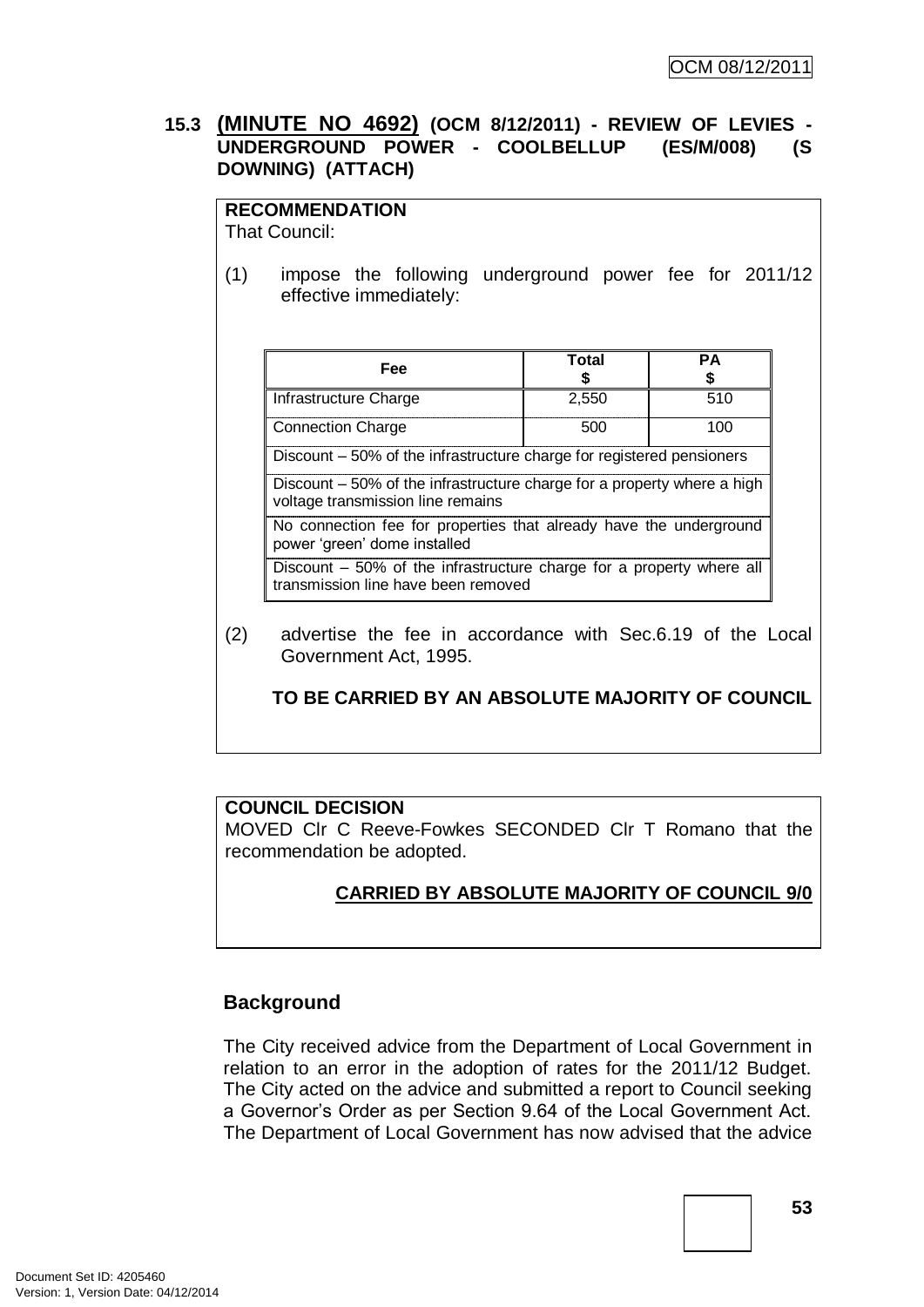was incorrect as is relied on advice obtained from the Solicitor General's Office in 2000. New advice has now been received from the Department based on updated advice from the Solicitor General's Office which is detailed below.

### **Submission**

N/A

### **Report**

The underground power – infrastructure charge for Coolbellup was imposed as a minimum payment specified area rate so as to enable all affected ratepayers to receive the same charge that is \$2,550 payable over five years at \$510 p.a. The Department of Local Government has advised that the City should have used the rate in the dollar method and not the minimum payment method as in their opinion it did not comply with the Act. The issue with the rate in the dollar method would be that one neighbour may pay \$3,000 whilst another may pay \$2,300 for the same service.

In the mean time, the government has advised that they will amend the relevant legislation so as to entitle pensioners to receive the discount noted above when the Levy method is used from 2012 onwards.

So to ensure that the funds collected comply with the Act, the City will need to implement an underground power fee using Section 6.16 (2) of the Act. The table below are the fees applicable for the 2011/12 financial year:

| Fee                                                                                                             | Total |     |  |  |
|-----------------------------------------------------------------------------------------------------------------|-------|-----|--|--|
| Infrastructure Charge                                                                                           | 2,550 | 510 |  |  |
| <b>Connection Charge</b>                                                                                        | 500   | 100 |  |  |
| Discount – 50% of the infrastructure charge for registered pensioners                                           |       |     |  |  |
| Discount – 50% of the infrastructure charge for a property where a high<br>voltage transmission line remains    |       |     |  |  |
| No connection fee for properties that already have the underground<br>power 'green' dome installed              |       |     |  |  |
| Discount – 50% of the infrastructure charge for a property where all<br>transmission line have not been removed |       |     |  |  |

In accordance with the Section 6.19 of the Local Government Act public notice is to be provided.

Revenue raised from the imposition of this fee will be the same as the existing minimum rate.

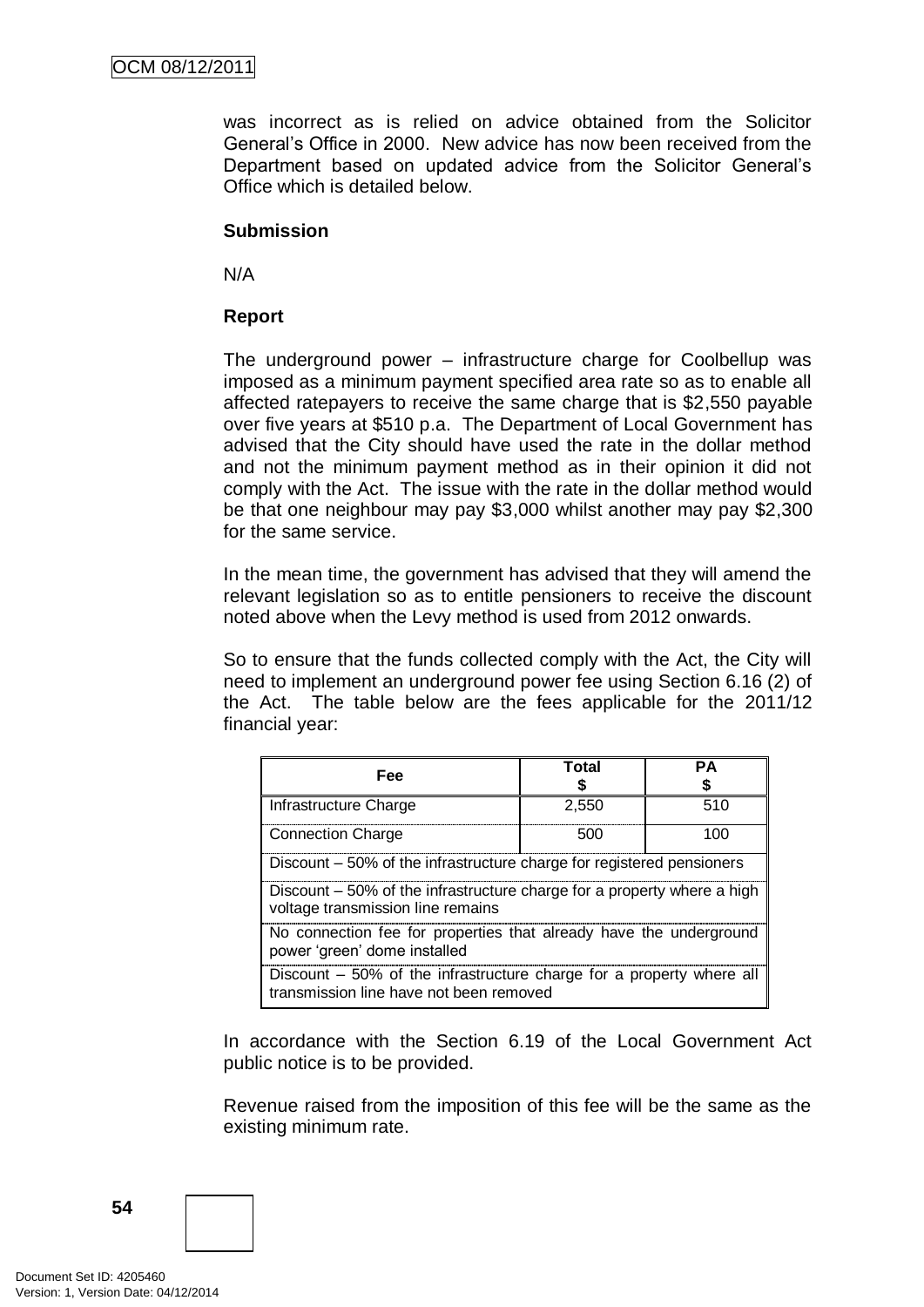### **Strategic Plan/Policy Implications**

#### **Governance Excellence**

• To conduct Council business in open public forums and to manage Council affairs by employing publicly accountable practices.

### **Budget/Financial Implications**

There should be no budget implications from adoption of this report.

#### **Legal Implications**

Section 6.19 of the Local Government Act states, "if a local government wishes to impose any fees or charges under this Subdivision after the annual budget has been adopted it must, before introducing the fees or charges, give local public notice of —

- (a) its intention to do so; and
- (b) the date from which it is proposed the fees or charges will be imposed".

#### **Community Consultation**

As there is no direct impact to any ratepayer, no further consultation is recommended at this stage.

#### **Attachment(s)**

- 1. WALGA Infopage Local Government Amendment Bill 2011.
- 2. WALGA Comment Summary Page Local Government Amendment Bill 2011 – Summary Page.

### **Advice to Proponent(s)/Submissioners**

N/A

### **Implications of Section 3.18(3) Local Government Act, 1995**

Nil.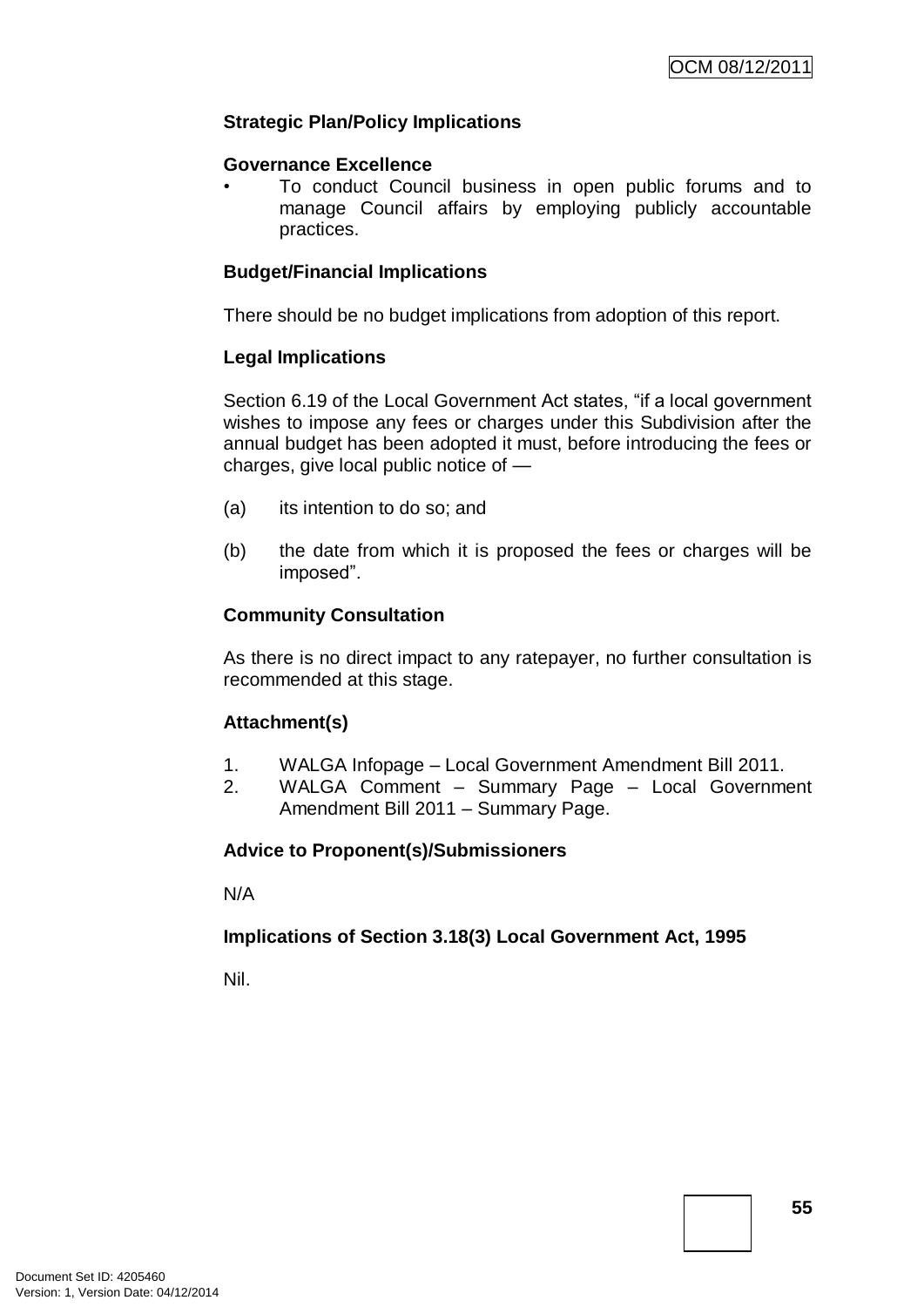#### **16. ENGINEERING AND WORKS DIVISION ISSUES**

### **16.1 (MINUTE NO 4693) (OCM 8/12/2011) - PROPOSED 'NEW STATE OF SUSTAINABILITY REPORT' (HS/P/001) (V CUSACK) (ATTACH)**

#### **RECOMMENDATION**

That Council adopt the proposed new State of Sustainability Report, as shown in the attachment to the agenda.

### **COUNCIL DECISION**

MOVED Clr C Reeve-Fowkes SECONDED Clr T Romano that Council adopt the proposed new State of Sustainability Report as shown in the attachment to the Agenda with amendment to sub-recommendation (2) as follows:

- (1) as recommended; and
- (2) the State of Sustainability Report be reviewed by Council annually to ensure results are being achieved and Key Performance Indicators remain current.

**CARRIED 9/0**

### **Reason for Decision**

This is an excellent initiative and can provide feedback to our Community as a benchmark on Council's progress in sustainability. By reviewing the State of Sustainability Report annually, this will work as an effective tool or "report card" ensuring progress is ongoing and being achieved.

#### **Background**

In June 2006 Council first adopted Sustainability Policy SC37. The policy provided a context for the City to ensure that its activities and operations consider sustainability issues.

In December 2006 Council adopted its Sustainability Strategy. The strategy outlined objectives under a set of Sustainability Principles and it also committed to sustainability reporting.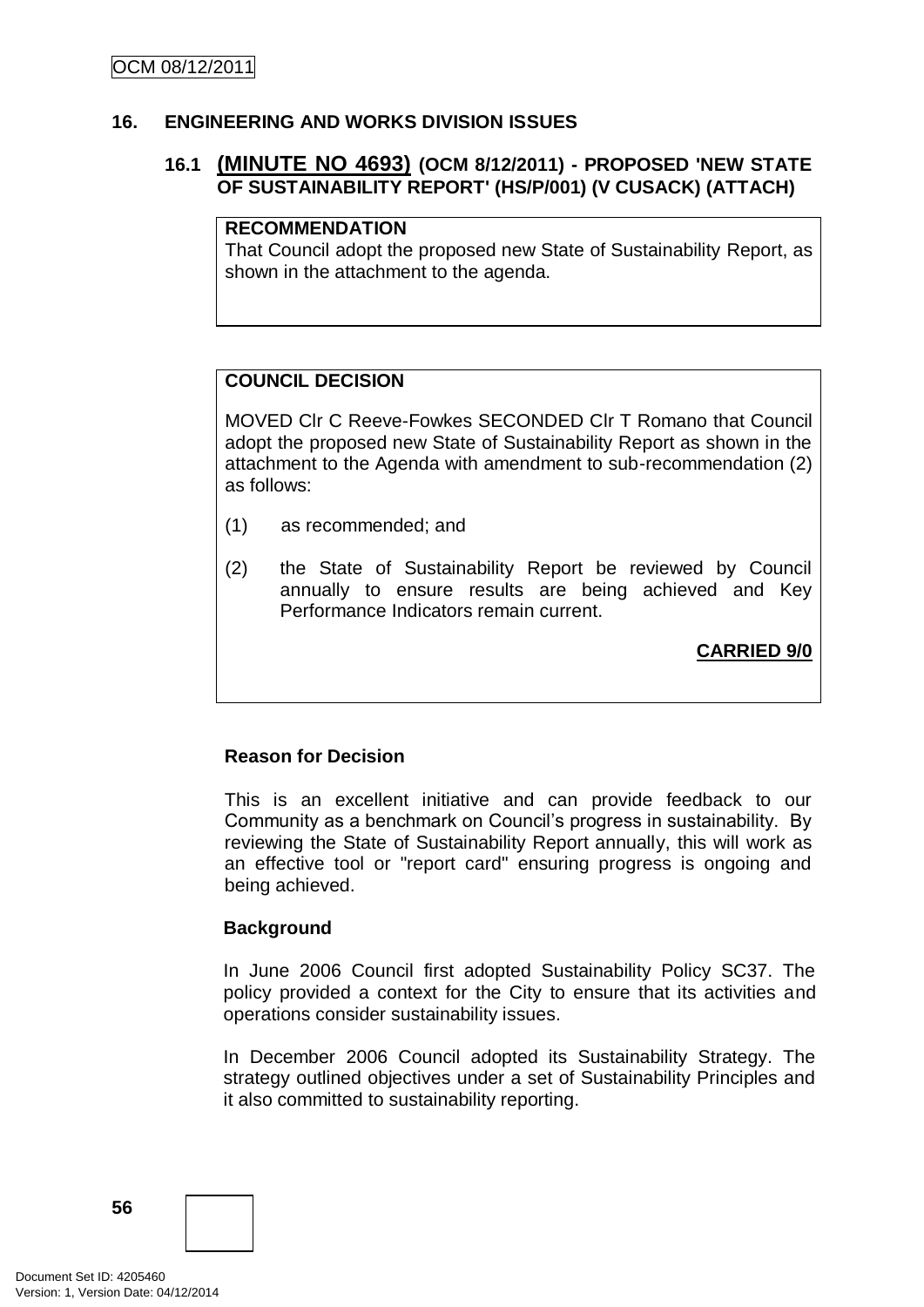The City has developed a Sustainability Framework which is a management tool for developing actions, and setting timeframes, to meet the objectives under the Sustainability Principles and Policy SC37.

The proposed State of Sustainability (SoS) Report details some of the key objectives and measurable outcomes from the Sustainability Framework through a set of Key Performance Indicators (KPI's).

The City has in the past produced a State of Environment Report (SoE) every four years. It is intended that the proposed SoS Report will replace the SoE as it reports on social, economic and governance objectives in addition to the environment objectives. The SoS will be updated annually.

The proposed SoS Report provides a snapshot of the City's current sustainability achievements, and needs to be viewed as a first step in realising a comprehensive sustainability report going forward.

#### **Submission**

N/A

#### **Report**

The SoS Report aligns with section 1.3 (3) of the *Local Government Act 1995* and the City's corporate approach to strategic planning and reporting.

The SoS Report is in line with the City's amended Policy SC37 and its definition of sustainability as adopted by Council at its meeting on 13 October 2011. The City's definition of sustainability is:

*Pursuing governance excellence to meet the needs of current and future generations through an integration of the environment, society and economy.*

The SoS Report is structured along the four sustainability themes of Environment, Social and Economic plus Governance, which reflects a modern triple bottom line plus one (TBL+1) approach to sustainable development.

The KPI's in the SoS Report were developed in conjunction with the Strategic Business Managers and directly relate to the sustainability principles contained in the Sustainability Strategy.

The next step is to review and update the Sustainability Strategy based on the TBL+1 sustainability objectives. It is envisaged that the review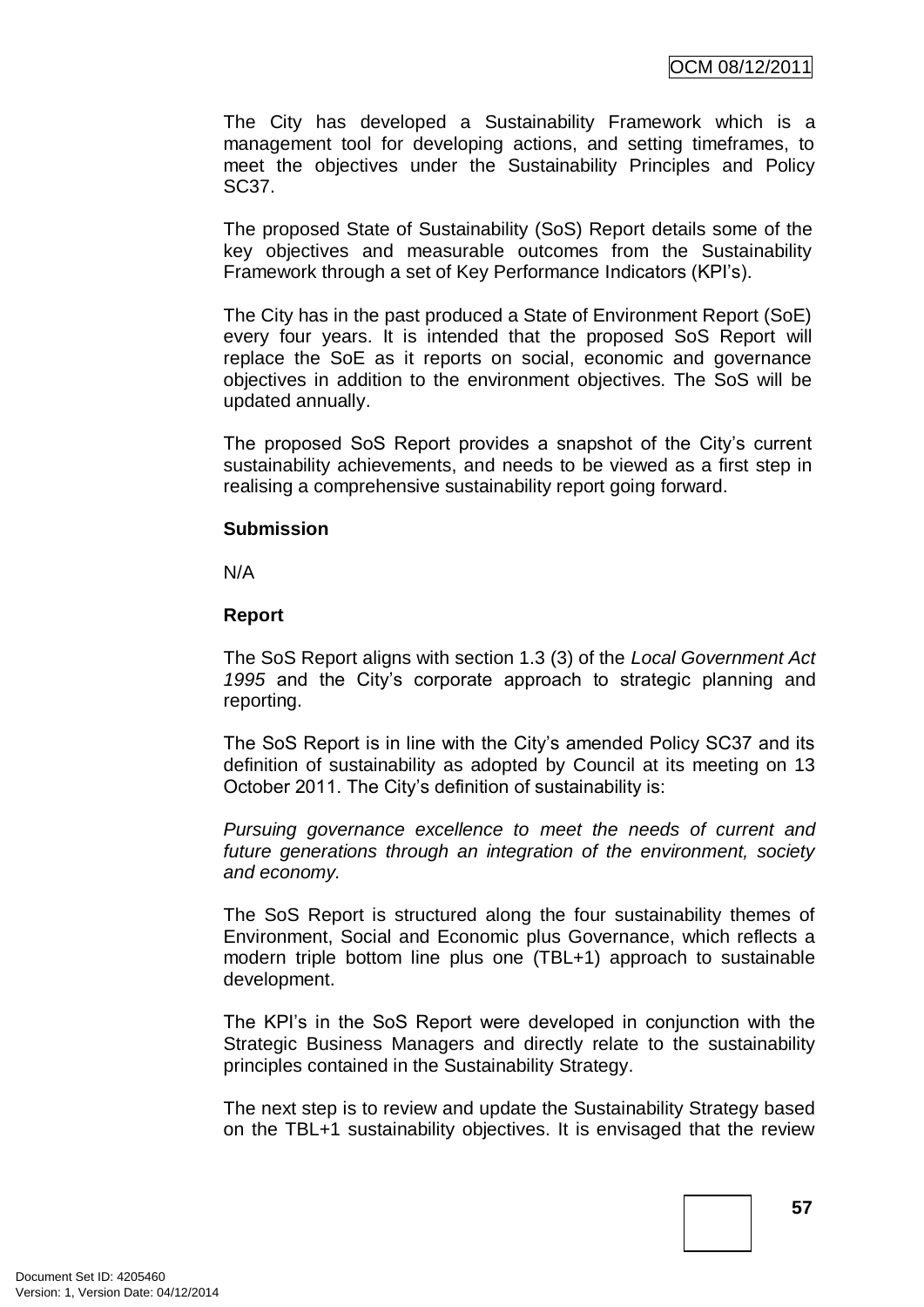will strengthen the sustainability principles and will provide a more integrated sustainability framework.

Once updated, the Sustainability Strategy will help ensure that the City continues to embed relevant sustainability objectives into its core business activities.

It is intended to progressively strengthen the SoS Report in line with Policy SC37 and the pending Sustainability Strategy.

The review of the sustainability strategy is a precursor to the next iteration of the City's Strategic Plan.

The SoS Report uses the State – Pressure – Response – Indicator framework of reporting, which is an international model originally developed to analyse the interactions between environmental pressures, the state of the environment and environmental responses.

The report also uses the traffic light symbols to provide a visual snapshot of progress towards achieving a particular KPI.

- Green indicates that the City is on track in achieving its stated KPI;
- Amber indicates that while the City is making progress, more work is needed; and
- Red indicates that the City is yet to make progress in achieving a particular KPI.

A summary of the KPIs under the four TBL+1 headings and main achievements are provided below.

**Governance:** The SoS reports on 11 KPI's that measure the City's current progress towards achieving Governance Excellence. Some of the main achievements include:

- the City's Sustainability Policy has been updated in 2011;
- visits to the sustainability website pages were over 500 a month;
- 61 per cent of residents were satisfied with information on sustainable living;
- the City has partnered with Yangebup and Mater Christi primary schools to deliver the TravelSmart to schools program;
- the City incorporates Crime Prevention through Environmental Design (CPtED) principles in its structure plans; and
- $\bullet$ the City's CoSafe services attended to an average of 800 call outs per month.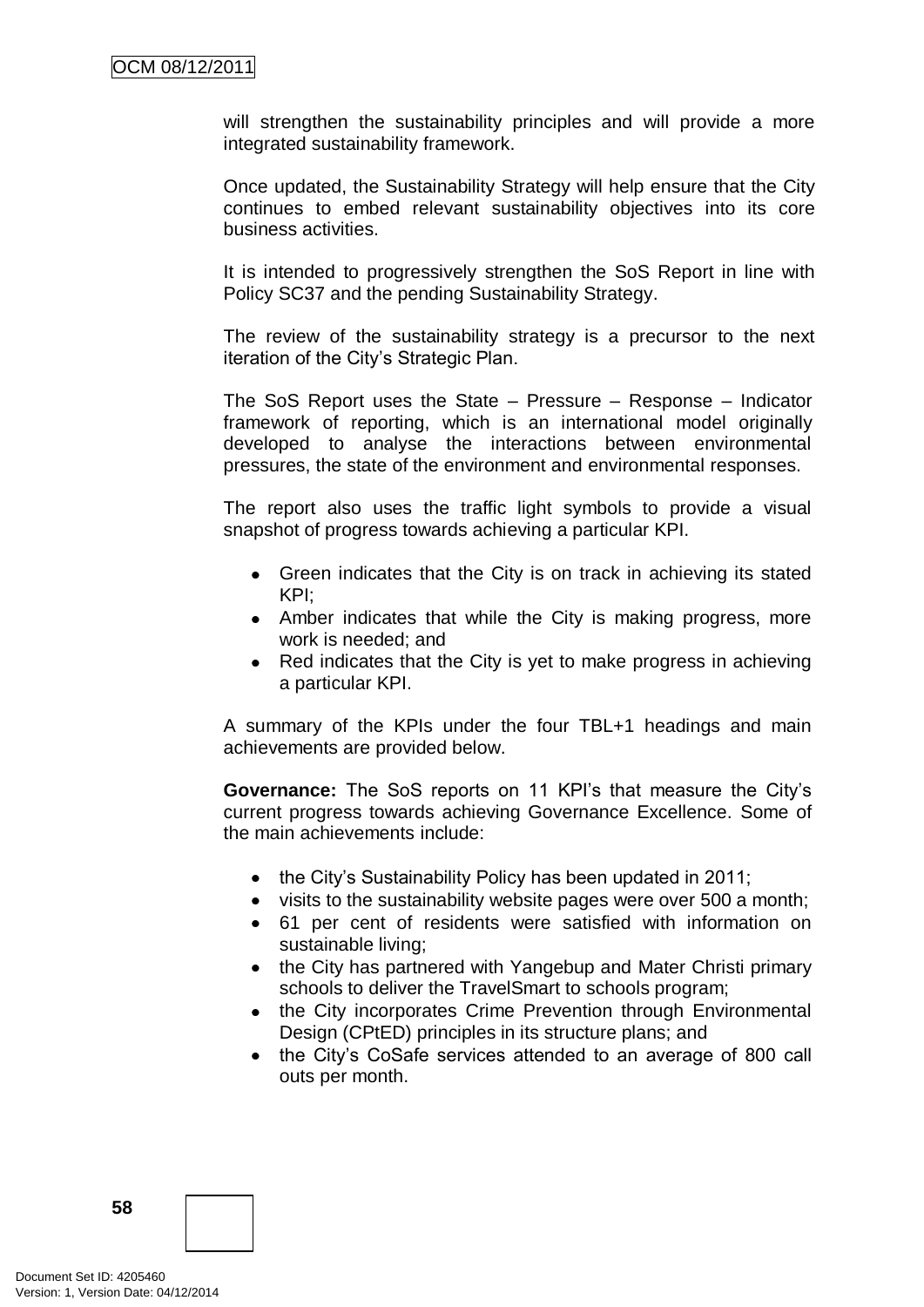**Environment:** The SoS reports on 11 KPI's that measure the City's current progress towards achieving best practice in Environmental Management. Some of the main achievements include:

- 62 per cent of the City's bushland is in good or better condition at 2010;
- 35 per cent of coastal vegetation is in good or better condition at June 2011;
- the City has 380 solar panels generating renewable energy on seven of its community facilities;
- the City met its 2010 corporate greenhouse gas emissions  $\bullet$ reduction target of 20 per cent below 1996 levels for electricity and fuel; and
- the City introduced a weekly recycling service to its residents in  $\bullet$ January 2011.

**Society:** The SoS reports on 6 KPI's that measure the City's current progress towards achieving a more socially equitable, diverse and inclusive community. Some of the main achievements include:

- a demographic summary of residents living in Cockburn;
- membership to the City's Seniors' Centre reached 760 people, averaging 820 patrons per month;
- 90 per cent of Disability, Access and Inclusion Plan actions completed;
- the City adopted its Reconciliation Action Plan in 2010; and
- the City has committed to the completion of artworks along Friendship Way and to reviewing the Trails Master Plan.

**Economy:** The SoS reports on 7 KPI's that measure the City's current progress towards achieving best practice in Financial Management. Some of the main achievements include:

- a summary of the City's regional economic profile;
- in the 2009/10 financial year, the City's operating revenue was \$86 million and the operating expenditure was \$82.6 million;
- 13 per cent of tenders advertised in the 2010/11 financial year contained sustainability qualitative criteria;
- the City has developed an assets register and management plan  $\bullet$ to ensure that ongoing lifecycle costs are incorporated into project planning for all new capital infrastructure and equipment; and
- the City has adequate reserve funds to cover replacement of  $\bullet$ plant and machinery.

The proposed SoS Report will be updated annually and will continue to track the City's progress in meeting its stated TBL+1 key objectives.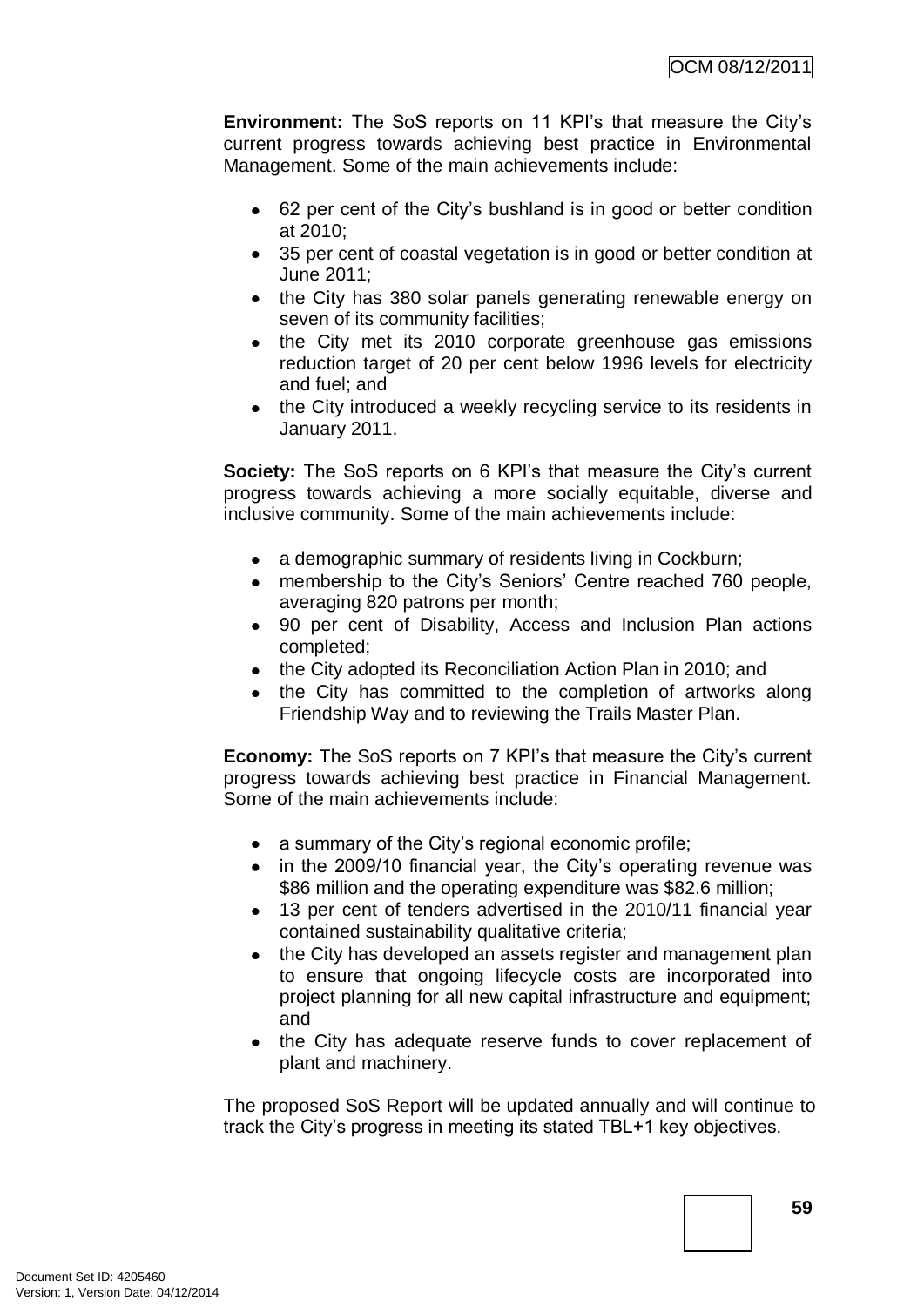The SoS Report is designed for and will only be available in electronic format on the City's website.

# **Strategic Plan/Policy Implications**

### **Lifestyle and Aspiration Achievement**

To foster a sense of community spirit within the district generally and neighbourhoods in particular.

# **Governance Excellence**

• To conduct Council business in open public forums and to manage Council affairs by employing publicly accountable practices.

# **Natural Environmental Management**

To ensure development of the district is undertaken in such a way that the balance between the natural and human environment is maintained.

# **Budget/Financial Implications**

N/A

# **Legal Implications**

N/A

# **Community Consultation**

N/A

# **Attachment(s)**

Proposed State of Sustainability Report 2011

# **Advice to Proponent(s)/Submissioners**

N/A

# **Implications of Section 3.18(3) Local Government Act, 1995**

Nil.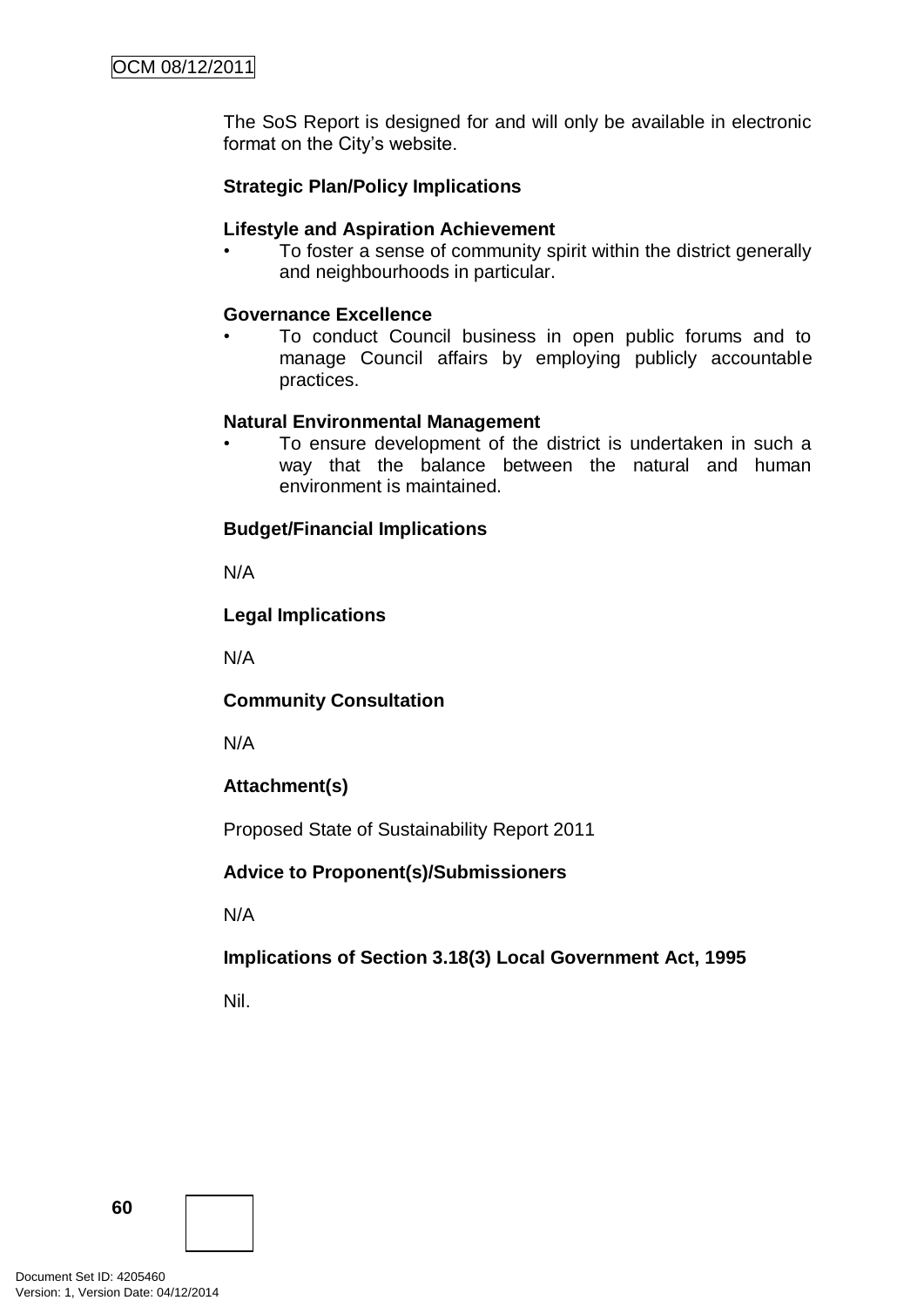# **16.2 (MINUTE NO 4694) (OCM 8/12/2011) - WASTE HANDLING SERVICE (4900) (L DAVIESON)**

#### **RECOMMENDATION**

That Council

- (1) amend the 2011/12 budget to fund the capital purchases of:
	- 1. Landfill Compactor (CW 7776)
	- 2. Landfill Crawler Loader (CW 7777)
	- 3. 8x4 Hook Lift Truck (CW 7778)

by transferring \$1,655,000 from the Waste and Recycling Reserve to fund the necessary plant purchases.

- (2) proceed to purchase the 3 plant items using the WALGA preferred supplier process:
	- 1. Landfill Compactor to a maximum value of \$860,000.
	- 2. Landfill Crawler Loader to a maximum value of \$470,000.
	- 3. 8x4 Hook Lift Truck to a maximum value of \$325,000 subject to exchange rate variations.

# **TO BE CARRIED BY AN ABSOLUTE MAJORITY OF COUNCIL**

### **COUNCIL DECISION**

MOVED Clr T Romano SECONDED Clr C Reeve-Fowkes that the recommendation be adopted.

# **CARRIED BY ABSOLUTE MAJORITY OF COUNCIL 9/0**

### **Background**

At the Council Meeting of 10 November 2011, Council resolved that the City undertake the waste handling service at the Henderson Waste Recovery Park using its own resources and proceed to tender for the purchase of a Landfill Compactor, Traxcavator and Hooklift Truck.

Given the risks associated with operating the Henderson Waste Recovery Park without a back up compactor and the significant lead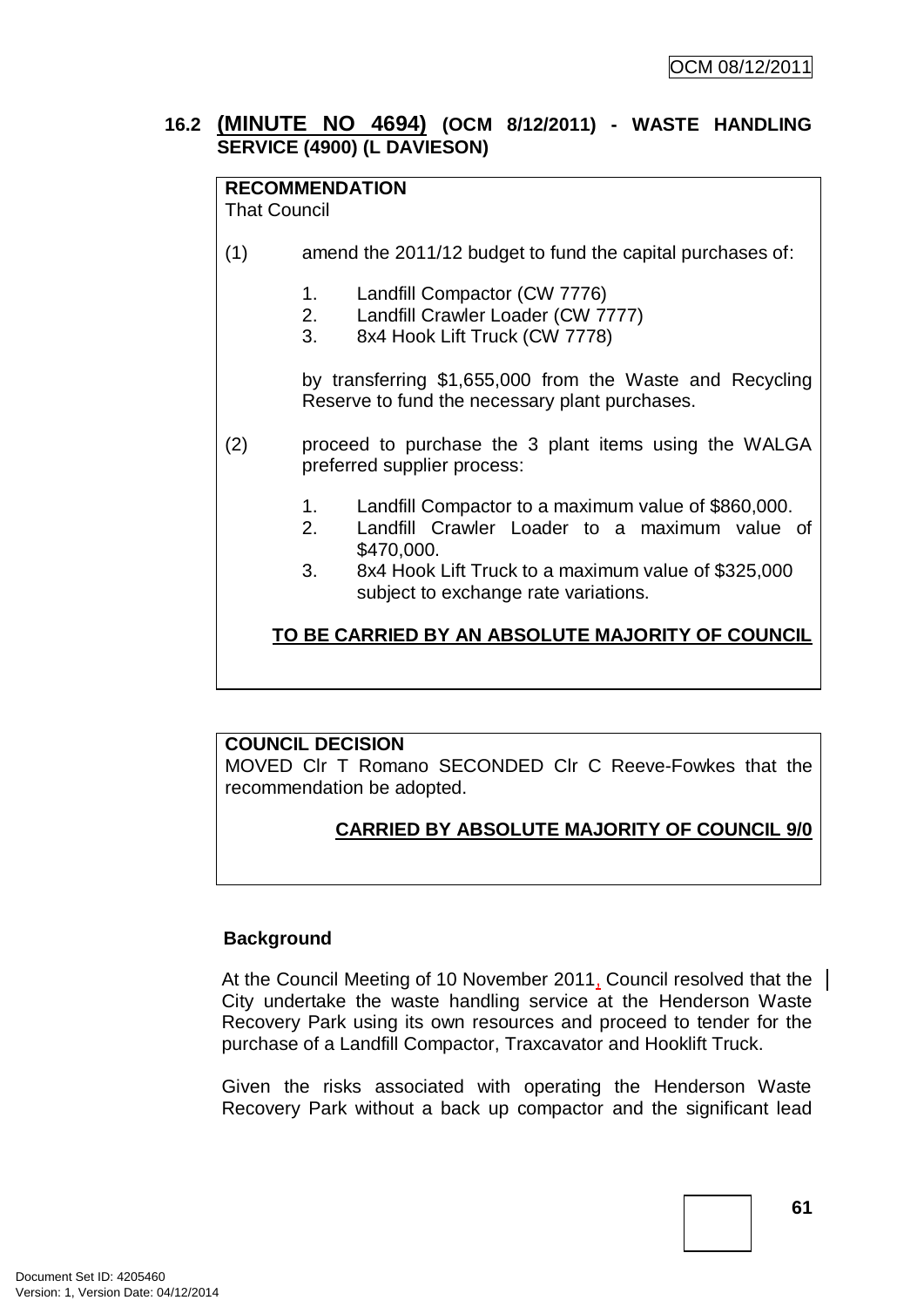time in the delivery of plant and machinery, officers have progressed the procurement through the WALGA Preferred Supplier process.

#### **Submission**

**N/A**

#### **Report**

Currently quotations have been sort through the WALGA Preferred Supplier process (contract No TPS 0814 and 0816 Heavy Plant and Equipment & General Plant and Utility Equipment) for the purchase of:

- 1. Landfill Compactor
- 2. Landfill Crawler Loader
- 2. 8 x 4 Hooklift Truck.

The City is able to use the Preferred Supplier List through WALGA instead of going to formal Tenders. Whilst the process requires the same level of documentation and evaluation, it does overcome the need to advertise and enter into an individual tender with a supplier.

1. Landfill Compactor – Specification in Brief.

*The City of Cockburn (The Principal) requires the supply and delivery of One (1) NEW Refuse Compactor minimum 35 Ton required for the Henderson Waste Recovery Park operations. The equipment will be required to be floated down to the landfill site being in a serviceable condition for immediate operations. Complete with Council City of Cockburn decals.*

*The desired machine will have ten thousand 10,000 hour premium teeth for best compaction using vertical and horizontal pressures offering high performance on a wide range of waste materials.*

*Options to be included will be, Service agreement for a four year period, and a 60 month 10,000hr warranty.*

*One (1) spare set of pin style teeth to suit existing BC772RB-2 COMPACTOR YEAR: 2007 SERIAL NUMBER: 101570581049 will also need to be optioned.*

The City's staff will assess all submissions against the specification and upon consideration of reliability, design, performance, servicing and price will proceed to purchase a Landfill Compactor. The estimated cost of a Landfill Compactor will be \$860,000 excluding GST.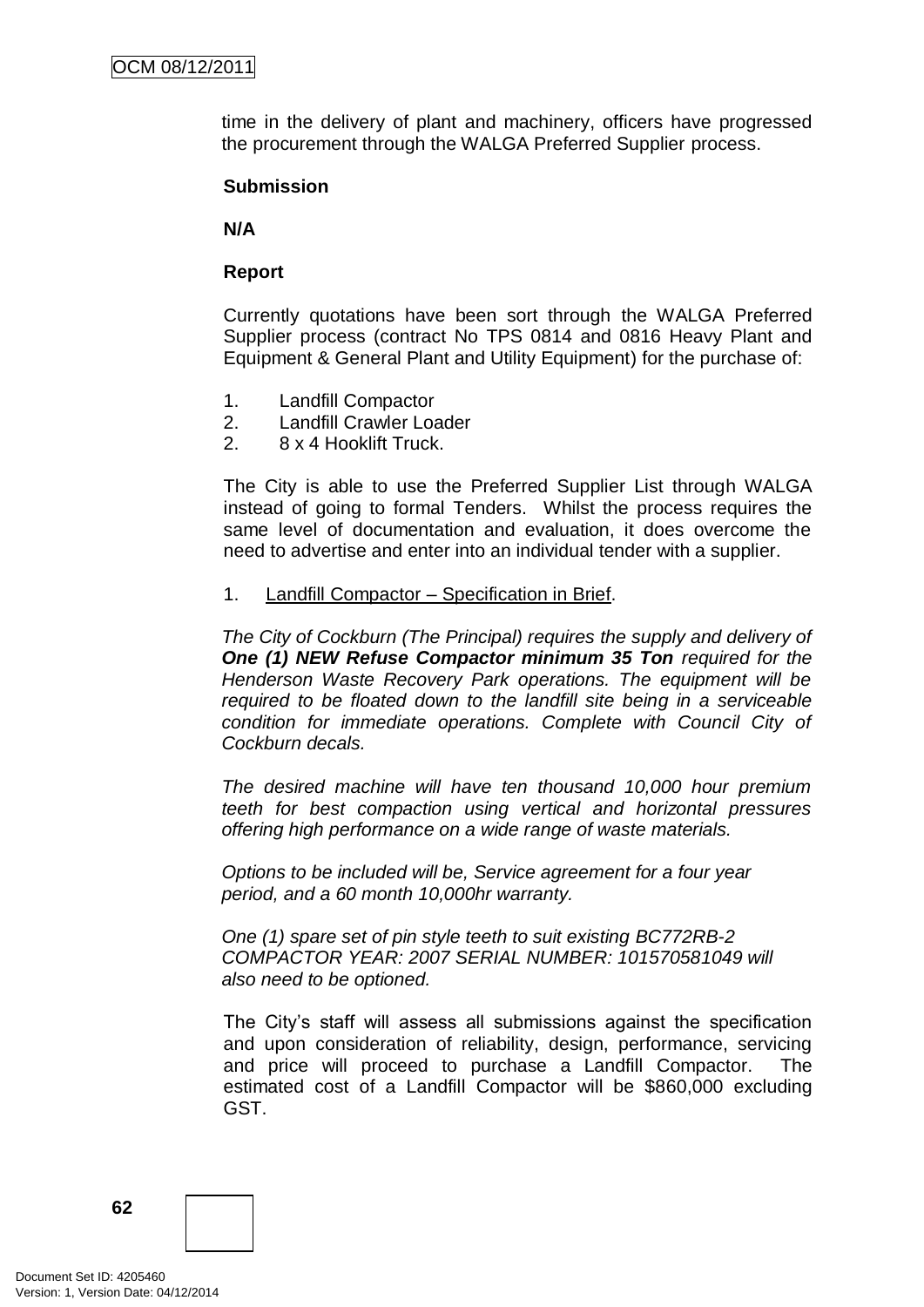#### 2. Landfill Crawler Loader – Specification in Brief.

*The City of Cockburn (The Principal) requires the supply and delivery of One (1) NEW Crawler Loader required for the Henderson Waste Recovery Park operations. The equipment will be required to relocate and condense garbage , load , sort , break and reduce material into smaller pieces to be floated down to the landfill site for compaction Complete with Council City of Cockburn decals.*

*The desired machine will require superior flotation capabilities over landfill materials along with excellent visibility also offering high performance in manoeuvrability over waste materials.*

*Options to be included will be, Service agreement for a four year period, and a 60 month 10,000hr warranty.*

The City's staff will assess all submissions against the specification and upon consideration of reliability, design, performance, servicing and price will proceed to purchase a Landfill Crawler Loader. The estimated cost of a Landfill Crawler Loader will be \$470,000 excluding GST.

#### 3. 8x4 Hook Lift Truck – Specification in Brief.

*The City of Cockburn (The Principal) requires the supply and delivery of One (1) 8 x 4 fully enclosed Cab chassis complete with hook lift unit no less than 20 Ton required for the Henderson Waste Recovery Park operations to pick up their complete range of hook lift bins. The capacity is to take maximum advantage of the vehicle"s legal GVM and volume capacity.*

*The vehicle is to be a one person operated unit with single driver control from within the cab of the truck. The operation of the hook lift equipment will require that it can be easily operated from within the vehicle and externally and shall have single steering facilities with the appropriate instrumentation and foot controls. The parking brake control is to be easily operated.*

*The loading operation will be monitored by a camera closed circuit television (CCTV) system covering the lift operation at the rear of the vehicle for reversing, and the hook operation.* 

The City's staff will assess all submissions against the specification and upon consideration of reliability, design, performance, servicing and price will proceed to purchase an 8x4 Hook Lift Truck. The estimated cost of an 8x4 Hook Lift Truck will be \$325,000 excluding GST.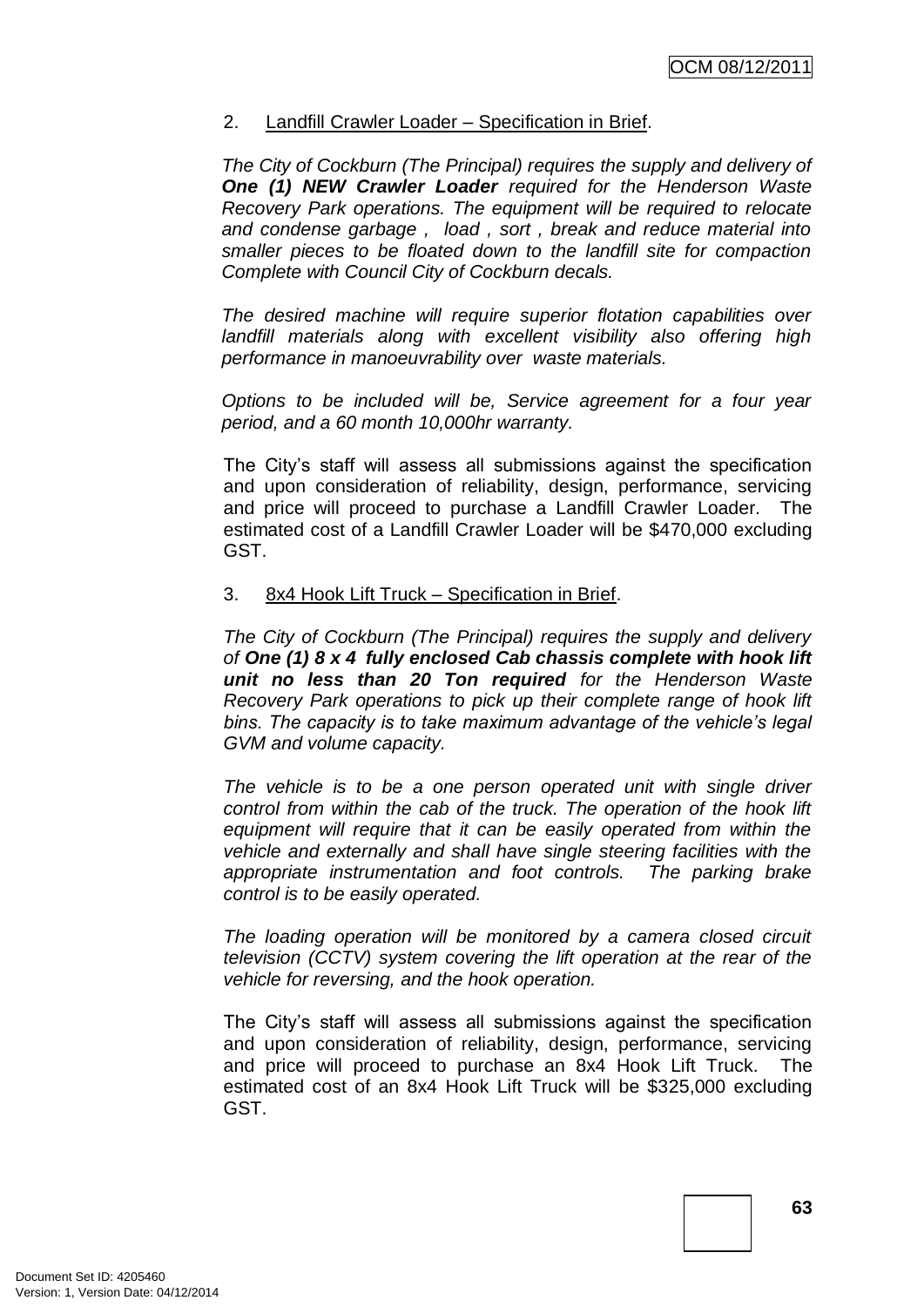# **Strategic Plan/Policy Implications**

#### **Governance Excellence**

• To develop and maintain a financially sustainable City.

#### **Natural Environmental Management**

• To manage the City's waste stream to achieve sustainable resource management, in an environmentally acceptable manner.

### **Budget/Financial Implications**

As at 30 June 2011, the Waste and Recycling Reserve had a balance of \$11,510,359. The purchase of all 6 plant items will cost approximately \$2.4 million. The initial purchase of the first 3 plant items (Landfill Compactor, Landfill Crawler Loader and Hooklift Truck) will cost a total of \$1,655,000 ex GST.

The cost of the 3 plant items is currently being finalised however values contained within this recommendation are consistent with the Business Case. If recommended plant exceeds the maximum identified in this report, it will be submitted to Council for approval.

We have projected and believe that the forecast income into the Waste Reserve over the next five years will be sufficient to meet the capital expenditure required to be funded out of the Waste Reserve and outlined in the current 2010-2020 Plan for the District. Net operational savings generated through this proposal will also be transferred directly into the Waste Reserve.

### **Legal Implications**

N/A

**Community Consultation**

N/A

**Attachment(s)**

N/A

**Advice to Submissioners**

N/A.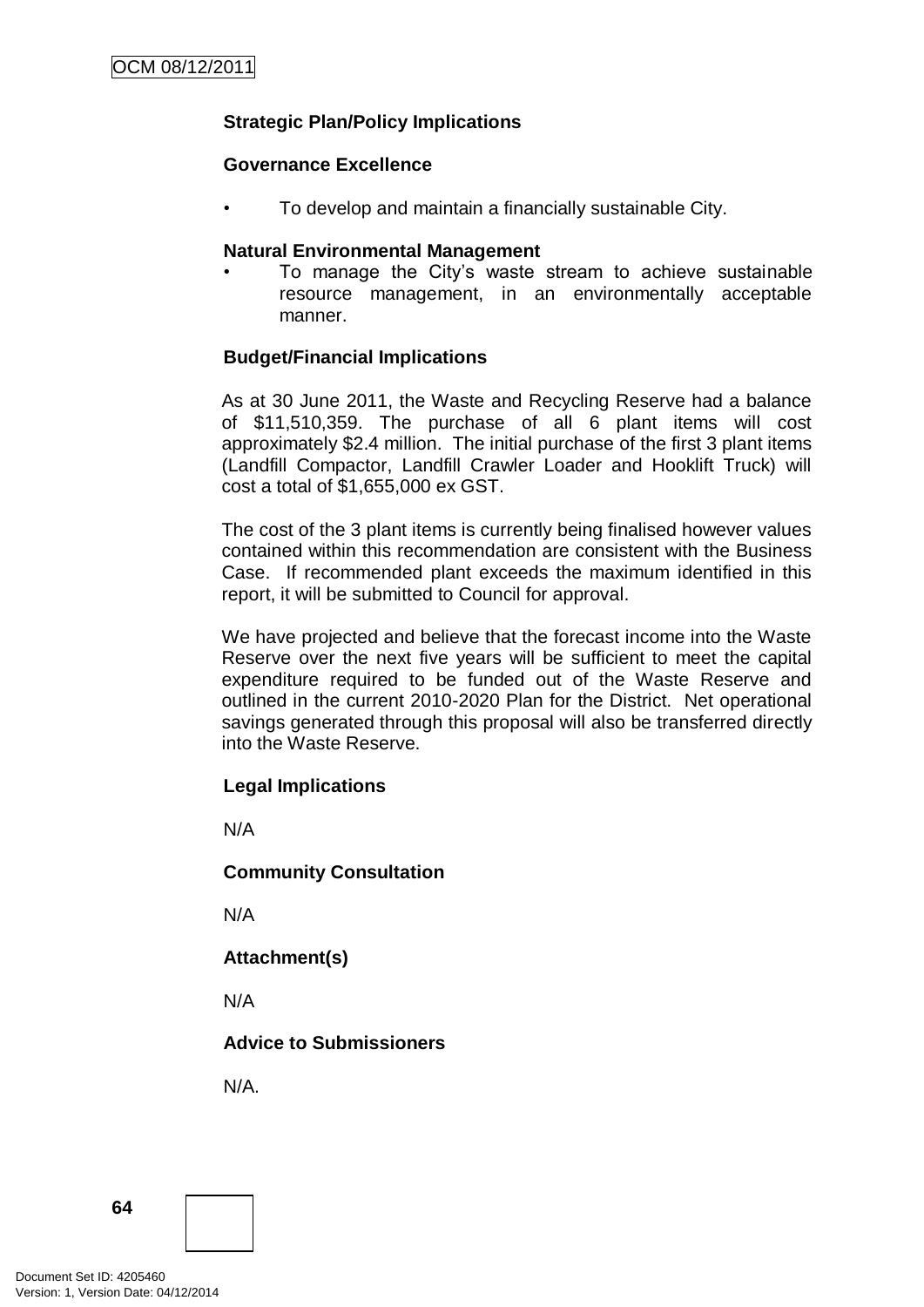# **Implications of Section 3.18(3) Local Government Act, 1995**

Nil.

### **16.3 (MINUTE NO 4695) (OCM 8/12/2011) - EXTENSION OF TEMPORARY CLOSURE OF NAUTICAL DVE HENDERSON TO THE PASSAGE OF VEHICLES - APPLICANT: ALLERDING & ASSOCIATES ON BEHALF OF BOSKALIS AUSTRALIA PTY LTD (ES/R/002) (S HUSSAIN) (ATTACH)**

# **RECOMMENDATION**

That Council, in accordance with section 3.50 of the Local Government Act 1995, institutes an extension of the temporary closure of a section of Nautical Dve, Henderson between two (2) crossings – at the intersection of Welding Pass to the north, and further south at the intersection of Stuart Dve for a period of up to 12 months commencing from 1<sup>st</sup> January 2012 to 31 December 2012 subject to:

- (1) there being no substantial objection received as a result of advertising in a local newspaper;
- (2) there being no substantial objection from service authorities, emergency services or adjoining owners;
- (3) the developer engaging a traffic management contractor to submit a certified traffic management plan to monitor and control traffic movements due to the closure;
- (4) all works on existing City infrastructure (roads, footpaths, drainage, parks or verges) completed and reinstated in accordance with the "Public Utilities Code of Practice 2000", ―Restoration and Reinstatement Specification for Local Government 2002" and the City of Cockburn "Excavation Reinstatement Standards 2002" as a minimum; and
- (5) the proponent being fully responsible for public liability and damages arising from the works.

### **COUNCIL DECISION**

MOVED Clr T Romano SECONDED Clr C Reeve-Fowkes that the recommendation be adopted.

# **CARRIED 9/0**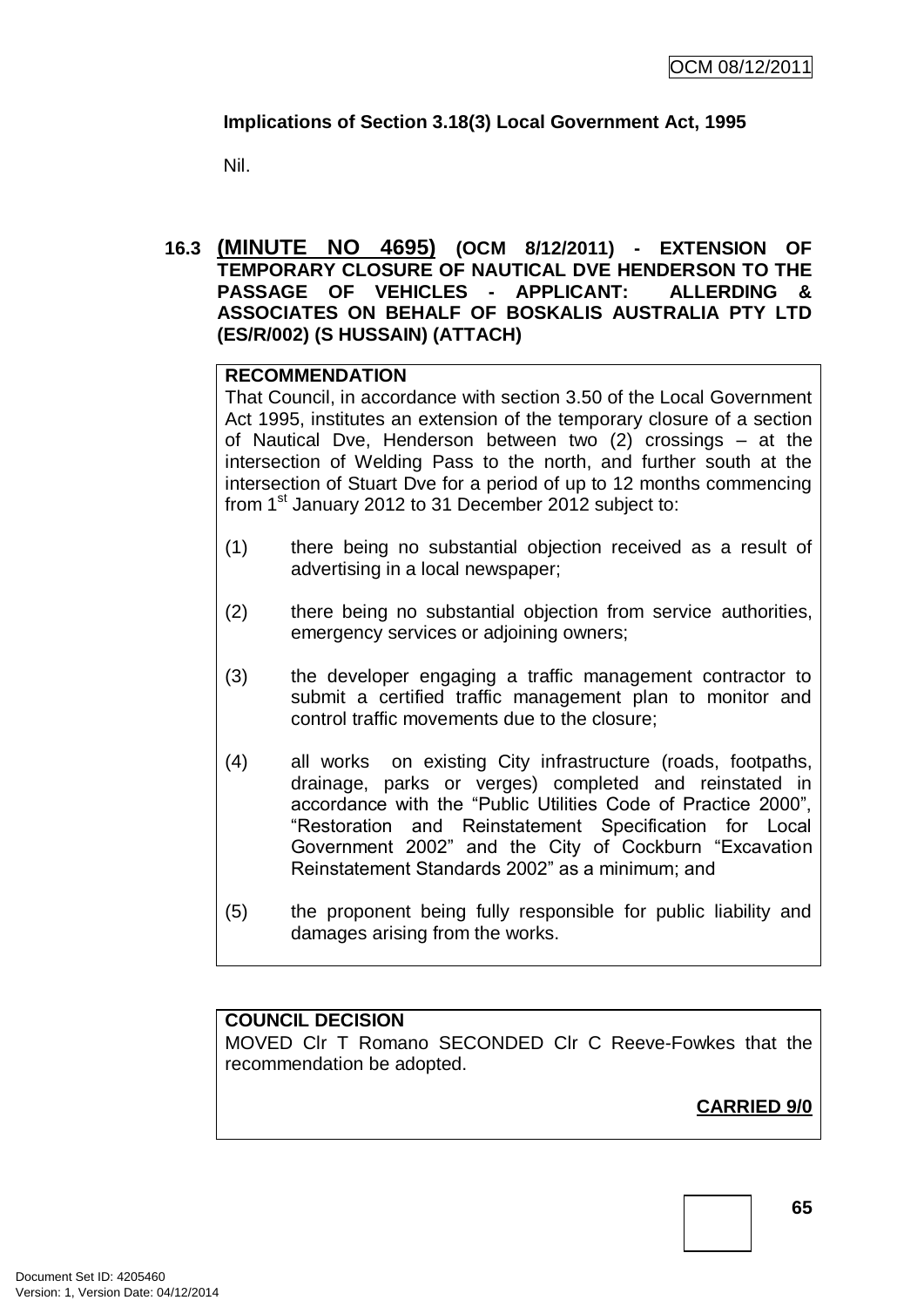### **Background**

Council had previously given a conditional approval to an application for a temporary road closure of Nautical Drive in the Henderson locality for the passage of vehicles for the purposes of rock transportation for a period of up to 12 months commencing 1 January 2011 to 31 December 2011. These rock materials are required for landing jetties and associated infrastructure as part of the Barrow Island LNG Plant, a Gorgon Gas Project currently under construction off the northwest coast of WA. The rock storage operations are carried out by WA Limestone and they advised their client that they require additional time to transport the rock to the off-shore location on Barrow Island.

This application seeks an extension to this existing approval for an additional twelve (12) months from 1 January 2012 to 31 December 2012; this extension is required to expedite the rock transportation process.

#### **Submission**

Allerding Associates on behalf of Boskalis Australia Pty Ltd has requested City's approval for the extension of temporary road closure of a portion of Nautical Dve, Henderson between two (2) crossings – at the intersection of Welding Pass to the north, and further south at the intersection of Stuart Dve for a period of twelve months.

### **Report**

During the transportation activities of rock stockpiles the road closures will be required for the below reasons:

- 1) The road closure is a necessary component to assist in the overall transportation and administration of rocks required for a landing jetty associated with Barrow Island LNG Plant.
- 2) Mine site trucks with a capacity of approximately 75 tonnes will be used for the transportation of the rock materials and loading operations will be undertaken on a 24 hour per day basis. Due to frequency of truck movements and considering availability of alternative routes and public safety issues, road closure is required for the entire length of the operation.
- 3) The route through the section of Nautical Dve is the most appropriate and logical route to transport rock from Lot 101 Stuart Dve to the AMC CUF site. A 20cm crushed limestone base 10 metres wide will be placed over the road for the duration of the operation. At the completion of the operation the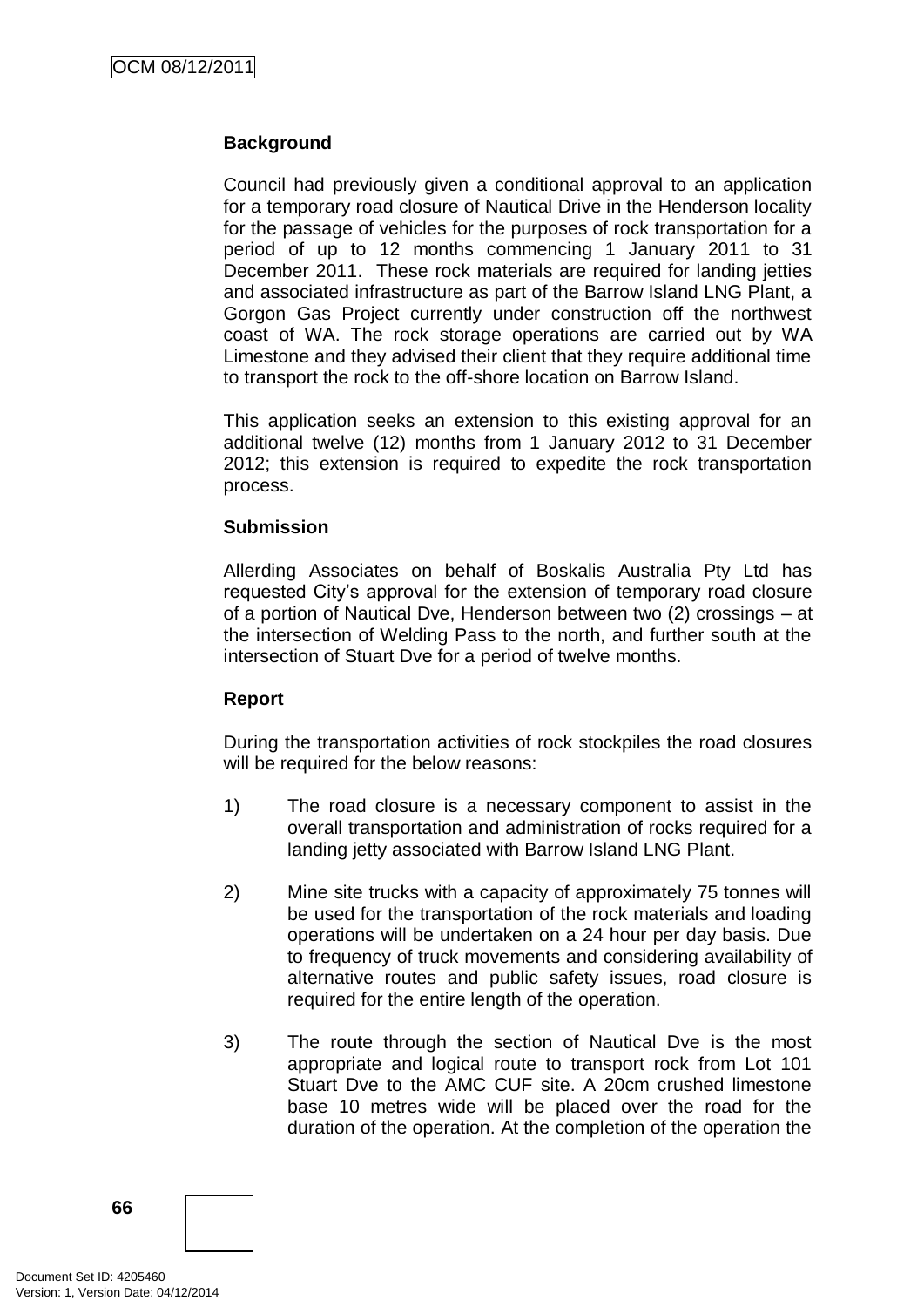limestone material will be removed and the road reinstated to its original condition to the satisfaction of City of Cockburn.

- 4) The proposed detours are minor and efficient directing traffic along Nautical Dve eastward to Sparks Road where vehicles can still proceed in a north-south direction. The proposed closure will not incur an adverse impact on surrounding land uses and existing through traffic.
- 5) The proposal is for a twelve (12) months period and with appropriate traffic management controls in place, including road barriers, signage and protective surfaces covering public road, the closure will not create any undue congestion and impact on surrounding land uses. Advance warning signs will also be installed and an advice of the proposed closure will be placed in both the local newspaper and West Australian newspaper prior to the closure.

The existing closure has worked well and continued closure is in the best interest of the project. The minor detours did not appear to have any impact on traffic movements along surrounding road networks. Council did not receive any complaints from motorists using the alternate route or with the appropriate traffic management controls in place. The extension of the road closure is considered to be the most effective way to assist in the overall transportation of the rock material.

### **Strategic Plan/Policy Implications**

#### **Demographic Planning**

To ensure development will enhance the levels of amenity currently enjoyed by the community.

#### **Transport Optimisation**

• To construct and maintain roads which are convenient and safe for vehicles, cyclists and pedestrians.

### **Budget/Financial Implications**

All costs to the closure will be covered by the Developer

### **Legal Implications**

Section 3.50 of the Local Government Act.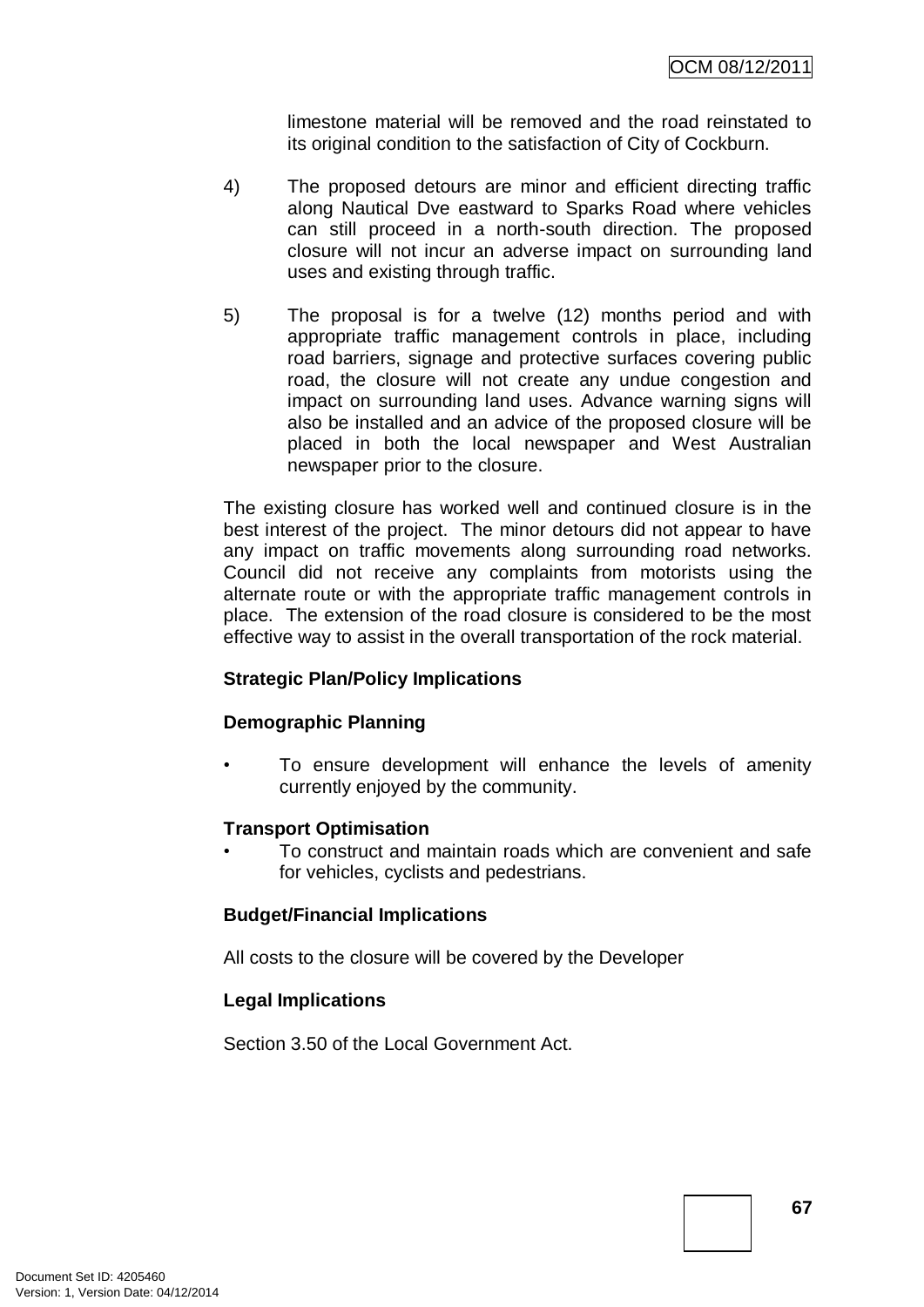### **Community Consultation**

Advice will be provided to service authorities, emergency services, adjoining owners and AMC Management.

#### **Attachment(s)**

1. Application and plan of the closure

### **Advice to Proponent(s)/Applicant**

N/A

**Implications of Section 3.18(3) Local Government Act, 1995**

Nil.

### **16.4 (MINUTE NO 4696) (OCM 8/12/2011) - WASTE TO FUEL PRODUCTION FACILITY - BIOMASS PROPOSAL - WASTE GAS RESOURCES (4900) (L DAVIESON)**

# **RECOMMENDATION**

That Council:

- (1) approve in principle the development of a Waste to Energy production Facility at the Henderson Waste Recovery Park provided:
	- 1. The pilot project receive a DEC Works approval and Licence if required and meet minimum emission standards.
	- 2. The pilot project receive Planning Approval and Building Licences if required.
	- 3. Clearing permits are issued.
- (2) develop a Memorandum of Understanding with Waste Gas Resources which would define the basis of the alliance and its goals in Phase 1 only; and
- (3) receive a report on the outcomes of the pilot plant and options to proceed to phase 2 if the outcomes of the pilot are successful.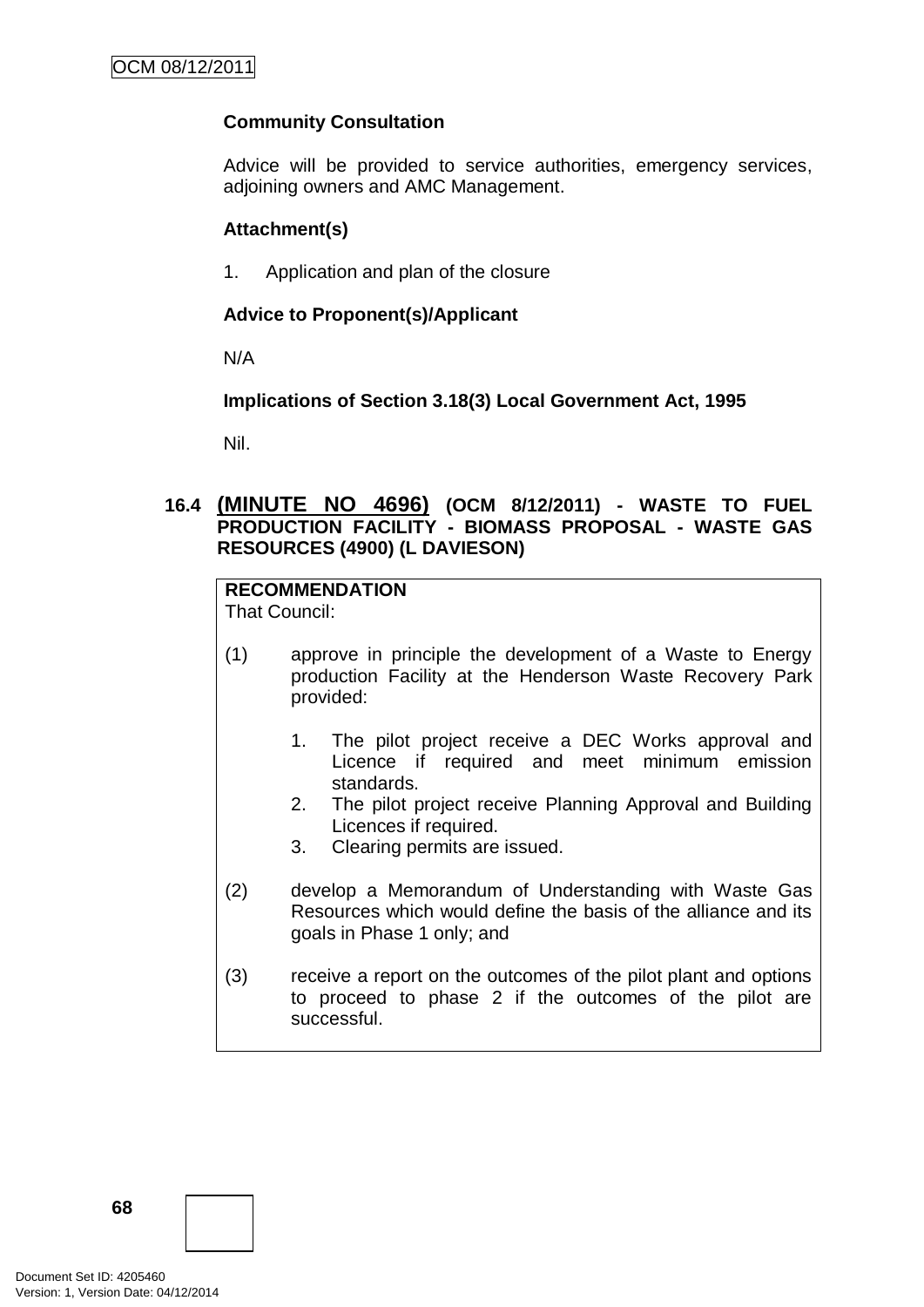## **COUNCIL DECISION** MOVED Clr L Smith SECONDED Clr C Reeve-Fowkes that the recommendation be adopted.

# **CARRIED 9/0**

## **Background**

Waste Gas Resources (WGR) own and operate the power plant at the Henderson Waste Recovery Park (HWRP). This plant extracts landfill gas from the 6 existing waste cells and converts the methane to electricity.

In September 2009, a  $3<sup>rd</sup>$  generator was installed increasing the plant's capacity to 3.1 megawatts. WGR Manager, Barry Elliot, now wishes to increase his renewable energy production by trialling an innovative process to create fuel pellets, superior to coal, from suitable materials from the incoming waste stream at the HWRP.

### **Submission**

N/A

### **Report**

Waste Gas Resources (WGR) has analysed the feasibility of developing technology and process to undertake conversion of wood and timber packaging based waste materials into carbon neutral fuel. WGR believe that 'torrefaction' is the most appropriate technology to develop into a commercial process for the conversion of variable composition waste material into a fuel resource that is compatible with existing solid fuel combustion infrastructure.

Torrefaction is the low temperature thermal devolitization of woody material which produces biological inert energy densified material. Torrefaction can be described as a mild form of pyrolysis at temperatures typically ranging between 220° – 300°c. It is a thermo chemical treatment of biomass which is undertaken by the application of heat to the biomass material.

Torrefaction as a process has been used over decades for the production of roasted coffee beans and for the manufacture of timber products stabilised against biological degradation. Torrefaction has recently attracted significant attention from researchers and start up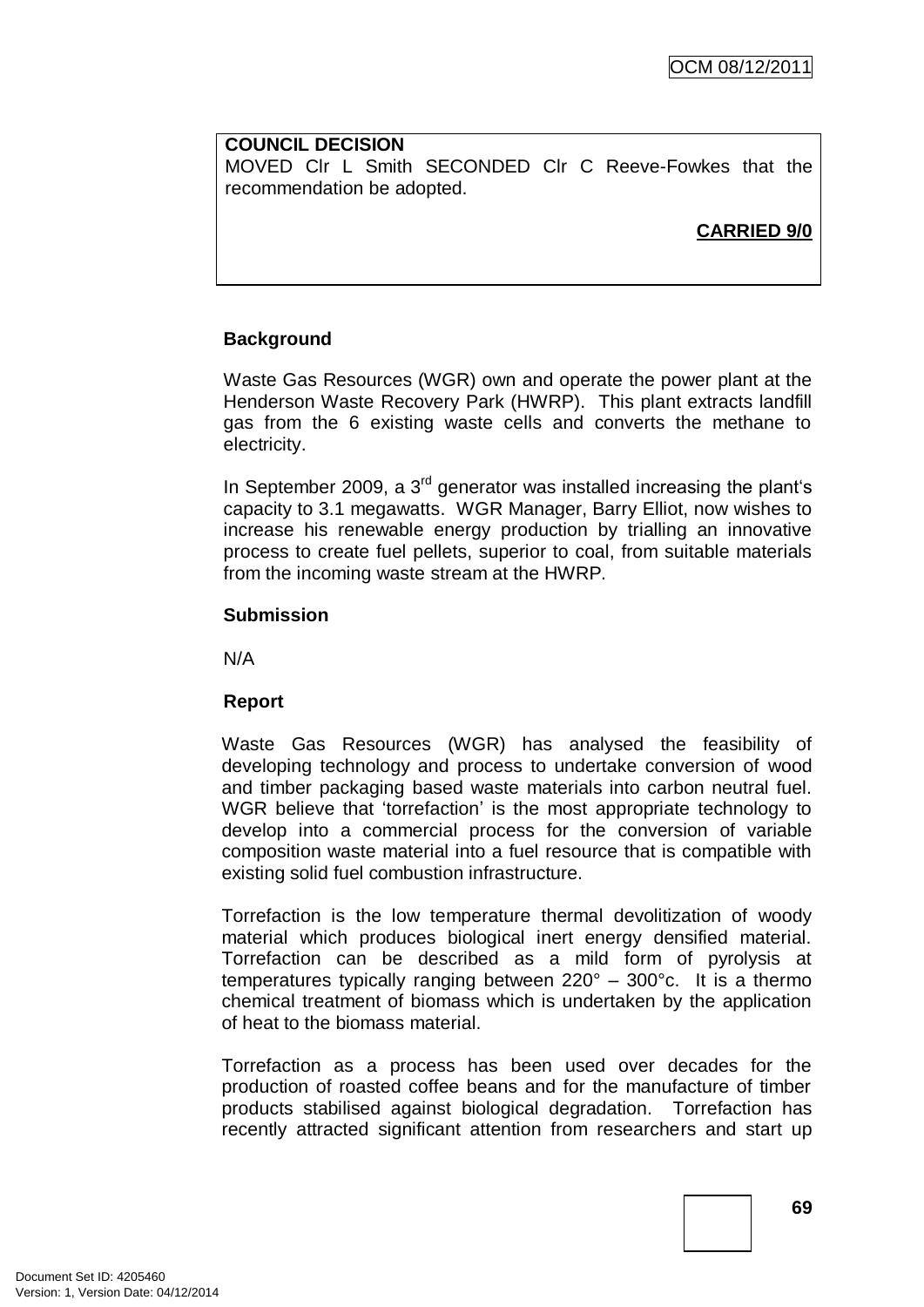companies involved in biomass energy conversion due to its simplicity, low environmental impacts and positive structural changes that it imparts to biomass to allow its use as a fuel source.

Torrefaction of organic material when combined with densification technology (pelletisation) can produce an end product comparable to coal. This similarity between torrefied/pelletized material and coal extends to other important physical and thermal characteristics such as energy density, grindability, material handling, moisture uptake and biological stability. Biomass which has been torrefied and densified via pelletisation is converted to an amenable source of carbon neutral fuel for co-firing at base load coal fired power stations.

Provided the economics of producing torrefied biomass pellets from waste materials can be demonstrated, reasonably sized markets for production sales should be available, especially given the mandatory renewable energy target of 20% and the impending introduction of a price on carbon emissions. It is anticipated that these pellets will have a higher calorific value and produce less greenhouse gasses than coal.

The HWRP recovers 15,000m<sup>3</sup> of timber packaging and 5,000m<sup>3</sup> greenwaste annually. This equates to 4,700 tonnes in total annually that would be available for processing by WGR. This feed stock could be increased by implementing improved recovery practices in the commercial waste stream.

#### Project Development

The project would be developed in three distinct phases which would systematically address and resolve all issues relating to technology suitability and application, environmental impacts, commercial viability and project sustainability.

#### *Phase 1 - Research & Development Pilot Plant*

This is a research and development phase. This phase of the project is expected to operate for a period of between 26 to 40 weeks, from receival of approvals. Preliminary discussions with the DEC have set a realistic approval for February 2012.

#### *Phase 2 - Pre-commercialization Pilot Plant*

This is a commercialization of the research and development phase. Phase 2 can be considered to have 3 stages.

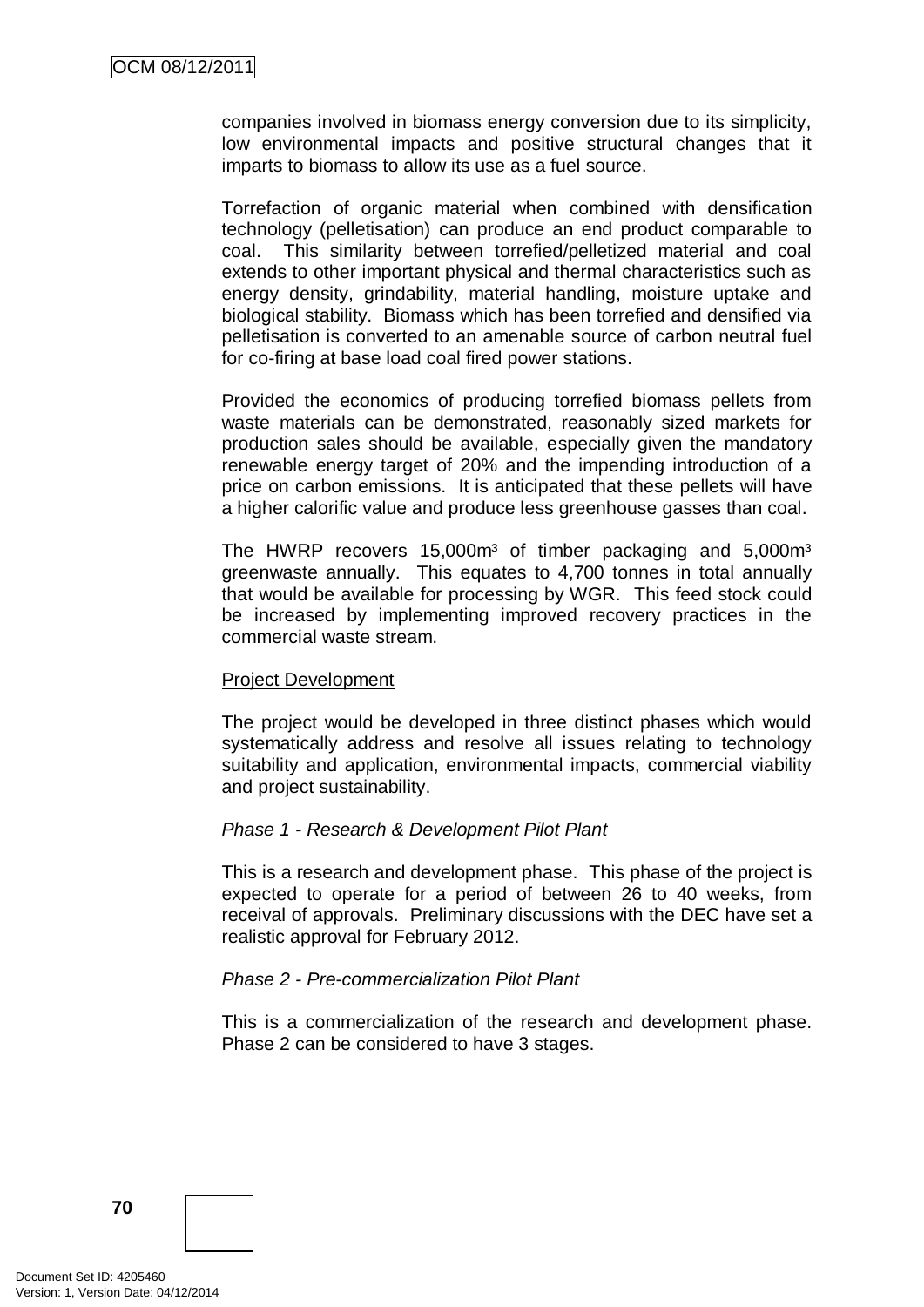#### Stage 1

Scaling and construction of developed R&D stage torrefaction process and plant. This is expected to take between 20 to 26 weeks.

#### Stage 2

Production operations and verifications of the process and product characteristics. It is envisaged this stage will require between 10 – 14 weeks.

### Stage 3

Exploiting small scale commercial opportunities for finished product and obtaining agreement for and undertaking product test burn(s) with major commercial product end use opportunities. This stage will be ongoing until commercial plant status evaluations have been completed and decisions taken on the development of a commercial plant. It is difficult to predict a time frame for this stage at such an early point in the projects life. It is envisaged this Stage would take a minimum of 26 weeks.

### *Phase 3 - Commercial Plant Development*

Phase 3 of the project is the development of a commercial scale waste to torrefied fuel facility. The design, capacity and operating structure of the commercial torrefaction plant will be determined from the pilot plant phases of the project. The target capacity for the commercial plant modules is in the ten tonne per hour range.

### Project Benefit

The overarching goal of the proposed project is the beneficial conversion of waste material into a useful commercially valued product. The process to be used to achieve this conversion of waste material to product can be classified as a relatively benign activity in relation to negative environment impacts. Its development and consequent commercial use in conversion of waste material, especially material destined for landfill, will accrue advantages and beneficial outcomes in comparison to a "business as usual" scenario of landfill placement of the targeted waste material.

The successful development of the process and its commercial operation at the HWRP will potentially provide a number of beneficial outcomes to the City of Cockburn as outlined below.

• A potential reduction in cumulative greenhouse gas emissions being accounted to HWRP under future federal government carbon abatement regulations.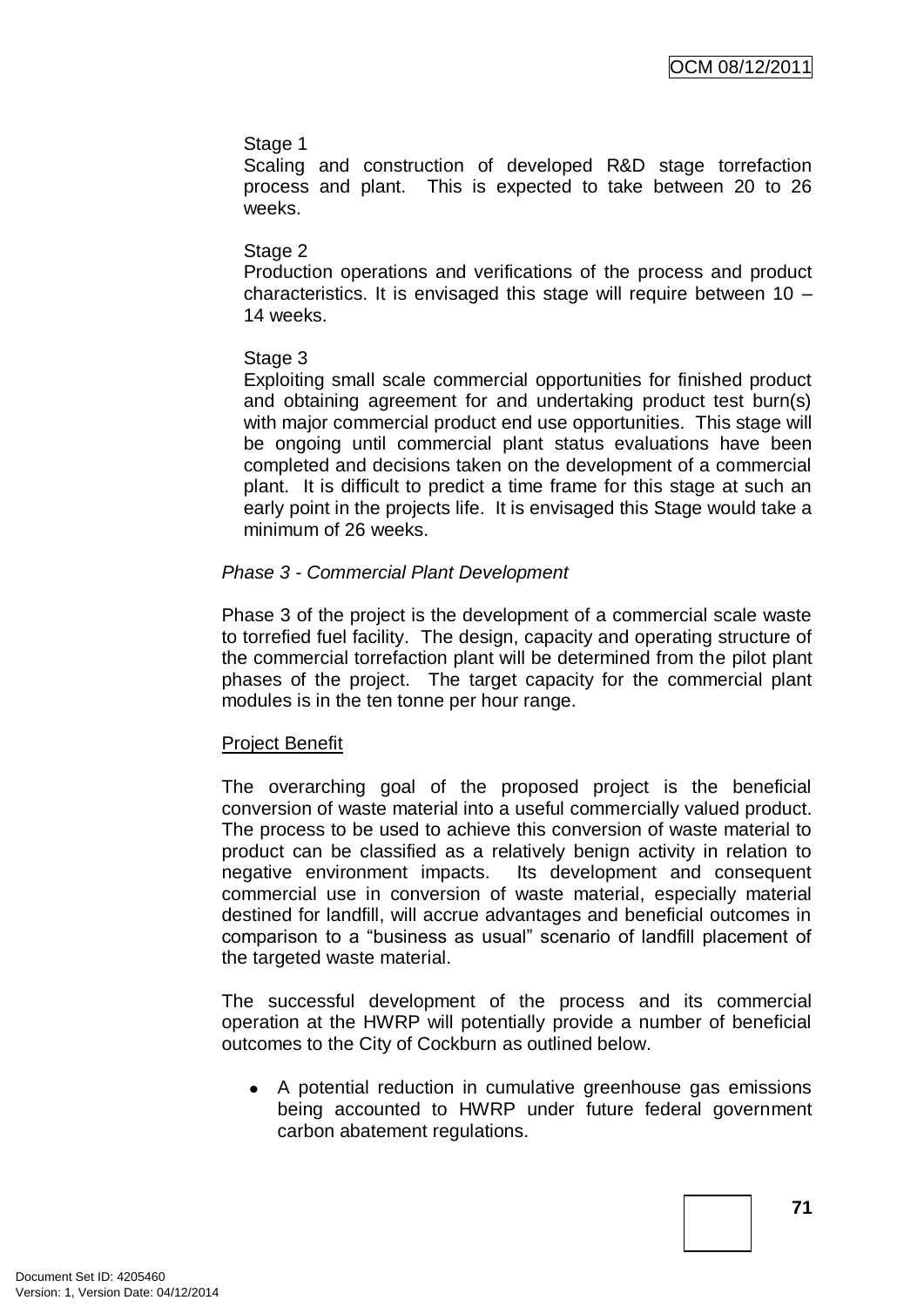- Extensions to the longevity of the HWRP operational life from diversion of waste material received at the landfill for processing into torrified fuel.
- Provide a long term use for timber packaging.
- Potential for increase revenue from the sale of feedstock.
- Provide a mechanism to assist the City in achieving state government waste to landfill reduction targets.
- Demonstrate the City of Cockburn's commitment to development of sustainable waste management practices and a serious contribution towards the transition from fossil fuel power generation to more benign sources of carbon neutral fuel usage.
- An improved long term fiscal return from waste management activities undertaken by the City.
- Recognition of the City's commitment to value added to waste products and partner innovative renewable technologies.

The successful commercial operation of the project may provide impetus to accelerate sustainable waste management practices in Western Australia and in doing so will also provide an increased percentage of base load electricity which is generated from sustainable renewable energy sources.

#### Technology Risk

Torrefaction is viewed as having low to mid risks attached to its selection for use in the projects process. Potential risks associated with this technology are:

- Inability to achieve temperature zone stability (inconsistent material treatment).
- Inability to treat non homogenous material (inconsistent material treatment).
- Non-viable process throughput volume (capital/production costs exceed available revenue).
- Excessive plant maintenance (production cost/downtime exceed available revenue).
- Inconsistent production quality (market resistance/rejection of fuel product).

With these potential risks in mind, the project development was structured in phases to allow these risks to be examined and addressed at the low cost end of the project. WGR evaluation is that the potential risks of adapting torrefaction to the projects raw material stream are capable of being addressed through structured R & D phases.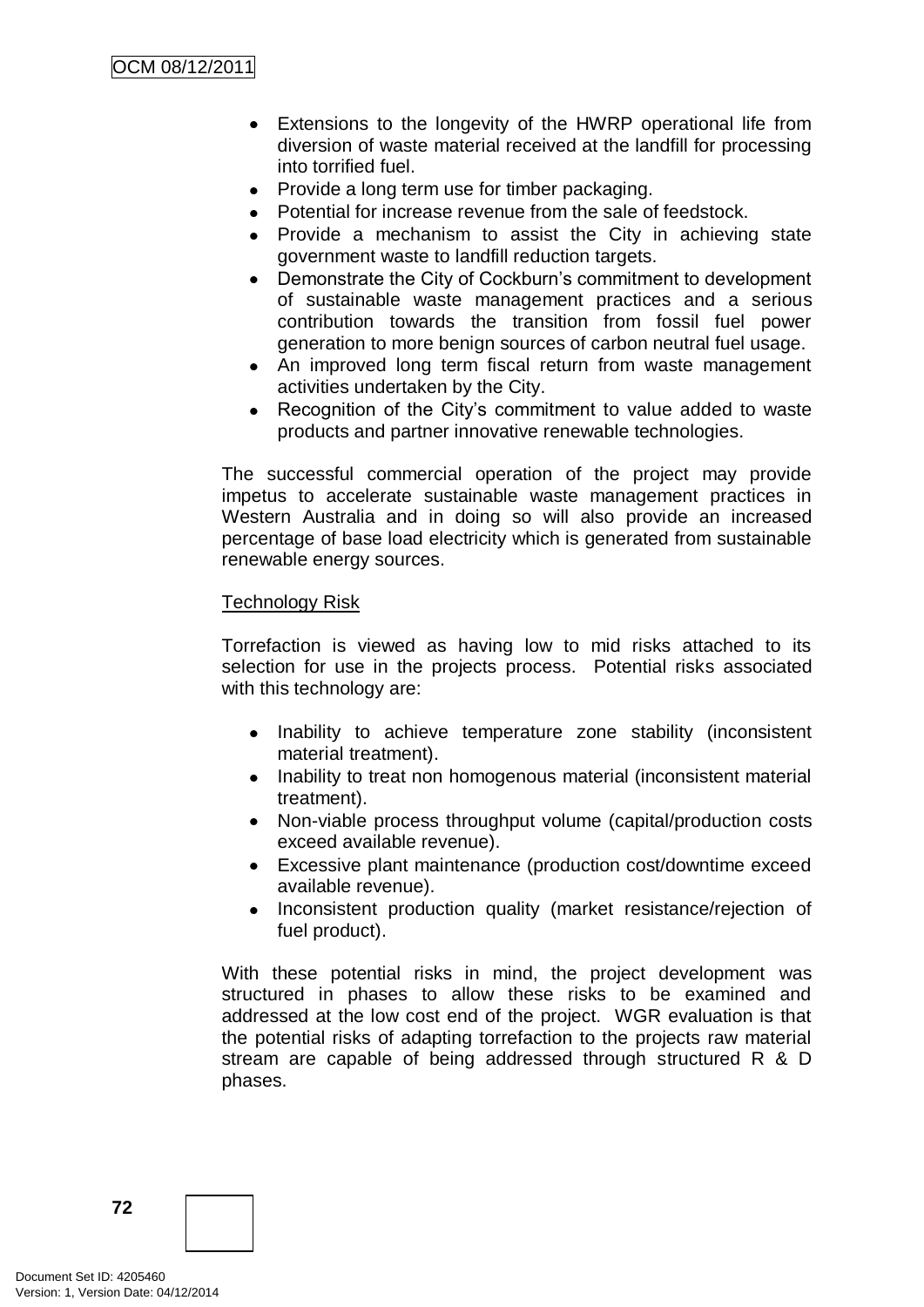## Commercial Risks

Given successful pilot plant stages and subsequent viable technology and plant development, the project will face the normal commercial risks associated with any start up business such as sufficient capital, available staff, insurance, supply obligations etc.

The commercial plant could be at risk from several specific external factors which could affect its income stream.

- Renewable energy certificate value (an oversupply of RECS to the market causing low prices).
- Competing waste management technology development (causing a reduction of available suitable input material).
- Fossil fuel price drop (coal prices drop if demand decreases).
- Changes in government policy (reduction of waste levy).

Commercial risks to the project will need to be assessed and appropriate sensitivity analysis applied to the commercial business models developed during phase 2 of the project.

#### Strategic Alliance

### *Participation Structure Overview*

WGR propose that the City of Cockburn and Waste Gas Resources enter into a strategic alliance to undertake phase 1 of the proposed project. This alliance can be based on a memorandum of understanding which would define the basis of the alliance and its goals.

Following completion of analysis of the outcomes from phase 1 of the project, both stakeholders would evaluate their commercial participation and roles within the pre-commercial and commercial phases of the project and enter into a binding heads of agreement prior to undertaking phase 2 of the project.

### *Project Participation Options*

A number of Options are available to the City if the project proceeds to phase 2 including:

- 1. Full equity participation
- 2. Partial equity participation
- 3. No equity participation with product sales based royalty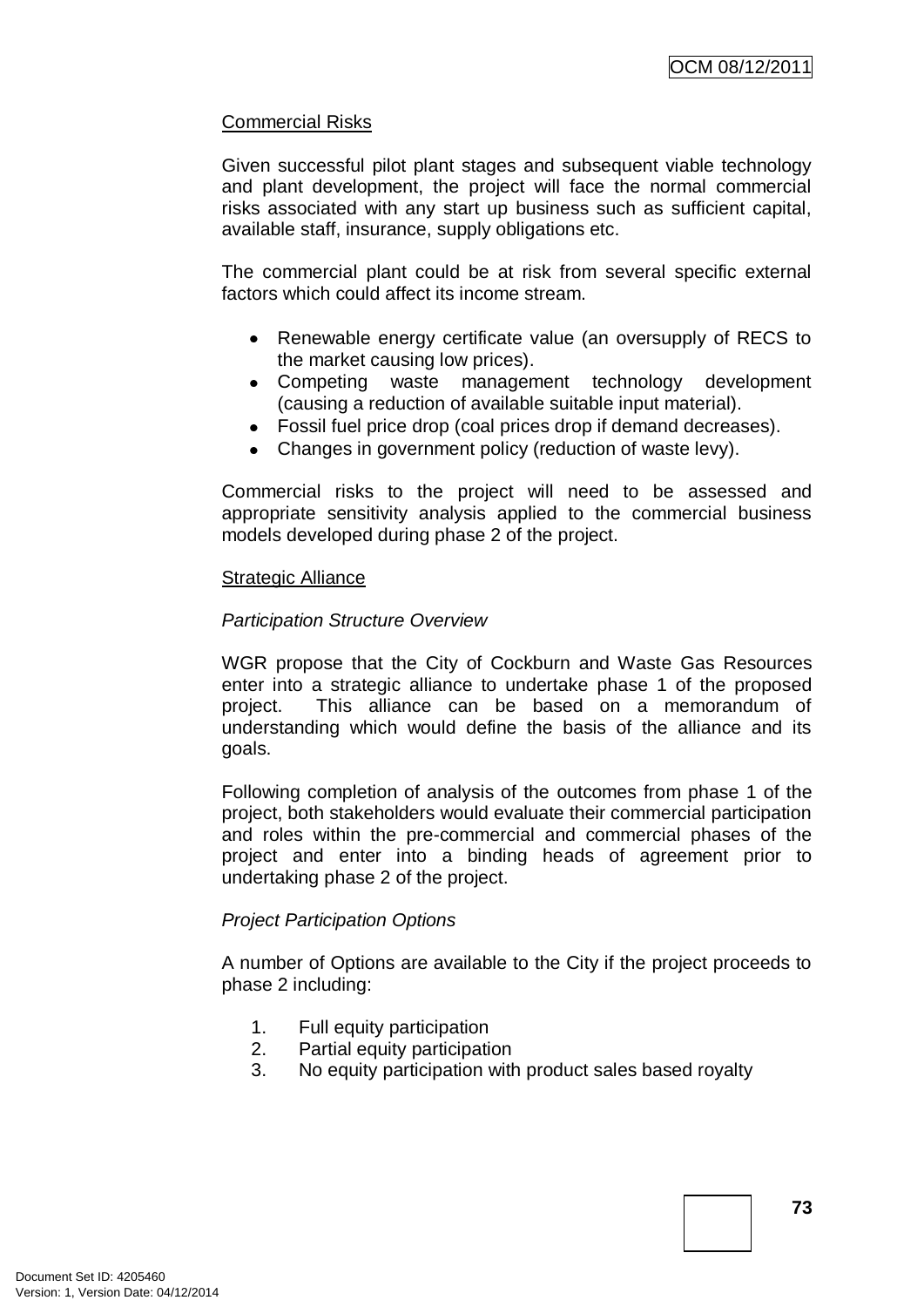WGR is amenable to the City of Cockburn determining the project participation structure which best suits the City from an economic perspective and legal requirements basis.

#### *Preferred Phase 1 Participation Option*

Unless the City of Cockburn has a particular stakeholder structure preference for phase 1 of the project, officers consider the most appropriate stakeholder structure for the research and development phase of the project is a strategic alliance between the City of Cockburn (COC) and Waste Gas Resources (WGR) which is structured to provide minimal economic impact or risk to the City. Phase 1 of the project development and operation capital would be provided by WGR. The company would also undertake pilot plant/technology development and project assessment.

The City would provide a supply of chipped wood waste for the research and development phase along with disposal to landfill of processed material in excess of requirements. The City would also provide support or, ideally, take a lead role in promoting the profile of the project in order to provide project visibility to enhance grant applications status that may be made for the future phases of the project.

#### **Conclusion**

- 1. WGR has investigated the feasibility of converting waste materials into a commercially viable, carbon neutral fuel.
- 2. From its investigations, WGR has concluded that the most feasible method to achieve this conversion is through a process known as torrefaction.
- 3. WGR investigations also elucidated the need for a staged development approach in applying torrefaction in the conversion of waste materials to a viable fuel source.
- 4. WGR proposes that the waste materials for the conversion process be sourced from the waste stream entering the City of Cockburn Henderson Waste Recovery Park.
- 5. The project development plan will be based on a systematic methodology of research – technical verification – demonstration – development. This methodology will allow all technical barriers within the process design to be eliminated and ensure the availability of information on which accurate economic analysis of the process can be determined.

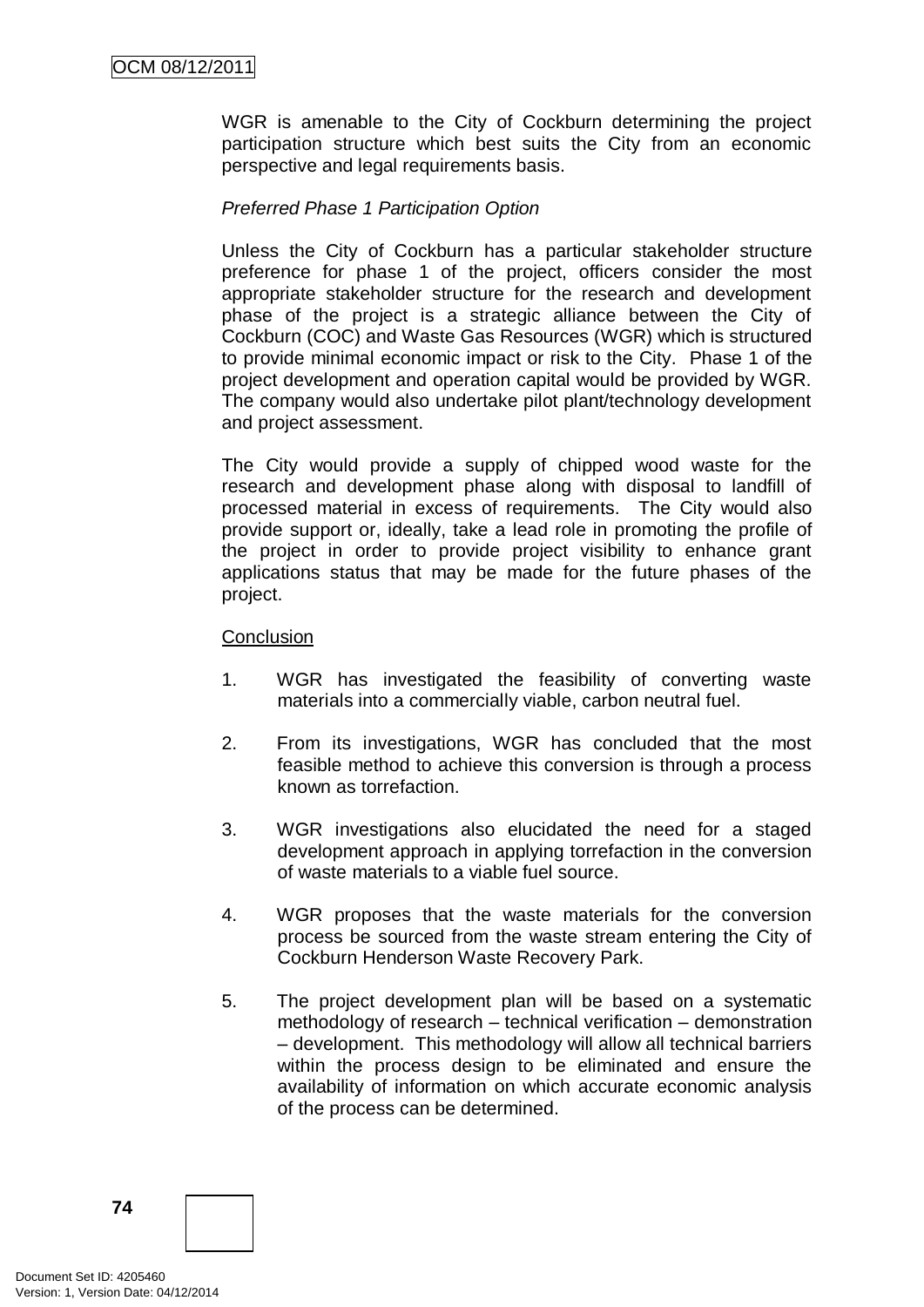- 6. The City of Cockburn would have limited risk exposure during the research and development phase of the project (phase 1) and will have, at its option, after completion of phase 1, the choice of zero to equal equity participation within the project.
- 7. WGR will provide the total capital required for phase 1 of the project and in doing so will accept the economic risk attached. WGR will also provide up to the full amount of capital required for the pre-commercial and commercial phases of the project subject to the stakeholder participation option chosen by the City of Cockburn.
- 8. The proposed project has potential to deliver strong benefits in waste management, environmental abatement, increased renewable energy production and value added derived income.
- 9. Successful commercial development of the project would potentially provide a catalyst for a significant shift in sustainable waste management practices in Western Australia. If this shift occurred, it would provide a significant amount of the energy required to reach the government's 20% renewable energy target within the state.

## **Strategic Plan/Policy Implications**

### **Governance Excellence**

• To develop and maintain a financially sustainable City.

### **Natural Environmental Management**

• To manage the City's waste stream to achieve sustainable resource management, in an environmentally acceptable manner.

### **Budget/Financial Implications**

The proposed waste to fuel production project is being developed on the basis of staged research and pre-commercial verification followed by commercial operations. The goal of this staged development is to validate the process (torrefaction) and subsequently develop commercially viable technology and plant with which to undertake fuel production operations.

Phase 1 of the proposed project is a venture seed capital expenditure with no return on WGR's investment. As with most startup development ventures, the proponent of the project will assess that the process or technology stands a strong chance of commercialization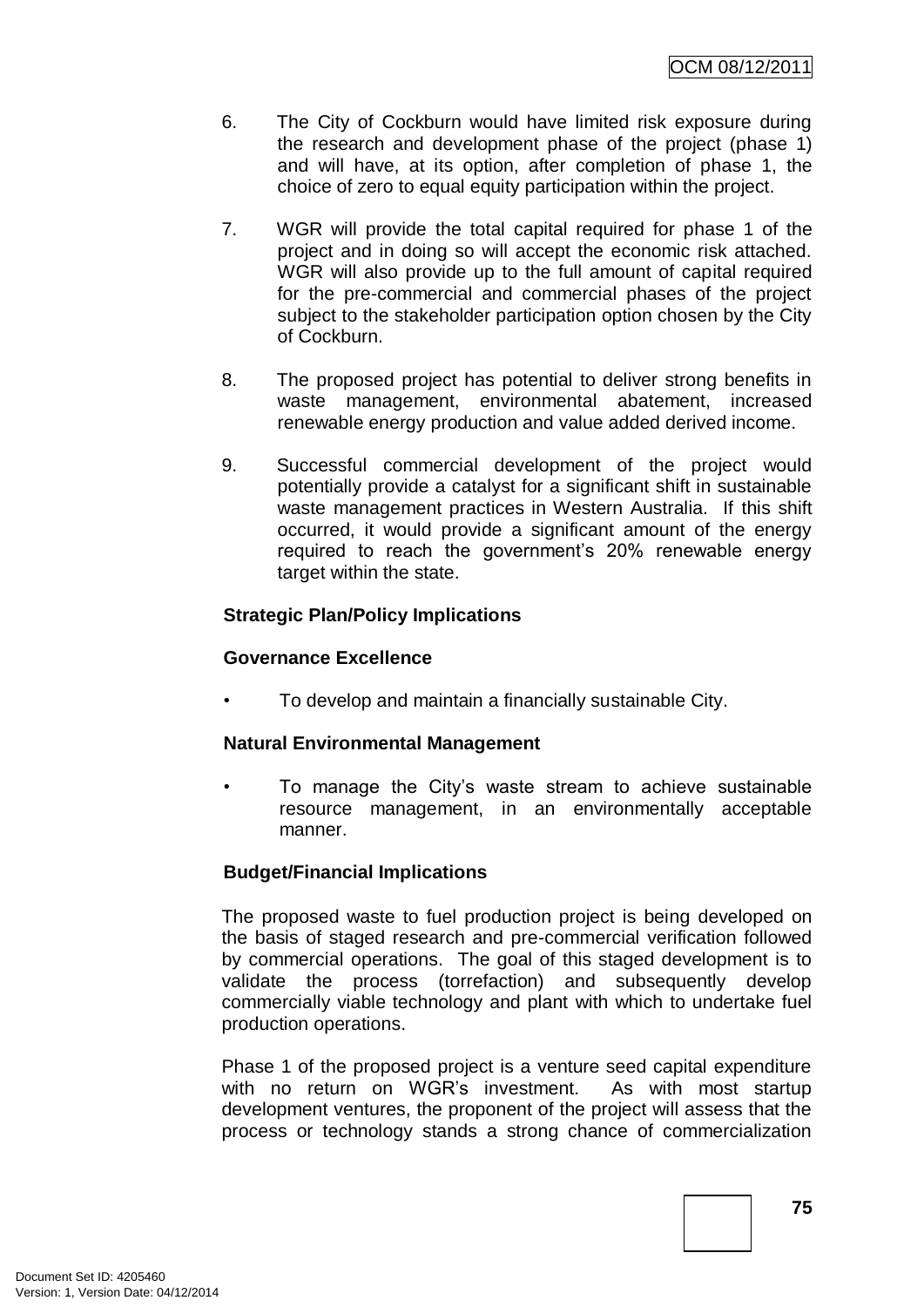and providing a long term income to the proponent commensurate with the risk burden of the venture capital expenditure.

The City currently receives and processes wood waste. It charges commercial gate fees for the product. It separates the material and chips the wood waste instead of landfilling the material. Staff actively seek disposal options for the processed material and whilst we are successful in finding a re-use for the product, these sources are not guaranteed. The material is disposed of free of charge. On that basis there will be no cost impact by diverting this material to WGR for use in their pilot project.

### **Legal Implications**

WGR will be responsible for obtaining all necessary approvals. The proposal will require an amendment to the current lease agreement with the City.

### **Community Consultation**

N/A

### **Attachment(s)**

N/A

### **Advice to Proponent**

The Proponent has been advised that this matter is to be considered at the 8 December 2011 Council Meeting.

### **Implications of Section 3.18(3) Local Government Act, 1995**

Nil.

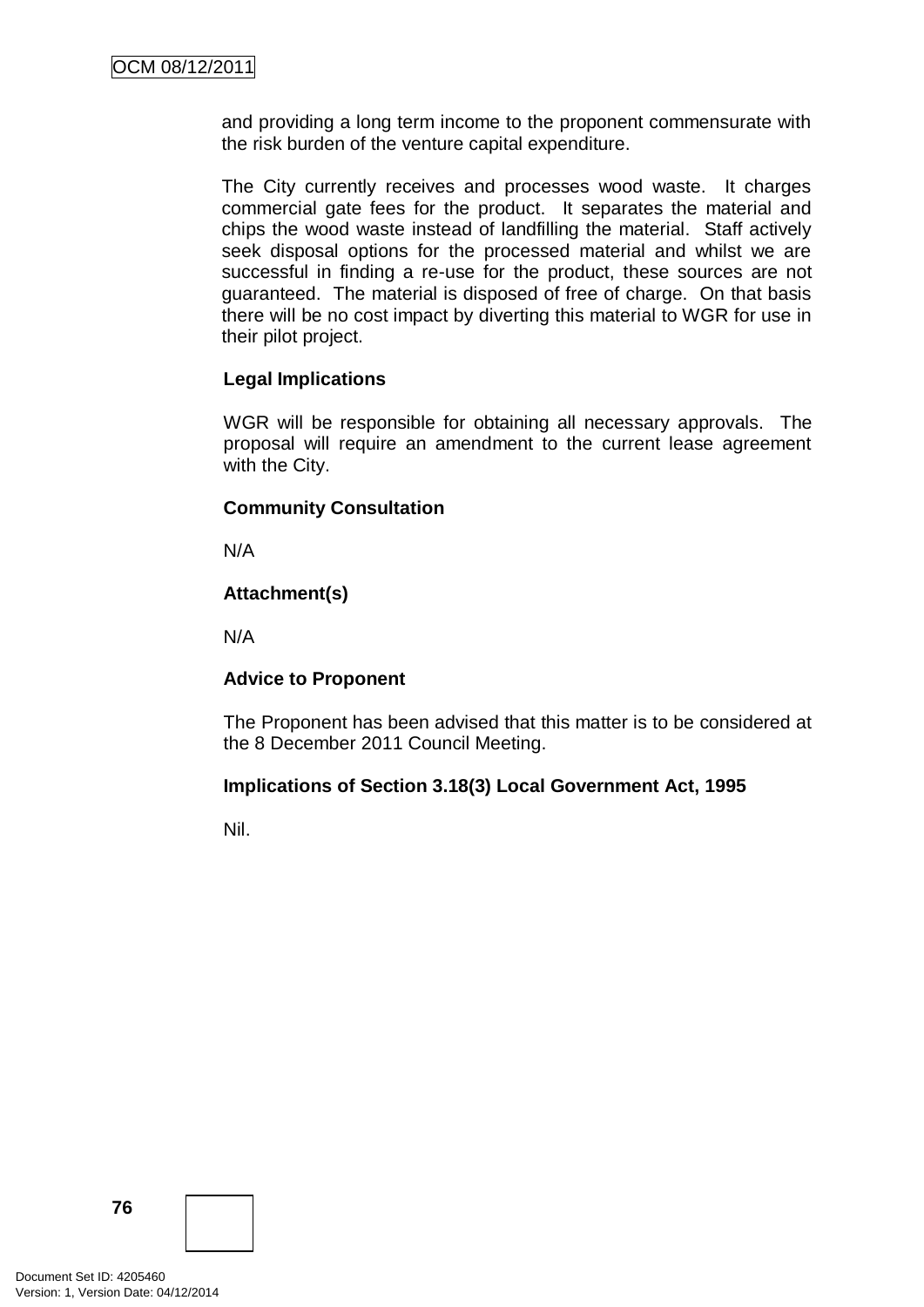### **16.5 (MINUTE NO 4697) (OCM 8/12/2011) - TENDER NO.RFT 27/2011 - CIVIL WORKS - STORMWATER DRAINAGE MILGUN RESERVE, YANGEBUP AND HAMMOND PARK WA (RFT272011) (J KIURSKI) (ATTACH)**

## **RECOMMENDATION**

That Council :

- (1) accept the tender submitted by Densford Civil Pty Ltd for RFT27/2011 - Stormwater Drainage Milgun Reserve Yangebup and Hammond Park WA, for the lump sum price of \$1,042.481.35 GST Inclusive (\$947,710.31 GST Exclusive);
- (2) transfer \$245,000 from Land Development Reserve to complete the drainage projects;
- (3) increase CW 2386 from \$600,000 to \$845,000 to cover the additional costs of drainage works;
- (4) investigate the sale of the drainage sump land at 39 Cervantes Loop, Yangebup with the proceeds returned to the Land Development Reserve; and
- (5) investigate opportunities to maximise the value and use of Reserve 49148 (Canopus), Reserve 50075 (Mohan), Reserve 48651 (Barfield) and Reserve 49292 (Princeton).

# **TO BE CARRIED BY AN ABSOLUTE MAJORITY OF COUNCIL**

### **COUNCIL DECISION**

MOVED Clr L Smith SECONDED Clr T Romano that the recommendation be adopted.

# **CARRIED BY ABSOLUTE MAJORITY OF COUNCIL 9/0**

### **Background**

The supply and installation of stormwater drainage improvements at Milgun Reserve and Hammond Park (Gaebler Road to Baler Court) was identified as a part of 2010/11 Stormwater Sumps and Drainage improvement program. Throughout the process of design, officers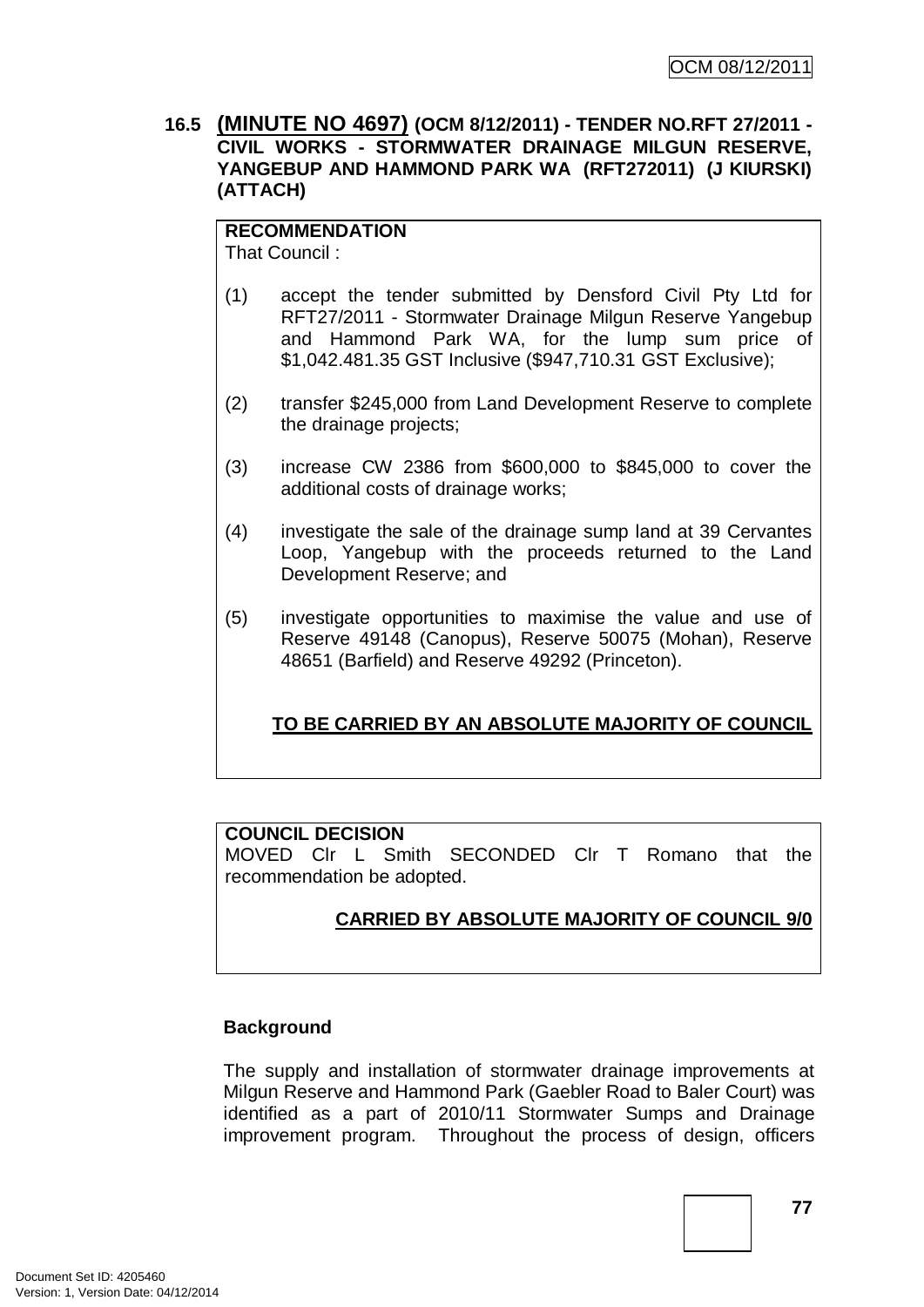identified opportunities to amend the piped system to enable a number of additional sump areas to be rationalised.

The stormwater drainage proposal for Milgun Reserve involves establishing a number of buble-up facitliies within the reserve area to cater for the necessary discharge of water. That will overcome the need for the stormwater sump at 39 Cervantes Loop which can be filled and disposed of dependant on Councils border intent (refer attachment 1).

The Hammond Park portion of the project is the last part of Southern Suburbs District Structure Planning Area – Russell Road Arterial Drain Scheme that conveys stormwater from the area east side of the freeway and provides a control mechanism to prevent groundwater rising above a stipulated level.

The proposal will improve the piped network to enable water to flow through to the Water Corporation outlet beyond Russell Road. Whilst water will continue to flow through a series of sumps and holding basins, the design removes the need for some of the smaller sumps that have formed part of network in the past (refer to attached plan at attachment 2). The proposal will free up Reserve 49148 (Canopus), Reserve 50075 (Mohan), Reserve 48651 (Barfield) and Reserve 49292 (Princeton) and Council will have an opportunity to determine how it can maximise the use and value from these reserves. The transmission line corridor will continue to be used as a control area to prevent standing water for long durations.

The scope of works includes:

- 1. Location and protection of existing services;
- 2. Clearance, removal and disposal of vegetation, rubbish, debris and other deleterious material;
- 3. Setting out;
- 4. Traffic Management/Control (Road and pedestrian);
- 5. Excavation (Including top soil removal, stockpiling and respreading; trenching and dewatering);
- 6. Drainage Pipe Supply and Installation (Including compaction, bedding, laying and backfilling);
- 7. Manholes and Gullies Supply and Installation (Including backfilling and compaction);
- 8. Site Clean-up and Reinstatement;
- 9. Provision of 'As Constructed' Documentation.

#### **Submission**

Tenders closed at 2:00pm (AWDT) on Thursday, 24 November 2011. Four (4) tender submissions were received from: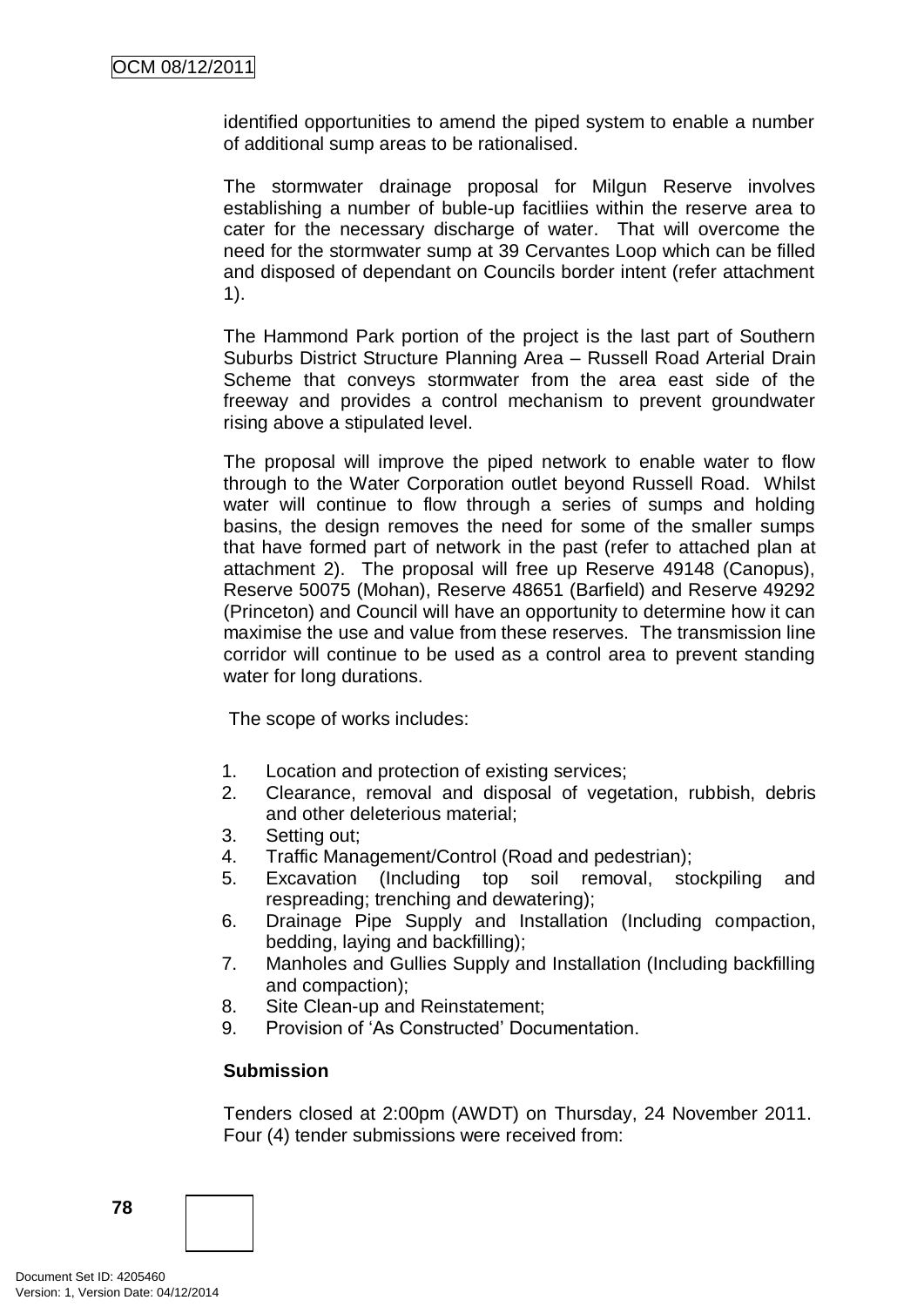- 1. TC Drainage Pty Ltd
- 2. All Earth Group Pty Ltd
- 3. Griffin Civil
- 4. Densford Civil Pty Ltd

## **Report**

### Compliance Criteria

| Tenderer's Name       |                         | Compliance<br><b>Criteria Overall</b><br>Assessment |
|-----------------------|-------------------------|-----------------------------------------------------|
|                       | TC Drainage Pty Ltd     | Compliant                                           |
| $\mathbf{2}^{\prime}$ | All Earth Group Pty Ltd | Non-Compliant                                       |
| 3                     | <b>Griffin Civil</b>    | Compliant                                           |
| 4                     | Densford Civil Pty Ltd  | Compliant                                           |

The All Earth Group Pty Ltd did not address the compliance criteria adequately and their tender offer included only a price schedule with the necessary Lump-Sum offer not submitted. Quality Assurance, Tender Resources and Subcontractors Listing were also not provided and Referees listed could not be contacted except for Transpacific Waste which would not disclose any information

### Evaluating Officers

The tender submissions were evaluated by:

- 1. Martin Lugod, Works Manager
- 2. Colin McMillan, Works Coordinator
- 3. Jadranka Kiurski, Manager Engineering

### Evaluation Criteria

The table below lists the evaluation criteria were applied to all tenders.

| <b>Evaluation Criteria</b>          | Weighting<br>Percentage |
|-------------------------------------|-------------------------|
| <b>Demonstrated Experience</b>      | 25%                     |
| Key Personnel Skills and Experience | 10%                     |
| <b>Tenderers Resources</b>          | 10%                     |
| Methodology                         | 15%                     |
| <b>Tendered Price</b>               | 40%                     |
| <b>TOTAL</b>                        | 100%                    |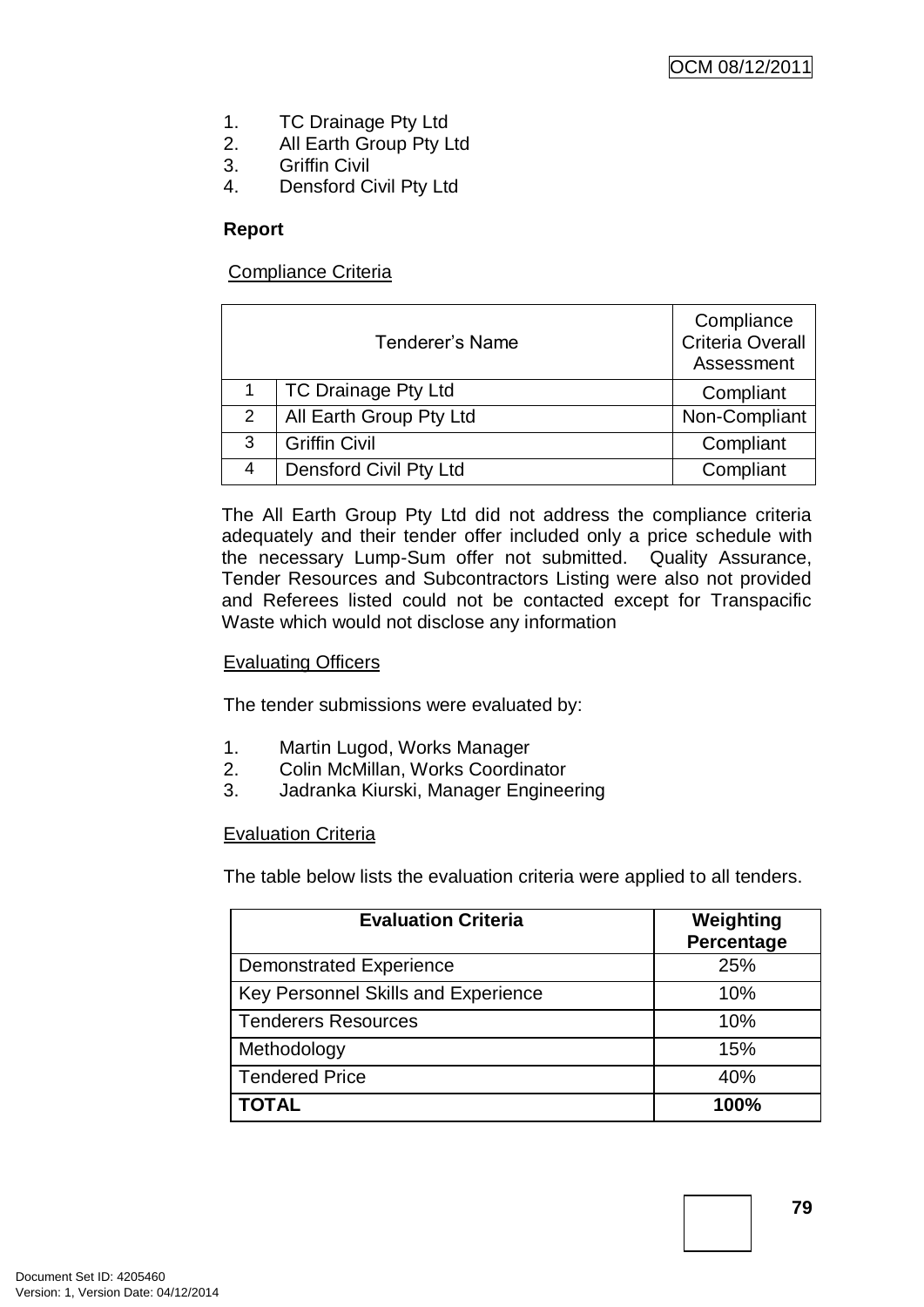#### Non-Cost Evaluation

TC Drainage provided inadequate detail in their submission and did not address the criteria as comprehensively as others. For example, their submission did not provide adequate information regarding experience particularly with similar scoped projects. Although their main business is a drainage work their non-cost score reflects the information provided in their submission.

Griffin Civil scored highly for resources and experience with similar projects being delivered for other Local Governments. Griffin Civil have the capacity to deliver the project using their own resources and subcontract in asphalt, kerbing, traffic management and material testing.

The Evaluation Panel noted that Densford Civil is an experienced contractor with the necessary experience. They have been used previously by Engineering Services for street lighting and subdivision works throughout the City of Cockburn. Densford Civil have the capacity to deliver the project using their own resources and will engage sub-contractors for groundwater control and road profiling.

#### **Methodology**

Griffin Civil and Densford Civil both demonstrated the necessary qualifications and experience to carry out the stormwater drainage works and each outlined a suitable methodology for the project.

TC Drainage has the necessary qualifications and experience to carry out the projects but there was insufficient detail in their submission. Overall, the most preferred and concise submission was evaluated to be that of Densford Civil.

#### Cost Evaluation

The cost of the project was calculated and evaluated accordingly. Densford Civil represents the most economical price for the scope of work at \$947,710.31 (excl GST). In addition to submitting the lowest price, Densford Civil offered a further discount should they be awarded the contract prior to 12 December 2011.

#### Timeframe

All tenderers confirmed a completion time frame of 14 weeks as per the tender request. Overall, the most preferred and concise submission was evaluated to be that of Densford Civil and they available to commence the works in middle of December 2011.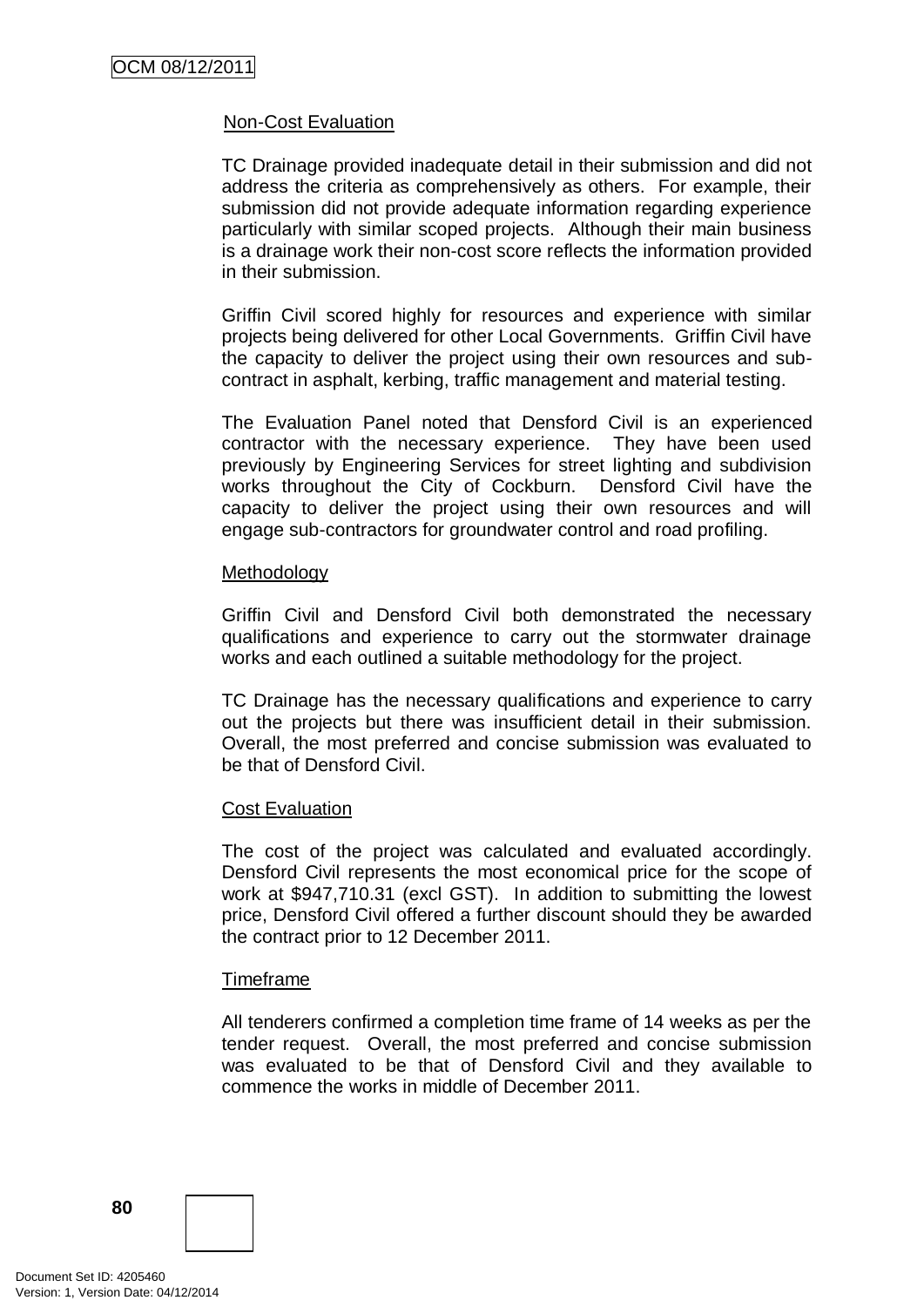# Scoring Table

|                                 | <b>Percentage Scores</b>      |                           |              |  |
|---------------------------------|-------------------------------|---------------------------|--------------|--|
| Tenderer's Name                 | Non-cost<br><b>Evaluation</b> | Cost<br><b>Evaluation</b> | <b>Total</b> |  |
|                                 | 60%                           | 40%                       | 100%         |  |
| TC Drainage Pty Ltd             | 28.24                         | 31.04                     | 59.28        |  |
| <b>Griffin Civil</b>            | 44.26                         | 30.64                     | 74.90        |  |
| <b>**Densford Civil Pty Ltd</b> | 44 42                         | 40.00                     | 84.42        |  |

*\*\*Recommended Submission*

### **Summary**

Taking into consideration each Tenderers' response to the evaluation criteria advertised, the Evaluation Panel has determined that the submission received from Densford Civil is the most advantageous and recommends acceptance accordingly.

# **Strategic Plan/Policy Implications**

## **Infrastructure Development**

• To construct and maintain community facilities that meet community needs.

# **Transport Optimisation**

- To ensure the City develops a transport network that provides maximum utility for its users, while minimizing environmental and social impacts.
- To construct and maintain roads which are convenient and safe for vehicles, cyclists and pedestrians.

# **Budget/Financial Implications**

Costs for the service delivery have been budgeted under CW 3399 (\$46.896), CW2415 (\$77,000) and CW 2386 (\$600,000) with total fund of \$723,896 available in 2011/12. As the lowest and recommended tender received is greater than the available budget there will be a requirement to make provision of an additional \$245,000 in the 2011/12 budget to complete the projects. It is proposed to draw those funds from the Land Development Reserve and repay the reserve from funds generated by the disposal of land.

The scope of work will enable Council to rationalise the sump located in 39 Cervantes Loop Yangebup. The total land area freed up for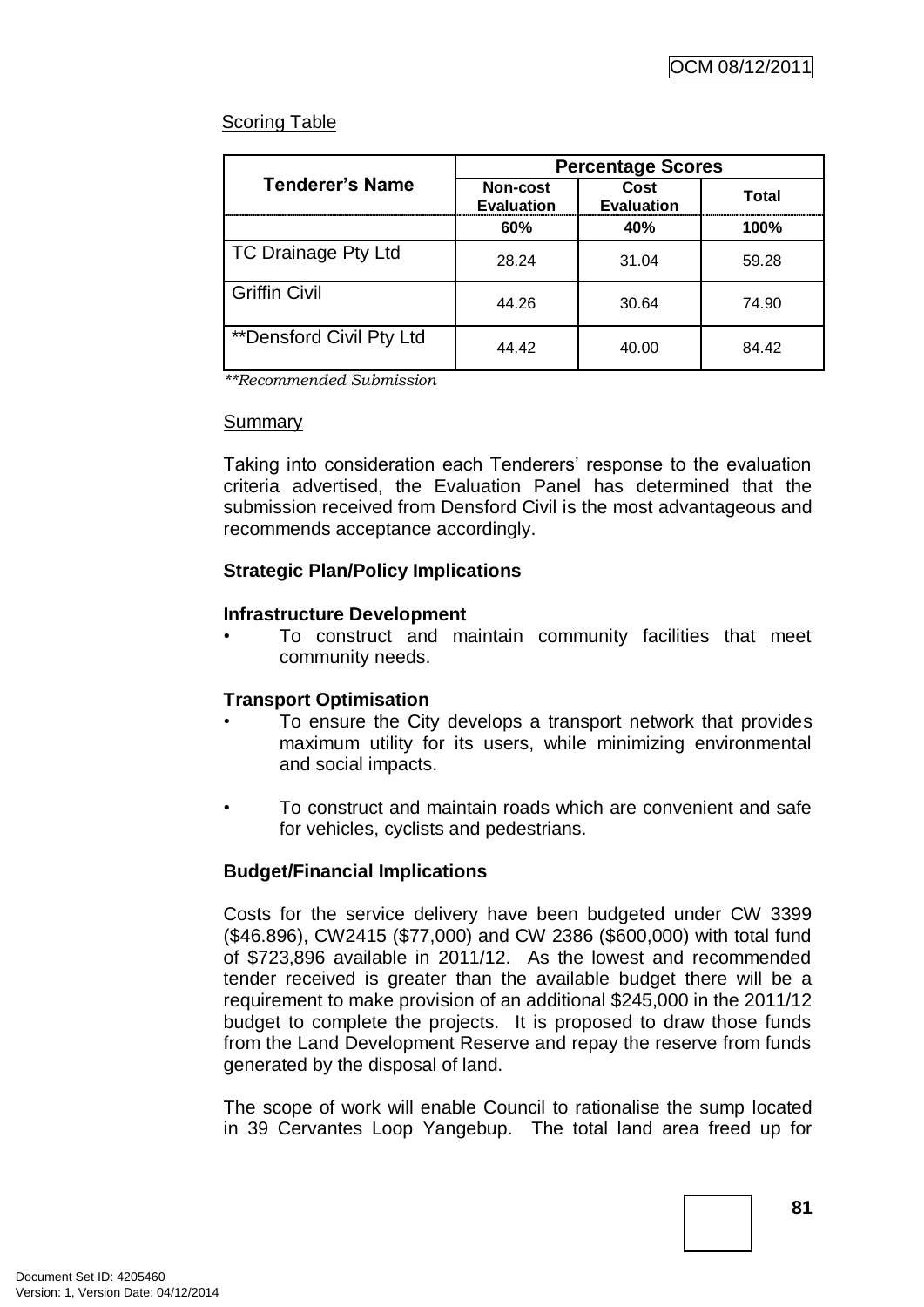future sale is approximately 0.17Ha which has an estimated market value of 0.6M after sub-division costs. The surrounding land is zoned R20 under TPS3 which would yield three lots for future sale.

Reserve 49148 in Canopus and Reserve 50075 in Mohan is a public recreation reserve and could be purchased for 5% of its value and then sold on the open market for full value. Profits have to be spent on recreational land in the vicinity of the land. This would need to be further explored.

Reserve 48651 Barfield and Reserve 49292 Princeton are a Drainage reserves which could be purchased from the State of Western Australia. The value can be assessed as being the value of a building lot less our costs to produce the finished lot. This would need to be further explored.

#### **Legal Implications**

Section 3.57 of the Local Government Act 1995 and Part 4 of the Local Government (Functions and General) Regulations 1996 refers.

#### **Community Consultation**

N/A

### **Attachment(s)**

- 1. Site Plan
- 2. Milgun Reserve drainage design
- 3. Hammond Park sump rationalisation
- 4. Compliance Criteria Checklist (separate confidential cover)
- 5. Tender Evaluation Sheet (s) (separate confidential cover)
- 6. Tendered Prices (separate confidential cover)

### **Advice to Proponent(s)/Submissioners**

The Proponent(s) and those who lodged a submission on the proposal have been advised that this matter is to be considered at the 8 December 2011 Council Meeting.

### **Implications of Section 3.18(3) Local Government Act, 1995**

Nil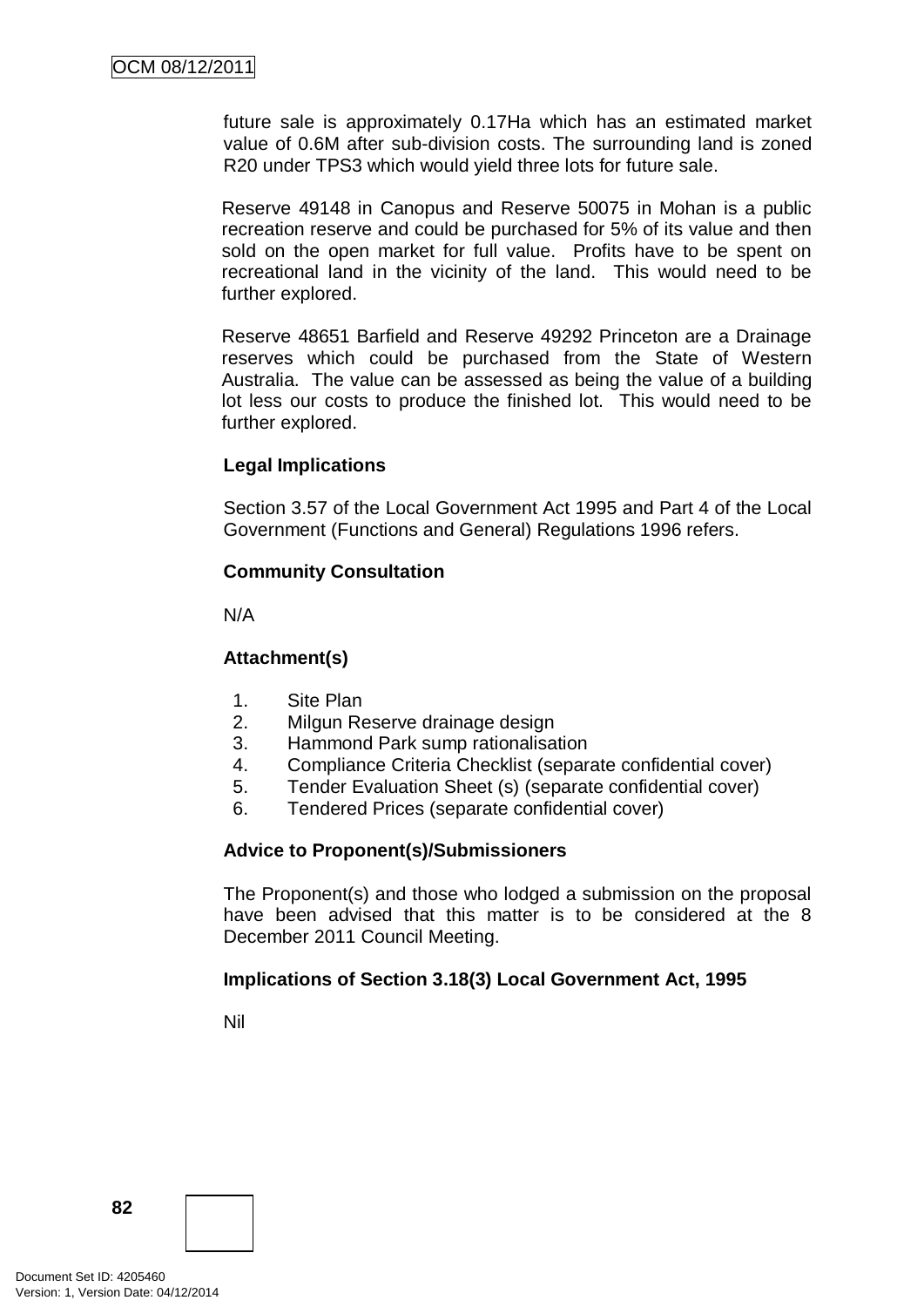## **17. COMMUNITY SERVICES DIVISION ISSUES**

## **17.1 (MINUTE NO 4698) (OCM 8/12/2011) - CITY OF COCKBURN RISK TO RESOURCE REFERENCE GROUP (RS/L/007) (R AVARD)**

#### **RECOMMENDATION**

That Council appoint (Elected Member) \_\_\_\_\_\_\_\_\_\_\_\_\_\_\_ as representative to the City of Cockburn Risk to Resource Reference Group.

### **COUNCIL DECISION**

MOVED Clr C Reeve-Fowkes SECONDED Clr S Portelli that Council appoint Clr S Pratt as the Committee Member and Clr C Reeve-Fowkes as Deputy on the City of Cockburn Risk to Resource Reference Group.

**CARRIED 9/0**

### **Reason for Decision**

With the recent catastrophic fires within WA, it would be timely to ensure that Cockburn Councillors are providing sufficient input into identifying our Risk to Resource exposure. By having a Councillor and a Deputy, this will provide the necessary oversight and assistance to this reference group.

### **Background**

Council at its meeting on 14 July 2011 resolved to:

*advise the Fire and Emergency Authority that it seeks the following representation on the City of Cockburn Risk to Resource Reference Group:*

- *Chair appointed by Council*
- *1 Elected Member*
- *3 representatives from the Jandakot Volunteer Bushfire Brigade*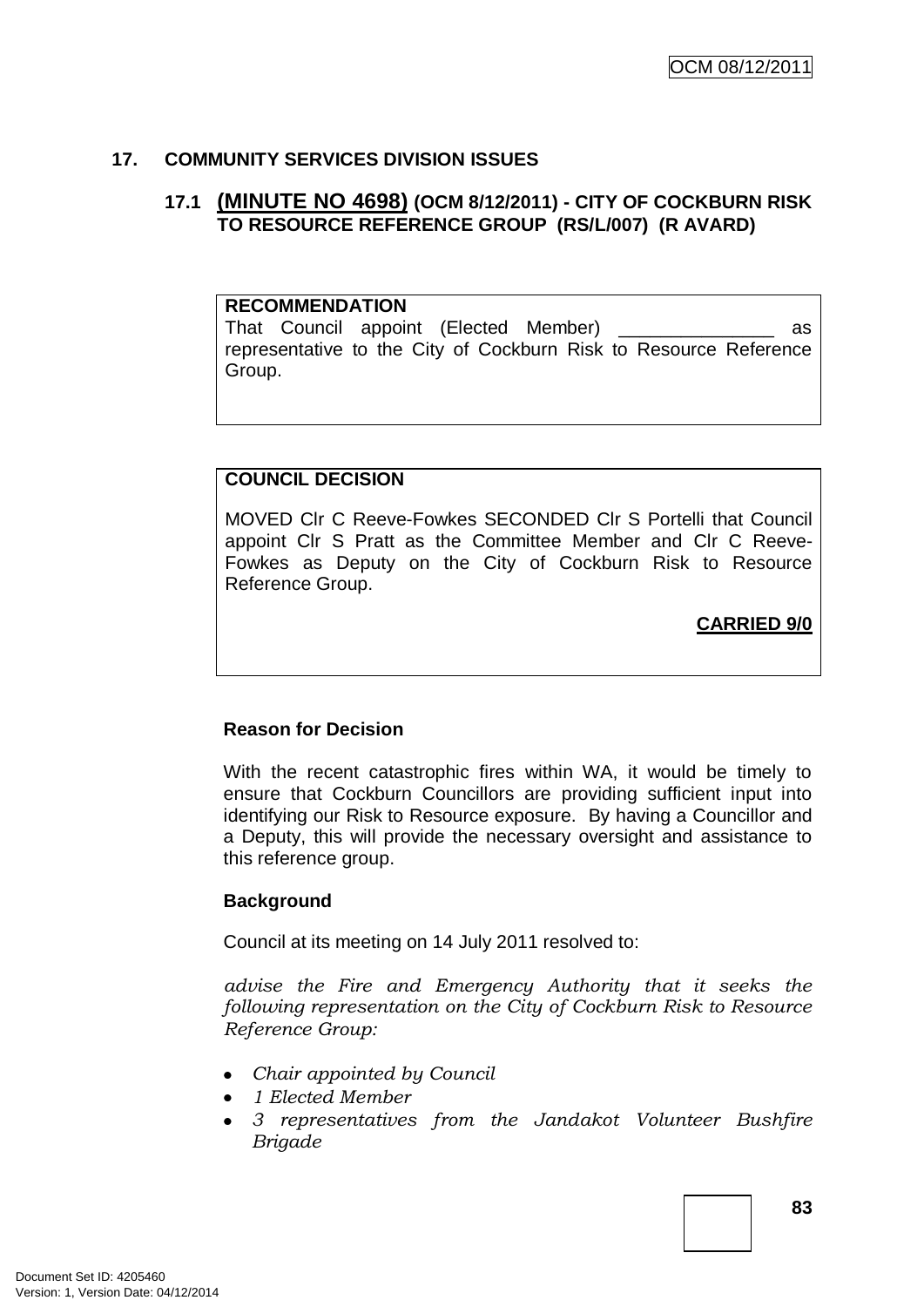- *3 representatives from the South Coogee Volunteer Bushfire Brigade*
- *A representative from the Department of Environment and Conservation*
- *2 officers of the City of Cockburn*
- *2 officers of FESA*

Council at its meeting on 8 September 2011, resolved:

*That Clr Lee-Anne Smith and Clr Sue Limbert be appointed as the Elected Member representatives to the City of Cockburn Risk to Resource Reference Group, with Clr Lee-Anne Smith as the Chairperson*.

### **Submission**

N/A

## **Report**

As Clr Limbert was appointed by Council to the Risk to Resource Reference Group and is no longer a member of Council a new member needs to be appointed. The opportunity exists for the new Council to also appoint a new chair for the Reference Group should it so desire.

The Chief Executive Officer will appoint the City of Cockburn officers to the Reference Group and the other representatives will be appointed by their respective organisations.

# **Strategic Plan/Policy Implications**

### **Governance Excellence**

• To conduct Council business in open public forums and to manage Council affairs by employing publicly accountable practices.

### **Natural Environmental Management**

• To conserve, preserve and where required remediate the quality, extent and uniqueness of the natural environment that exists within the district.

# **Budget/Financial Implications**

The limited funds required for the Reference Group are available within the current budget allocations.

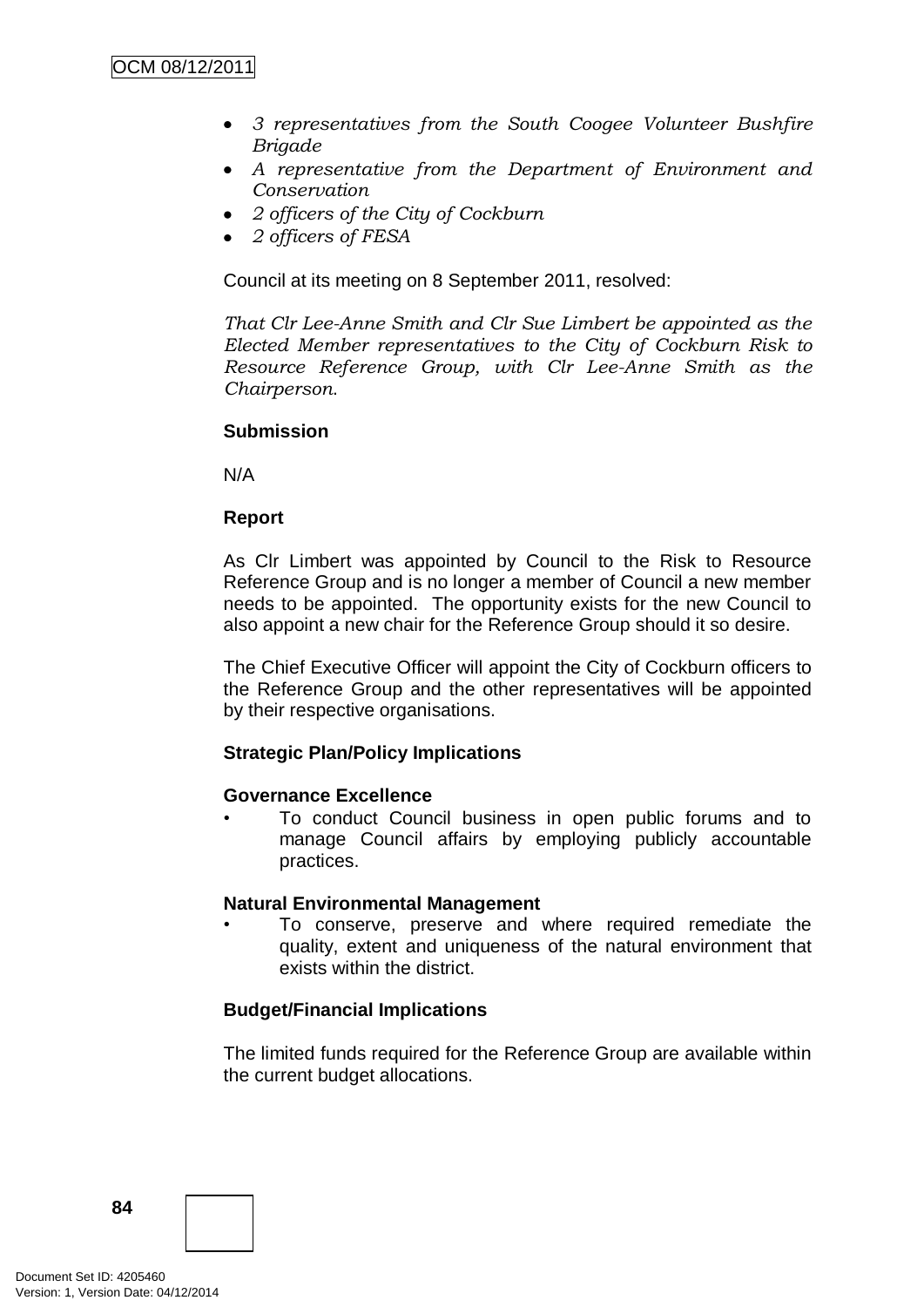## **Legal Implications**

N/A

# **Community Consultation**

N/A

**Attachment(s)**

N/A

# **Advice to Proponent(s)/Submissioners**

The City of Cockburn Bushfire Reference Group members have been advised that the appointment of Council representative's to the Risk to resource Reference Group will be considered at the December 2011 meeting of Council.

## **Implications of Section 3.18(3) Local Government Act, 1995**

Nil.

# **18. EXECUTIVE DIVISION ISSUES**

Nil

# **19. MOTIONS OF WHICH PREVIOUS NOTICE HAS BEEN GIVEN**

Nil

## **20. NOTICES OF MOTION GIVEN AT THE MEETING FOR CONSIDERATION AT NEXT MEETING**

Nil

# **21. NEW BUSINESS OF AN URGENT NATURE INTRODUCED BY COUNCILLORS OR OFFICERS**

Nil

### **22. MATTERS TO BE NOTED FOR INVESTIGATION, WITHOUT DEBATE**

Nil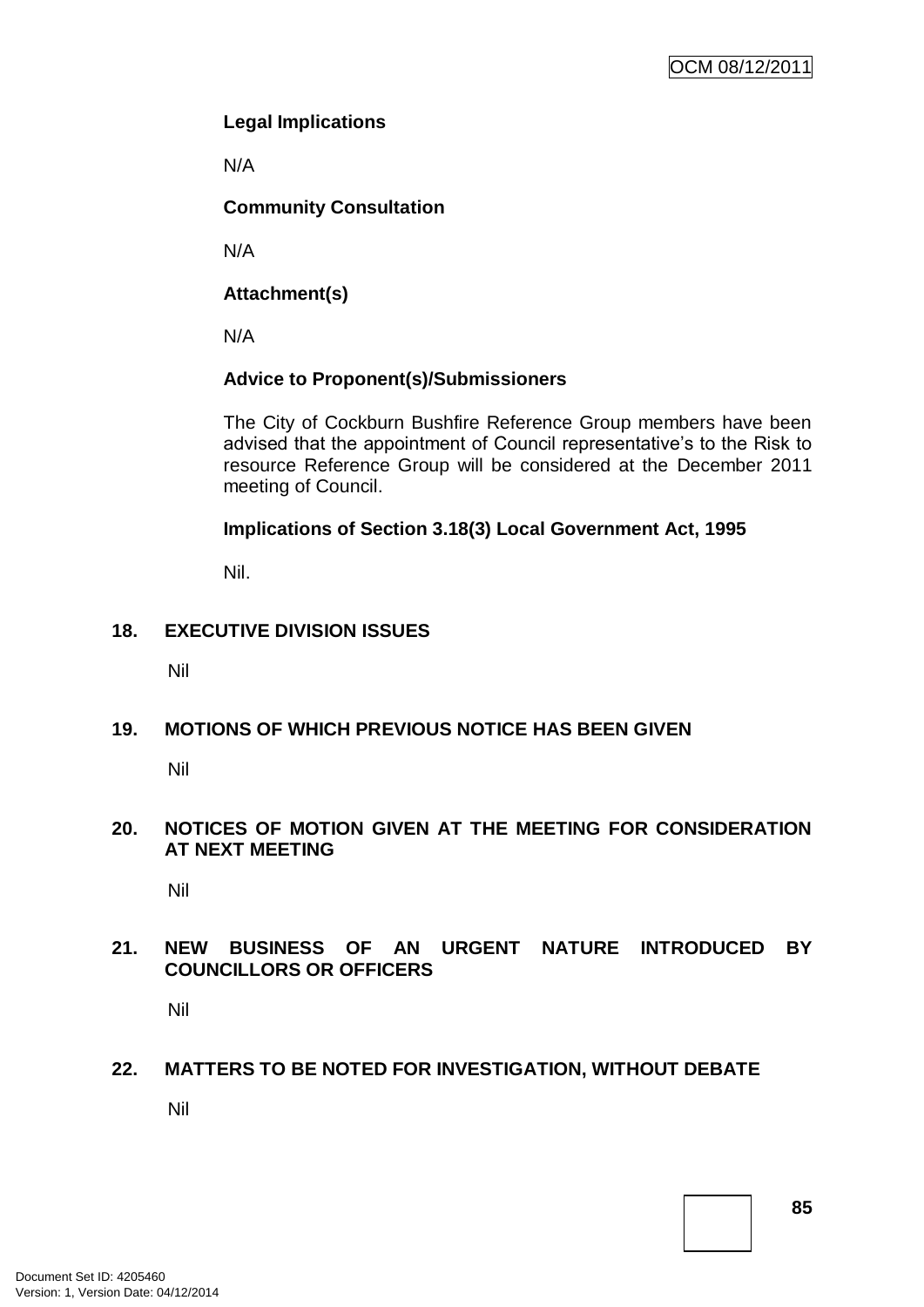#### **23. CONFIDENTIAL BUSINESS**

## **(MINUTE NO 4699) (OCM 8/12/2011) - MEETING BEHIND CLOSED DOORS**

### **COUNCIL DECISION**

MOVED Clr T Romano SECONDED Clr C Reeve-Fowkes that, pursuant to Section 5.23(2)(a) of the Local Government Act 1995, Council proceeds behind closed doors to consider Item 23.1.

**CARRIED 9/0**

#### **Reason for Decision**

Item 23.1 is a confidential matter.

NOTE: MEETING WENT BEHIND CLOSED DOORS, THE TIME BEING 7.36 PM.

## **(MINUTE NO 4700) (OCM 8/12/2011) - OPEN MEETING TO THE PUBLIC**

#### **COUNCIL DECISION**

MOVED Clr T Romano SECONDED Clr C Reeve-Fowkes that Council open the meeting to the public.

**CARRIED 9/0**

AT THIS POINT THE MEEETING WAS OPEN TO THE PUBLIC THE TIME BEING 8:02 P.M.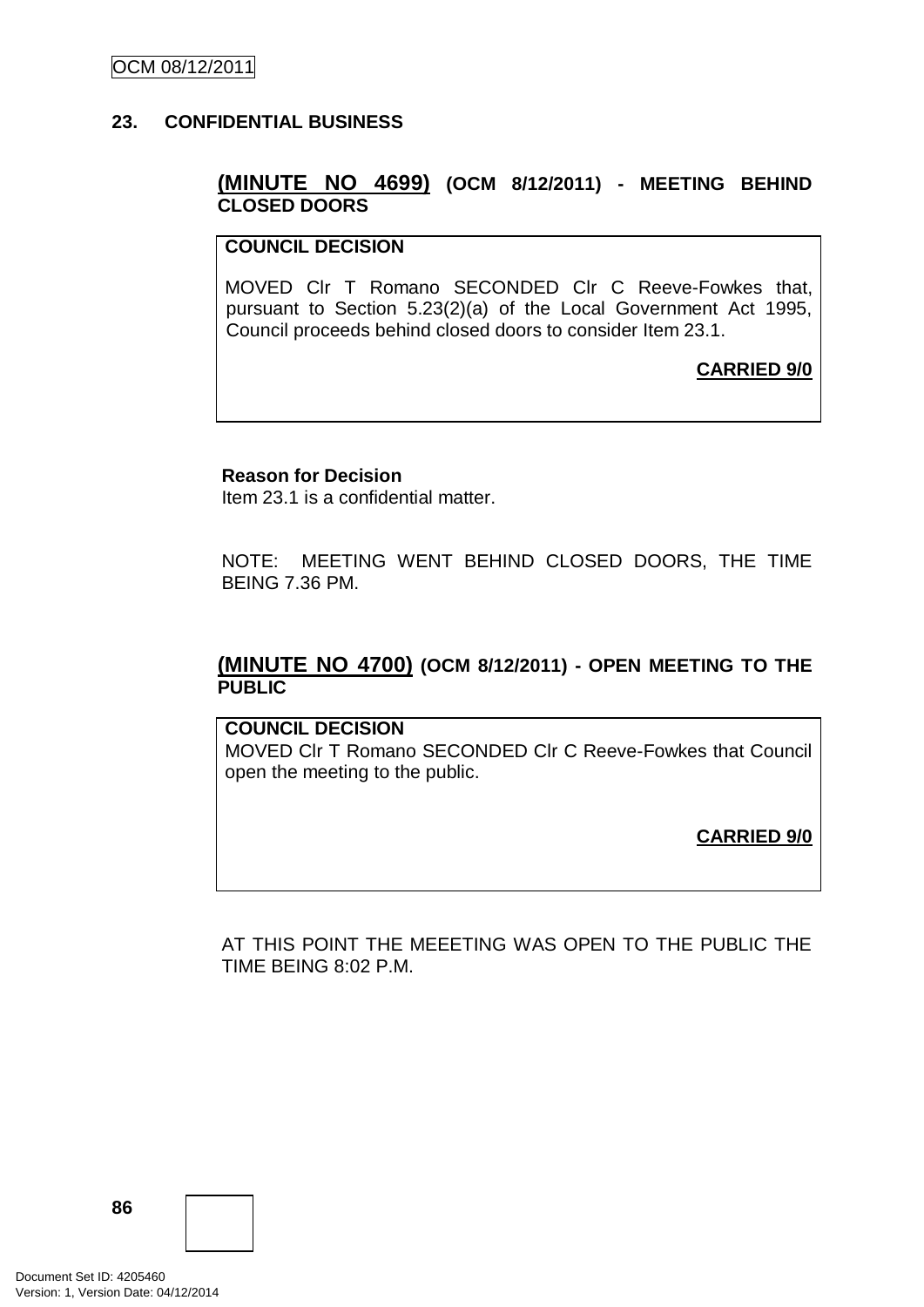### **23.1 (MINUTE NO 4701) (OCM 8/12/2011) - MINUTES OF CHIEF EXECUTIVE OFFICER PERFORMANCE AND SENIOR STAFF KEY PROJECTS APPRAISAL COMMITTEE - 17 NOVEMBER 2011 (1192) (S CAIN) (ATTACH)**

#### **RECOMMENDATION**

That Council receive the Minutes of the Chief Executive Officer Performance and Senior Staff Key Projects Appraisal committee dated 17 November 2011 as attached to the Agenda, and adopt the recommendations contained therein.

# **COUNCIL DECISION**

MOVED Clr T Romano SECONDED Clr V Oliver that the recommendation be adopted.

**CARRIED 9/0**

### **Background**

The Chief Executive Officer Performance and Senior Staff Key Projects Appraisal Committee met on 17 November 2011. The minutes of that meeting are required to be presented to Council and its recommendations considered by Council.

### **Submission**

The minutes of the Committee meeting are attached to the Agenda. Items dealt with at the Committee meeting form the basis of the Minutes.

### **Report**

The Committee recommendations are now presented for consideration by Council and, if accepted, are endorsed as the decisions of Council. Any Elected Member may withdraw any item from the Committee meeting for discussion and propose an alternative recommendation for Council's consideration. Any such items will be dealt with separately, as provided for in Council's Standing Orders.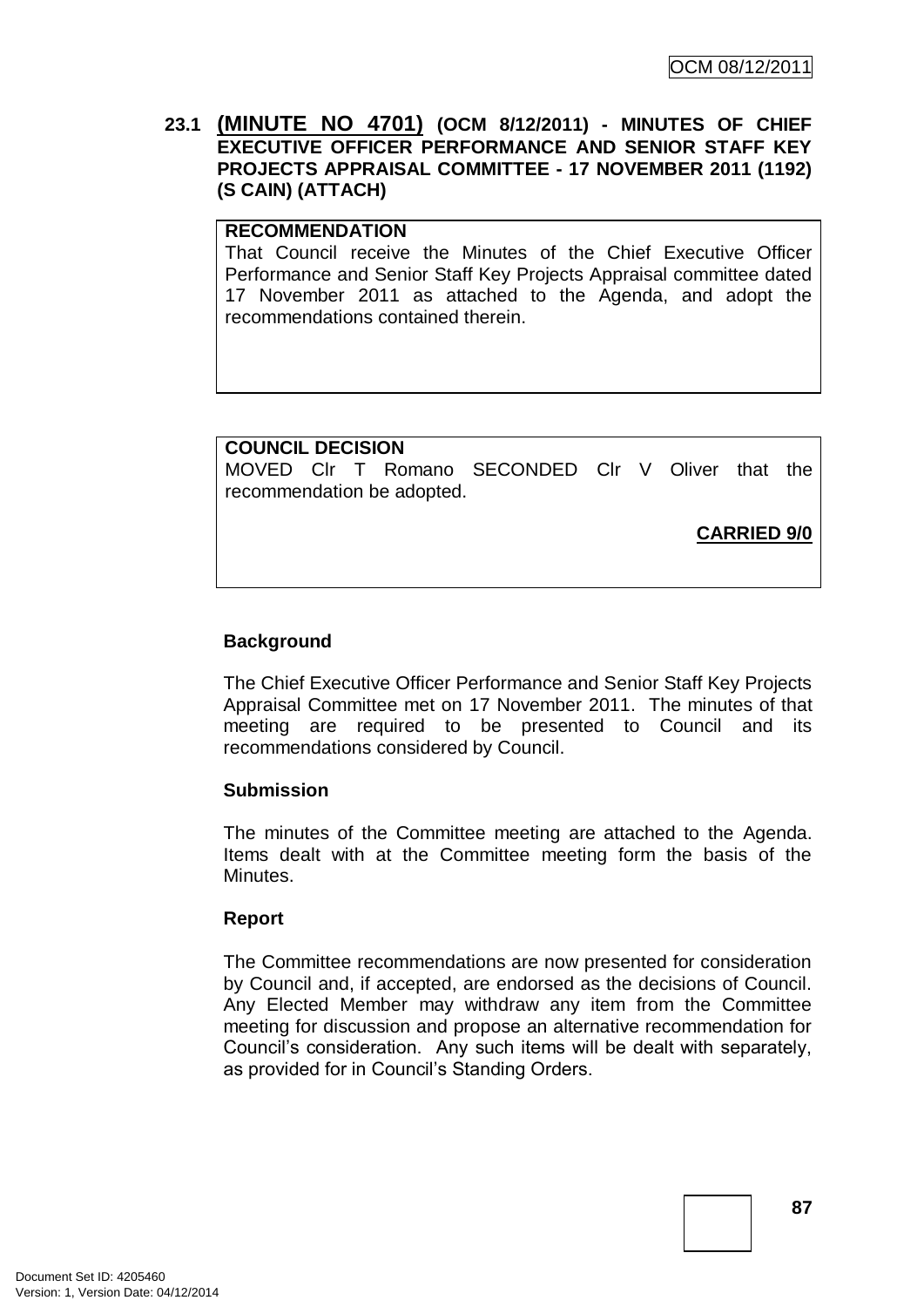## **Strategic Plan/Policy Implications**

#### **Governance Excellence**

• To maintain a professional, well-trained and healthy workforce that is responsive to the community's needs.

#### **Budget/Financial Implications**

Committee Minutes refer.

### **Legal Implications**

Committee Minutes refer.

#### **Community Consultation**

N/A

### **Attachment(s)**

Minutes of the Chief Executive Officer Performance and Senior Staff Key Projects Appraisal Committee 17 November 2011 are provided to the Elected Members as confidential attachments.

### **Advice to Proponent(s)/Submissioners**

The CEO and Senior Staff have been advised that this item will be considered at the December 2011 OCM.

### **Implications of Section 3.18(3) Local Government Act, 1995**

Committee Minutes refer.